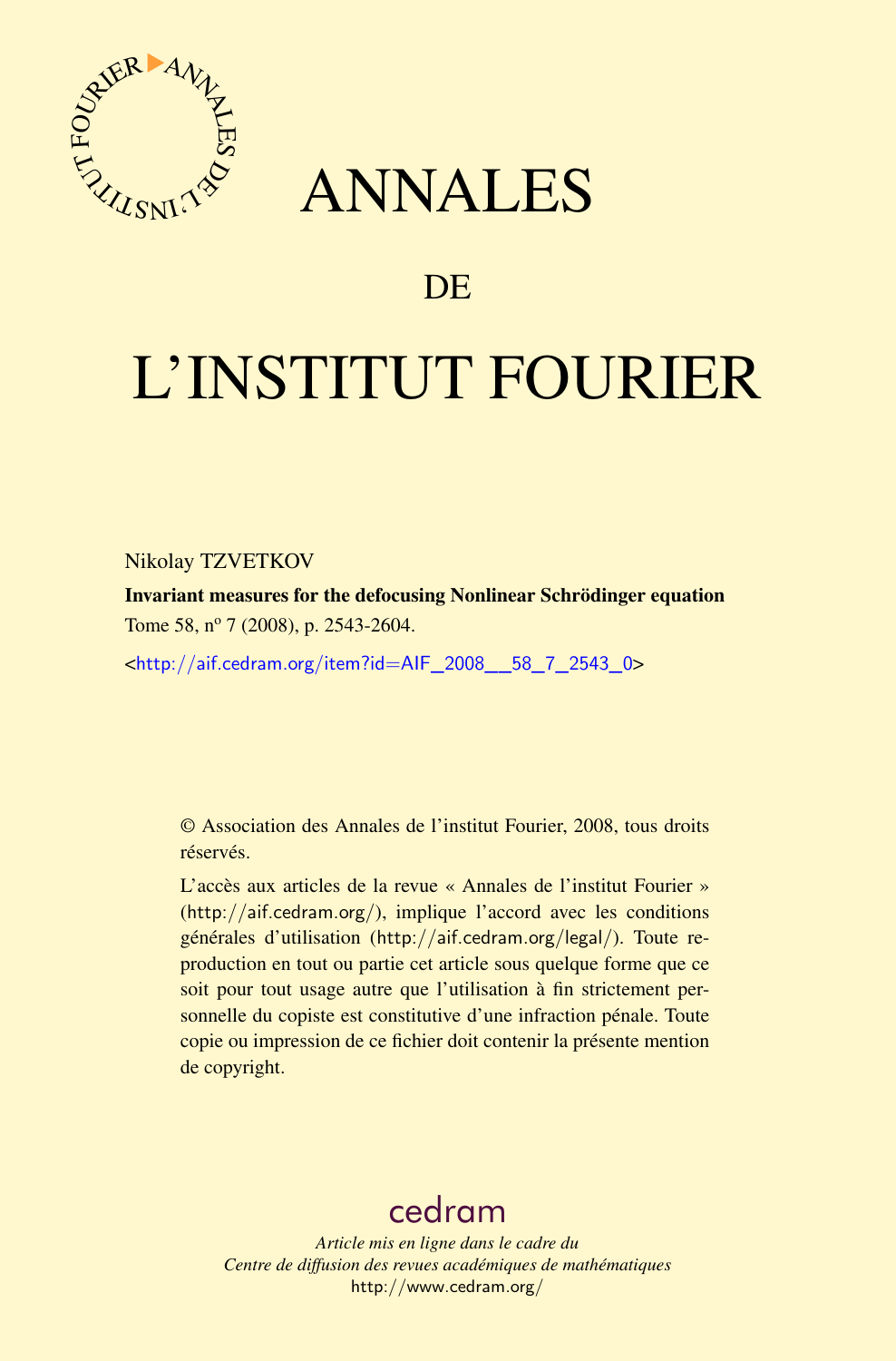## INVARIANT MEASURES FOR THE DEFOCUSING NONLINEAR SCHRÖDINGER EQUATION

## **by Nikolay TZVETKOV**

ABSTRACT. — We prove the existence and the invariance of a Gibbs measure associated to the defocusing sub-quintic Nonlinear Schrödinger equations on the disc of the plane  $\mathbb{R}^2$ . We also prove an estimate giving some intuition to what may happen in 3 dimensions.

Résumé. — On démontre l'existence et l'invariance d'une mesure de Gibbs par le flot de l'équation de Schrödinger non linéaire posée sur le disque du plan  $\mathbb{R}^2$ . On démontre également une estimée qui donne une idée de ce qui pourrait arriver en dimension 3.

## **1. Introduction**

In [\[12\]](#page-62-0), we constructed and proved the invariance of a Gibbs measure associated to the sub-cubic, focusing or defocusing Nonlinear Schrödinger equation (NLS) on the disc of the plane  $\mathbb{R}^2$ . For focusing non-linear interactions the cubic threshold is critical for the argument in [\[12\]](#page-62-0) because of measure existence obstructions. The main goal of this paper is to show that, in the case of defocusing nonlinearities, one can extend the result of [\[12\]](#page-62-0) to the case of sub-quintic nonlinearities. Thus we will be able to treat the relevant for the Physics case of cubic defocusing NLS. The argument presented here requires some significant elaborations with respect to [\[12\]](#page-62-0) both in the measure existence analysis and the Cauchy problem issues. The main facts, proved in [\[12\]](#page-62-0) which will be used here without proof are some properties of the Bessel functions and their zeros and the bilinear Strichartz estimates of Proposition [4.1](#page-23-0) and Proposition [4.2](#page-24-0) below.

*Keywords:* Nonlinear Schrödinger, eigenfunctions, dispersive equations, invariant measures. *Math. classification:* 35Q55, 35BXX, 37K05, 37L50, 81Q20.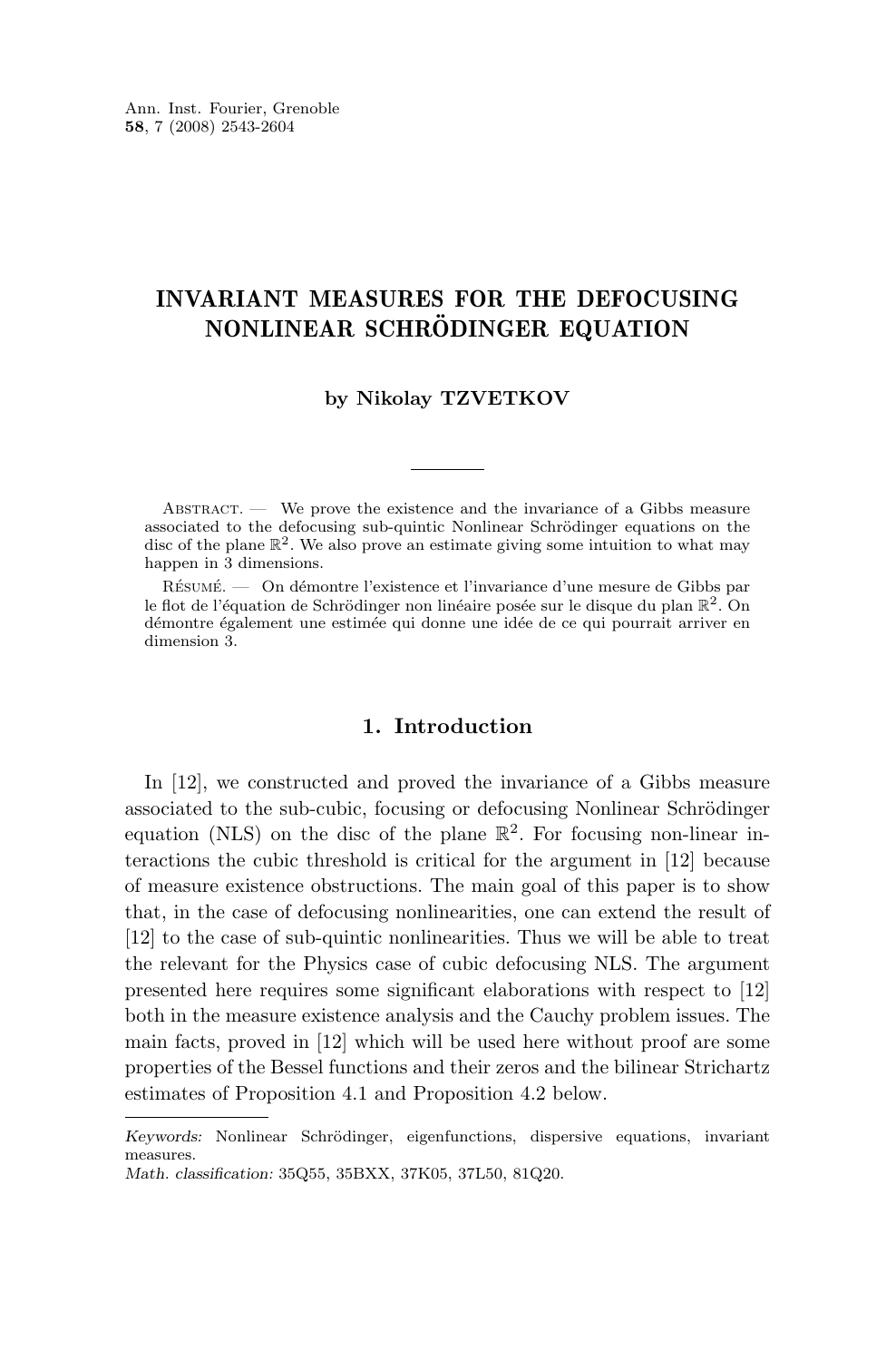#### **1.1. Presentation of the equation**

<span id="page-2-0"></span>Let  $V : \mathbb{C} \longrightarrow \mathbb{R}$  be a  $C^{\infty}(\mathbb{C})$  function. We suppose that V is gauge invariant which means that there exists a smooth function  $G : \mathbb{R} \longrightarrow \mathbb{R}$ such that  $V(z) = G(|z|^2)$ . Set  $F = \overline{\partial}V$ , *i.e.*  $F(z) = G'(|z|^2)z$ . Consider the NLS

(1.1) 
$$
(i\partial_t + \Delta)u - F(u) = 0,
$$

where  $u : \mathbb{R} \times \Theta \to \mathbb{C}$  is a complex valued function defined on the product of the real line (corresponding to the time variable) and Θ, the unit disc of  $\mathbb{R}^2$  corresponding to the spatial variable. More precisely

$$
\Theta = ((x_1, x_2) \in \mathbb{R}^2 : x_1^2 + x_2^2 < 1).
$$

In this paper, we consider (1.1) subject to Dirichlet boundary conditions  $u|_{\mathbb{R}\times\partial\Theta}=0.$  It is likely that Neumann boundary conditions are in the scope of applicability of our methods too.

We suppose that

(1.2) 
$$
\exists \alpha \in ]0, 4[ : \forall (k_1, k_2), \exists C > 0 : \forall z \in \mathbb{C},
$$
  
 $|\partial^{k_1} \bar{\partial}^{k_2} V(z)| \leq C(1+|z|)^{2+\alpha-k_1-k_2}.$ 

The number  $\alpha$  involved in (1.2) measures the "degree" of the nonlinearity. In this paper we will also suppose the defocusing assumption

(1.3) 
$$
\exists C > 0, \exists \beta \in [2, 4]: \forall z \in \mathbb{C}, V(z) \geq -C(1+|z|)^{\beta}.
$$

A typical example for V is

$$
V(z) = \frac{2}{\alpha + 2} (1 + |z|^2)^{\frac{\alpha + 2}{2}}
$$

with corresponding

$$
F(z) = (1 + |z|^2)^{\frac{\alpha}{2}} z.
$$

In the case  $\alpha = 2$  one can take  $V(z) = \frac{1}{2}|z|^4$  which leads to a cubic defocusing nonlinearity  $F(u) = |u|^2 u$ . Observe that  $V(z) = -\frac{1}{2}|z|^4$ , which is the potential of the cubic focusing nonlinearity  $F(u) = -|u|^2 u$ , does not satisfy assumption (1.3).

We restrict our consideration only to radial solutions, *i.e.* we shall suppose that  $u = u(t, r)$ , where

$$
x_1 = r \cos \phi
$$
,  $x_2 = r \sin \phi$ ,  $0 \le r < 1$ ,  $\phi \in [0, 2\pi]$ .

Our goal here is to construct a Gibbs type measure, on a suitable phase space, associated to the radial solutions of (1.1) which is invariant under the (well-defined) global flow of (1.1).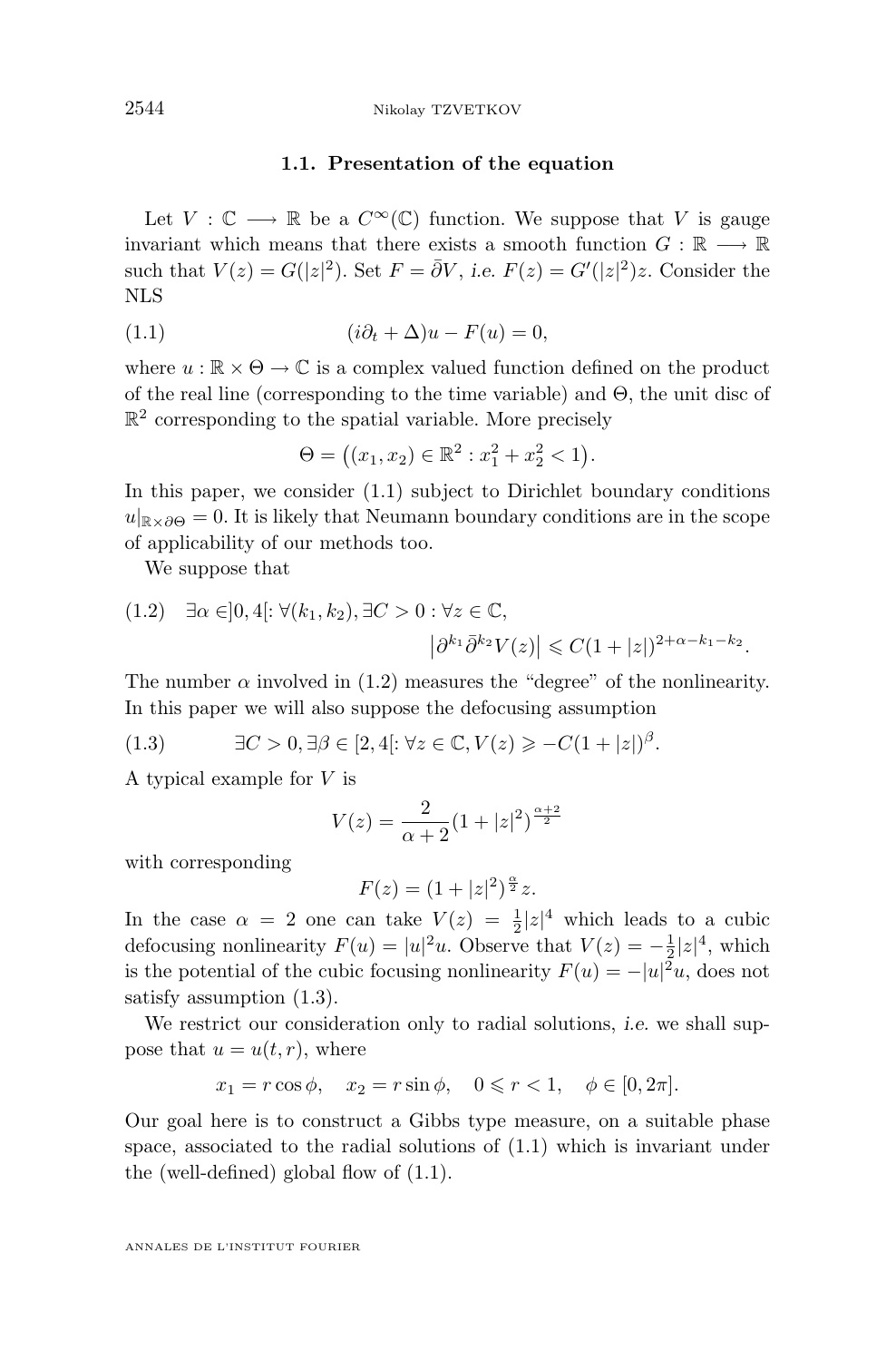#### <span id="page-3-0"></span>**1.2. Bessel expansion and formal Hamiltonian form**

Since we deal with radial solutions of [\(1.1\)](#page-2-0), it is natural to use Bessel function expansions. Denote by  $J_0(x)$  the zero order Bessel function. We have that (see [\[12\]](#page-62-0) and the references therein)  $J_0(0) = 1$  and  $J(x)$  decays as  $x^{-1/2}$  when  $x \to \infty$ . More precisely

$$
J_0(x) = \sqrt{\frac{2}{\pi}} \frac{\cos(x - \pi/4)}{\sqrt{x}} + \mathcal{O}(x^{-3/2}).
$$

Let  $0 < z_1 < z_2 < \cdots$  be the (simple) zeroes of  $J_0(x)$ . Then (see e.g. [\[12\]](#page-62-0))  $z_n \sim n$  as  $n \to \infty$ . Each  $L^2$  radial function may be expanded with respect to the Dirichlet bases formed by  $J_0(z_n r)$ ,  $n = 1, 2, 3, \ldots$  The functions  $J_0(z_n r)$  are eigenfunctions of  $-\Delta$  with eigenvalues  $z_n^2$ . Define  $e_n : \Theta \to \mathbb{R}$ by

$$
e_n \equiv e_n(r) = ||J_0(z_n \cdot)||_{L^2(\Theta)}^{-1} J_0(z_n r).
$$

We have (see [\[12\]](#page-62-0)) that  $||J_0(z_n \cdot)||_{L^2(\Theta)} \sim n^{-1/2}$  as  $n \to \infty$ . Therefore  $||e_n||_{L^2(\Theta)} = 1$  but  $||e_n||_{L^{\infty}(\Theta)} \sim n^{1/2}$  as  $n \to \infty$ . Hence we observe a significant difference between the disc and the flat torus  $\mathbb{T}^2$ , where the sup norm of the eigenfunctions can not grow so fast.

Let us fix from now on a real number s such that

(1.4) 
$$
\max\left(\frac{1}{3}, 1 - \frac{2}{\alpha}, 1 - \frac{2}{\beta}\right) < s < \frac{1}{2}
$$

(recall that  $\alpha, \beta$  < 4 and thus a proper choice of the index s is indeed possible). Set  $e_{n,s} = z_n^{-s} e_n$  (*H*<sup>s</sup> normalization) and if

$$
u(t) = \sum_{n=1}^{\infty} c_n(t)e_{n,s}
$$

then we need to analyze the equation

$$
(1.5) \ i z_n^{-s} \dot{c}_n(t) - z_n^2 z_n^{-s} c_n(t) - \Pi_n \left( F \left( \sum_{m=1}^{\infty} c_m(t) e_{m,s} \right) \right) = 0, \quad n = 1, 2, \dots
$$

where  $\Pi_n$  is the projection on the mode  $e_n$ , *i.e.*  $\Pi_n(f) = \langle f, e_n \rangle$ . Equation (1.5) is a Hamiltonian PDE for  $c \equiv (c_n)_{n \geq 1}$  with Hamiltonian

$$
H(c,\overline{c}) = \sum_{n=1}^{\infty} z_n^{2-2s} |c_n|^2 + 2\pi \int_0^1 V\Big(\sum_{n=1}^{\infty} c_n e_{n,s}(r)\Big) r dr,
$$

and a formal Hamiltonian form

$$
ic_t = J\frac{\delta H}{\delta \overline{c}}, \quad i\overline{c}_t = -J\frac{\delta H}{\delta c},
$$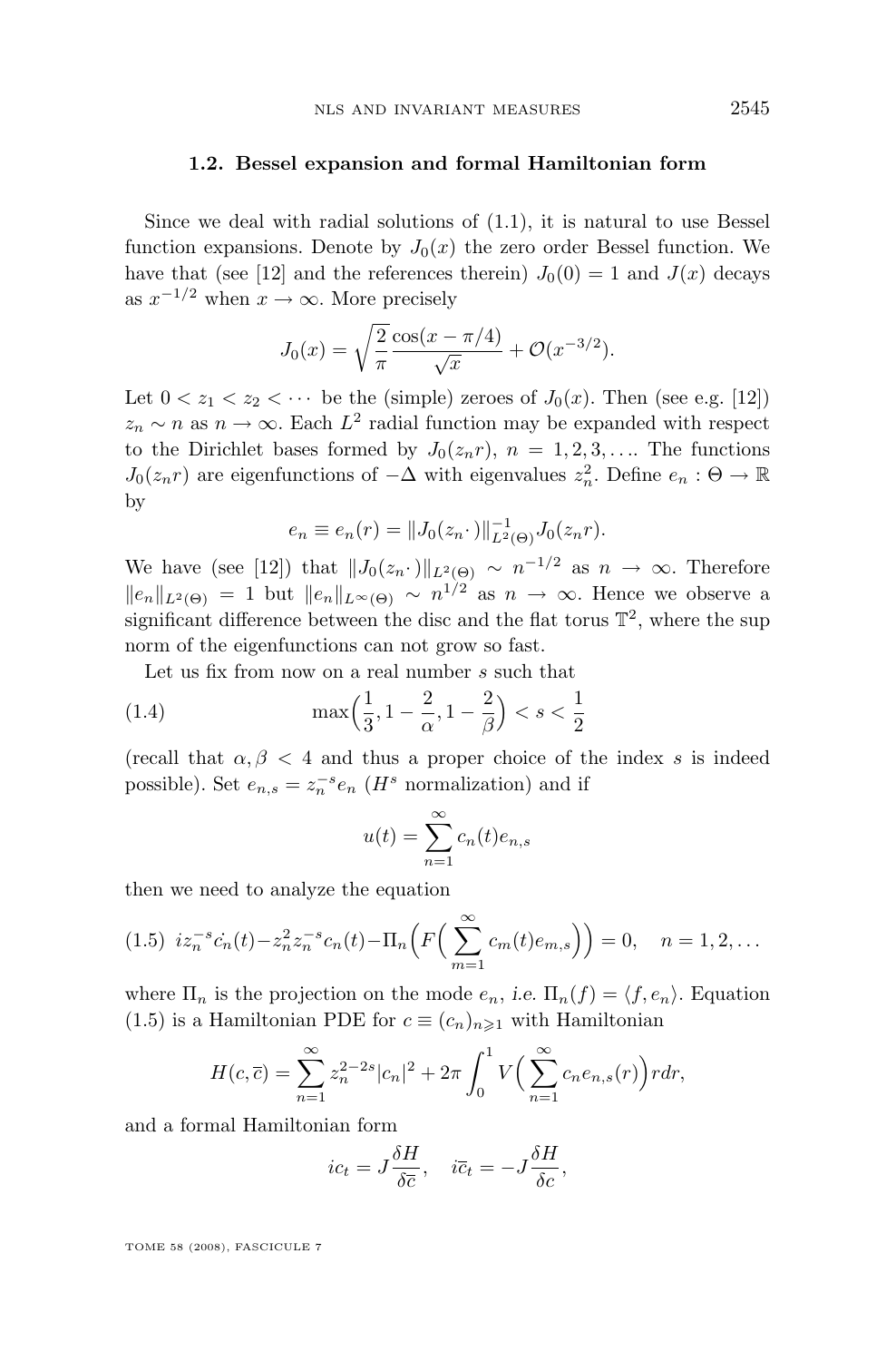where  $J = \text{diag}(z_n^{2s})_{n \geq 1}$  is the map inducing the symplectic form in the coordinates  $(c, \overline{c})$ . Thus the quantity  $H(c, \overline{c})$  is, at least formally, conserved by the flow. In fact we will need to use the energy conservation only for finite dimensional (Hamiltonian) approximations of [\(1.5\)](#page-3-0). Let us also observe that the  $L^2$  norm of  $u(t)$  expressed in terms of c as

$$
||c||^2 \equiv \sum_{n=1}^{\infty} z_n^{-2s} |c_n|^2
$$

is also conserved by the flow. Following Lebowitz-Rose-Speer [\[10\]](#page-62-0), we will construct a **renormalization** of the formal measure  $\chi(\Vert c \Vert) \exp(-H(c, \overline{c}))dcd\overline{c}$  ( $\chi$  being a cut-off) which is invariant under the (well-defined) flow, living on a low regularity phase space (for a finite dimensional Hamiltonian model the invariance would follow from the Liouville theorem for volume preservation by flows induced by divergence free vector fields).

### **1.3. The free measure**

Define the Sobolev spaces  $H_{\text{rad}}^{\sigma}(\Theta)$ ,  $\sigma \geq 0$  equipped with the norm

$$
\Big\|\sum_{n=1}^{\infty}c_ne_{n,s}\Big\|_{H^{\sigma}_{\text{rad}}(\Theta)}^2 \equiv \sum_{n=1}^{\infty}z_n^{2(\sigma-s)}|c_n|^2.
$$

The Sobolev spaces  $H_{\text{rad}}^{\sigma}(\Theta)$  are related to the domains of  $\sigma/2$  powers of the Dirichlet Laplacian. In several places in the sequel, we shall denote  $\|\cdot\|_{H^{\sigma}_{rad}(\Theta)}$  simply by  $\|\cdot\|_{H^{\sigma}(\Theta)}$ . We can identify  $l^2(\mathbb{N}; \mathbb{C})$  with  $H^s_{rad}(\Theta)$  via the map

$$
c \equiv (c_n)_{n \geqslant 1} \longmapsto \sum_{n=1}^{\infty} c_n e_{n,s}.
$$

Consider the free Hamiltonian

$$
H_0(c, \bar{c}) = \sum_{n=1}^{\infty} z_n^{2-2s} |c_n|^2
$$

and the measure

$$
\frac{\text{``exp}(-H_0(c,\overline{c}))dcd\overline{c}}{\int \text{exp}(-H_0(c,\overline{c}))dcd\overline{c}} = \prod_{n=1}^{\infty} \frac{e^{-z_n^{2-2s}|c_n|^2} dc_n d\overline{c}_n}{\int_{\mathbb{C}} e^{-z_n^{2-2s}|c_n|^2} dc_n d\overline{c}_n} \equiv d\mu(c).
$$

Denote by  $\mathcal B$  the Borel sigma algebra of  $H^s_{\text{rad}}(\Theta)$ . The measure  $d\mu$  is first defined on cylindrical sets (see [\[12\]](#page-62-0)) in the natural way and since for  $s<1/2$ ,

$$
\sum_{n=1}^{\infty} z_n^{2s-2} < \infty
$$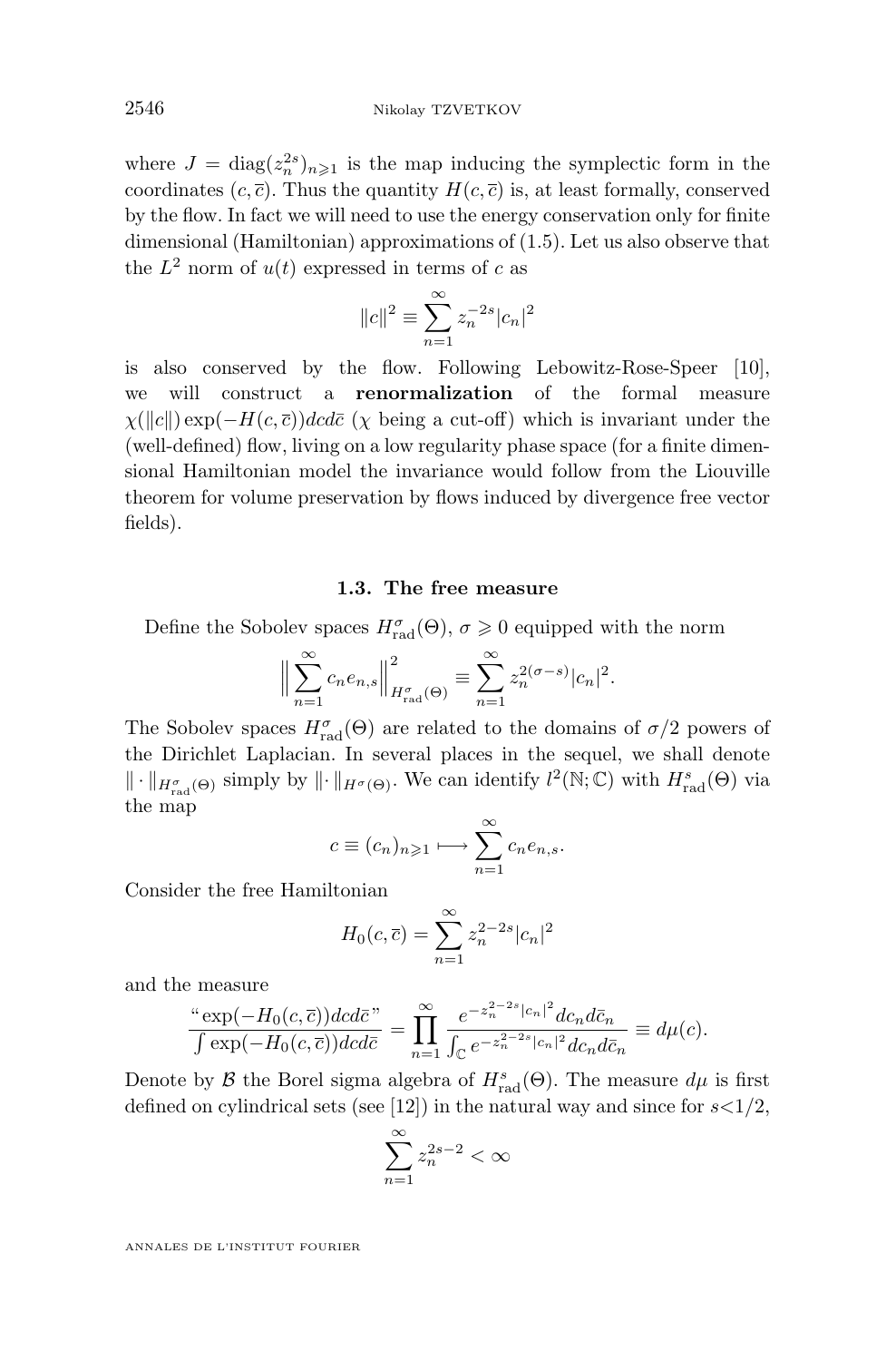<span id="page-5-0"></span>we obtain that  $d\mu$  is countably additive on the cylindrical sets and thus may be defined as a probability measure on  $(H_{\text{rad}}^s(\Theta), \mathcal{B})$  via the map considered above. Let us recall that  $A \subset H^s_{rad}(\Theta)$  is called cylindrical if there exist an integer N and a Borel set of V of  $\mathbb{C}^N$  so that

$$
A = \Big\{ u \in H_{\text{rad}}^{s}(\Theta) : ((u, e_{1,s}), \dots, (u, e_{N,s})) \in V \Big\}.
$$

In addition, the minimal sigma algebra on  $H_{\text{rad}}^s(\Theta)$  containing the cylindrical sets is  $\beta$ .

The measure  $d\mu$  may also equivalently be defined as the distribution of the  $H_{\text{rad}}^s(\Theta)$  valued random variable

$$
\varphi(\omega, r) = \sum_{n=1}^{\infty} \frac{g_n(\omega)}{z_n^{1-s}} e_{n,s}(r) = \sum_{n=1}^{\infty} \frac{g_n(\omega)}{z_n} e_n(r),
$$

where  $g_n(\omega)$  is a sequence of centered, normalized, independent identically distributed (i.i.d.) complex Gaussian random variables, defined in a probability space  $(\Omega, \mathcal{F}, p)$ . By normalized, we mean that

$$
g_n(\omega) = \frac{1}{\sqrt{2}} (h_n(\omega) + i l_n(\omega)),
$$

where  $h_n, l_n \in \mathcal{N}(0, 1)$  are standard independent real Gaussian variables. Indeed, if we consider the sequence  $(\varphi_N(\omega, r))_{N \in \mathbb{N}}$  defined by

(1.6) 
$$
\varphi_N(\omega, r) = \sum_{n=1}^N \frac{g_n(\omega)}{z_n} e_n(r)
$$

then using that  $s < 1/2$  we obtain that  $(\varphi_N(\omega, r))_{N \in \mathbb{N}}$  is a Cauchy sequence in  $L^2(\Omega; H^s_{rad}(\Theta))$  and  $\varphi(\omega, r)$  is, by definition, the limit of this sequence. Thus the map which to  $\omega \in \Omega$  associates  $\varphi(\omega, r)$  is measurable from  $(\Omega, \mathcal{F})$ to  $(H_{\text{rad}}^s(\Theta), \mathcal{B})$ . Therefore  $\varphi(\omega, r)$  may be seen as a  $H_{\text{rad}}^s(\Theta)$  valued random variable and for every Borel set  $A \in \mathcal{B}$ ,

$$
\mu(A) = p(\omega : \varphi(\omega, r) \in A).
$$

Moreover, if  $f: H_{\text{rad}}^s(\Theta) \to \mathbb{R}$  is a measurable function then  $f$  is integrable if and only if the real random variable  $f \circ \varphi : \Omega \to \mathbb{R}$  is integrable and

$$
\int_{H^s_{\text{rad}}(\Theta)} f(u) d\mu(u) = \int_{\Omega} f(\varphi(\omega, \cdot)) dp(\omega).
$$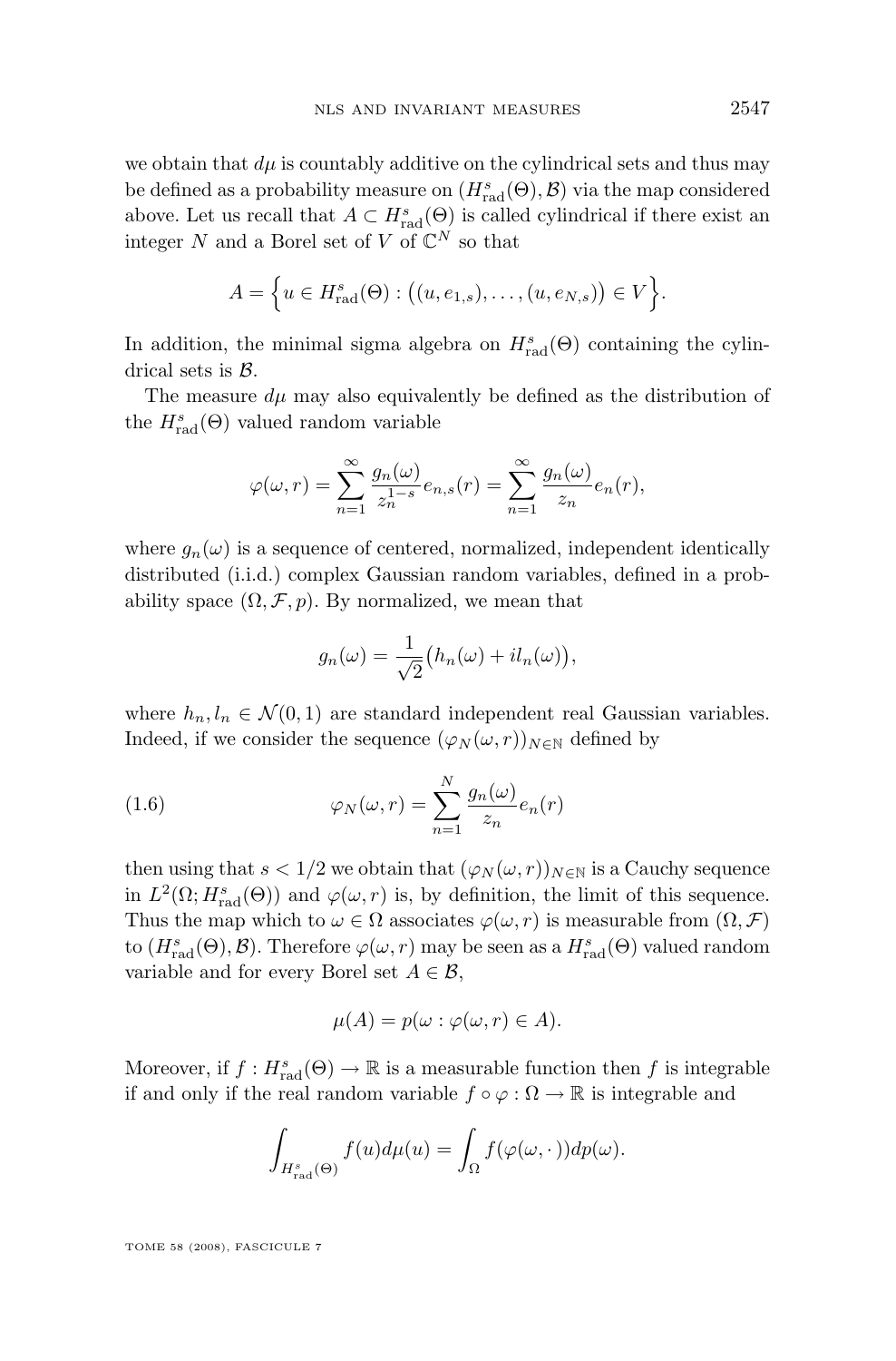## **1.4. Measure existence**

<span id="page-6-0"></span>Following the basic idea one may expect that the measure (Gibbs measure)

(1.7) 
$$
d\rho(u) \equiv \chi\big(||u||_{L^2(\Theta)}\big) \exp\Big(-\int_{\Theta} V(u)\Big) d\mu(u)
$$

is invariant under the flow of [\(1.1\)](#page-2-0). In (1.7),

 $\chi : \mathbb{R} \longrightarrow [0, \infty[$ 

is a non-negative continuous function with compact support. In (1.7),  $\exp(-\int_{\Theta} V(u))$  is the contribution of the nonlinearity of [\(1.1\)](#page-2-0) to the Hamiltonian, while the free Hamiltonian (coming from the linear part of [\(1.1\)](#page-2-0)) is incorporated in  $d\mu(u)$ . One may wish to see  $d\rho(u)$  as the image measure on  $H_{\text{rad}}^s(\Theta)$  under the map

$$
\omega \longmapsto \sum_{n=1}^{\infty} \frac{g_n(\omega)}{z_n} e_n(r)
$$

of the measure

$$
\chi\big(\|\varphi(\omega,\cdot)\|_{L^2(\Theta)}\big)\exp\Big(-2\pi\int_0^1 V\big(\varphi(\omega,r)\big) r dr\Big)dp(\omega).
$$

A first problem (in order to ensure that  $\rho$  is not trivial) is whether  $\int_{\Theta} V(u)$ is finite  $\mu$  almost surely (a.s.). Let us notice that an appeal to the [\(1.2\)](#page-2-0) and the Sobolev inequality gives

$$
(1.8) \qquad \left| \int_{\Theta} V(u) \right| \leq C \left( 1 + \|u\|_{L^{\alpha+2}(\Theta)}^{\alpha+2} \right) \leq C \left( 1 + \|u\|_{H^{\sigma}_{rad}(\Theta)}^{\alpha+2} \right),
$$

provided  $\sigma \geqslant 2(\frac{1}{2}-\frac{1}{2+\alpha}) = \frac{\alpha}{2+\alpha}$ . For  $\alpha \geqslant 2$  (a case excluded in [\[12\]](#page-62-0)), inequality (1.8) does not suffice to conclude that  $\int_{\Theta} V(u)$  is finite  $\mu$  a.s. Indeed, for  $\alpha \geqslant 2$  one has  $\sigma \geqslant \frac{1}{2}$  and, using for instance the Fernique integrability theorem, one may show that  $||u||_{H^{\sigma}_{rad}(\Theta)} = \infty$ ,  $\mu$  a.s. We can however resolve this problem by using a probabilistic argument (which "improves" on the Sobolev inequality). Let us also mention the recent work [\[2\]](#page-61-0), where one studies  $L^p$  properties of Gaussian random series with a particular attention to radial functions. Here is a precise statement.

THEOREM 1.1. — We have that  $\int_{\Theta} V(u) \in L^1(d\mu(u))$  *(in particular*)  $\int_{\Theta} V(u)$  *is*  $\mu$  *a.s. finite*).

Essentially, the assertion of Theorem 1.1 follows from the considerations in [\[2\]](#page-61-0). We will however give below a proof of Theorem 1.1 using an argument slightly different from [\[2\]](#page-61-0).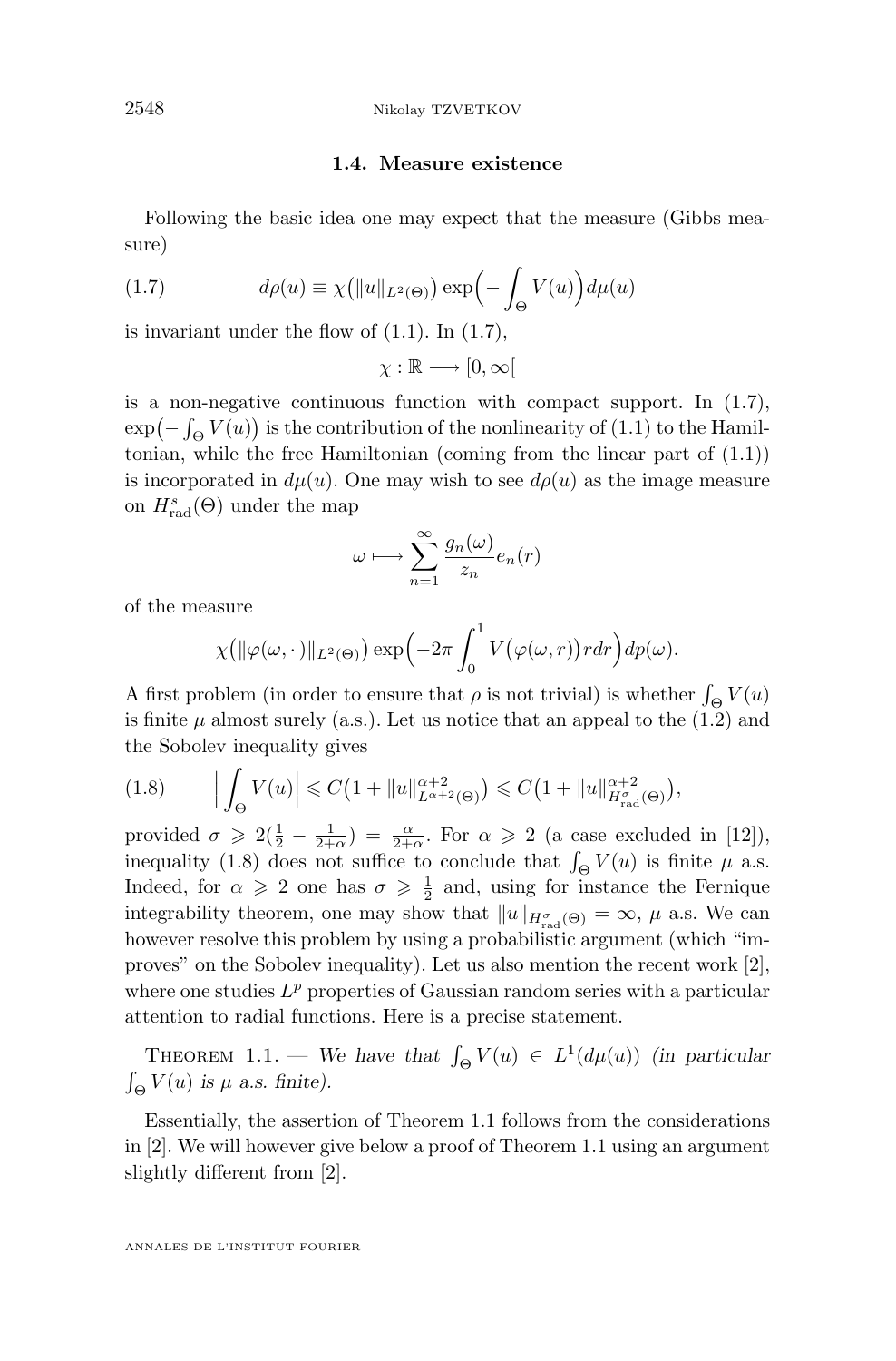#### **1.5. Finite dimensional approximations**

<span id="page-7-0"></span>Let  $E_N$  be the finite dimensional complex vector space spanned by  $(e_n)_{n=1}^N$ . We consider  $E_N$  as a measured space with the measure induced by  $\mathbb{C}^n$  under the map from  $\mathbb{C}^N$  to  $E_N$  defined by

$$
(c_1,\ldots,c_N)\longmapsto \sum_{n=1}^N c_n e_{n,s}.
$$

Following Zhidkov (*cf.* [\[13\]](#page-62-0) and the references therein), we consider the finite dimensional projection (an ODE) of [\(1.1\)](#page-2-0)

(1.9) 
$$
(i\partial_t + \Delta)u - S_N(F(u)) = 0, \quad u|_{t=0} \in E_N,
$$

where  $S_N$  is the projection on  $E_N$ . Notice that  $S_N(F(u))$  is well-defined for  $u \in E_N$  since  $E_N \subset C^\infty(\overline{\Theta})$ . The equation (1.9) is a Hamiltonian ODE for  $u \in E_N$  with Hamiltonian

$$
H_N(u, \bar{u}) = \int_{\Theta} |\nabla u|^2 + \int_{\Theta} V(u), \quad u \in E_N.
$$

Thus  $H_N(u, \bar{u})$  is conserved by the flow of (1.9). One may directly check this by multiplying (1.9) with  $\bar{u}_t \in E_N$  and integrating over  $\Theta$  (observe that the boundary terms in the integration by parts disappear). Multiplying (1.9) by  $\bar{u}$  and integrating over  $\Theta$ , we see that the  $L^2(\Theta)$  norm is also preserved by the flow of (1.9) and thus (1.9) has a well-defined global dynamics. Denote by  $\Phi_N(t) : E_N \to E_N$ ,  $t \in \mathbb{R}$  the flow of (1.9). Let  $\mu_N$  be the distribution of the  $E_N$  valued random variable  $\varphi_N(\omega, r)$  defined by [\(1.6\)](#page-5-0). Set

$$
d\rho_N(u) \equiv \chi\big(||u||_{L^2(\Theta)}\big) \exp\bigl(-\int_{\Theta} V(u)\bigr) d\mu_N(u).
$$

One may see  $\rho_N$  as the image measure on  $E_N$  under the map  $\omega \mapsto \varphi_N(\omega, r)$ of the measure

$$
\chi\big(\|\varphi_N(\omega,\cdot)\|_{L^2(\Theta)}\big)\exp\Big(-2\pi\int_0^1 V\big(\varphi_N(\omega,r)\big) r dr\Big)dp(\omega).
$$

From the Liouville theorem for divergence free vector fields, the measure  $\rho_N$  is invariant under  $\Phi_N(t)$ . Indeed, if we write the solution of (1.9) as

$$
u(t) = \sum_{n=1}^{N} c_n(t)e_{n,s}, \quad c_n(t) \in \mathbb{C}
$$

then in the coordinates  $c_n$ , the equation (1.9) can be written as

$$
(1.10) \quad iz_n^{-s} \dot{c}_n(t) - z_n^2 z_n^{-s} c_n(t) - \int_{\Theta} S_N(F(u(t))) \overline{e_n} = 0, \quad 1 \le n \le N.
$$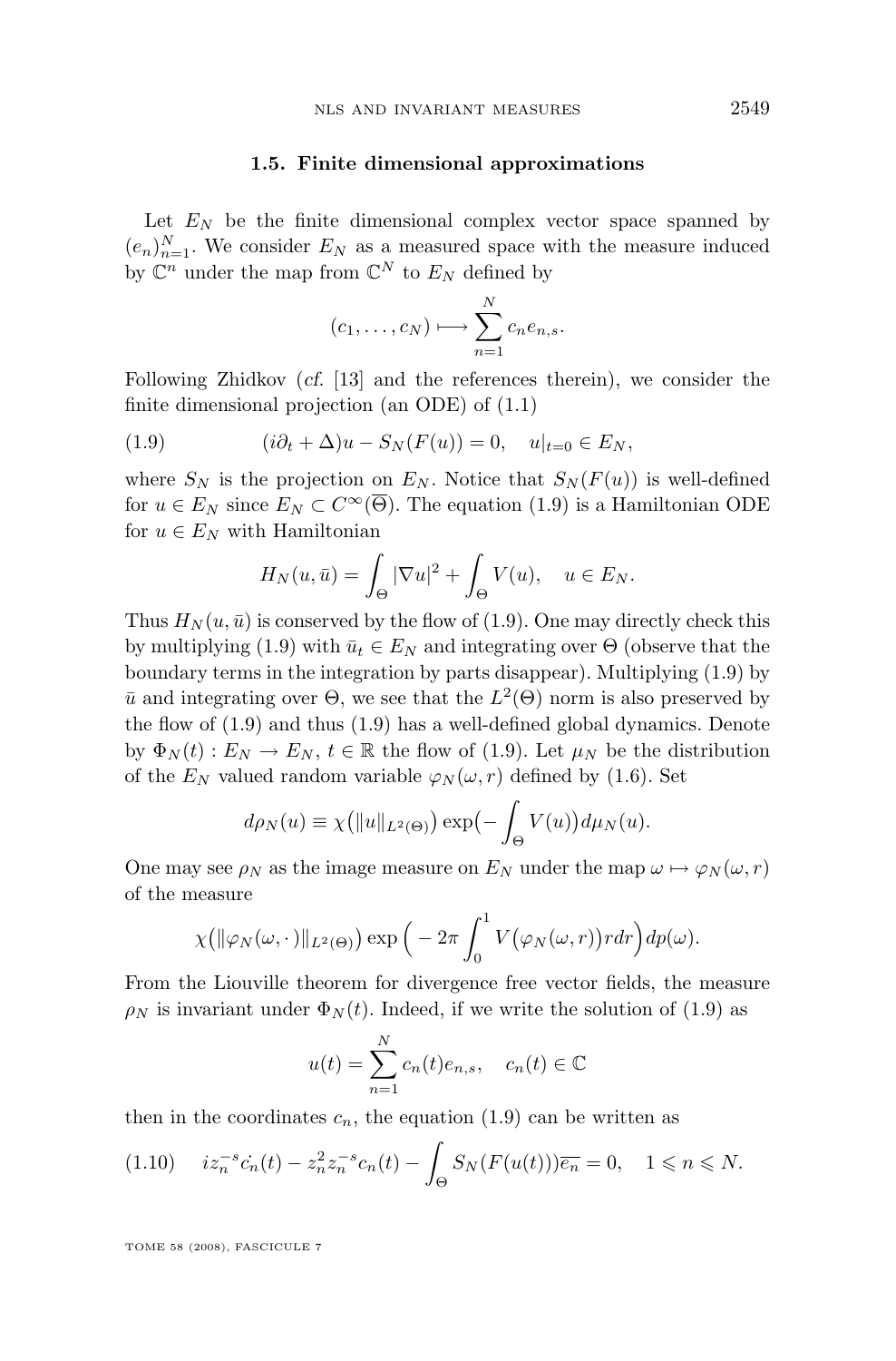Equation [\(1.10\)](#page-7-0) in turn can be written in a Hamiltonian format as follows

$$
\partial_t c_n = -iz_n^{2s} \frac{\partial H}{\partial \overline{c_n}}, \quad \partial_t \overline{c_n} = iz_n^{2s} \frac{\partial H}{\partial c_n}, \quad 1 \le n \le N,
$$

with

$$
H(c,\overline{c}) = \sum_{n=1}^{N} z_n^{2-2s} |c_n|^2 + 2\pi \int_0^1 V\Big(\sum_{n=1}^{N} c_n e_{n,s}(r)\Big) r dr, \quad c = (c_1, \dots, c_N).
$$

Since

$$
\sum_{n=1}^{N} \left( \frac{\partial}{\partial c_n} \left( -iz_n^{2s} \frac{\partial H}{\partial \overline{c_n}} \right) + \frac{\partial}{\partial \overline{c_n}} \left( iz_n^{2s} \frac{\partial H}{\partial c_n} \right) \right) = 0,
$$

we can apply the Liouville theorem for divergence free vector fields to conclude that the measure  $dc\bar{c}$  is invariant under the flow of  $(1.10)$ . On the other hand the quantities  $H(c, \bar{c})$  and

$$
||c||^2 \equiv \sum_{n=1}^{N} z_n^{-2s} |c_n|^2
$$

are conserved under the flow of  $(1.10)$ . Moreover, by definition if A is a Borel set of  $E_N$  defined by

$$
A = \Big\{ u \in E_N : u = \sum_{n=1}^N c_n e_{n,s}, \quad (c_1, \dots, c_N) \in A_1 \Big\},\
$$

where  $A_1$  is a Borel set of  $\mathbb{C}^N$ , then

$$
\rho_N(A) = \kappa_N \int_{A_1} e^{-H(c,\overline{c})} \chi(||c||) dc d\overline{c},
$$

with

$$
\kappa_N = \pi^{-N} \Big( \prod_{1 \leqslant n \leqslant N} z_n^{2-2s} \Big).
$$

Therefore the measure  $\rho_N$  is invariant under  $\Phi_N(t)$ , thanks to the invariance of dcdc and the  $\Phi_N(t)$  conservations of of  $H(c, \overline{c})$  and  $\chi(\Vert c \Vert)$ . Let us also observe that if we write [\(1.10\)](#page-7-0) in terms of  $(Re(c_n), Im(c_n))$  then we still obtain a Hamiltonian ODE and one may show the invariance of  $\rho_N$ under [\(1.9\)](#page-7-0) by analyzing that ODE.

One may extend  $\rho_N$  to a measure  $\tilde{\rho}_N$  on  $H_{\text{rad}}^s(\Theta)$ . If U is a  $\rho$  measurable set then  $\tilde{\rho}_N(U) \equiv \rho_N(U \cap E_N)$ . A similar definition may be given for  $\mu_N$ . The measure  $\rho_N$  is well-defined since for  $U \in \mathcal{B}$  one has that  $U \cap E_N$  is a Borel set of  $E_N$ . Indeed, this property is clear for U a cylindrical set and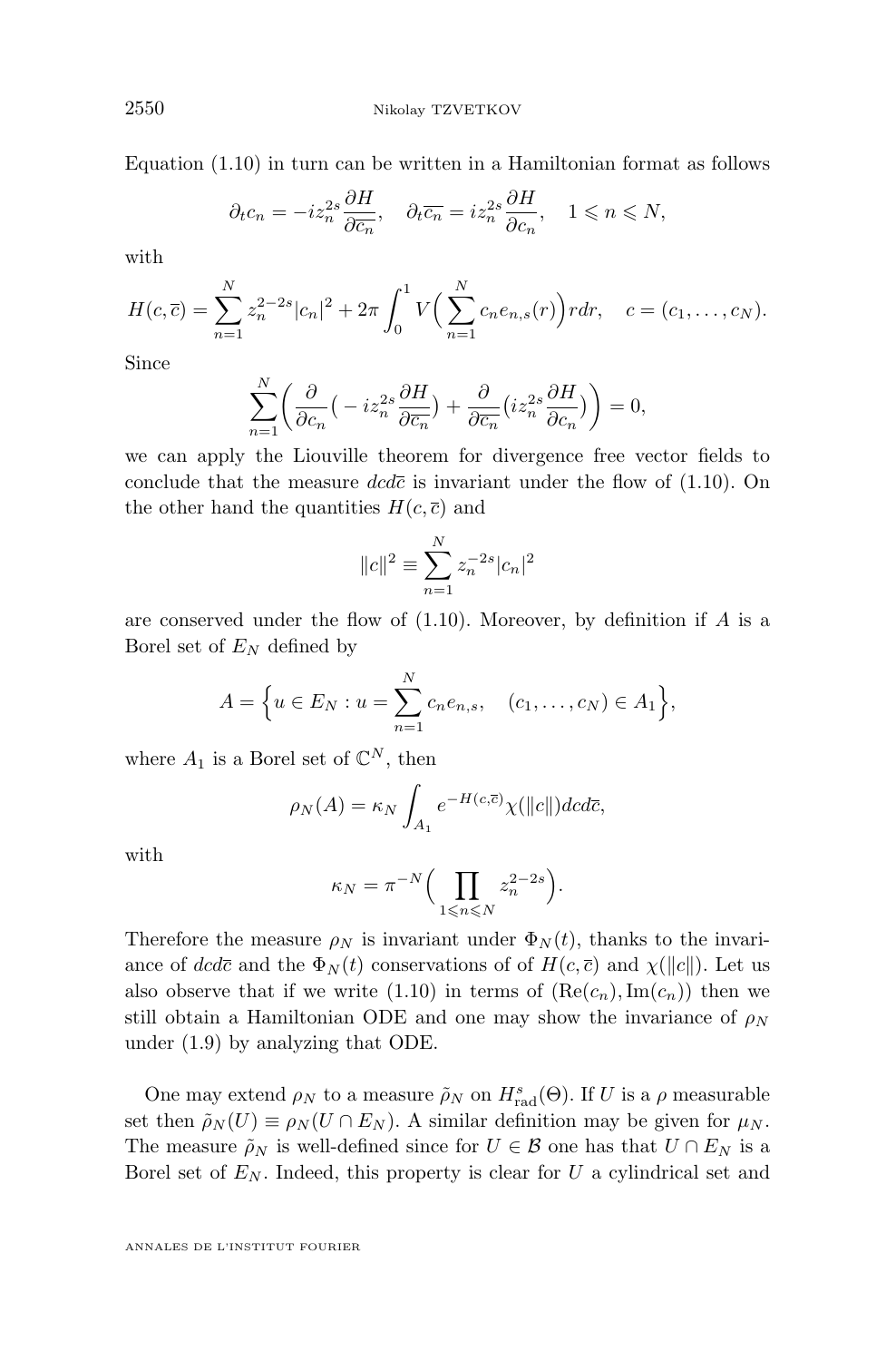<span id="page-9-0"></span>then we extend it to  $\beta$  by the key property of the cylindrical sets. Observe that for U, a  $\rho$  measurable set, one has

$$
\tilde{\rho}_N(U) = \int_{U_N} \chi\big(||S_N(u)||_{L^2(\Theta)}\big) \exp\bigl(-\int_{\Theta} V(S_N(u))\bigr) d\mu(u),
$$

where

$$
U_N = \{ u \in H_{\text{rad}}^s(\Theta) : S_N(u) \in U \}.
$$

The following properties relating  $\rho$  and  $\rho_N$  will be useful in our analysis concerning the long time dynamics of [\(1.1\)](#page-2-0).

THEOREM 1.2. — *One has that for every*  $p \in [1, \infty)$ ,

$$
\chi\big(\|u\|_{L^2(\Theta)}\big)\exp\big(-\int_{\Theta} V(u)\big) \in L^p(d\mu(u)).
$$

*In addition, if we fix*  $\sigma \in [s, 1/2]$  *then for every U an open set of*  $H_{\text{rad}}^{\sigma}(\Theta)$ *one has*

(1.11) 
$$
\rho(U) \leq \liminf_{N \to \infty} \tilde{\rho}_N(U) \quad (=\liminf_{N \to \infty} \rho_N(U \cap E_N)).
$$

*Moreover if* F is a closed set of  $H_{rad}^{\sigma}(\Theta)$  then

(1.12) 
$$
\rho(F) \geq \limsup_{N \to \infty} \tilde{\rho}_N(F) \quad (= \limsup_{N \to \infty} \rho_N(F \cap E_N)).
$$

The proof of Theorem 1.2 is slightly more delicate than an analogous result used in [\[12\]](#page-62-0). In contrast with [12] we can not exploit that  $\int_{\Theta} V(S_N u)$ converges  $\mu$  a.s. to  $\int_{\Theta} V(u)$ . In [\[12\]](#page-62-0) we deal with sub-quartic growth of V and by the Sobolev embedding we can get directly the needed  $\mu$  a.s. convergence. Here we will need to use a different argument.

## **1.6. Statement of the main result**

With Theorem [1.1](#page-6-0) and Theorem 1.2 in hand we can prove our main result.

THEOREM 1.3. — *The measure*  $\rho$  *is invariant under the well-defined*  $\rho$ *a.s. global in time flow of the NLS [\(1.1\)](#page-2-0), posed on the disc. More precisely:*

• *There exists a* ρ *measurable set* Σ *of full* ρ *measure such that for every*  $u_0 \in \Sigma$  *the NLS [\(1.1\)](#page-2-0), posed on the disc, with initial data data*  $u|_{t=0} = u_0$  *has a unique (in a suitable sense) global in time solution*  $u \in C(\mathbb{R}; H_{rad}^s(\Theta))$ *.* In addition, for every  $t \in \mathbb{R}$ ,  $u(t) \in \Sigma$ *and the map*  $u_0 \mapsto u(t)$  *is*  $\rho$  *measurable.*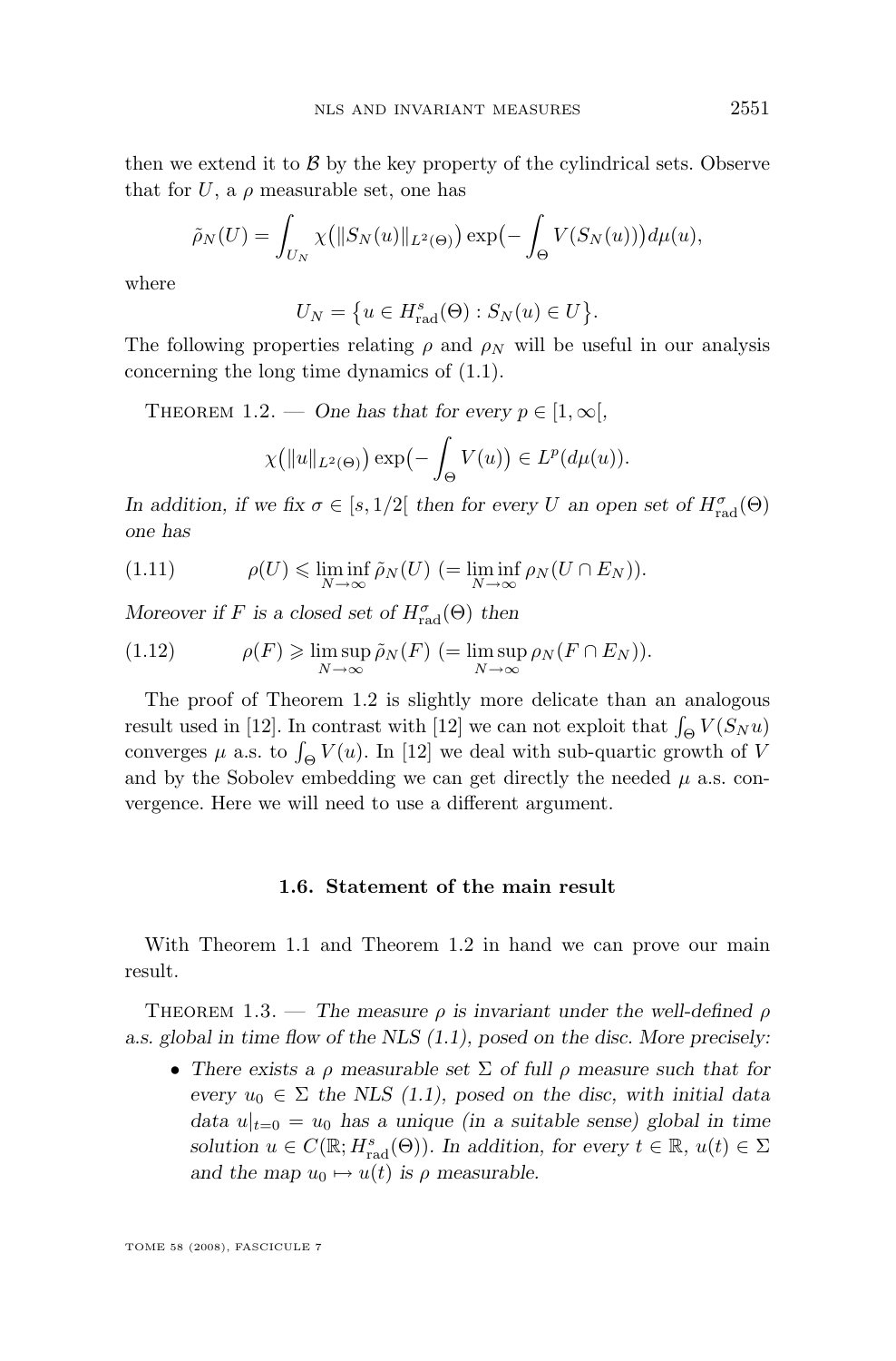• For every  $A \subset \Sigma$ , a  $\rho$  measurable set, for every  $t \in \mathbb{R}$ ,  $\rho(A) =$  $\rho(\Phi(t)(A))$ , where  $\Phi(t)$  denotes the flow defined in the previous *point.*

The uniqueness statement of Theorem [1.3](#page-9-0) is in the sense of a uniqueness for the integral equation  $(6.1)$  in a suitable space continuously embedded in the space of continuous  $H_{\text{rad}}^s(\Theta)$  valued functions. Another possibility is to impose zero boundary conditions on  $\mathbb{R} \times \partial \Theta$  and then relate the solutions of  $(1.1)$  to the solutions of  $(6.1)$  (see also Remark [6.1](#page-38-0) below).

As a consequence of Theorem [1.3](#page-9-0) one may apply the Poincaré recurrence theorem to the flow  $\Phi$ . For previous works proving the invariance of Gibbs measures under the flow of NLS we refer to [\[3,](#page-61-0) [4,](#page-61-0) [13\]](#page-62-0). In all these works one considers periodic boundary conditions, *i.e.* the spatial domain is the flat torus. We also refer to [\[9\]](#page-62-0), for a construction of invariant measures, supported by  $H^2$ , for the defocusing NLS.

Let us also remark that the result of Theorem [1.3](#page-9-0) implies that the subquintic defocusing NLS is almost surely globally well-posed for data  $\varphi(\omega, r)$ defined by

$$
\varphi(\omega, r) = \sum_{n=1}^{\infty} \frac{g_n(\omega)}{z_n} e_n(r).
$$

Because of the low regularity of  $\varphi$  for typical  $\omega$ 's such a result seems to be difficult to achieve by the present deterministic methods for global wellposedness of NLS.

#### **1.7. Structure of the paper and notation**

Let us briefly describe the organization of the rest of the paper. In the next section, we prove Theorem [1.1.](#page-6-0) Section 3, is devoted to the proof of Theorem [1.2.](#page-9-0) In Section 4, we recall the definition of the Bourgain spaces and we state two bilinear Strichartz estimates which are the main tool in the study of the local Cauchy problem. In Section 5, we prove nonlinear estimates in Bourgain spaces. Section 6 is devoted to the local well-posedness analysis. In Section 7, we establish the crucial control on the dynamics of  $(1.9)$ . In section 8, we construct the set  $\Sigma$  involved in the statement of Theorem [1.3.](#page-9-0) In Section 9, we prove the invariance of the measure. In the last section, we prove several bounds for the 3d NLS with random data.

In this paper, we assume that the set of the natural numbers  $\mathbb N$  is {1, 2, 3, . . .}. We call dyadic integers the non-negative powers of 2, *i.e.* 1, 2, 4, 8 *etc.*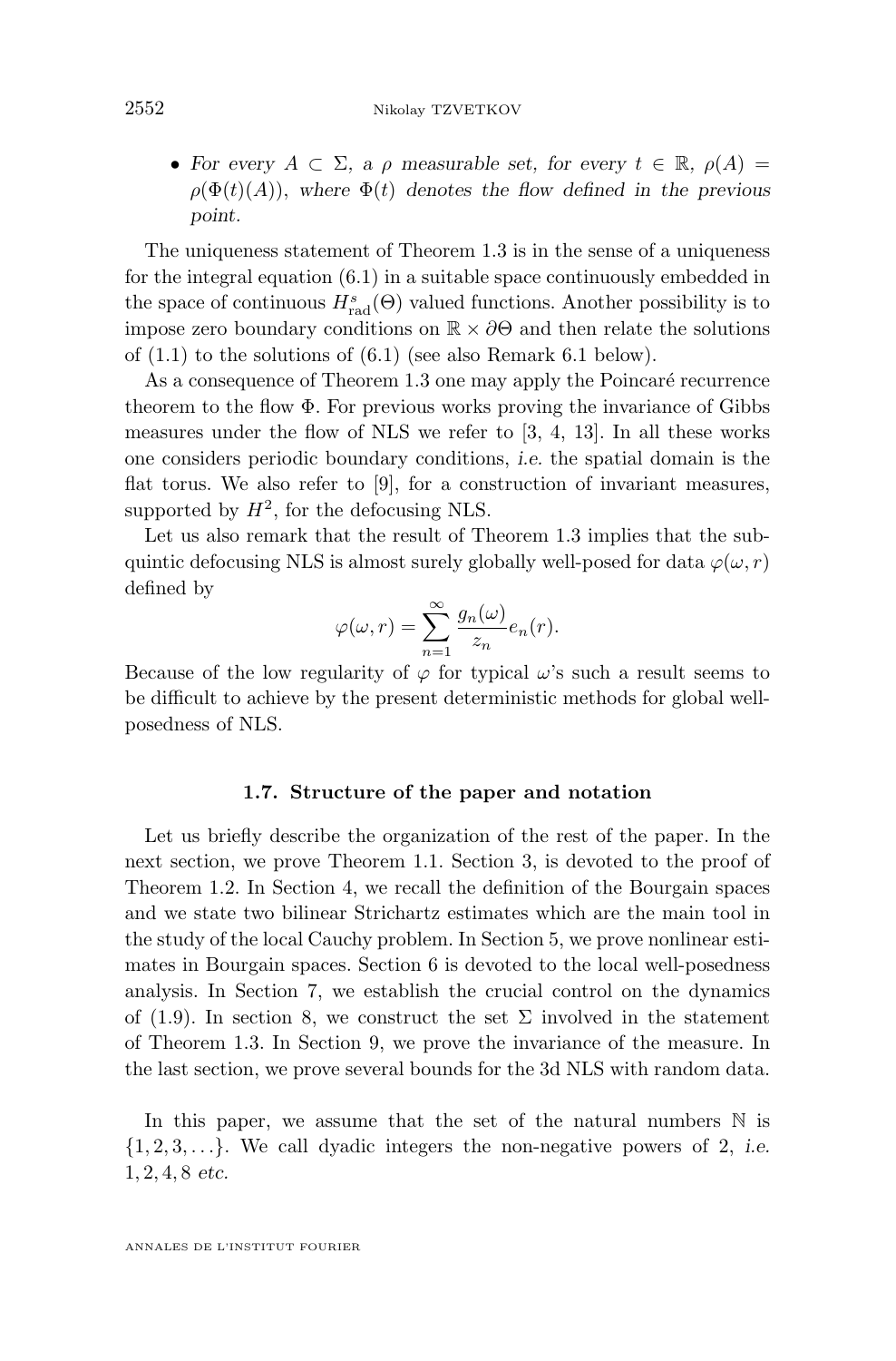#### **1.8. Acknowledgements.**

<span id="page-11-0"></span>I am very grateful to Nicolas Burq for several useful discussions on the problem and for pointing out an error in a previous version of this text. It is a pleasure to thank A. Ayache and H. Queffélec for useful discussions on random series. I am also indebted to N. Burq and P. Gérard since this work (as well as [\[12\]](#page-62-0)) benefited from our collaborations on NLS on compact manifolds. I thank the referee for pointing out several imprecisions in a previous version of the paper.

## **2. Proof of Theorem [1.1](#page-6-0) (measure existence)**

#### **2.1. Large deviation estimates**

LEMMA 2.1. — Let  $(g_n(\omega))_{n\in\mathbb{N}}$  be a sequence of normalized i.i.d. com*plex Gaussian random variables defined in a probability space*  $(\Omega, \mathcal{F}, p)$ . *There exists*  $\beta > 0$  *such that for every*  $\lambda > 0$ *, every sequence*  $(c_n) \in l^2(\mathbb{N}; \mathbb{C})$ *of complex numbers,*

$$
p\left(\omega:\left|\sum_{n=1}^{\infty}c_n g_n(\omega)\right|>\lambda\right)\leqslant 4e^{-\frac{\beta\lambda^2}{\sum_n|c_n|^2}}
$$

*(the right hand-side being defined as zero if*  $(c_n)_{n\in\mathbb{N}}$  *is identically zero).* 

*Proof. —* By separating the real and the imaginary parts, we can assume that  $g_n$  are real valued independent standard Gaussians and  $c_n$  are real constants. The bound we need to prove is thus

$$
(2.1) \quad \exists \beta > 0 : \forall (c_n) \in l^2(\mathbb{N}; \mathbb{R}), \forall \lambda > 0,
$$

$$
p\left(\omega : \left|\sum_{n=1}^{\infty} c_n g_n(\omega)\right| > \lambda\right) \leq 2e^{-\sum_{n=1}^{\beta \lambda^2} \frac{c_n^2}{\lambda}}.
$$

We may of course assume that the sequence  $(c_n)_{n\in\mathbb{N}}$  is not identically zero. For  $t > 0$  to be determined later, using the independence, we obtain that

$$
\int_{\Omega} \exp\left(t \sum_{n=1}^{\infty} c_n g_n(\omega)\right) dp(\omega) = \exp\left((t^2/2) \sum_{n=1}^{\infty} c_n^2\right).
$$

Therefore

$$
\exp\left((t^2/2)\sum_{n=1}^{\infty}c_n^2\right) \geqslant \exp(t\lambda)p\Big(\omega:\sum_{n=1}^{\infty}c_ng_n(\omega)>\lambda\Big)
$$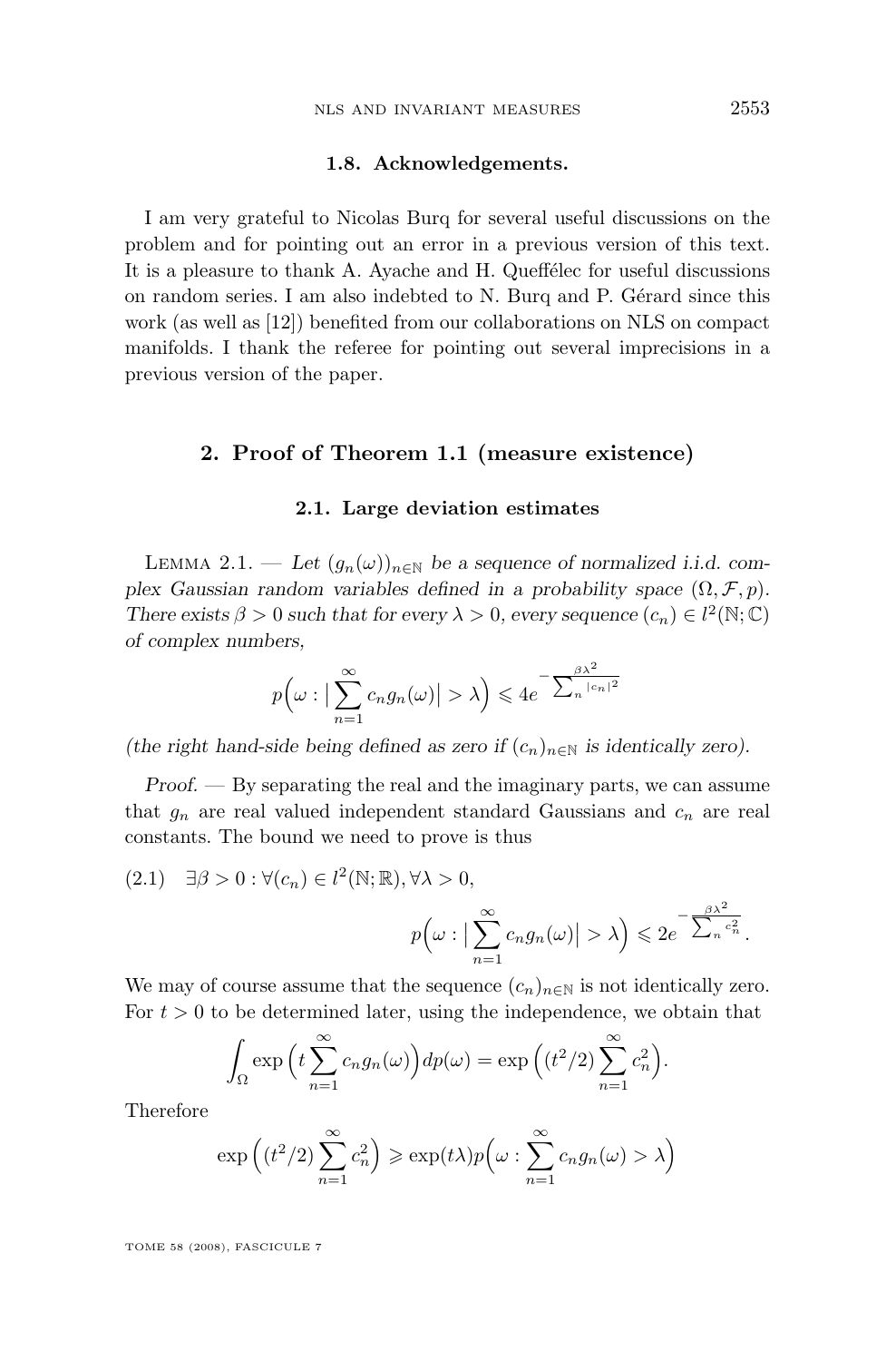and thus

$$
p(\omega : \sum_{n=1}^{\infty} c_n g_n(\omega) > \lambda) \le \exp\left((t^2/2) \sum_{n=1}^{\infty} c_n^2\right) e^{-t\lambda}.
$$

For  $a > 0$ ,  $b > 0$  the minimum of  $f(t) = at^2 - bt$  is  $-b^2/4a$  and this minimum is attained in the positive number  $t = b/(2a)$ . It is thus natural to choose the positive number  $t$  as

$$
t \equiv \lambda / \Bigl( \sum_{n=1}^\infty c_n^2 \Bigr)
$$

which leads to

$$
p\left(\omega : \sum_{n=1}^{\infty} c_n g_n(\omega) > \lambda\right) \le \exp\left(-\frac{\lambda^2}{2\sum_n c_n^2}\right).
$$

In the same way (replacing  $c_n$  by  $-c_n$ ), we can show that

$$
p\left(\omega : \sum_{n=1}^{\infty} c_n g_n(\omega) < -\lambda\right) \le \exp\left(-\frac{\lambda^2}{2\sum_{nr} c_n^2}\right)
$$

which shows that [\(2.1\)](#page-11-0) holds with  $\beta = 1/2$ . This completes the proof of Lemma [2.1.](#page-11-0)  $\Box$ 

We next state the following consequence of Lemma [2.1.](#page-11-0)

LEMMA 2.2. — Let  $(g_n(\omega))_{n\in\mathbb{N}}$  be a sequence of normalized i.i.d. com*plex Gaussian random variables defined in a probability space*  $(\Omega, \mathcal{F}, p)$ *.* Then there exist positive numbers  $c_1, c_2$  such that for every non empty *finite set of indexes*  $\Lambda \subset \mathbb{N}$ *, every*  $\lambda > 0$ *,* 

$$
p(\omega \in \Omega : \sum_{n \in \Lambda} |g_n(\omega)|^2 > \lambda) \leq e^{c_1|\Lambda| - c_2\lambda},
$$

*where* |Λ| *denotes the cardinality of* Λ*.*

*Proof. —* A proof of this lemma is given in [\[12,](#page-62-0) Lemma 3.4]. Here we propose a different proof based on Lemma [2.1.](#page-11-0) The interest of this proof is that the argument might be useful in more general situations. Again, we can suppose that  $g_n$  are real valued standard Gaussians. A simple geometric observation shows that there exists  $c_1 > 0$  (independent of  $|\Lambda|$ ) and a set A of the unit ball of  $\mathbb{R}^{|\Lambda|}$  of cardinality bounded by  $e^{c_1|\Lambda|}$  such that almost surely in  $\omega$ ,

$$
\frac{1}{2}\Big(\sum_{n\in\Lambda}|g_n(\omega)|^2\Big)^{1/2}\leq \sup_{c\in\mathcal{A}}\big|\sum_{n\in\Lambda}c_ng_n(\omega)\big|
$$

<span id="page-12-0"></span>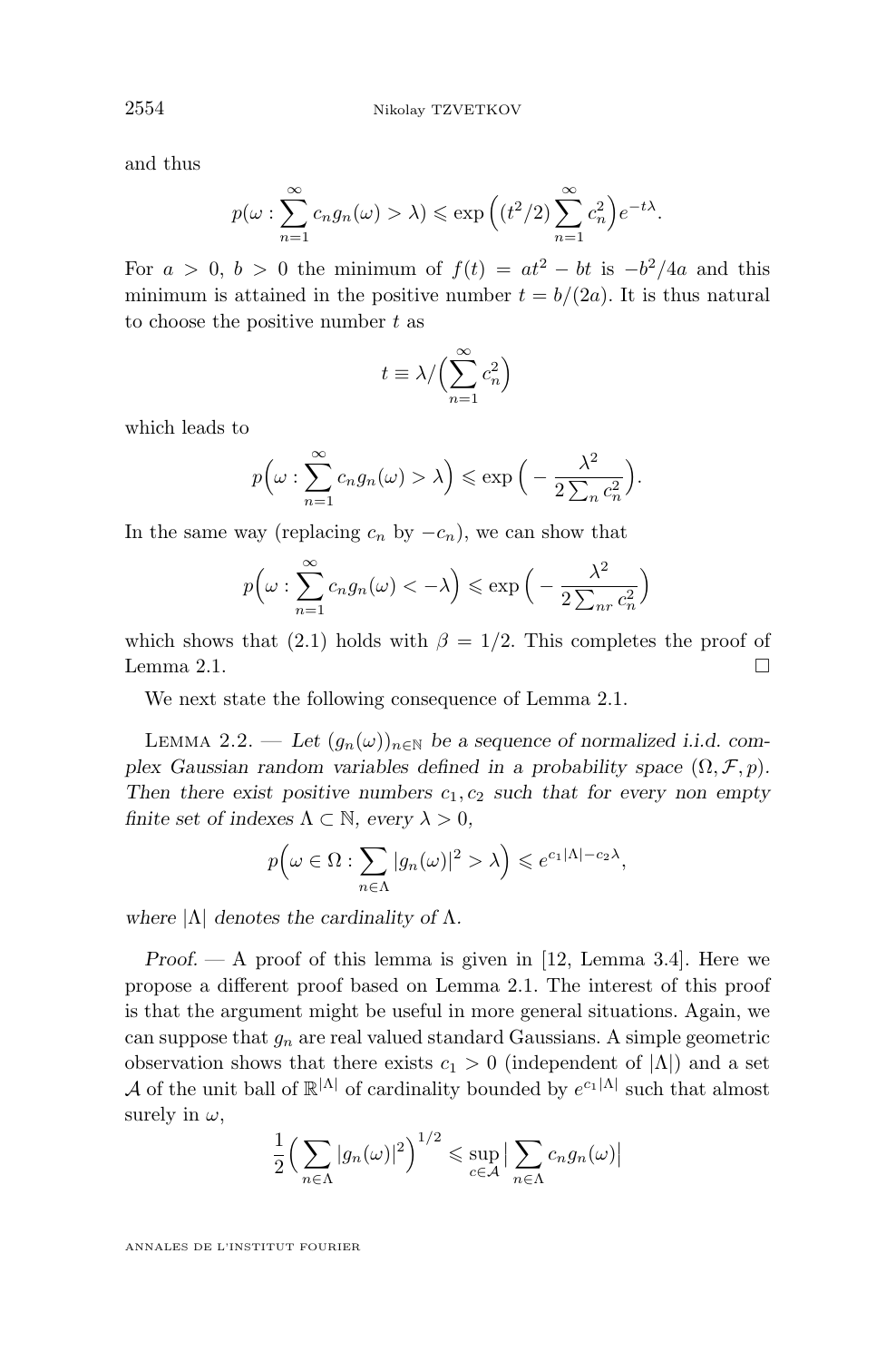<span id="page-13-0"></span> $(c = (c_n)_{n \in \Lambda}$  with  $\sum_n |c_n|^2 = 1$ ). Therefore

$$
\Big\{\omega:\sum_{n\in\Lambda}|g_n(\omega)|^2>\lambda\Big\}\subset\bigcup_{c\in\mathcal{A}}\Big\{\omega:|\sum_{n\in\Lambda}c_ng_n(\omega)|\geqslant\frac{\sqrt{\lambda}}{2}\Big\}.
$$

Consequently, using Lemma [2.1,](#page-11-0) we obtain that there exists  $c_2 > 0$ , independent of  $\Lambda$ , such that for every  $\lambda > 0$ ,

$$
p(\omega: \sum_{n \in \Lambda} |g_n(\omega)|^2 > \lambda) \leq |\mathcal{A}| 4e^{-c_2\lambda} \leq 4e^{c_1|\Lambda| - c_2\lambda} < e^{(c_1+2)|\Lambda| - c_2\lambda}.
$$

This completes the proof of Lemma [2.2.](#page-12-0)

## **2.2. Proof of Theorem [1.1](#page-6-0)**

Theorem [1.1](#page-6-0) follows from the following statement.

LEMMA 2.3. – The sequence  $\int_{\Theta} V(S_N(u))$  converges to  $\int_{\Theta} V(u)$  in  $L^1(d\mu)$ .

*Proof.* — Let us first show that  $(\int_{\Theta} V(S_N(u)))_{N \in \mathbb{N}}$  is a Cauchy sequence in  $L^1(d\mu)$ . From the Sobolev embedding, we have that for a fixed N the map from  $H_{\text{rad}}^s(\Theta)$  to  $\mathbb R$  defined by  $u \mapsto \int_{\Theta} V(S_N(u))$  is continuous and thus measurable. Write, for  $N < M$ , using [\(1.2\)](#page-2-0)

$$
\left\| \int_{\Theta} V(S_N(u)) - \int_{\Theta} V(S_M(u)) \right\|_{L^1(H_{\text{rad}}^s; \mathcal{B}, d\mu(u))}
$$
  
\$\leq C \left\| \int\_{\Theta} |S\_N(u) - S\_M(u)| (1 + |S\_N(u)|^{\alpha+1} + |S\_M(u)|^{\alpha+1}) \right\|\_{L^1(H\_{\text{rad}}^s; \mathcal{B}, d\mu(u))}.

Using the Hölder inequality, we get

$$
\Big| \int_{\Theta} |S_N(u) - S_M(u)| (1 + |S_N(u)|^{\alpha+1} + |S_M(u)|^{\alpha+1}) \Big|
$$
  
\$\leq \|S\_N(u) - S\_M(u)\|\_{L^{\alpha+2}(\Theta)} (C + \|S\_N(u)\|\_{L^{\alpha+2}(\Theta)}^{\alpha+1} + \|S\_M(u)\|\_{L^{\alpha+2}(\Theta)}^{\alpha+1}).

Another use of the Hölder inequality, this time with respect to  $d\mu$  gives

$$
\begin{split} & \Big\| \int_{\Theta} V(S_N(u)) - \int_{\Theta} V(S_M(u)) \Big\|_{L^1(d\mu(u))} \\ & \leqslant C \Big\| \|S_N(u) - S_M(u)\|_{L^{\alpha+2}(\Theta)} \Big\|_{L^{\alpha+2}(d\mu(u))} \\ & \times \Big( 1 + \Big\| \|S_N(u)\|_{L^{\alpha+2}(\Theta)} \Big\|_{L^{\alpha+2}(d\mu(u))}^{\alpha+1} + \Big\| \|S_M(u)\|_{L^{\alpha+2}(\Theta)} \Big\|_{L^{\alpha+2}(d\mu(u))}^{\alpha+1} \Big). \end{split}
$$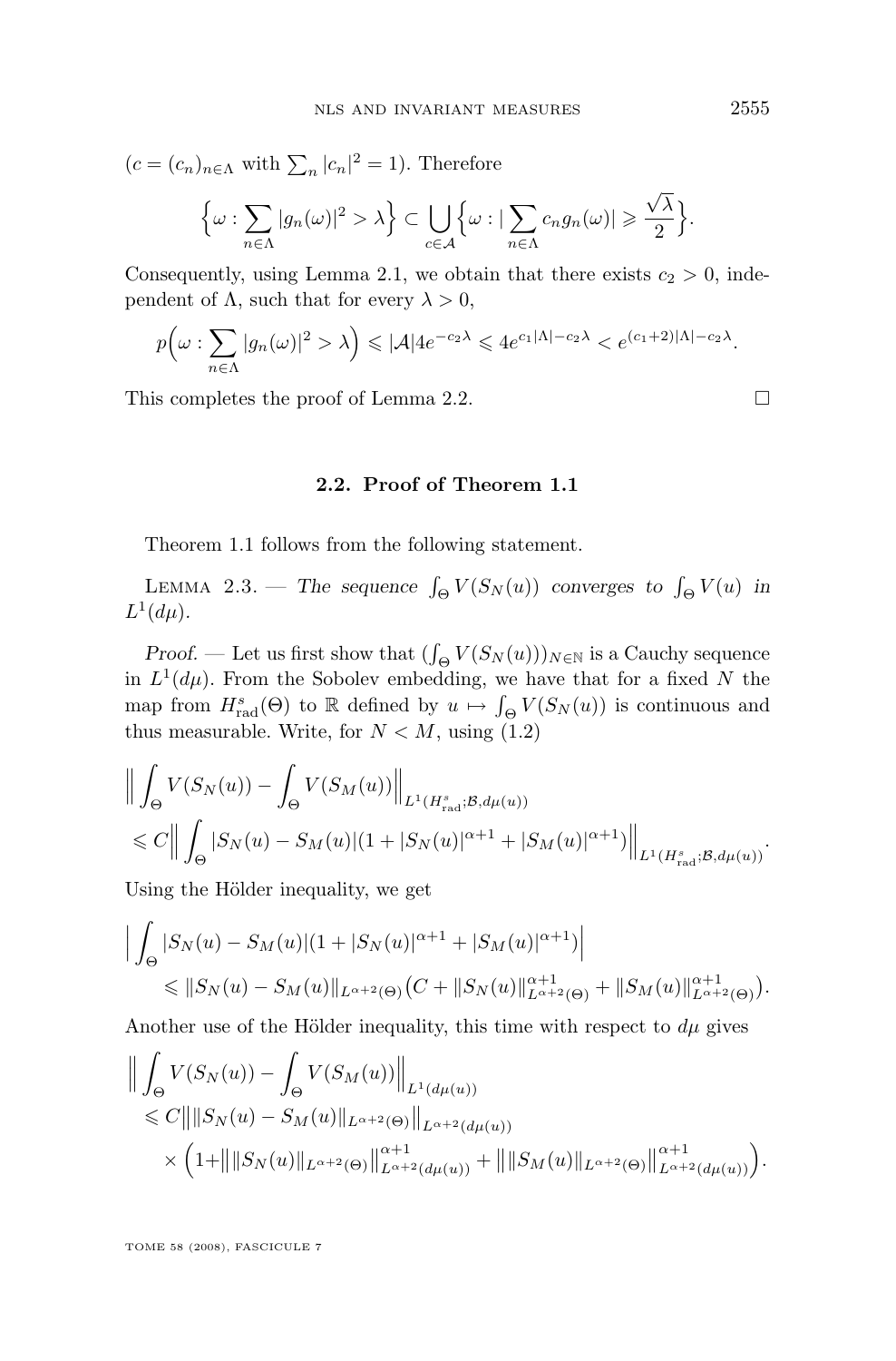Thus

$$
(2.2) \quad \left\| \int_{\Theta} V(S_N(u)) - \int_{\Theta} V(S_M(u)) \right\|_{L^1(d\mu(u))} \leq C \|\varphi_N - \varphi_M\|_{L^{\alpha+2}(\Theta \times \Omega)} \times \left(1 + \|\varphi_N\|_{L^{\alpha+2}(\Theta \times \Omega)}^{\alpha+1} + \|\varphi_M\|_{L^{\alpha+2}(\Theta \times \Omega)}^{\alpha+1}\right),
$$

where  $\varphi_N$  is defined by [\(1.6\)](#page-5-0). Let us now prove that there exists  $C > 0$ such that for every  $N$ ,

(2.3) kϕ<sup>N</sup> kLα+2(Ω×Θ) 6 C.

Using Lemma [2.1](#page-11-0) with  $c_n = z_n^{-1} e_n(r)$ ,  $1 \leqslant n \leqslant N$  and the definition of the  $L^{\alpha+2}$  norms by the aide of the distributional function, we obtain that for a fixed r

$$
\begin{split} \|\varphi_N(\omega,r)\|_{L^{\alpha+2}(\Omega)}^{\alpha+2}&=(\alpha+2)\int_0^\infty \lambda^{\alpha+1}p\big(\omega: \big|\varphi_N(\omega,r)\big|>\lambda\big)d\lambda\\ &\leqslant C\int_0^\infty \lambda^{\alpha+1}\exp\biggl(-(\beta\lambda^2)/\Bigl(\sum_{n=1}^N z_n^{-2}|e_n(r)|^2\Bigr)\biggr)d\lambda\\ &=C\Bigl(\int_0^\infty \lambda^{\alpha+1}e^{-\beta\lambda^2}d\lambda\Bigr)\Bigl(\sum_{n=1}^N z_n^{-2}|e_n(r)|^2\Bigr)^{\frac{\alpha+2}{2}}. \end{split}
$$

Therefore

$$
\|\varphi_N(\omega,r)\|_{L^{\alpha+2}(\Omega)} \leqslant C \Big(\sum_{n=1}^N z_n^{-2} |e_n(r)|^2\Big)^{\frac{1}{2}}.
$$

Squaring, taking the  $L^{\frac{\alpha+2}{2}}(\Theta)$  norm and using the triangle inequality, we get

$$
\|\varphi_N\|_{L^{\alpha+2}(\Omega\times\Theta)}^2 \leqslant \sum_{n=1}^N z_n^{-2} \|e_n\|_{L^{\alpha+2}(\Theta)}^2.
$$

On the other hand, it is shown in [\[12\]](#page-62-0) that for  $\alpha < 2$  one has that  $||e_n||_{L^{\alpha+2}(\Theta)}$  is uniformly bounded (with respect to n), for  $\alpha = 2$ ,  $||e_n||_{L^{\alpha+2}(\Theta)} \leq C \log(1+z_n)^{1/4}$  and for  $\alpha > 2$ ,  $||e_n||_{L^{\alpha+2}(\Theta)} \leq C z_n^{1/2-2/(\alpha+2)}$ . Since  $z_n \sim n$ , we obtain that there exists C such that for every  $N \in \mathbb{N}$ ,  $\|\varphi_N\|_{L^{\alpha+2}(\Omega\times\Theta)} \leq C$ . Therefore (2.3) holds.

Similarly, we may obtain that

(2.4) 
$$
\|\varphi_N - \varphi_M\|_{L^{\alpha+2}(\Omega \times \Theta)}^2 \leq \sum_{n=N+1}^M z_n^{-2} \|e_n\|_{L^{\alpha+2}(\Theta)}^2
$$

<span id="page-14-0"></span>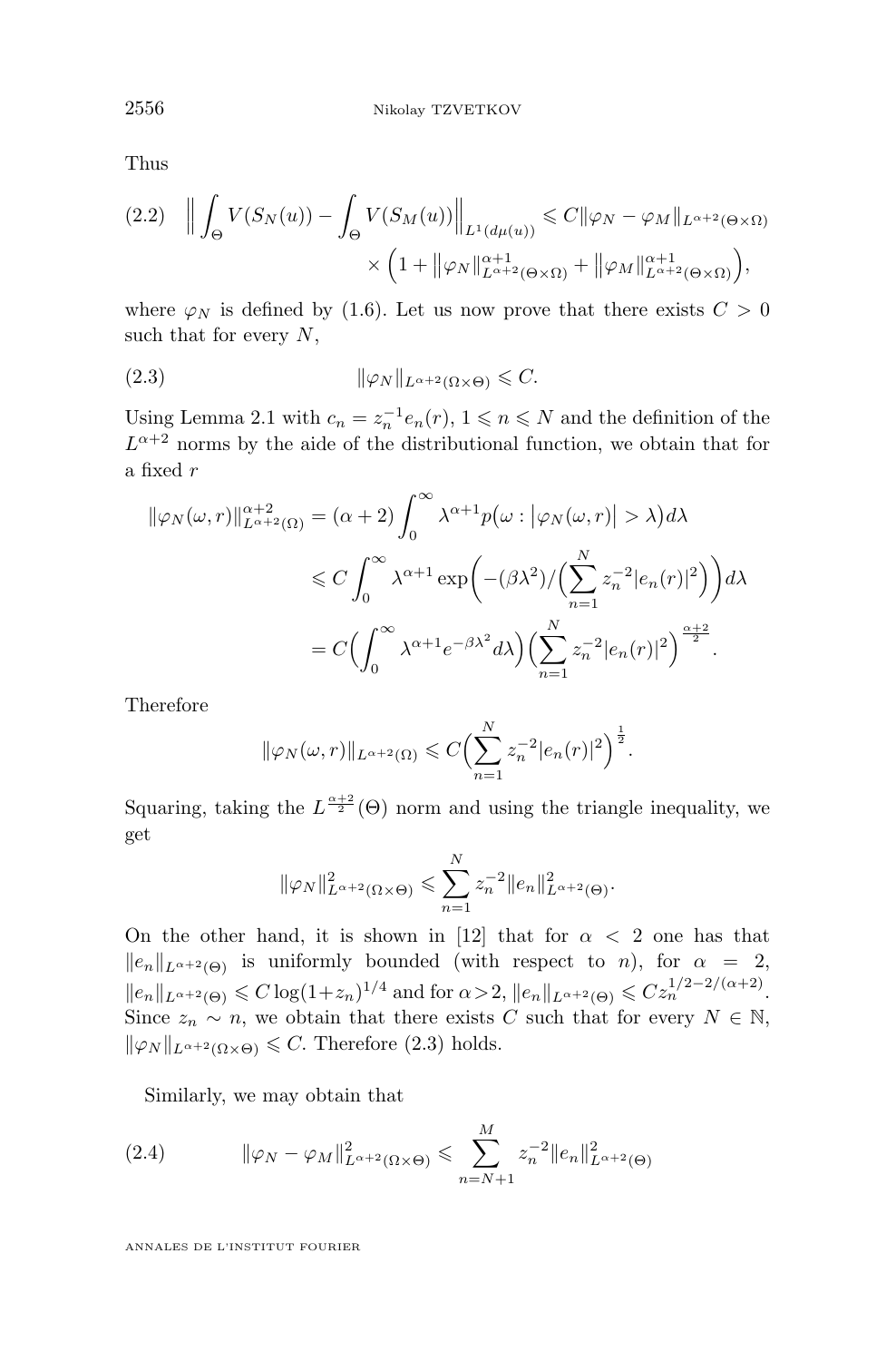which tends to zero as  $N \to \infty$  thanks to the bounds on the growth of  $||e_n||_{L^{\alpha+2}(\Theta)}$ . Moreover, we have that

(2.5) 
$$
\lim_{N \to \infty} \varphi_N = \varphi \text{ in } L^{\alpha+2}(\Theta \times \Omega)
$$

(we can identify the limit thanks to the  $L^2(\Theta \times \Omega)$  convergence of  $\varphi_N$  to  $\varphi$ and the fact that  $L^{\alpha+2}(\Theta \times \Omega)$  convergence implies  $L^2(\Theta \times \Omega)$  convergence).

On the other hand thanks to [\(1.3\)](#page-2-0), we can write  $V(u) = V_1(u) + V_2(u)$ , where  $V_1 \geqslant 0$  and  $|V_2(u))| \leqslant C(1+|u|^{\beta})$ . Thanks to the Sobolev embedding and [\(1.4\)](#page-3-0), we obtain that  $\int_{\Theta} V_2(u)$  is continuous on  $H_{\text{rad}}^s(\Theta)$ . Therefore the map  $u \mapsto \int_{\Theta} V_2(u)$  is a  $\mu$  measurable real valued function. Let us next show that the map  $u \mapsto \int_{\Theta} V_1(u)$  is  $\mu$  measurable. For that purpose, it is sufficient to show that the map

(2.6) 
$$
c \equiv (c_n)_{n \in \mathbb{N}} \longmapsto \int_{\Theta} V_1\Big(\sum_{n \in \mathbb{N}} c_n e_{n,s}\Big)
$$

is measurable from  $l^2(\mathbb{N})$  to  $\mathbb{R}$ . Indeed, we have that the map

$$
(c,r)\longmapsto \sum_{n\in \mathbb{N}}c_ne_{n,s}(r)
$$

is measurable from from  $l^2(\mathbb{N}) \times \Theta$  to  $\mathbb R$  since we can see  $\sum_{n \in \mathbb{N}} c_n e_{n,s}(r)$ as the limit of  $\sum_{n=1}^{N} c_n e_{n,s}(r)$  as  $N \to \infty$  in  $L^2(l^2(\mathbb{N}) \times \Theta)$  where  $l^2(\mathbb{N})$  is equipped with the measure  $d\mu(c)$  introduced in the introduction. Therefore  $V_1\Big(\sum_{n\in\mathbb{N}}c_ne_{n,s}\Big)$  is a measurable map from  $l^2(\mathbb{N})\times\Theta$  to  $\mathbb{R}$ . Since  $V_1\geq$ 0, using for instance the Fubini theorem, we obtain that the map  $(2.6)$ is indeed measurable. This in turn implies the measurability of the map  $u \mapsto \int_{\Theta} V(u)$ . Next, similarly to the proof of [\(2.2\)](#page-14-0), we get

$$
\left\| \int_{\Theta} V(S_N(u)) - \int_{\Theta} V(u) \right\|_{L^1(d\mu(u))} \leq C \|\varphi - \varphi_N\|_{L^{\alpha+2}(\Theta \times \Omega)}
$$

$$
\times \left(1 + \|\varphi_N\|_{L^{\alpha+2}(\Theta \times \Omega)}^{\alpha+1} + \|\varphi\|_{L^{\alpha+2}(\Theta \times \Omega)}^{\alpha+1}\right).
$$

Therefore

$$
\lim_{N \to \infty} \left\| \int_{\Theta} V(S_N(u)) - \int_{\Theta} V(u) \right\|_{L^1(H^s_{\text{rad}}; \mathcal{B}, d\mu(u))} = 0.
$$

This completes the proof of Lemma [2.3.](#page-13-0)

Using Lemma [2.3,](#page-13-0) we have that  $\int_{\Theta} V(u) \in L^1(d\mu(u))$  and thus  $\int_{\Theta} V(u)$ is finite  $\mu$  a.s. This proves that  $d\rho$  is indeed a nontrivial measure. This completes the proof of Theorem [1.1.](#page-6-0)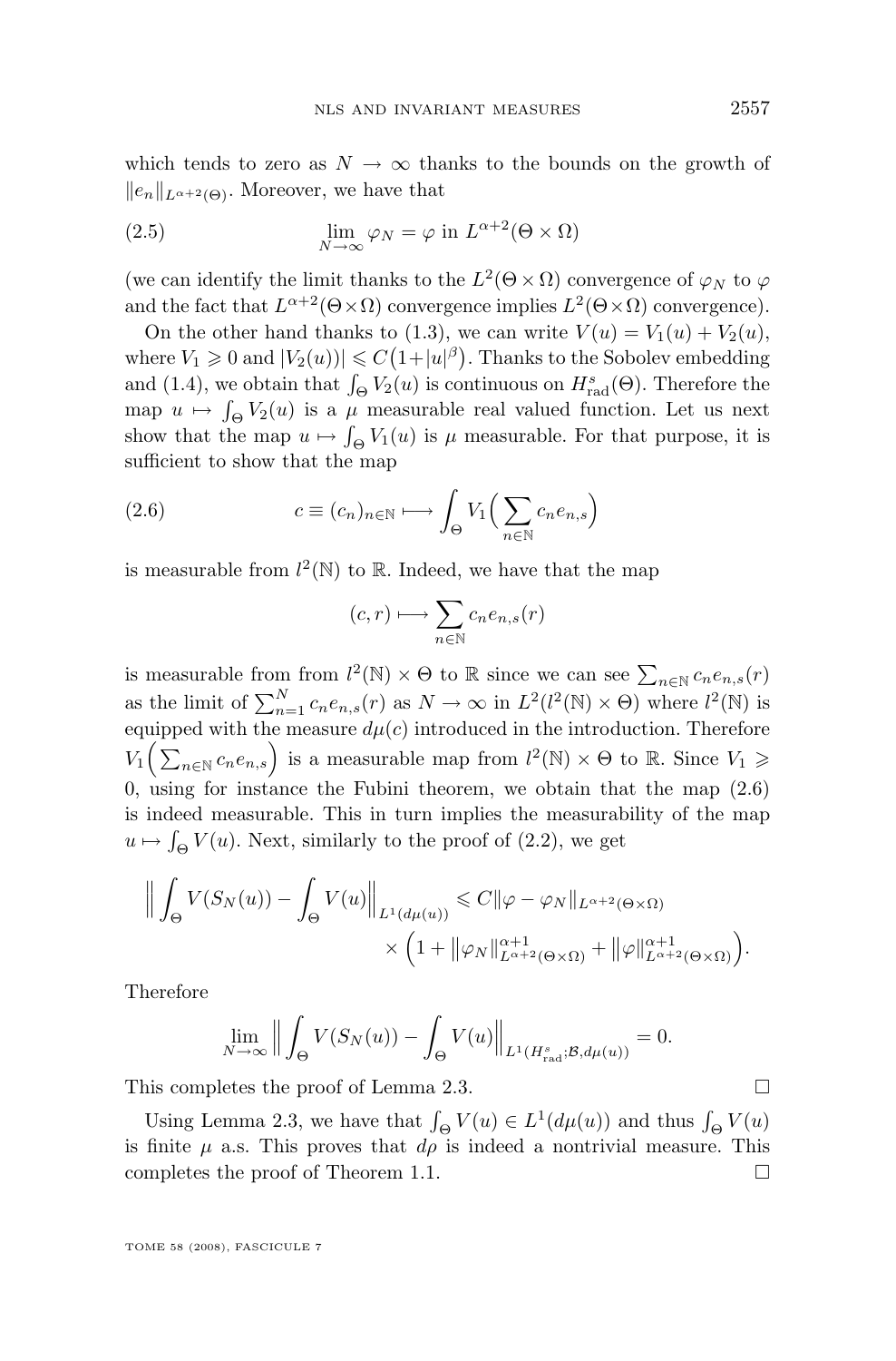#### **2.3. The necessity of the probabilistic argument**

In this section we make a slight digression by showing that for  $\alpha \geq 2$ an argument based only on the Sobolev embedding may not conclude to the fact that  $\int_{\Theta} V(u)$  is finite  $\mu$  a.s. More precisely we know that for every  $\sigma < 1/2$ ,  $||u||_{H^{\sigma}(\Theta)}$  is finite  $\mu$  a.s. Therefore the deterministic inequality

 $(2.7)$   $\exists \sigma < 1/2, \exists C > 0, \forall u \in H_{\text{rad}}^{\sigma}(\Theta), \quad ||u||_{L^{\alpha+2}(\Theta)} \leq C||u||_{H_{\text{rad}}^{\sigma}(\Theta)}$ 

would suffice to conclude that  $\int_{\Theta} V(u)$  is finite  $\mu$  a.s. We have however the following statement.

LEMMA 2.4. — *For*  $\alpha \geq 2$ , estimate (2.7) fails.

*Proof.* — We shall give the proof for  $\alpha = 2$ . The construction for  $\alpha > 2$ is similar. Suppose that (2.7) holds for some  $\sigma < 1/2$ . Using the Cauchy-Schwarz inequality, we obtain that there exists  $\theta \in ]0,1/2]$  such that

$$
\exists C > 0 : \forall u \in H_{\text{rad}}^1(\Theta), \quad ||u||_{H^{\sigma}(\Theta)} \leq C ||u||_{L^2(\Theta)}^{\frac{1}{2} + \theta} ||u||_{H_{\text{rad}}^1(\Theta)}^{\frac{1}{2} - \theta}
$$

(observe that  $H_{rad}^1(\Theta)$  may be seen as the completion of  $C_0^{\infty}(\Theta)$  radial functions with respect to the  $H^1(\Theta)$  norm). Thus by applying (2.7) to  $H_{\text{rad}}^1(\Theta)$  functions, we obtain that

$$
(2.8) \qquad \exists C > 0 : \forall u \in H_{\text{rad}}^1(\Theta), \quad \|u\|_{L^4(\Theta)} \leq C \|u\|_{L^2(\Theta)}^{\frac{1}{2}+\theta} \|u\|_{H^1(\Theta)}^{\frac{1}{2}-\theta}.
$$

We now show that (2.8) fails. Let  $v \in C_0^{\infty}(\Theta)$  be a radial bump function, not identically zero. We can naturally see v as a  $C_0^{\infty}(\mathbb{R}^2)$  function. For  $\lambda \geqslant 1$ , we set

$$
v_{\lambda}(x_1, x_2) \equiv v(\lambda x_1, \lambda x_2).
$$

Thus  $v_\lambda \in C_0^\infty(\Theta)$  and  $v_\lambda$  is still radial. We can therefore substitute  $v_\lambda$  in (2.8) and obtain a contradiction in the limit  $\lambda \to \infty$ . More precisely, one may directly check that for  $\lambda \gg 1$ ,

$$
||v_{\lambda}||_{L^{4}(\Theta)} \sim \lambda^{-\frac{1}{2}}, \quad ||v_{\lambda}||_{L^{2}(\Theta)} \sim \lambda^{-1}, \quad ||v_{\lambda}||_{H^{1}(\Theta)} \sim 1.
$$

This completes the proof of Lemma 2.4.

## **3. Proof of Theorem [1.2](#page-9-0) (integrability and convergence properties)**

## **3.1. Convergence in measure**

Let us define the  $\mu$  measurable functions f and  $f_N$  by

$$
f(u) \equiv \chi\big(||u||_{L^2(\Theta)}\big) \exp\Bigl(-\int_{\Theta} V(u)\Bigr)
$$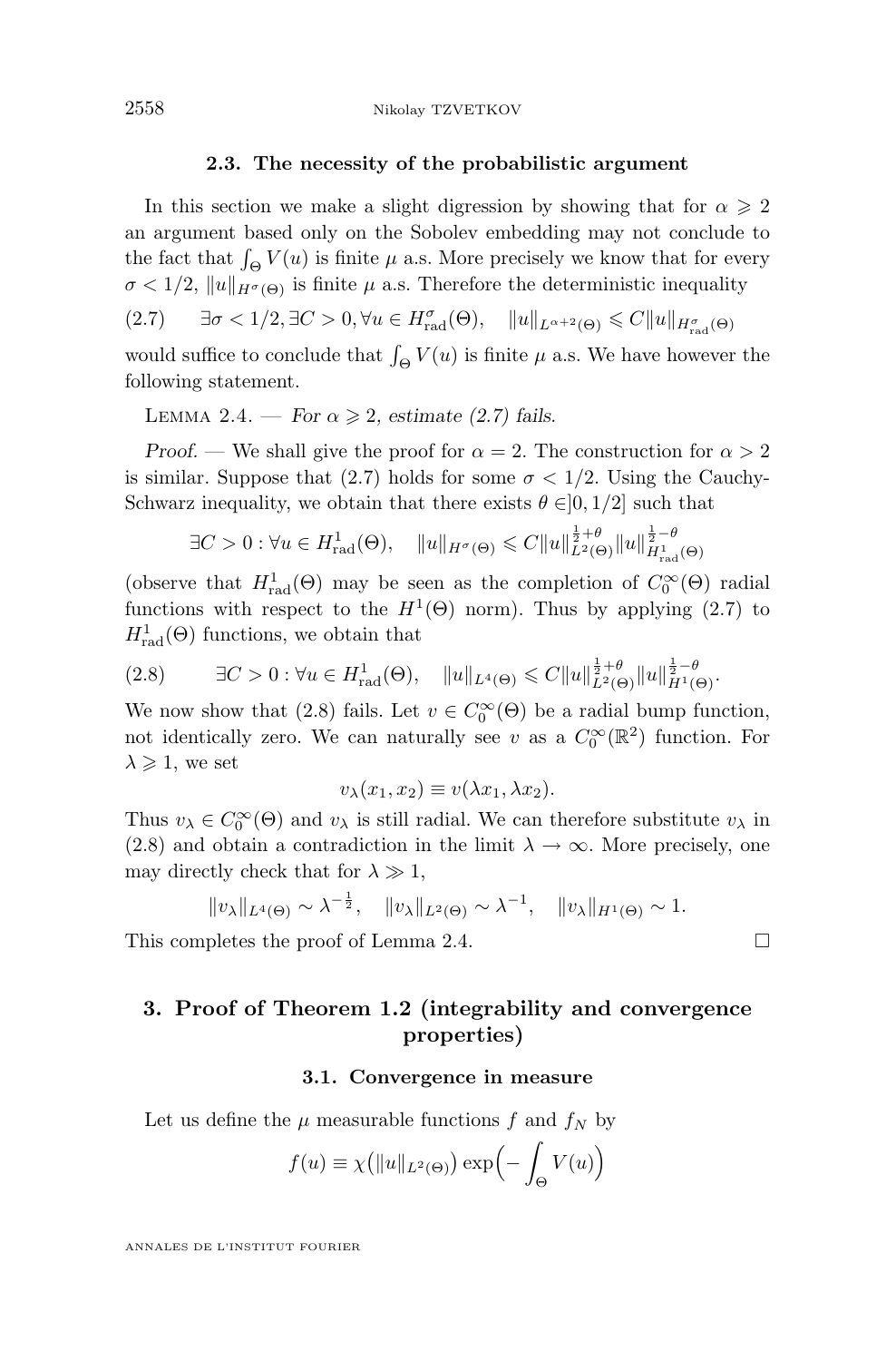<span id="page-17-0"></span>and

$$
f_N(u) \equiv \chi\big(||S_N(u)||_{L^2(\Theta)}\big) \exp\Bigl(-\int_{\Theta} V(S_N(u))\Bigr).
$$

We start by the following convergence property.

LEMMA 3.1. — The sequence  $(f_N(u))_{N\in\mathbb{N}}$  converges in measure as N *tends to infinity, with respect to the measure*  $\mu$ , to  $f(u)$ *.* 

*Proof.* — Since  $\chi$  and the exponential are continuous functions, it suffices to show that the sequence  $||S_N u||_{L^2(\Theta)}$  converges in measure as N tends to infinity, with respect to the measure  $\mu$ , to  $||u||_{L^2(\Theta)}$  and that the sequence  $\int_{\Theta} V(S_N(u))$  converges in measure as N tends to infinity, with respect to the measure  $\mu$ , to  $\int_{\Theta} V(u)$ . Thanks to the Chebishev inequality, it therefore suffices to prove that  $||S_N u||_{L^2(\Theta)}$  converges in  $L^2(d\mu(u))$  to  $||u||_{L^2(\Theta)}$  and that  $\int_{\Theta} V(S_N(u))$  converges in  $L^1(d\mu(u))$  to  $\int_{\Theta} V(u)$ . The first assertion is trivial and the second one follows from Lemma [2.3.](#page-13-0) This completes the proof of Lemma 3.1.

## **3.2. A Gaussian estimate**

We now state a property of the measure  $\mu$  resulting from its Gaussian nature.

LEMMA 3.2. — Let  $\sigma \in [s, 1/2]$ . There exist  $C > 0$  and  $c > 0$  such that *for every integers*  $M \ge N \ge 0$  *(with the convention that*  $S_0 \equiv 0$ *), every real number*  $\lambda \geq 1$ ,

$$
\mu\Big(u \in H_{\text{rad}}^s(\Theta) : \big\|S_M(u) - S_N(u)\big\|_{H^{\sigma}(\Theta)} > \lambda\Big) \leqslant Ce^{-c\lambda^2(1+N)^{2(1-\sigma)}}.
$$

*Proof. —* We follow the argument given in [\[12,](#page-62-0) Proposition 3.3]. It suffices to prove that  $p(A_{N,M}) \leqslant C \exp\left(-c\lambda^2(1+N)^{2(1-\sigma)}\right)$ , where

$$
A_{N,M} \equiv \left(\omega \in \Omega : \left\|\varphi_M(\omega,\cdot) - \varphi_N(\omega,\cdot)\right\|_{H^{\sigma}(\Theta)} > \lambda\right).
$$

Let  $\theta > 0$  be such that  $2\theta < 1-2\sigma$ . Notice that a proper choice of  $\theta$  is possible thanks to the assumption  $\sigma < 1/2$ . For  $0 \le N_1 \le N_2$  two integers and  $\kappa > 0$ , we consider the set  $A_{N_1,N_2,\kappa}$ , defined by

$$
A_{N_1,N_2,\kappa} \equiv \left(\omega \in \Omega : \left\|\varphi_{N_2}(\omega,\cdot) - \varphi_{N_1}(\omega,\cdot)\right\|_{H^{\sigma}(\Theta)} \right)
$$

$$
> \kappa \lambda \left((1+N_2)^{-\theta} + \left(\frac{1+N}{1+N_2}\right)^{1-\sigma}\right)\right).
$$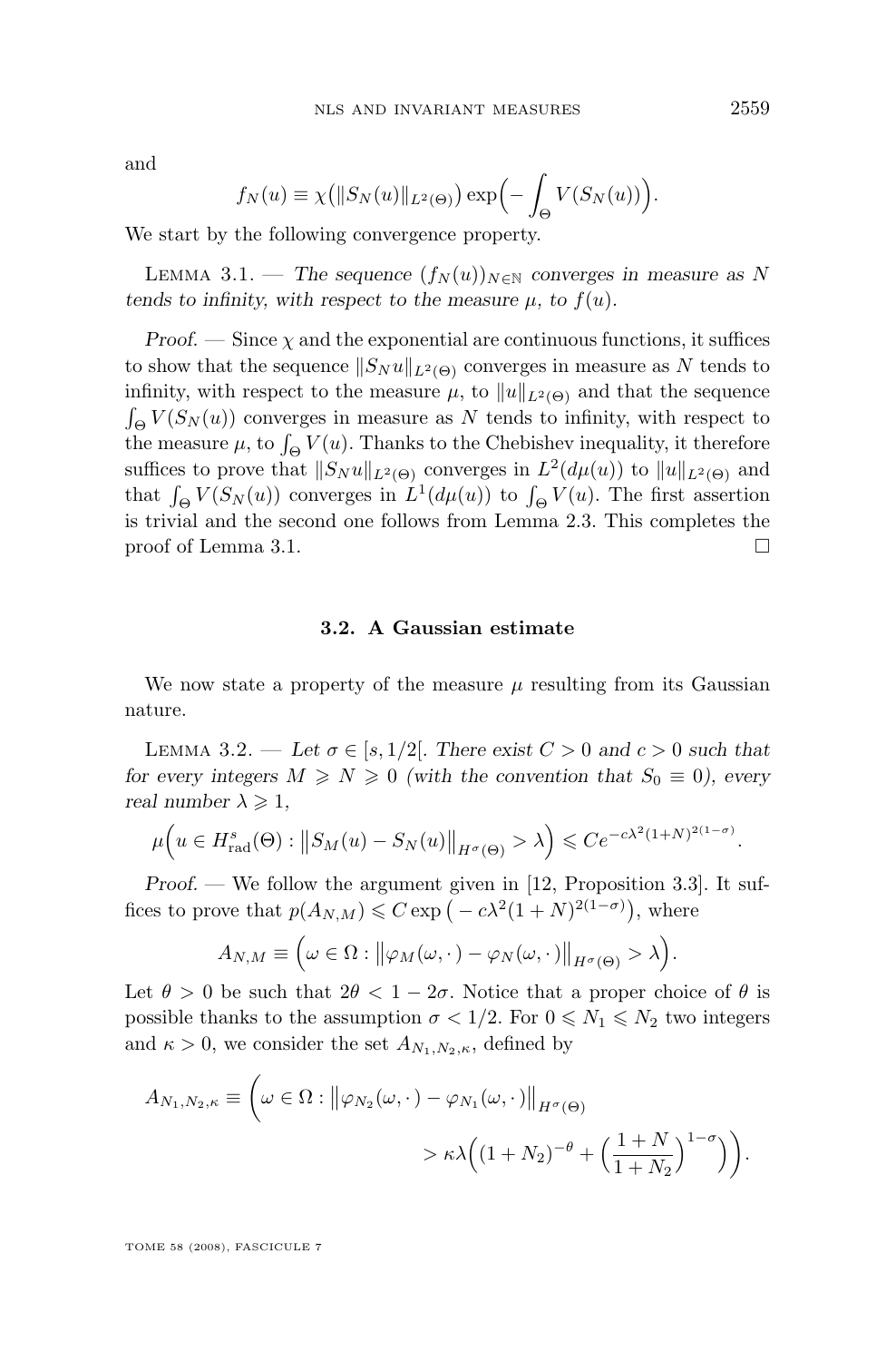Let  $L_1$ ,  $L_2$  be two dyadic integers such that

$$
L_1/2 < 1 + N \leqslant L_1, \quad L_2 \leqslant M < 2L_2.
$$

We will only analyze the case  $L_1 \leq L_2/2$ . If  $L_1 > L_2/2$  then the analysis is simpler. Indeed, if  $L_1 > L_2/2$  then  $L_1 \ge L_2$  which implies

$$
L_1/2<1+N\leqslant 1+M<1+2L_2<4L_1
$$

and the analysis of the case  $L_1 \le L_2/2$  below (see (3.3), (3.4)) can be performed to this case by writing

$$
\varphi_M - \varphi_N = (\varphi_{L_1} - \varphi_N) + (\varphi_M - \varphi_{L_1})
$$

(without the summation issue). We thus assume that  $L_1 \leq L_2/2$ . Write

$$
\varphi_M - \varphi_N = (\varphi_{L_1} - \varphi_N) + \Big(\sum_{\substack{L_1 \le L \le L_2/2 \\ L-\text{dyadic}}} (\varphi_{2L} - \varphi_L)\Big) + (\varphi_M - \varphi_{L_2}).
$$

Using the triangle inequality and summing-up geometric series, we obtain that there exists a sufficiently small  $\kappa > 0$  depending on  $\sigma$  but independent of  $\lambda$ , N and M such that

(3.1) 
$$
A_{N,M} \subset A_{N,L_1,\kappa} \bigcup \Big( \bigcup_{\substack{L_1 \le L \le L_2/2 \\ L-\text{dyadic}}} A_{L,2L,\kappa} \Big) \bigcup A_{L_2,M,\kappa}.
$$

Since  $z_n \sim n$ , for  $\omega \in A_{L,2L,\kappa}$ ,

$$
\sum_{n=L+1}^{2L} |g_n(\omega)|^2 \geq c\lambda^2 L^{2-2\sigma} \left( L^{-2\theta} + (L^{-1}(1+N))^{2-2\sigma} \right).
$$

Therefore using Lemma [2.2](#page-12-0) and that  $2 - 2\sigma - 2\theta > 1$ , we obtain that for  $\lambda \geqslant 1$ ,

(3.2) 
$$
p(A_{L,2L,\kappa}) \leq e^{c_1 L - c_2 \lambda^2 (L^{2-2\sigma - 2\theta} + (1+N)^{2-2\sigma})} \leq e^{-c\lambda^2 (1+N)^{2-2\sigma}} e^{-c\lambda^2 L^{2-2\sigma - 2\theta}},
$$

where the constant  $c > 0$  is independent of  $L, N, M$  and  $\lambda$ . Similarly

$$
(3.3) \qquad p(A_{N,L_1,\kappa}) \leqslant e^{-c\lambda^2(1+N)^{2-2\sigma}}e^{-c\lambda^2 L_1^{2-2\sigma - 2\theta}} \leqslant e^{-c\lambda^2(1+N)^{2-2\sigma}}
$$

and

$$
(3.4) \qquad p(A_{L_2,M,\kappa}) \leqslant e^{-c\lambda^2(1+N)^{2-2\sigma}} e^{-c\lambda^2 L_2^{2-2\sigma - 2\theta}} \leqslant e^{-c\lambda^2(1+N)^{2-2\sigma}}.
$$

Collecting estimates  $(3.2)$ ,  $(3.3)$ ,  $(3.4)$ , coming back to  $(3.1)$  and summing an obviously convergent series in L completes the proof of Lemma [3.2.](#page-17-0)  $\Box$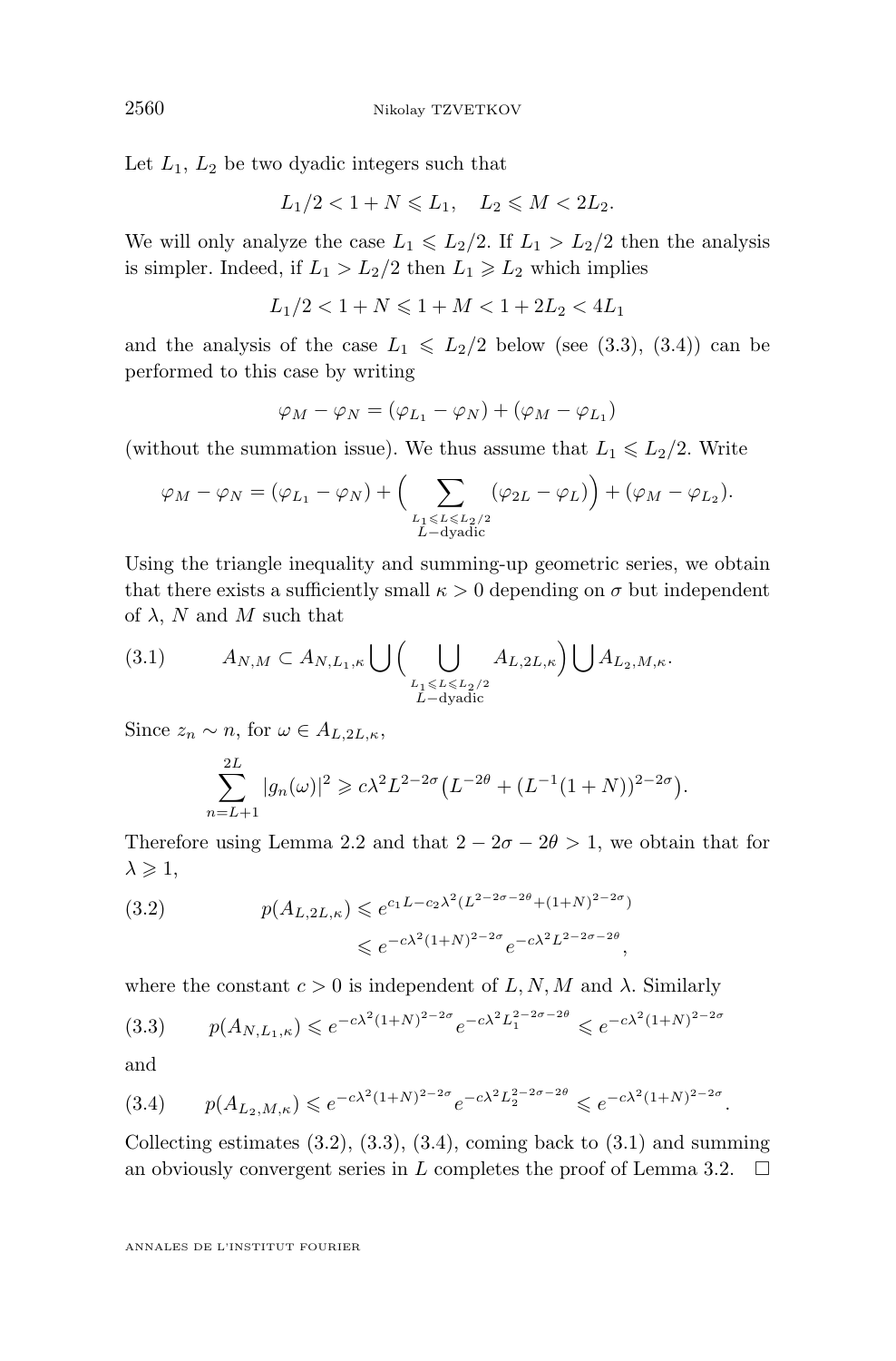## **3.3. Uniform integrability**

<span id="page-19-0"></span>We next prove the crucial uniform integrability property of  $f_N$ .

LEMMA 3.3. — Let us fix  $p \in [1,\infty]$ . Then there exists  $C > 0$  such that *for every*  $M \in \mathbb{N}$ *,* 

$$
\int_{H^s_{\text{rad}}(\Theta)} |f_M(u)|^p d\mu(u) \leqslant C.
$$

*Proof.* — Using  $(1.3)$ , we observe that it suffices to prove that

$$
\exists C > 0, \ \forall M \in \mathbb{N},
$$
  

$$
\int_{\Omega} \chi^{p} \left( \|\varphi_M(\omega, \cdot)\|_{L^2(\Theta)} \right) \exp\left(Cp \|\varphi_M(\omega, \cdot)\|_{L^{\beta}(\Theta)}^{\beta} \right) dp(\omega) \leq C.
$$

Using the Sobolev inequality, we infer that

$$
\|\varphi_M(\omega,\cdot)\|_{L^{\beta}(\Theta)} \leqslant C \|\varphi_M(\omega,\cdot)\|_{H^{\sigma}(\Theta)},
$$

provided

(3.5) 
$$
\sigma \geqslant 2\left(\frac{1}{2} - \frac{1}{\beta}\right).
$$

Observe that since  $\beta < 4$  there exists  $\sigma \in [s, 1/2]$  satisfying (3.5). Let us fix such a value of  $\sigma$  for the sequel of the proof. Since  $\chi$  is with compact support, we need to study the convergence of the integral

$$
\int_{\lambda_0}^{\infty} h_M(\lambda) d\lambda,
$$

with

$$
h_M(\lambda) \equiv p\Big(\omega \in \Omega : \|\varphi_M(\omega, \cdot)\|_{H^{\sigma}(\Theta)} \geq c(\log(\lambda))^{\frac{1}{\beta}},
$$
  

$$
\|\varphi_M(\omega, \cdot)\|_{L^2(\Theta)} \leq C\Big),
$$

where c and C are independent of  $\lambda$  and M (C is depending on the support of  $\chi$ ) and  $\lambda_0$  is a large constant, independent of M, to be fixed later.

Since for  $N \leqslant M$ ,

$$
(3.6)\quad \|\varphi_N(\omega,\cdot\,)\|_{H^\sigma(\Theta)} \leqslant CN^\sigma \|\varphi_N(\omega,\cdot\,)\|_{L^2(\Theta)} \leqslant CN^\sigma \|\varphi_M(\omega,\cdot\,)\|_{L^2(\Theta)}
$$

we obtain that there exists  $\alpha > 0$ , independent of M and  $\lambda$  such that if M satisfies  $M \leq \alpha(\log(\lambda))^{\frac{1}{\sigma\beta}}$  then  $h_M(\lambda) = 0$  (use (3.6) with  $M = N$ ). We can therefore assume that  $M > \alpha(\log(\lambda))^{\frac{1}{\sigma\beta}}$ .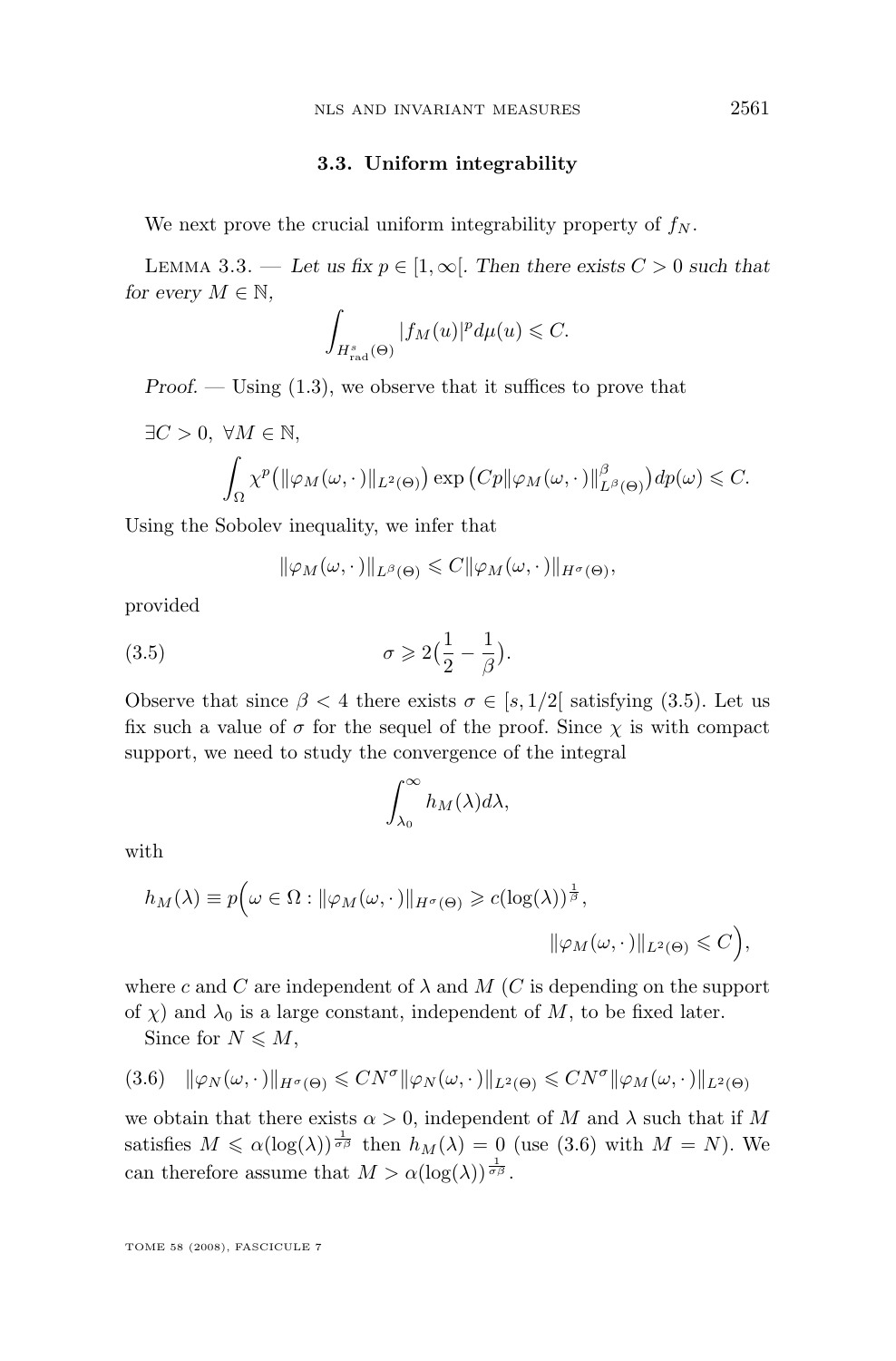<span id="page-20-0"></span>Let us fix  $\lambda \geq \lambda_0$ . Define N as the integer part of  $\alpha(\log(\lambda))^{\frac{1}{\sigma\beta}-\delta}$ , where  $\delta$  is such that

.

(3.7) 
$$
0 < \delta < \frac{2 - \sigma \beta}{2\sigma \beta (1 - \sigma)}
$$

Let us notice that a proper choice of  $\delta$  is possible since  $\beta < 4$  and  $\sigma < 1/2$ . Observe also that for  $\lambda_0 \gg 1$ , depending only on  $\alpha$ , we have  $N \geq 1$  and  $N \leq M$ . Using [\(3.6\)](#page-19-0), we obtain that the event

$$
\left(\omega \in \Omega : \|\varphi_N(\omega,\cdot)\|_{H^{\sigma}(\Theta)} \geq \frac{c}{2} (\log(\lambda))^{\frac{1}{\beta}}, \quad \|\varphi_M(\omega,\cdot)\|_{L^2(\Theta)} \leq C\right)
$$

is of probability zero for  $\lambda \geq \lambda_0$ , where  $\lambda_0$  is a large constant independent of M. At this place we fix the value of  $\lambda_0$ . Using the triangle inequality, we obtain that for  $\lambda \geqslant \lambda_0$ ,

$$
h_M(\lambda) \leqslant p\Big(\omega \in \Omega : \|\varphi_M(\omega,\cdot\,) - \varphi_N(\omega,\cdot\,)\|_{H^\sigma(\Theta)} \geqslant \frac{c}{2}(\log(\lambda))^{\frac{1}{\beta}}\Big).
$$

Using Lemma [3.2,](#page-17-0) we arrive at

$$
h_M(\lambda) \leq C e^{-c(\log(\lambda))^{\frac{2}{\beta}}(1+N)^{2(1-\sigma)}}
$$
  
\$\leq C e^{-c(\log(\lambda))^{\frac{2}{\beta}}(\log(\lambda))^{\frac{2(1-\sigma)}{\sigma\beta}-2\delta(1-\sigma)}\$}  
= C e^{-c(\log(\lambda))^{\frac{2}{\sigma\beta}-2\delta(1-\sigma)}}.

Thanks to (3.7), we have that  $\frac{2}{\sigma\beta} - 2\delta(1-\sigma) > 1$  and therefore  $h_M(\lambda)$  is integrable on the interval  $[\lambda_0,\infty]$ . The integrability on  $[0,\lambda_0]$  is direct since  $0 \leq h_M(\lambda) \leq 1$ . This completes the proof of Lemma [3.3.](#page-19-0)

*Remark 3.4.* — The exponent  $\beta = 4$  appears as critical in the above argument, a fact which reflects the critical nature of the cubic non-linearity for the  $2d$  NLS. This fact may be related to a blow-up for the cubic focusing NLS for data of positive  $\mu$  measure. This is however an open problem (see the final section of [\[12\]](#page-62-0)).

Using Lemma [3.3,](#page-19-0) we readily arrive at the following statement.

LEMMA 3.5. — Let  $\sigma \in [s, 1/2]$ . There exist  $C > 0$  and  $c > 0$  such that *for every integer*  $M \geq 1$ , *every real number*  $\lambda \geq 1$ ,

$$
\tilde{\rho}_M\big(u \in H_{\text{rad}}^s(\Theta) : \|S_M(u)\|_{H^{\sigma}(\Theta)} > \lambda\big) \leqslant Ce^{-c\lambda^2}.
$$

*Proof.* — It suffices to use the Cauchy-Schwarz inequality, Lemma [3.2](#page-17-0) and Lemma [3.3.](#page-19-0)

Another consequence of Lemma [3.3](#page-19-0) is the integrability of  $f(u)$ .

LEMMA 3.6. — *For every*  $p \in [1, \infty], f(u) \in L^p(H_{\text{rad}}^s; \mathcal{B}, d\mu(u)).$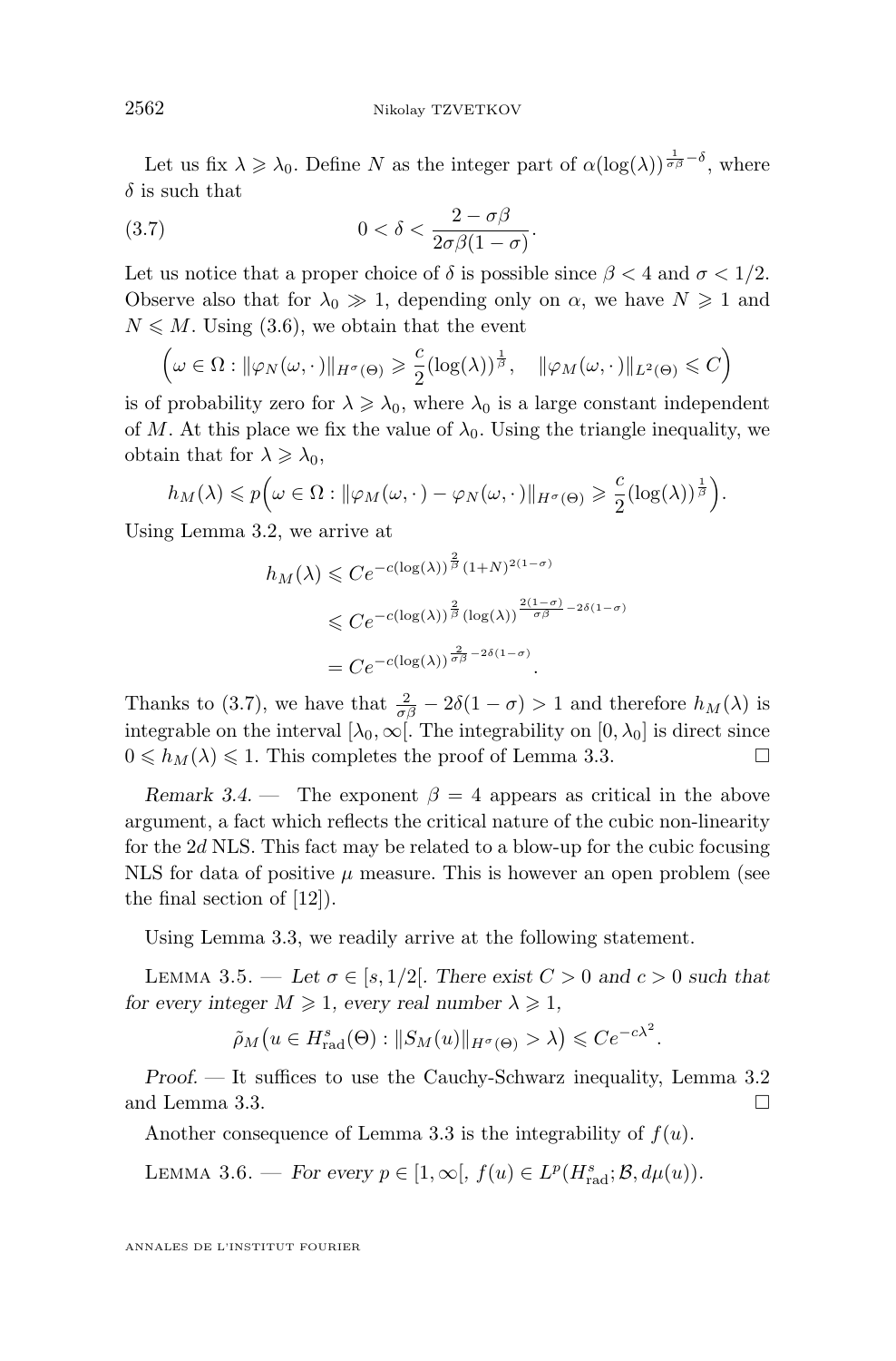<span id="page-21-0"></span>*Proof. —* Using Lemma [3.1,](#page-17-0) we obtain that there is a sub-sequence  $N_k$  such that the sequence  $(f_{N_k}(u))_{k\in\mathbb{N}}$  converges to  $f(u)$ ,  $\mu$  almost surely. Thanks to Lemma [3.3](#page-19-0)  $(f_{N_k}(u))_{k \in \mathbb{N}}$  is uniformly bounded in  $L^p(H_{\text{rad}}^s(\Theta), \mathcal{B}, d\mu)$ . Using Fatou's lemma we deduce that  $f(u)$  belongs to  $L^p(H_{\text{rad}}^s(\Theta), \mathcal{B}, d\mu)$  with a norm bounded by the liminf of the norms of  $f_{N_k}(u)$ 's. This completes the proof of Lemma [3.6.](#page-20-0)

## **3.4. End of the proof of Theorem [1.2](#page-9-0)**

We have the following convergence property which yields the assertion of Theorem [1.2](#page-9-0) in the particular case  $U = F = H_{\text{rad}}^{s}(\Theta)$ .

LEMMA 3.7. — Let us fix  $p \in [1,\infty]$ . The following holds true:

$$
\lim_{N \to \infty} \int_{H_{\text{rad}}^s(\Theta)} |f_N(u) - f(u)|^p d\mu(u) = 0.
$$

*Proof.* — Let us fix  $\varepsilon > 0$ . Consider the set

$$
A_{N,\varepsilon} \equiv \big( u \in H_{\text{rad}}^s(\Theta) : |f_N(u) - f(u)| \leqslant \varepsilon \big).
$$

Denote by  $A_{N,\varepsilon}^c$  the complementary set in  $H_{\text{rad}}^s(\Theta)$  of  $A_{N,\varepsilon}$ . Observe that f and  $f_N$  belong to  $L^{2p}(d\mu)$  with norms bounded uniformly in N. Then, using the Hölder inequality, we get

$$
\left| \int_{A_{N,\varepsilon}^c} |f_N(u) - f(u)|^p d\mu(u) \right|^{\frac{1}{p}} \leq \|f_N - f\|_{L^{2p}(d\mu)} [\mu(A_{N,\varepsilon}^c)]^{\frac{1}{2p}} \leq C[\mu(A_{N,\varepsilon}^c)]^{\frac{1}{2p}}.
$$

On the other hand

$$
\int_{A_{N,\varepsilon}} |f_N(u) - f(u)|^p d\mu(u) \leqslant \varepsilon^p
$$

and thus we have the needed assertion since the convergence in measure of  $f_N$  to f implies that for a fixed  $\varepsilon$ ,  $\lim_{N\to\infty}\mu(A_{N,\varepsilon}^c)=0$ . This completes the proof of Lemma 3.7.

We can now turn to the proof of Theorem [1.2.](#page-9-0) We follow the arguments of [\[12,](#page-62-0) Lemma 3.8]. If we set

$$
U_N \equiv \left\{ u \in H_{\text{rad}}^s(\Theta) : S_N(u) \in U \right\}
$$

then

$$
U\subset \liminf_N (U_N),
$$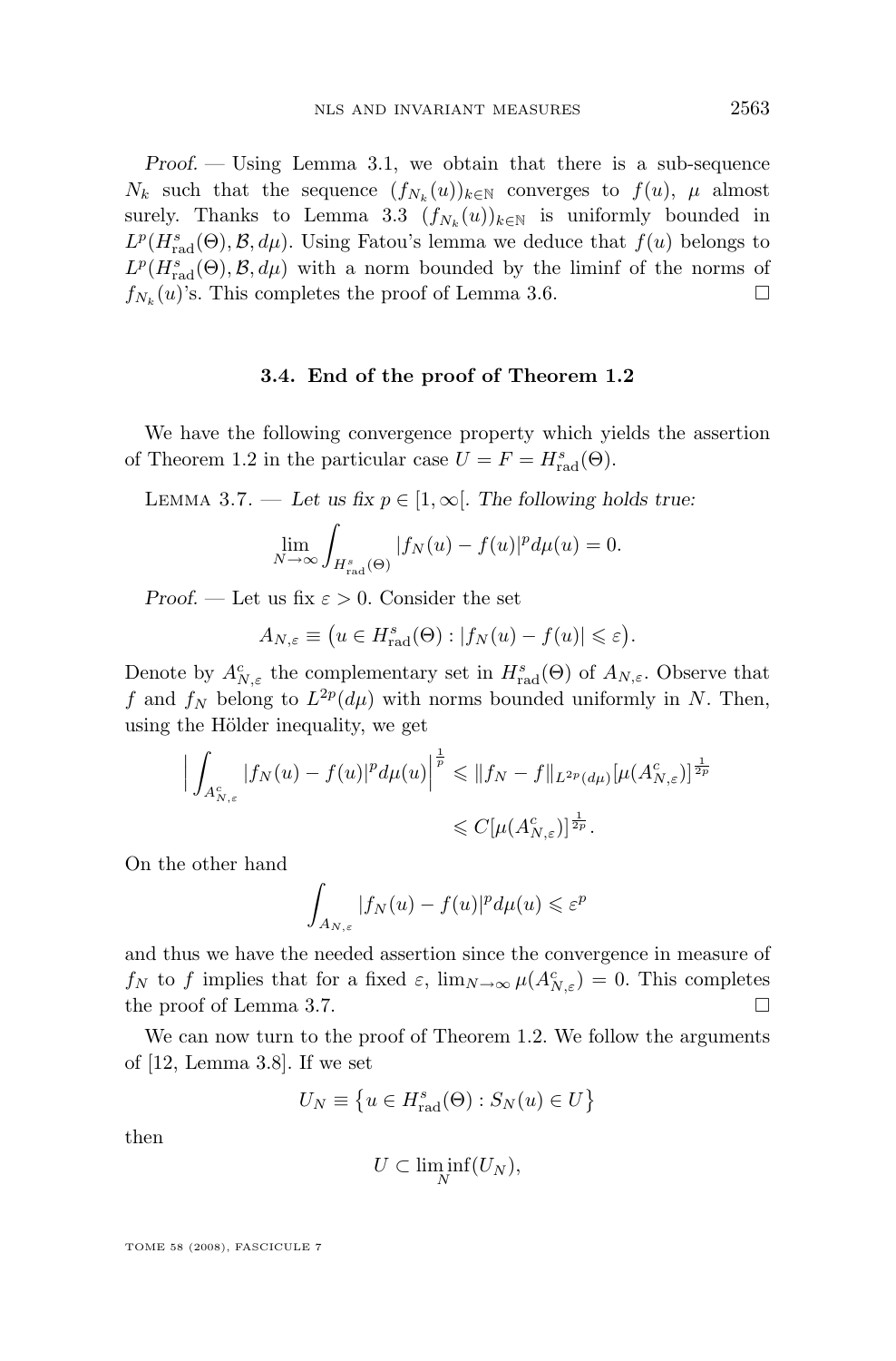where

$$
\liminf_{N}(U_N) \equiv \bigcup_{N=1}^{\infty} \bigcap_{N_1=N}^{\infty} U_{N_1}.
$$

Indeed, we have that for every  $u \in H_{rad}^{\sigma}(\Theta)$ ,  $S_N(u)$  converges to u in  $H_{\text{rad}}^{\sigma}(\Theta)$ , as N tends to  $\infty$ . Therefore, using that U is an open set, we conclude that for every  $u \in U$  there exists  $N_0 \geq 1$  such that for  $N \geq N_0$ one has  $u \in U_N$ . Hence we have  $U \subset \liminf_N (U_N)$ . If A is a  $\rho$ -measurable set, we denote by  $\mathbb{1}_A$  the characteristic function of A. Notice that thanks to the property  $U \subset \liminf_{N} (U_N)$ ,

$$
\liminf_{N\to\infty}1\hskip-2.6pt{\rm l}_{U_N}\geqslant 1\hskip-2.6pt{\rm l}_U.
$$

Recall that

$$
\tilde{\rho}_N(U) = \rho_N(U \cap E_N) = \int_{H_{\text{rad}}^s(\Theta)} \mathbb{1}_{U_N}(u) f_N(u) d\mu(u).
$$

Using Lemma [3.7,](#page-21-0) we observe that

$$
\lim_{N \to \infty} \Big( \int_{H^s_{\text{rad}}(\Theta)} \mathbb{1}_{U_N}(u) f_N(u) d\mu(u) - \int_{H^s_{\text{rad}}(\Theta)} \mathbb{1}_{U_N}(u) f(u) d\mu(u) \Big) = 0.
$$

Next, using the Fatou lemma, we get

$$
\liminf_{N \to \infty} \rho_N(U \cap E_N) = \liminf_{N \to \infty} \int_{H^s_{\text{rad}}(\Theta)} 1\!\!1_{U_N}(u) f(u) d\mu(u)
$$

$$
\geqslant \int_{H^s_{\text{rad}}(\Theta)} 1\!\!1_{U}(u) f(u) d\mu(u)
$$

$$
= \int_U f(u) d\mu(u) = \rho(U).
$$

This proves [\(1.11\)](#page-9-0). Observe that Lemma [3.7](#page-21-0) implies that

$$
\lim_{N \to \infty} \rho_N(E_N) = \rho(H_{\text{rad}}^s(\Theta)).
$$

Therefore to prove  $(1.12)$ , it suffices to use  $(1.11)$  by passing to complementary sets (as in  $[12]$ , we could give a direct proof of  $(1.12)$ ). This completes the proof of Theorem [1.2.](#page-9-0)

*Remark 3.8. —* Let us observe that the reasoning in the proof of Theorem [1.2](#page-9-0) is of quite general nature. It suffices to know that:

- $(f_N)$  is bounded uniformly with respect to N in  $L^p(d\mu)$  for some  $p > 1$ .
- $(f_N)$  converges to f in measure.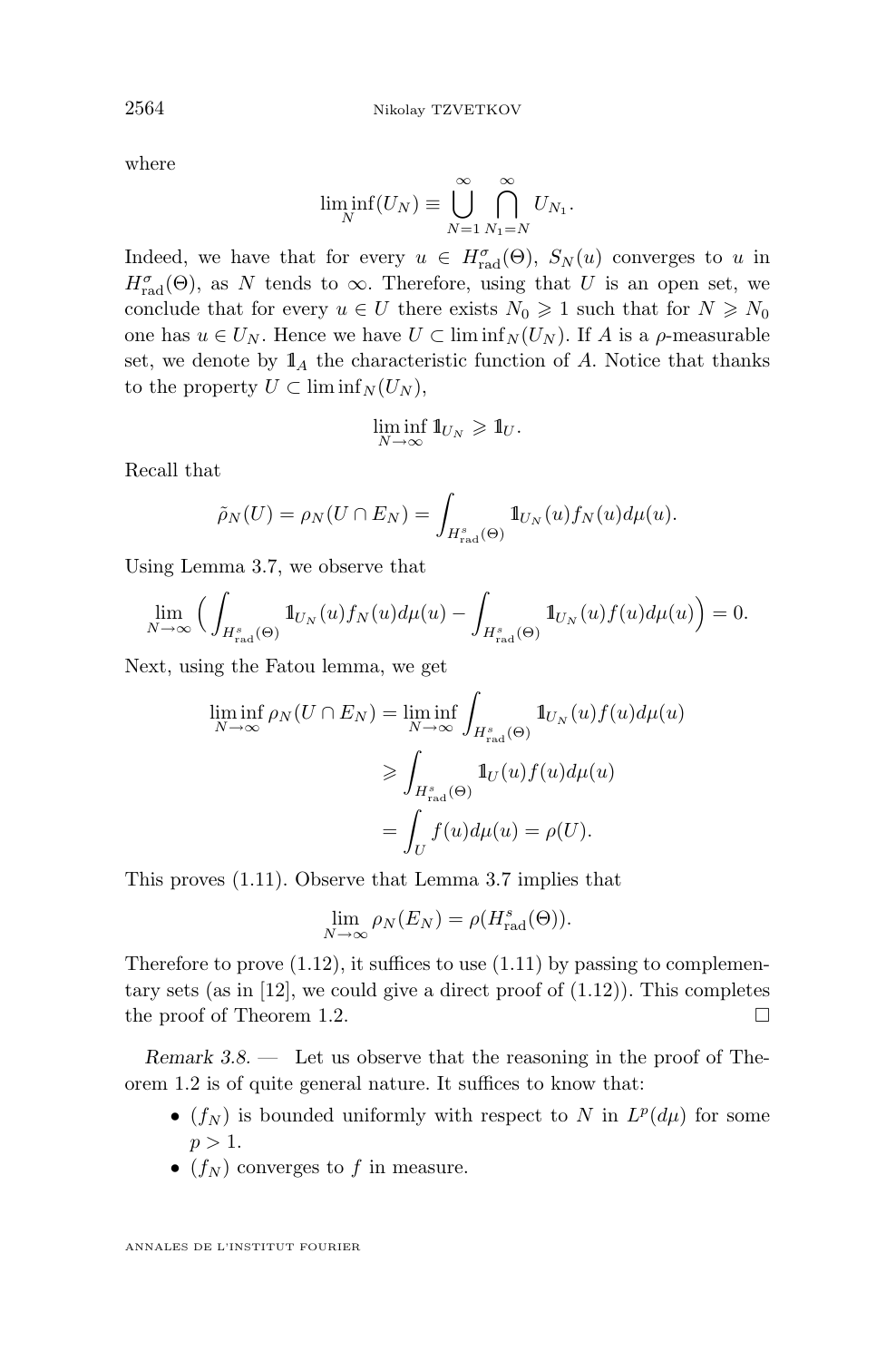## **3.5. A corollary of Theorem [1.2](#page-9-0)**

<span id="page-23-0"></span>Combining Lemma [3.5](#page-20-0) and Theorem [1.2,](#page-9-0) we arrive at the following statement.

LEMMA 3.9. — Let  $\sigma \in [s, 1/2]$ . There exist  $C > 0$  and  $c > 0$  such that *for every real number*  $\lambda \geq 1$ *,* 

$$
\rho\Big(u \in H^s_{\text{rad}}(\Theta) : \|u\|_{H^{\sigma}(\Theta)} \in ]\lambda, \infty[\Big) \leqslant Ce^{-c\lambda^2}.
$$

*Proof.* — It suffices to apply Theorem [1.2](#page-9-0) to the open set of  $H_{\text{rad}}^{\sigma}(\Theta)$ ,

$$
U = \left(u \in H_{\text{rad}}^s(\Theta) : ||u||_{H^{\sigma}(\Theta)} \in ]\lambda, \infty[\right)
$$

and to observe that  $\tilde{\rho}_N(U) = \tilde{\rho}_N(U_N)$ , where

$$
U_N = \Big(u \in H_{\text{rad}}^s(\Theta) : ||S_N(u)||_{H^{\sigma}(\Theta)} \in ]\lambda, \infty[ \Big).
$$

Thus by Lemma [3.5,](#page-20-0)  $\tilde{\rho}_N(U) \leq C \exp(-c\lambda^2)$  which, combined with Theo-rem [1.2,](#page-9-0) completes the proof of Lemma 3.9.  $\Box$ 

*Remark 3.10. —* As a consequence of Lemma 3.9 one obtains that for  $\sigma \in [s, 1/2]$  one has  $\rho(H_{\text{rad}}^{\sigma}(\Theta)) = \rho(H_{\text{rad}}^s(\Theta))$ . Moreover for every  $\rho$  measurable set A,

$$
\rho\Big(u\in A:\|u\|_{H^{\sigma}(\Theta)}\in]\lambda,\infty[\Big)\leqslant Ce^{-c\lambda^2}.
$$

and thus A may be approximated by bounded sets of  $H_{\text{rad}}^{\sigma}(\Theta)$  (the intersections of A and the balls of radius  $\lambda \gg 1$  centered at the origin of  $H_{\mathrm{rad}}^{\sigma}(\Theta)).$ 

## **4. Bourgain spaces and bilinear estimates**

The following two statements play a crucial role in the analysis of the local Cauchy problem for [\(1.1\)](#page-2-0).

PROPOSITION 4.1. — *For every*  $\varepsilon > 0$ *, there exists*  $\beta < 1/2$ *, there exists*  $C > 0$  *such that for every*  $N_1, N_2 \geq 1$ , every  $L_1, L_2 \geq 1$ , every  $u_1, u_2$  two *functions on* R × Θ *of the form*

$$
u_j(t,r)=\sum_{N_j\leqslant \langle z_n\rangle<2N_j}c_j(n,t)e_n(r),\quad j=1,2
$$

where the Fourier transform of  $c_j(n, t)$  with respect to t satisfies

$$
\operatorname{supp} \widehat{c}_j(n,\tau) \subset \{\tau \in \mathbb{R} : L_j \leqslant \langle \tau + z_n^2 \rangle \leqslant 2L_j\}, \quad j = 1, 2
$$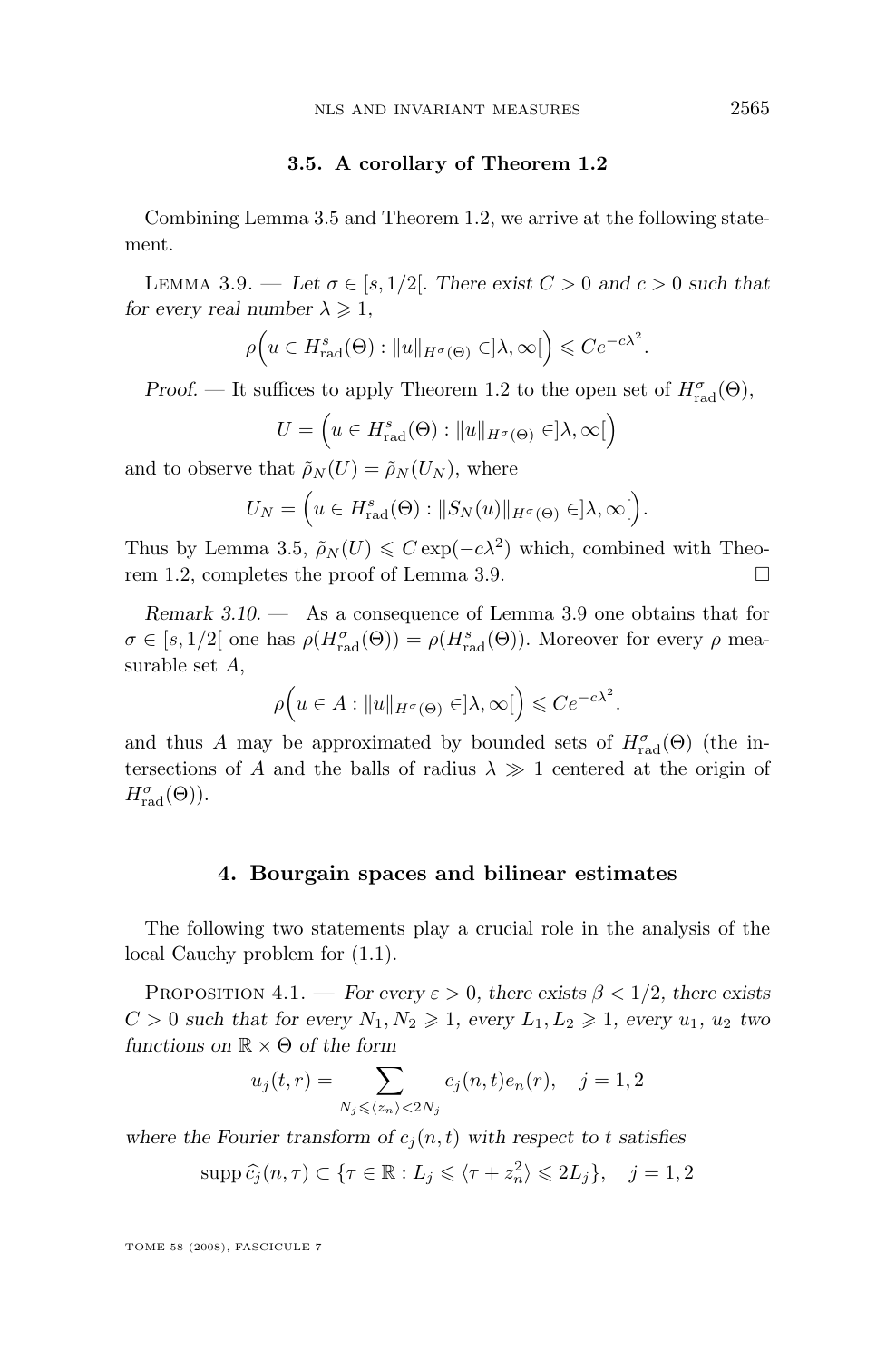<span id="page-24-0"></span>*one has the bound*

$$
||u_1u_2||_{L^2(\mathbb{R}\times\Theta)} \leqslant C(\min(N_1,N_2))^{\varepsilon}(L_1L_2)^{\beta}||u_1||_{L^2(\mathbb{R}\times\Theta)}||u_2||_{L^2(\mathbb{R}\times\Theta)}.
$$

PROPOSITION 4.2. — *For every*  $\varepsilon > 0$ *, there exists*  $\beta < 1/2$ *, there exists*  $C > 0$  *such that for every*  $N_1, N_2 \geq 1$ , every  $L_1, L_2 \geq 1$ , every  $u_1, u_2$  two *functions on* R × Θ *of the form*

$$
u_1(t,r) = \sum_{N_1 \leqslant \langle z_n \rangle < 2N_1} c_1(n,t)e_n(r)
$$

*and*

$$
u_2(t,r) = \sum_{N_2 \leq \langle z_n \rangle < 2N_2} c_2(n,t) e'_n(r)
$$

where the Fourier transform of  $c_i(n, t)$  with respect to t satisfies

$$
\operatorname{supp} \widehat{c}_j(n,\tau) \subset \{\tau \in \mathbb{R} : L_j \leq \langle \tau + z_n^2 \rangle \leq 2L_j\}, \quad j = 1, 2
$$

*one has the bound*

$$
||u_1u_2||_{L^2(\mathbb{R}\times\Theta)} \leqslant C(\min(N_1,N_2))^{\varepsilon}(L_1L_2)^{\beta}||u_1||_{L^2(\mathbb{R}\times\Theta)}||u_2||_{L^2(\mathbb{R}\times\Theta)}.
$$

For the proof of Propositions [4.1](#page-23-0) and 4.2 we refer to [\[12,](#page-62-0) Proposition 4.1] and [\[12,](#page-62-0) Proposition 4.3] respectively. The results of Propositions [4.1](#page-23-0) and 4.2 can be injected in the framework of the Bourgain spaces associated to the Schrödinger equation on the disc, in order to get local existence results for [\(1.1\)](#page-2-0). Following [\[12\]](#page-62-0), we define the Bourgain spaces  $X_{\text{rad}}^{\sigma,b}(\mathbb{R} \times \Theta)$  of functions on  $\mathbb{R} \times \Theta$  which are radial with respect to the second argument, equipped with the norm

$$
||u||^2_{X^{ \sigma,b}_{\mathrm{rad}}(\mathbb{R}\times\Theta)} = \sum_{n=1}^{\infty} z_n^{2\sigma} ||\langle \tau + z_n^2 \rangle^b \langle \widehat{u(t),e_n} \rangle(\tau) ||^2_{L^2(\mathbb{R}_\tau)},
$$

where  $\langle \cdot, \cdot \rangle$  stays for the  $L^2(\Theta)$  pairing and  $\hat{\cdot}$  denotes the Fourier transform on R. We can express the norm in  $X_{\text{rad}}^{\sigma,b}(\mathbb{R} \times \Theta)$  in terms of the localization operators  $\Delta_{N,L}$ . More precisely, if for N, L positive integers, we define  $\Delta_{N,L}$ by

$$
\Delta_{N,L}(u) = \frac{1}{2\pi} \sum_{n:N \leqslant \langle z_n \rangle < 2N} \Big( \int_{L \leqslant \langle \tau + z_n^2 \rangle \leqslant 2L} \langle \widehat{u(t),e_n} \rangle (\tau) e^{it\tau} d\tau \Big) e_n,
$$

then we can write

$$
||u||^2_{X_{\text{rad}}^{\sigma,b}(\mathbb{R}\times\Theta)} \approx_{\sigma,b} \sum_{L,N-\text{dyadic}} L^{2b}N^{2\sigma}||\Delta_{N,L}(u)||^2_{L^2(\mathbb{R}\times\Theta)},
$$

where  $\approx_{\sigma,b}$  means that the implicit constant may depend on  $\sigma$  and b. Using that (see  $[12]$ ),

 $\exists C > 0 : \forall n \in \mathbb{N}, ||e_n||_{L^{\infty}(\Theta)} \leqslant C n^{\frac{1}{2}}$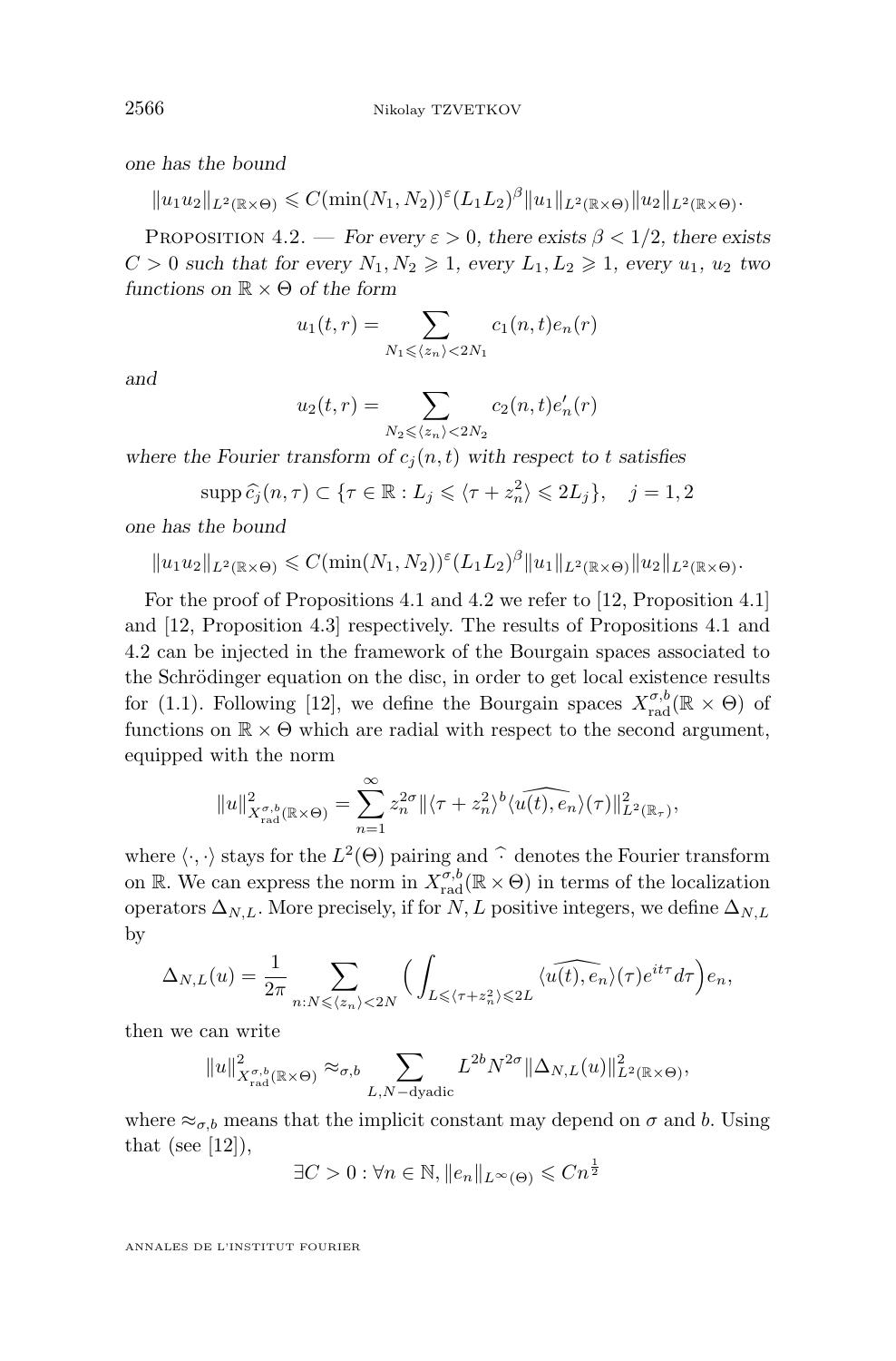<span id="page-25-0"></span>and the Cauchy-Schwarz inequality in the  $\tau$  integration and in the n summation, we arrive at the bound

(4.1) 
$$
\|\Delta_{N,L}(u)\|_{L^{\infty}(\mathbb{R}\times\Theta)} \leqslant L^{\frac{1}{2}}N\|\Delta_{N,L}(u)\|_{L^{2}(\mathbb{R}\times\Theta)}.
$$

Let us next analyze  $\partial_r(\Delta_{N,L}(u))$ . We can write

$$
\Delta_{N,L}(u) = \sum_{N \le \langle z_n \rangle < 2N} c(n,t)e_n(r),
$$

$$
\operatorname{supp} \widehat{c}(n,\tau) \subset \{\tau \in \mathbb{R} : L \leqslant \langle \tau + z_n^2 \rangle \leqslant 2L\}
$$

and thus

(4.2) 
$$
\partial_r(\Delta_{N,L}(u)) = \sum_{N \leqslant \langle z_n \rangle < 2N} c(n,t) e'_n(r).
$$

Recall (see [\[12\]](#page-62-0)) that for  $m \neq n$ ,  $e'_{m}$  and  $e'_{n}$  are orthogonal in  $L^{2}(\Theta)$  and  $||e_n'||_{L^2(\Theta)} \approx n$ . Therefore

$$
\left\|\partial_r(\Delta_{N,L}(u))\right\|_{L^2(\mathbb{R}\times\Theta)}^2 = c \sum_{N\leqslant\langle z_n\rangle\langle 2N} \|e'_n\|_{L^2(\Theta)}^2 \int_{-\infty}^\infty |\widehat{c}(n,\tau)|^2 d\tau
$$

and thus

(4.3) 
$$
\|\partial_r(\Delta_{N,L}(u))\|_{L^2(\mathbb{R}\times\Theta)} \approx N\|\Delta_{N,L}(u)\|_{L^2(\mathbb{R}\times\Theta)}.
$$

Using [\[12,](#page-62-0) Lemma 2.1],  $\|\partial_r e_n\|_{L^\infty(\Theta)} \leq Cn^{3/2}$  and thus coming back to  $(4.2)$ , after writing  $c(n, t)$  in terms of its Fourier transform and applying the Cauchy-Schwarz inequality in the  $\tau$  (the dual of t variable) integration, we obtain that

(4.4) 
$$
\|\partial_r(\Delta_{N,L}(u))\|_{L^\infty(\mathbb{R}\times\Theta)} \leqslant CL^{\frac{1}{2}}N^2\|\Delta_{N,L}(u)\|_{L^2(\mathbb{R}\times\Theta)}.
$$

Let us next define two other projectors involved in the well-posedness anal-ysis of [\(1.1\)](#page-2-0). The projector  $\Delta_N$  is defined by

$$
\Delta_N(u) = \sum_{n:N \leqslant \langle z_n \rangle < 2N} \langle u, e_n \rangle e_n.
$$

For  $N \geq 2$  a dyadic integer, we define the projector  $\widetilde{S}_N$  by

$$
\widetilde{S}_N = \sum_{\substack{N_1 \le N/2 \\ N_1 - \text{dyadic}}} \Delta_{N_1}.
$$

For a notational convenience, we assume that  $\widetilde{S}_1$  is zero.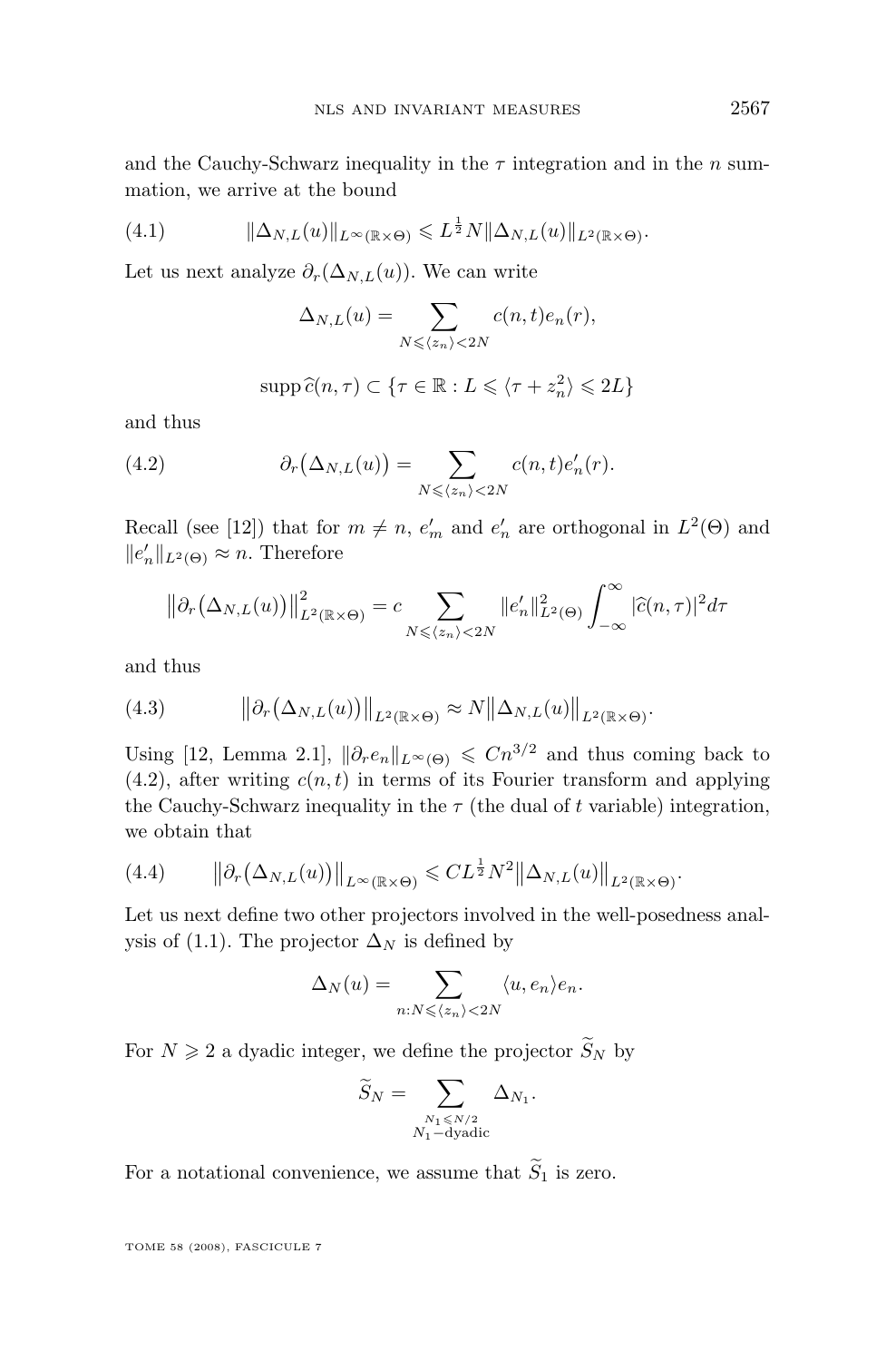## **5. Nonlinear estimates in Bourgain spaces**

<span id="page-26-0"></span>In this section, we shall derive nonlinear estimates related to the problems [\(1.1\)](#page-2-0) and [\(1.9\)](#page-7-0). We start by a lemma which improves on the Sobolev embedding.

LEMMA 5.1. — Let us fix  $p \ge 4$ . Then for every  $b > \frac{1}{2}$ ,  $\sigma > 1 - \frac{4}{p}$  there exists  $C > 0$  *such that for all*  $u \in X_{\text{rad}}^{\sigma,b}(\mathbb{R} \times \Theta)$  *one has* 

(5.1) 
$$
||u||_{L^p(\mathbb{R}\times\Theta)} \leq C||u||_{X_{\text{rad}}^{\sigma,b}(\mathbb{R}\times\Theta)}.
$$

*Proof.* — It suffices to prove the assertion for  $p = 4$  and  $p = \infty$ . Let us first consider the case  $p = 4$ . Observe that  $\Delta_{N,L}(u)$  fits in the scope of applicability of Proposition [4.1.](#page-23-0) Using Proposition [4.1](#page-23-0) with  $\varepsilon = \sigma/2 > 0$ , we obtain that

$$
\|\Delta_{N,L}(u)\|_{L^4(\mathbb{R}\times\Theta)}\leqslant C\|\Delta_{N,L}(u)\|_{X_{\rm rad}^{\sigma/2,\beta}(\mathbb{R}\times\Theta)}.
$$

Therefore, by writing  $u = \sum_{L,N} \Delta_{N,L}(u)$ , where the summation runs over the dyadic values of  $L, N$ , by summing geometric series in  $N$  and  $L$ , we obtain that (5.1) holds true for  $p = 4$  (observe that we use Proposition [4.1](#page-23-0)) with  $\varepsilon = \sigma/2$  instead of  $\sigma$  in order to get small negative powers of N and L after applying the triangle inequality to  $\sum_{L,N} \Delta_{N,L}(u)$ . Let us next consider the case  $p = \infty$ . In this case, the assertion holds true thanks to [\(4.1\)](#page-25-0) and another summation of geometric series. This completes the proof of Lemma 5.1.  $\Box$ 

The next lemma gives sense of  $F(u)$ , in the scale of Bourgain's spaces, for u of low regularity.

LEMMA 5.2. — Let  $(b, \sigma)$  be such that  $\max(1/3, 1 - 2/\alpha) < \sigma < 1/2$ ,  $b > 1/2$  and let  $u \in X_{\text{rad}}^{\sigma,b}(\mathbb{R} \times \Theta)$ . Then  $F(u) \in X_{\text{rad}}^{-\sigma,-b}(\mathbb{R} \times \Theta)$ . Moreover

$$
\lim_{N \to \infty} ||F(u) - F(\tilde{S}_N(u))||_{X_{\text{rad}}^{-\sigma, -b}(\mathbb{R} \times \Theta)} = 0.
$$

*Proof.* — For  $v \in X_{\text{rad}}^{\sigma,b}(\mathbb{R} \times \Theta)$ , we write

$$
\int_{\mathbb{R}\times\Theta} |F(u)v| \leqslant C\left(\int_{\mathbb{R}\times\Theta} |uv| + \int_{\mathbb{R}\times\Theta} |u|^{\alpha+1}|v|\right)
$$
  

$$
\leqslant C||u||_{X_{\text{rad}}^{\sigma,b}(\mathbb{R}\times\Theta)}||v||_{X_{\text{rad}}^{\sigma,b}(\mathbb{R}\times\Theta)}
$$
  

$$
+ C||u||_{L^{\alpha+2}(\mathbb{R}\times\Theta)}||v||_{L^{\alpha+2}(\mathbb{R}\times\Theta)}.
$$

Now, using Lemma 5.1, we get

$$
\|u\|_{L^{\alpha+2}(\mathbb{R}\times \Theta)}\leqslant C\|u\|_{X_{\mathrm{rad}}^{\sigma_1,b}(\mathbb{R}\times \Theta)},
$$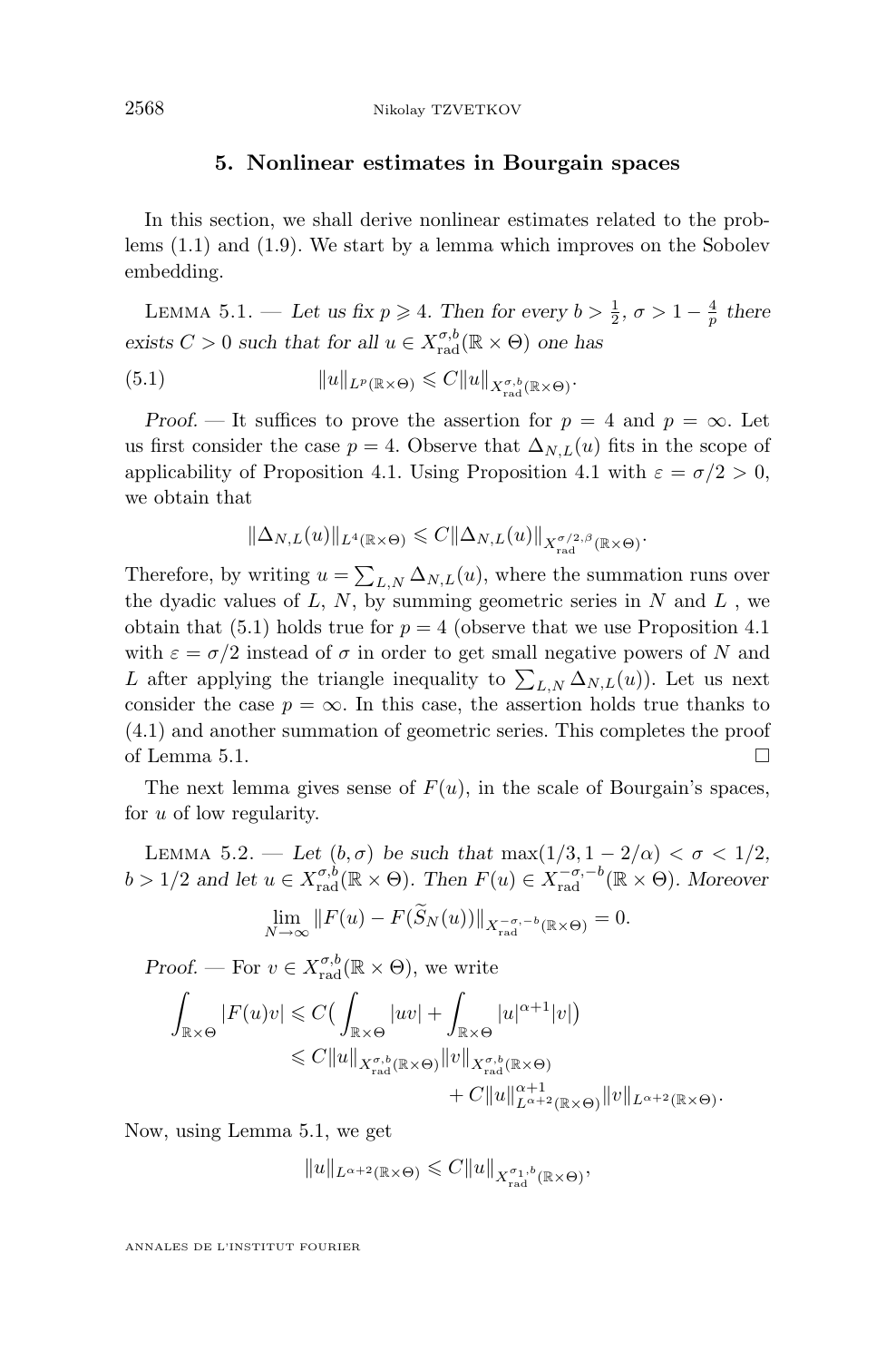<span id="page-27-0"></span>where  $\sigma_1 > 0$ , when  $\alpha \leq 2$  and  $\sigma_1 > 1-4/(\alpha+2)$  when  $\alpha \in ]2, 4[$ . Observing that for  $\alpha \geq 2$ , max $(1/3, 1 - 2/\alpha) \geq 1 - 4/(\alpha + 2)$  shows that

$$
\int_{\mathbb{R}\times\Theta} |F(u)v| \leq C \|u\|_{X^{\sigma,b}_{\text{rad}}(\mathbb{R}\times\Theta)} \|v\|_{X^{\sigma,b}_{\text{rad}}(\mathbb{R}\times\Theta)} \Big(1 + \|u\|^{\alpha}_{X^{\sigma,b}_{\text{rad}}(\mathbb{R}\times\Theta)}\Big)
$$

and thus  $F(u) \in X_{rad}^{-\sigma,-b}(\mathbb{R} \times \Theta)$ . Similarly one shows that

$$
\int_{\mathbb{R}\times\Theta} \left| (F(u) - F(\widetilde{S}_N(u)))v \right| \leq C \|u - \widetilde{S}_N(u)\|_{X_{\text{rad}}^{\sigma,b}} \|v\|_{X_{\text{rad}}^{\sigma,b}} \left(1 + \|u\|_{X_{\text{rad}}^{\sigma,b}}^{\alpha}\right)
$$

which yields the needed convergence. This completes the proof of Lem-ma [5.2.](#page-26-0)

One may prove a statement similar to Lemma [5.2](#page-26-0) with  $\widetilde{S}_N$  replaced by  $S_{N,L}$  where  $S_{N,L}$  is defined similarly to  $S_N$  with  $\Delta_{N_1}$  replaced by  $\Delta_{N_1,L_1}$ ,  $L_1 \leq L$ . This observation allows to consider only finite sums over dyadic integers in the proof of the next proposition (one can also apply a similar approximation argument to v involved in  $(5.6)$ .

In fact a much stronger statement then Lemma [5.2](#page-26-0) holds true. It turns out that under the assumptions of Lemma [5.2](#page-26-0) one has  $F(u) \in X_{\text{rad}}^{\sigma,-b}(\mathbb{R} \times \Theta)$ .

PROPOSITION 5.3. — Let  $\max(1/3, 1-2/\alpha) < \sigma_1 \leq \sigma < 1/2$ . Then *there exist two positive numbers*  $b, b'$  such that  $b + b' < 1, b' < 1/2 < b$ , *there exists*  $C > 0$  *such that for every*  $u, v \in X_{\text{rad}}^{\sigma, b}(\mathbb{R} \times \Theta)$ ,

(5.2) 
$$
||F(u)||_{X_{\text{rad}}^{\sigma,-b'}(\mathbb{R}\times\Theta)} \leq C\Big(1+||u||_{X_{\text{rad}}^{\sigma_1,b}(\mathbb{R}\times\Theta)}^{\max(\alpha,2)}\Big)||u||_{X_{\text{rad}}^{\sigma,b}(\mathbb{R}\times\Theta)}
$$

*and*

$$
(5.3)\ \ \|F(u) - F(v)\|_{X_{\text{rad}}^{\sigma, -b'}} \leqslant C\Big(1 + \|u\|_{X_{\text{rad}}^{\sigma,b}}^{\max(\alpha,2)} + \|v\|_{X_{\text{rad}}^{\sigma,b}}^{\max(\alpha,2)}\Big) \|u - v\|_{X_{\text{rad}}^{\sigma,b}}.
$$

*Proof.* — The proof of this proposition for  $\alpha < 2$  is given in [\[12\]](#page-62-0). We therefore may assume that  $\alpha \geq 2$  in the sequel of the proof. The proof will follow closely [\[12\]](#page-62-0) by incorporating an argument already appeared in [\[6\]](#page-62-0). Let us observe that in order to prove (5.2), it suffices to prove that

$$
(5.4) \qquad ||F(\widetilde{S}_M(u))||_{X_{\mathrm{rad}}^{\sigma,-b'}(\mathbb{R}\times\Theta)} \leqslant C\Big(1+||u||^{\alpha}_{X_{\mathrm{rad}}^{\sigma_1,b}(\mathbb{R}\times\Theta)}\Big)||u||_{X_{\mathrm{rad}}^{\sigma,b}(\mathbb{R}\times\Theta)},
$$

uniformly in  $M \in \mathbb{N}$ . Indeed, if we can prove (5.4) then  $(F(\widetilde{S}_M(u)))_{M \in \mathbb{N}}$  is a bounded sequence in  $X_{\text{rad}}^{\sigma,-b'}(\mathbb{R}\times\Theta)$  (and thus also in  $X_{\text{rad}}^{-\sigma,-b}(\mathbb{R}\times\Theta)$ ) and therefore it converges (up to a sub-sequence) weakly to some limit which satisfies the needed bound. In order to identify this limit with  $F(u)$ it suffices make appeal to Lemma [5.2.](#page-26-0) Thanks to the gauge invariance of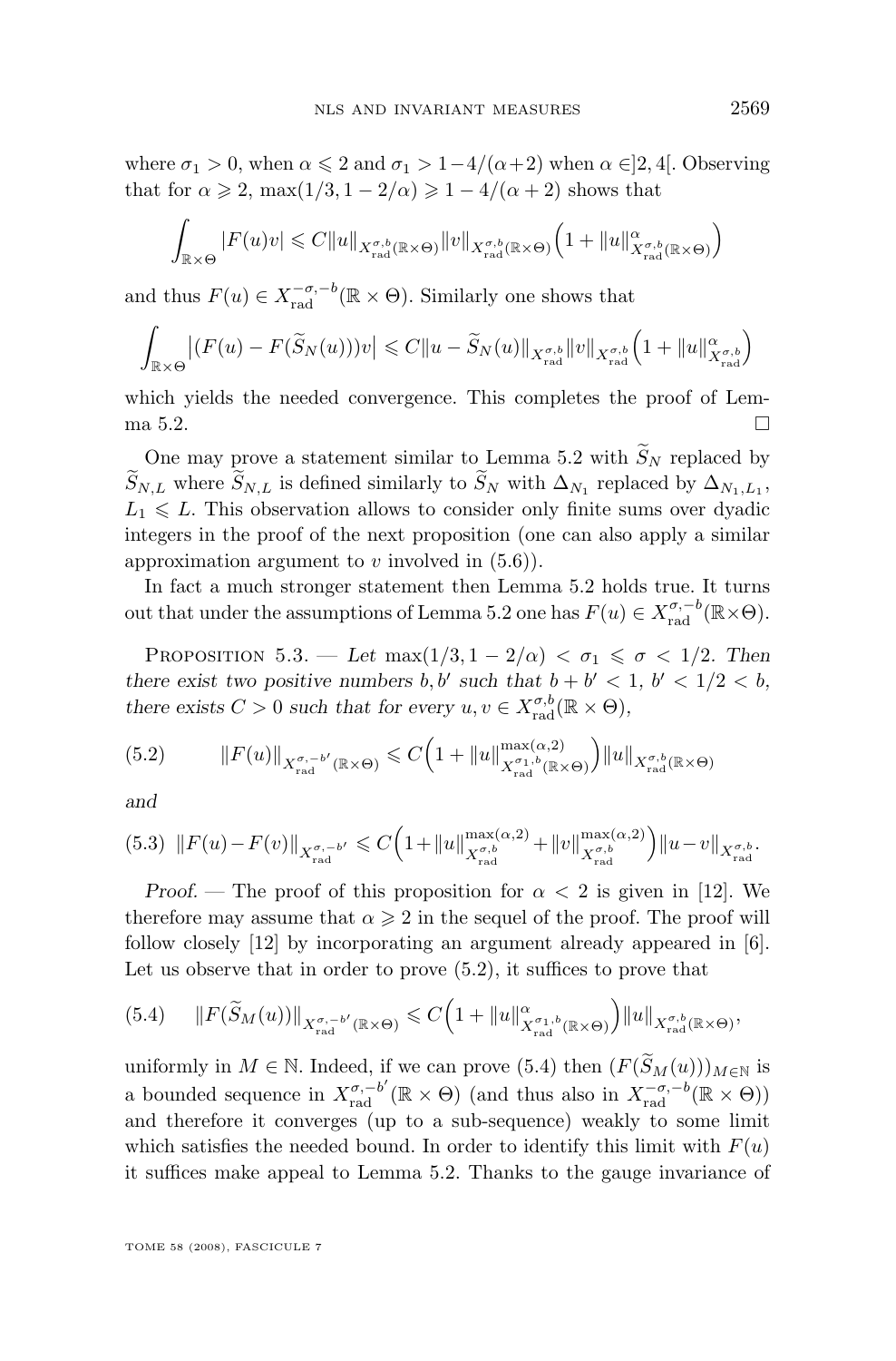<span id="page-28-0"></span>the nonlinearity  $F(u)$ , we observe that  $F(u) - (\partial F)(0)u$  is vanishing at order 2 at  $u = 0$  and thus in the proof of [\(5.4\)](#page-27-0), we may assume that

(5.5) 
$$
\partial^{k_1} \bar{\partial}^{k_2}(F)(0) = 0, \quad \forall k_1 + k_2 \leq 2.
$$

Observe that [\(5.4\)](#page-27-0) follows from the estimate

$$
(5.6) \quad \Big| \int_{\mathbb{R} \times \Theta} F(\widetilde{S}_M(u)) \bar{v} \Big|
$$
  
\$\leq C \|v\|\_{X^{-\sigma,b'}\_{\text{rad}}} (\mathbb{R} \times \Theta) \Big(1 + \|u\|^{\alpha}\_{X^{\sigma\_1,b}\_{\text{rad}}(\mathbb{R} \times \Theta)}\Big) \|u\|\_{X^{\sigma,b}\_{\text{rad}}(\mathbb{R} \times \Theta)}

(let us remark that if  $v$  contains only very high frequencies with respect to the  $\Delta_{N,L}$  decomposition then the right hand-side of (5.6) is small). Using that  $\Delta_N = \widetilde{S}_{2N} - \widetilde{S}_N$  and (5.5), we may write

$$
F(\widetilde{S}_M(u)) = \sum_{\substack{2 \le N_1 \le M \\ N_1 - \text{dyadic}}} (F(\widetilde{S}_{N_1}(u)) - F(\widetilde{S}_{N_1/2}(u))
$$
  
= 
$$
\sum_{\substack{N_1 \le M/2 \\ N_1 - \text{dyadic}}} (\Delta_{N_1}(u)G_1(\Delta_{N_1}(u), \widetilde{S}_{N_1}(u))
$$
  
+ 
$$
\overline{\Delta_{N_1}(u)}G_2(\Delta_{N_1}(u), \widetilde{S}_{N_1}(u)))
$$
  
\equiv  $F_1(u) + F_2(u)$ ,

where  $G_1(z_1, z_2)$  and  $G_2(z_1, z_2)$  are smooth functions with a control on their growth at infinity coming from [\(1.2\)](#page-2-0) (similar bounds to F with  $\alpha$ replaced  $\alpha - 1$ ). Moreover, thanks to (5.5),  $G_1(0,0) = \partial(F)(0) = 0$  and  $G_2(0,0) = \overline{\partial}(F)(0) = 0$ . We will only estimate the contribution of  $F_1(u)$ to the right hand-side of (5.6), the argument for the contribution of  $F_2(u)$ being completely analogous. Next, we set

$$
I = \Big| \int_{\mathbb{R} \times \Theta} F_1(u)\overline{v} \Big|,
$$
  

$$
I(N_0, N_1) = \Big| \int_{\mathbb{R} \times \Theta} \Delta_{N_1}(u) \overline{\Delta_{N_0}(v)} G_1(\Delta_{N_1}(u), \widetilde{S}_{N_1}(u)) \Big|.
$$

Then  $I \leq I_1 + I_2$ , where

$$
I_1 = \sum_{\substack{N_0 \leq N_1 \leq M/2 \\ N_0, N_1 - dyadic}} I(N_0, N_1), \quad I_2 = \sum_{\substack{N_1 \leq \min(N_0, M/2) \\ N_0, N_1 - dyadic}} I(N_0, N_1).
$$

We first analyze  $I_1$ . Using (5.5) with  $(k_1, k_2) = (1, 0)$ , we decompose  $G_1(\Delta_{N_1}(u), S_{N_1}(u))$  as

$$
\sum_{\substack{N_2\leqslant N_1\\N_2-\mathrm{dyadic}}}\Big(G_1(\widetilde{S}_{2N_2}\Delta_{N_1}(u),\widetilde{S}_{2N_2}\widetilde{S}_{N_1}(u))-G_1(\widetilde{S}_{N_2}\Delta_{N_1}(u),\widetilde{S}_{N_2}\widetilde{S}_{N_1}(u))\Big).
$$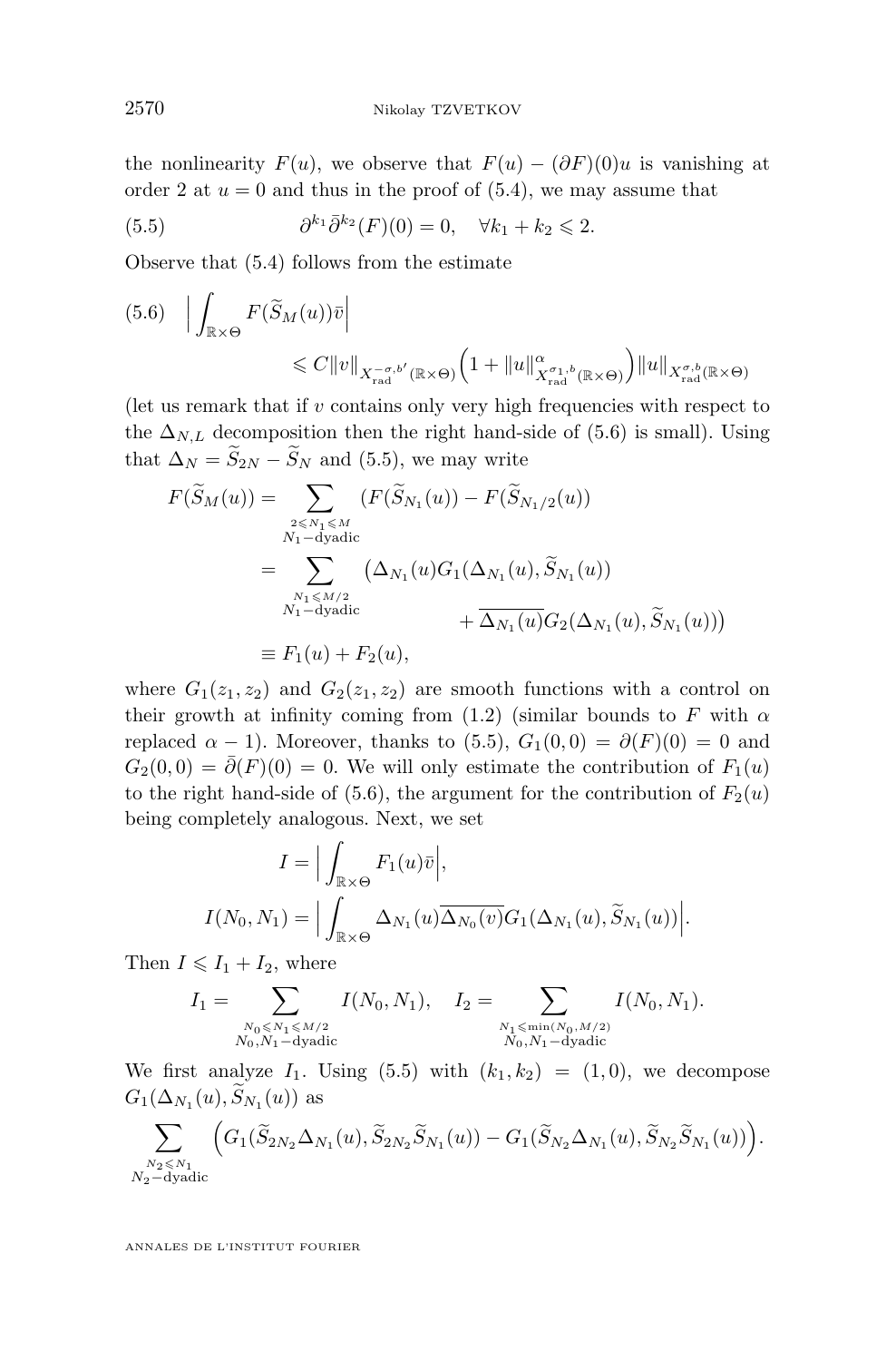<span id="page-29-0"></span>Using that  $\Delta_{N_1} \Delta_{N_2} = \Delta_{N_1}$ , if  $N_1 = N_2$  and zero elsewhere, we obtain

$$
(5.7) \quad G_1(\Delta_{N_1}(u), \widetilde{S}_{N_1}(u)) = \sum_{\substack{N_2 \le N_1 \\ N_2 - \text{dyadic} \\ + \sum_{\substack{N_2 \le N_1 \\ N_2 - \text{dyadic} \\ N_2 - \text{dyadic}}} \Delta_{N_2}(u) G_{12}^{N_2}(\Delta_{N_2}(u), \widetilde{S}_{N_2}(u)),
$$

where  $G_{11}^{N_2}(z_1, z_2)$  and  $G_{12}^{N_2}(z_1, z_2)$  are smooth functions with a control on their growth at infinity coming from [\(1.2\)](#page-2-0). Moreover thanks to [\(5.5\)](#page-28-0), applied with  $(k_1, k_2) = (2, 0)$  and  $(k_1, k_2) = (1, 1)$ , we get  $G_{11}^{N_2}(0, 0) = 0$ and  $G_{12}^{N_2}(0,0) = 0$ . Therefore, we can expand for  $j = 1, 2$ ,

$$
(5.8) \quad G_{1j}^{N_2}(\Delta_{N_2}(u), \widetilde{S}_{N_2}(u)) = \sum_{\substack{N_3 \leq N_2 \\ N_3 - \text{dyadic} \\ + \sum_{\substack{N_3 \leq N_2 \\ N_3 - \text{dyadic} \\ N_3 - \text{dyadic} }} \Delta_{N_3}(u) G_{1j1}^{N_3}(\Delta_{N_3}(u), \widetilde{S}_{N_3}(u)),
$$

where, thanks to the growth assumption on the nonlinearity  $F(u)$ , we have that the functions  $G_{1j_1j_2}^{N_3}(z_1, z_2), j_1, j_2 \in \{1, 2\}$  satisfy

(5.9) 
$$
|G_{1j_1j_2}^{N_3}(z_1, z_2)| \leq C(1+|z_1|+|z_2|)^{\alpha-2}.
$$

We therefore have the bound

$$
I_1 \leq C \sum_{\substack{N_0 \leq N_1 \\ N_0, N_1 - \text{dyadic}}} \sum_{\substack{N_1 \geq N_2 \geq N_3 \\ N_2, N_3 - \text{dyadic}}} \sum_{\substack{N_1 \geq N_2 \geq N_3 \\ N_3 - \text{dyadic}}} \sum_{\substack{N_2 \geq N_3 \\ N_3(w) \geq N_4}} \sum_{\substack{N_3 \geq N_4 \\ N_4(w) \geq N_5(w)}} \sum_{\substack{N_4 \geq N_5 \\ N_5(w)}} \sum_{\substack{N_5 \geq N_6 \\ N_6(w) \geq N_7}} \sum_{\substack{N_6 \geq N_7 \\ N_7(w) \geq N_7}} \sum_{\substack{N_7 \geq N_7 \\ N_8(w) \geq N_7}} \sum_{\substack{N_8 \geq N_8 \\ N_9(w) \geq N_9}} \sum_{\substack{N_9 \geq N_9 \\ N_9(w) \geq N_9}} \sum_{\substack{N_9 \geq N_9 \\ N_9(w) \geq N_9}} \sum_{\substack{N_9 \geq N_9 \\ N_9(w) \geq N_9}} \sum_{\substack{N_9 \geq N_9 \\ N_9(w) \geq N_9}} \sum_{\substack{N_9 \geq N_9 \\ N_9(w) \geq N_9}} \sum_{\substack{N_9 \geq N_9 \\ N_9(w) \geq N_9}} \sum_{\substack{N_9 \geq N_9 \\ N_9(w) \geq N_9}} \sum_{\substack{N_9 \geq N_9 \\ N_9(w) \geq N_9}} \sum_{\substack{N_9 \geq N_9 \\ N_9(w) \geq N_9}} \sum_{\substack{N_9 \geq N_9 \\ N_9(w) \geq N_9}} \sum_{\substack{N_9 \geq N_9 \\ N_9(w) \geq N_9}} \sum_{\substack{N_9 \geq N_9 \\ N_9(w) \geq N_9}} \sum_{\substack{N_9 \geq N_9 \\ N_9(w) \geq N_9}} \sum_{\substack{N_9 \geq N_9 \\ N_9(w) \geq N_9}} \sum_{\substack{N_9 \geq N_9 \\ N_9(w) \geq N_9}} \sum_{\substack{N_9 \geq N_9 \\ N_
$$

By splitting

$$
\Delta_N = \sum_{L-\text{dyadic}} \Delta_{N,L},
$$

we may write for  $b > 1/2$ ,  $0 < \sigma_1 < 1/2$ , by using [\(4.1\)](#page-25-0) and the Cauchy-Schwarz inequality in the  $L$  summation

$$
\|\Delta_{N_3}(u)\|_{L^{\infty}(\mathbb{R}\times\Theta)} \leqslant \sum_{L-\text{dyadic}} \|\Delta_{N_3,L}(u)\|_{L^{\infty}(\mathbb{R}\times\Theta)}
$$
  

$$
\leqslant C \sum_{L-\text{dyadic}} N_3 L^{\frac{1}{2}} \|\Delta_{N_3,L}(u)\|_{L^2(\mathbb{R}\times\Theta)}
$$
  

$$
\leqslant C N_3^{1-\sigma_1} \|u\|_{X_{\text{rad}}^{\sigma_1,b}(\mathbb{R}\times\Theta)},
$$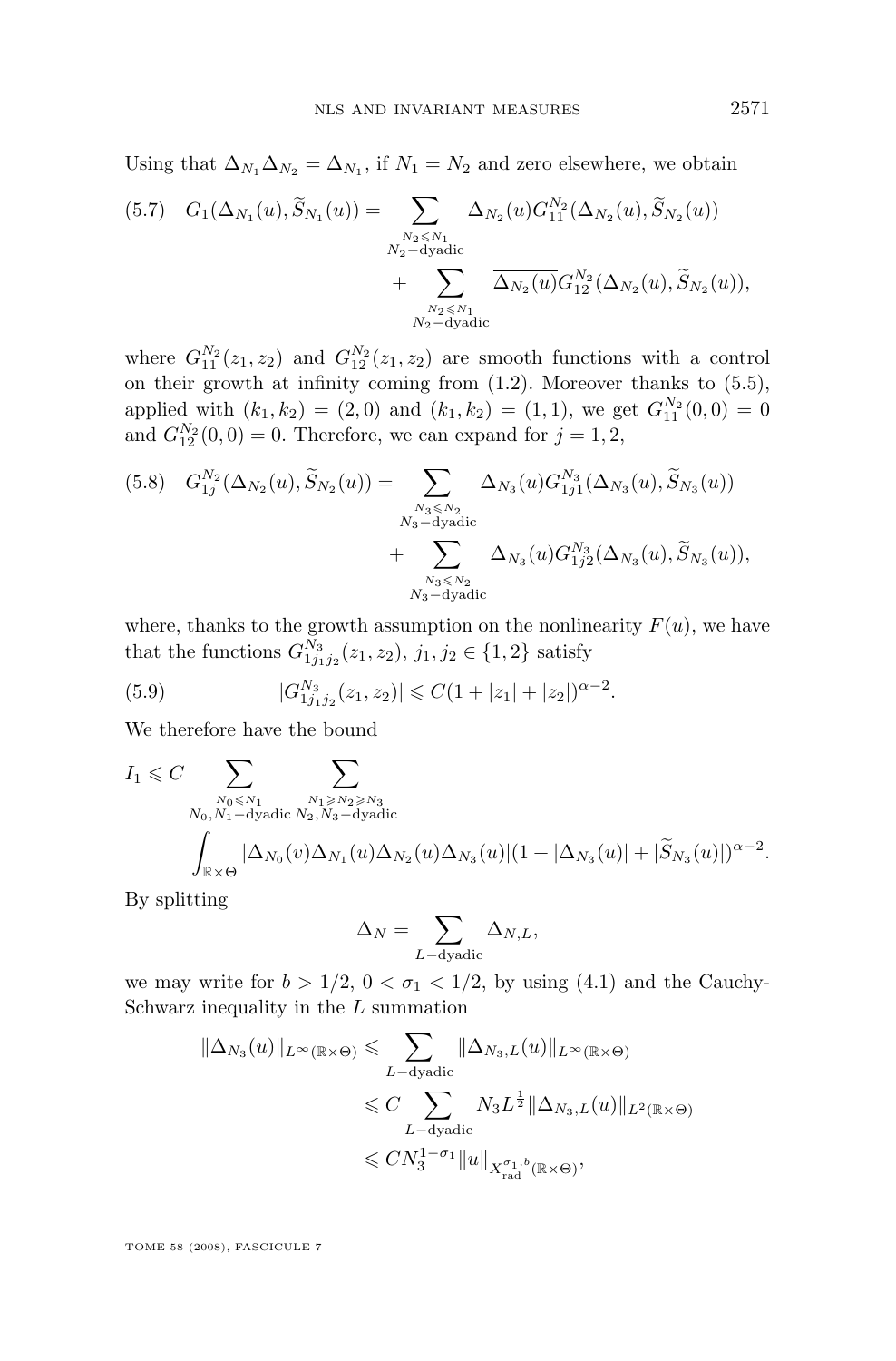<span id="page-30-0"></span>where C depends on b and  $\sigma_1$ . Similarly

$$
\begin{split} \|\widetilde{S}_{N_3}(u)\|_{L^{\infty}(\mathbb{R}\times\Theta)} &\leqslant \sum_{N\leqslant N_3/2 \atop{N-dyadic}}\|\Delta_N(u)\|_{L^{\infty}(\mathbb{R}\times\Theta)}\\ &\leqslant \sum_{N\leqslant N_3/2 \atop{L,N-dyadic}}\|\Delta_{N,L}(u)\|_{L^{\infty}(\mathbb{R}\times\Theta)}\\ &\leqslant \sum_{N\leqslant N_3/2 \atop{L,N-dyadic}}CNL^{\frac{1}{2}}\|\Delta_{N,L}(u)\|_{L^2(\mathbb{R}\times\Theta)}\\ &\leqslant C\bigg(\sum_{N\leqslant N_3/2 \atop{L,N-dyadic}}L^{1-2b}N^{2(1-\sigma_1)}\bigg)^{\frac{1}{2}}\\ &\leqslant C\bigg(\sum_{N\leqslant N_3/2 \atop{L,N-dyadic}}L^{2b}N^{2\sigma_1}\|\Delta_{N,L}(u)\|_{L^2}^2\bigg)^{\frac{1}{2}}\\ &\leqslant CN_3^{1-\sigma_1}\|u\|_{X_{\rm rad}^{\sigma_1,b}(\mathbb{R}\times\Theta)}.\end{split}
$$

Therefore

$$
I_1 \leqslant C(1+\|u\|_{X^{\sigma_1,b}(\mathbb{R}\times\Theta)}^{\alpha-2})\sum_{\substack{N_0\leqslant N_1\\N_0,N_1-\text{dyadic} \\ N_3}}\sum_{\substack{N_1\geqslant N_2\geqslant N_3\\N_2,N_3-\text{dyadic} \\ \left(\int_{\mathbb{R}\times\Theta}|\Delta_{N_0}(v)\Delta_{N_1}(u)\Delta_{N_2}(u)\Delta_{N_3}(u)|\right)}.
$$

Using Proposition [4.1](#page-23-0) and the Cauchy-Schwarz inequality, we obtain that for every  $\varepsilon > 0$  there exist  $\beta < 1/2$  and  $C_{\varepsilon}$  such that

$$
\int_{\mathbb{R}\times\Theta} \left| \Delta_{N_0, L_0}(v) \Delta_{N_1, L_1}(u) \Delta_{N_2, L_2}(u) \Delta_{N_3, L_3}(u) \right| \n\leq \left\| \Delta_{N_0, L_0}(v) \Delta_{N_2, L_2}(u) \right\|_{L^2(\mathbb{R}\times\Theta)} \left\| \Delta_{N_1, L_1}(u) \Delta_{N_3, L_3}(u) \right\|_{L^2(\mathbb{R}\times\Theta)} \n\leq C_{\varepsilon}(N_2 N_3)^{\varepsilon} (L_0 L_1 L_2 L_3)^{\beta} \left\| \Delta_{N_0, L_0}(v) \right\|_{L^2(\mathbb{R}\times\Theta)} \prod_{j=1}^3 \left\| \Delta_{N_j, L_j}(u) r \right\|_{L^2(\mathbb{R}\times\Theta)}.
$$

Therefore, if we set

(5.10) 
$$
Q = Q(N_0, N_1, N_2, N_3, L_0, L_1, L_2, L_3)
$$

$$
= CN_0^{-\sigma} N_1^{\sigma} (N_2 N_3)^{\sigma_1} L_0^{b'} (L_1 L_2 L_3)^{b'} \Big(1 + ||u||_{X^{\sigma_1,b}(\mathbb{R}\times\Theta)}^{\alpha-2}\Big)
$$

$$
\times ||\Delta_{N_0, L_0}(v)||_{L^2(\mathbb{R}\times\Theta)} \prod_{j=1}^3 ||\Delta_{N_j, L_j}(u)||_{L^2(\mathbb{R}\times\Theta)},
$$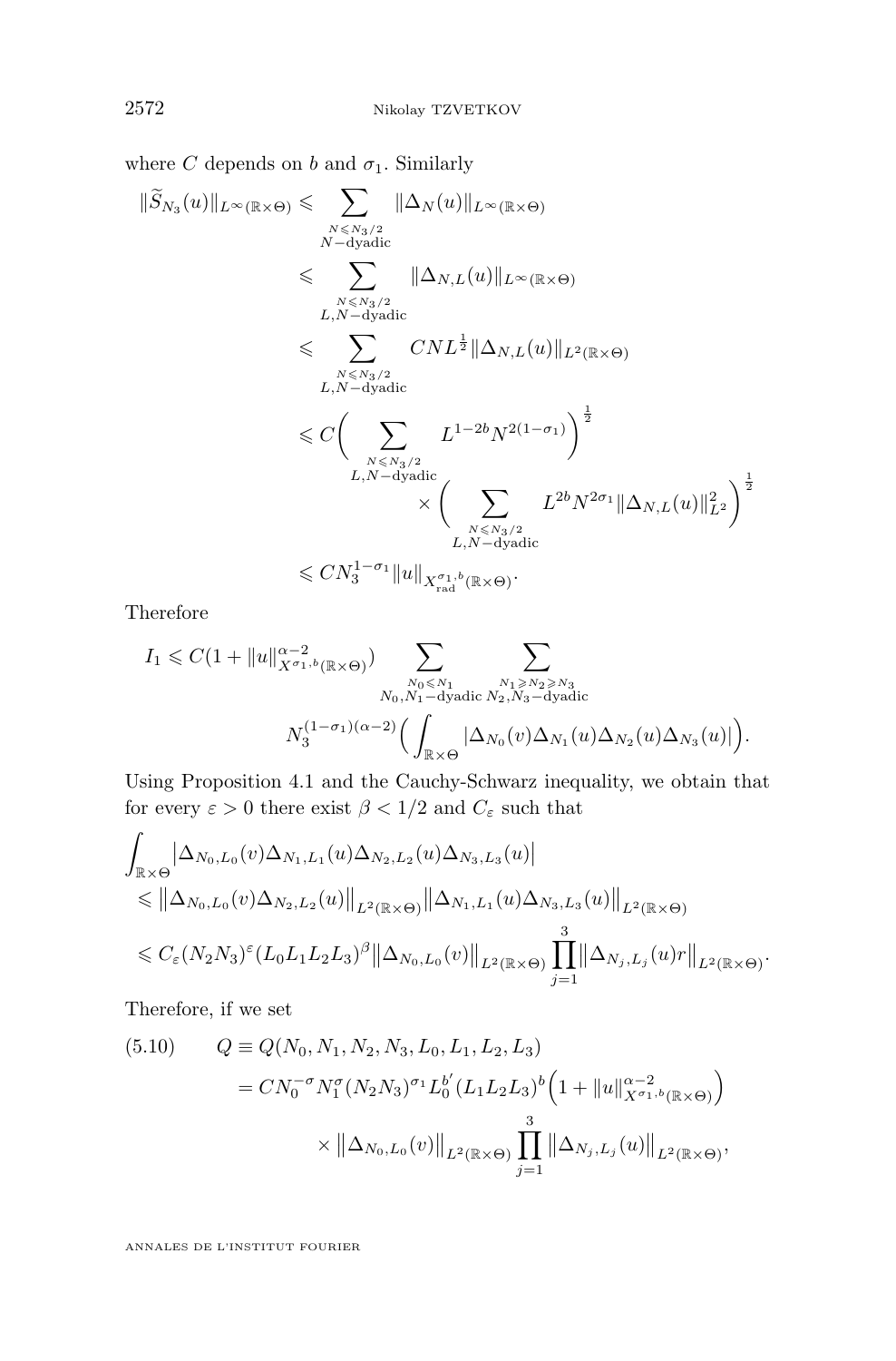we can write

$$
I_1 \leqslant \sum_{L_0, L_1, L_2, L_3-\text{dyadic}} \sum_{\substack{N_1 \geqslant N_2 \geqslant N_3, N_1 \geqslant N_0 \\ N_0, N_1, N_2, N_3-\text{dyadic}}}
$$
  

$$
L_0^{\beta-b'} (L_1 L_2 L_3)^{\beta-b} \left(\frac{N_0}{N_1}\right)^{\sigma} \frac{N_3^{(1-\sigma_1)(\alpha-2)}}{(N_2 N_3)^{\sigma_1-\varepsilon}} Q.
$$

Let us take  $\varepsilon > 0$  such that

$$
\varepsilon<1-\frac{\alpha(1-\sigma_1)}{2}.
$$

A proper choice of  $\varepsilon$  is possible thanks to the assumption  $\sigma_1 > 1 - 2/\alpha$ . With this choice of  $\varepsilon$  we have that  $2(\sigma_1 - \varepsilon) > (1 - \sigma_1)(\alpha - 2)$ . The choice of  $\varepsilon$  fixes  $\beta$  via the application of Proposition [4.1.](#page-23-0) Then we choose b' such that  $\beta < b' < 1/2$ . We finally choose  $b > 1/2$  such that  $b + b' < 1$ . With this choice of the parameters, coming back to the definition of the projectors  $\Delta_{N,L}$  and after summing geometric series in  $L_0$ ,  $L_1$ ,  $L_2$ ,  $L_3$ ,  $N_2$ ,  $N_3$ , we can write that

$$
I_1 \leq C\left(1 + \|u\|_{X^{\sigma_1,b}(\mathbb{R}\times\Theta)}^{2\alpha-2}\right) \|u\|_{X_{\text{rad}}^{\sigma_1,b}(\mathbb{R}\times\Theta)}^2 \sum_{\substack{N_0 \leq N_1\\N_0, N_1-\text{dyadic}}}\left(\frac{N_0}{N_1}\right)^{\sigma}c(N_0)d(N_1),
$$

where

(5.11) 
$$
c(N_0) = N_0^{-\sigma} ||\Delta_{N_0}(v)||_{X_{\text{rad}}^{0,b'}(\mathbb{R}\times\Theta)},
$$

$$
d(N_1) = N_1^{\sigma} ||\Delta_{N_1}(u)||_{X_{\text{rad}}^{0,b}(\mathbb{R}\times\Theta)}.
$$

Finally, using [\[12,](#page-62-0) Lemma 6.2], we arrive at the bound

$$
I_1 \leq C||v||_{X_{\text{rad}}^{-\sigma,b'}(\mathbb{R}\times\Theta)}(1+||u||_{X^{\sigma_1,b}(\mathbb{R}\times\Theta)}^{\alpha-2})||u||_{X_{\text{rad}}^{\sigma_1,b}(\mathbb{R}\times\Theta)}^2||u||_{X_{\text{rad}}^{\sigma,b}(\mathbb{R}\times\Theta)}
$$

which ends the analysis for  $I_1$ .

Let us now turn to the analysis of  $I_2$ . The main observation is that after in integration by parts the roles of  $N_0$  and  $N_1$  are exchanged. We have that

$$
I_2 \leqslant \sum_{\substack{N_1 \leqslant \min(N_0, M/2) \\ L_0, N_0, N_1 - \text{dyadic}}} I(L_0, N_0, N_1),
$$

where

$$
I(L_0, N_0, N_1) = \Big|\int_{\mathbb{R} \times \Theta} \Delta_{N_1}(u) \overline{\Delta_{N_0, L_0}(v)} G_1(\Delta_{N_1}(u), \widetilde{S}_{N_1}(u))\Big|.
$$

Write

(5.12) 
$$
\Delta_{N_0, L_0}(v) = \sum_{N_0 \leqslant \langle z_{n_0} \rangle < 2N_0} c(n_0, t) e_{n_0}(r),
$$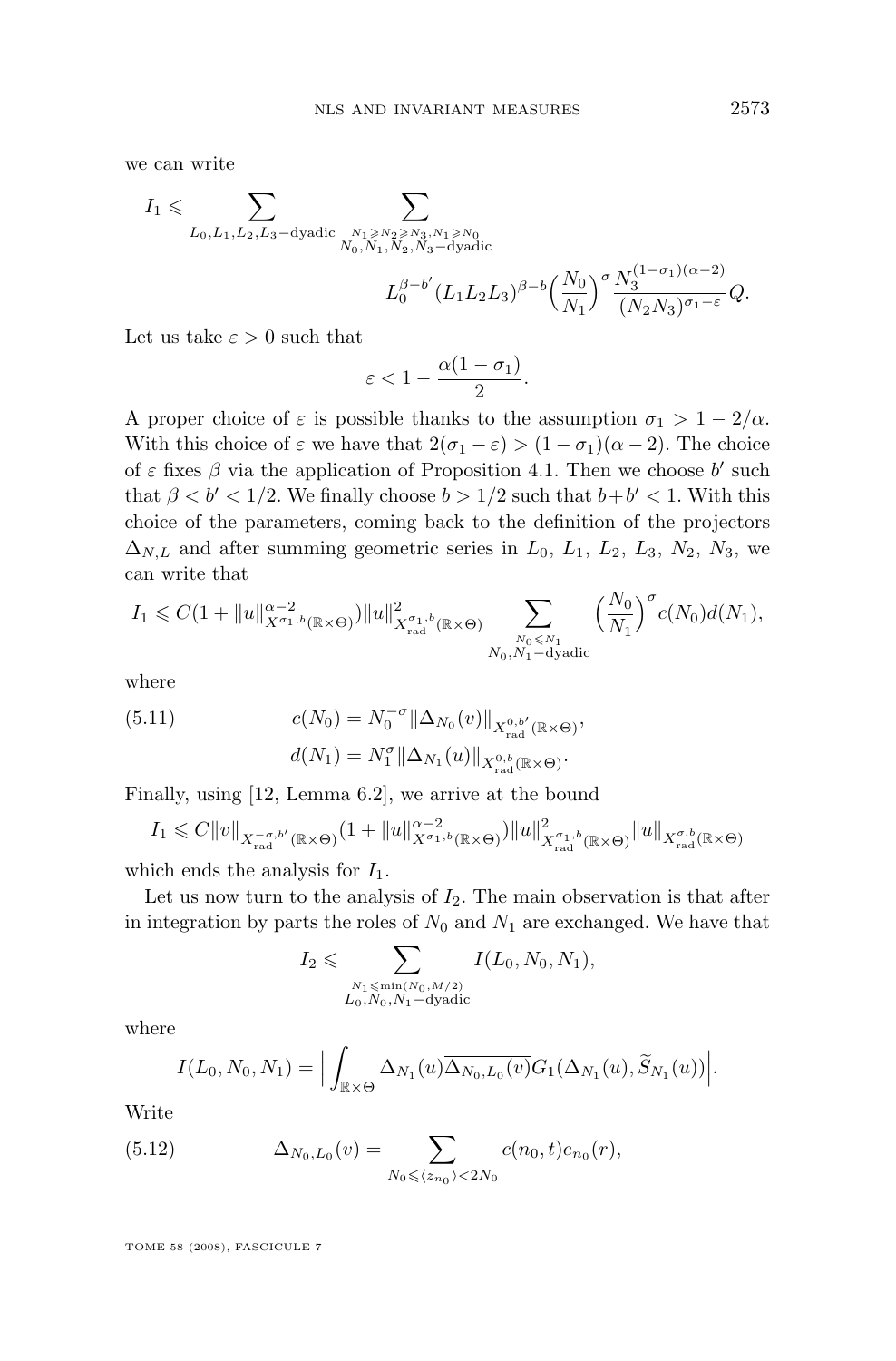<span id="page-32-0"></span>where

$$
\operatorname{supp} \widehat{c}(n_0, \tau) \subset \left\{ \tau \in \mathbb{R} : L_0 \leqslant \langle \tau + z_{n_0}^2 \rangle \leqslant 2L_0 \right\}.
$$

Define  $\widetilde{\Delta}_{N_0,L_0}$  as

$$
\widetilde{\Delta}_{N_0, L_0}(v) \equiv \sum_{N_0 \leq \langle z_{n_0} \rangle \leq 2N_0} \frac{c(n_0, t)}{z_{n_0}^2} e'_{n_0}(r).
$$

Since  $||e'_{n_0}||_{L^2(\Theta)} \approx n_0$  (see [\[12\]](#page-62-0)), we have

$$
(5.13) \t\t\t\t\|\widetilde{\Delta}_{N_0, L_0}(v)\|_{L^2(\mathbb{R}\times\Theta)} \approx N_0^{-1} \|\Delta_{N_0, L_0}(v)\|_{L^2(\mathbb{R}\times\Theta)}.
$$

Since  $e_n$  vanishes on the boundary, using that

$$
e_n(r) = -\frac{1}{z_n^2} \frac{1}{r} \partial_r(r \partial_r e_n(r)),
$$

an integration by parts gives

$$
I(L_0, N_0, N_1) = \Big|\int_{\mathbb{R} \times \Theta} \overline{\widetilde{\Delta}_{N_0, L_0}(v)} \partial_r \Big(\Delta_{N_1}(u) G_1(\Delta_{N_1}(u), \widetilde{S}_{N_1}(u))\Big) \Big|.
$$

Recall that equality [\(5.7\)](#page-29-0) shows that  $G_1(\Delta_{N_1}(u), S_{N_1}(u))$  can be expanded as a sum of two terms and then each term can be expanded according to [\(5.8\)](#page-29-0). Therefore

$$
I(L_0, N_0, N_1) \leq I_1(L_0, N_0, N_1) + I_2(L_0, N_0, N_1) + I_3(L_0, N_0, N_1) + I_4(L_0, N_0, N_1),
$$

where

$$
I_1(L_0, N_0, N_1) = \sum_{j_1=1}^2 \sum_{j_2=1}^2 \sum_{\substack{N_3 \leq N_2 \leq N_1 \\ N_2, N_3-\text{dyadic}}}\n\sum_{\substack{N_3 \leq N_2 \leq N_1 \\ N_2, N_3-\text{dyadic}}}\n\sum_{\substack{N_3 \leq N_2 \leq N_1 \\ N_1 \leq N_2 \leq N_3}}\n\sum_{\substack{N_2 \leq N_1 \\ N_3 \leq N_2 \leq N_3}}\n\sum_{\substack{N_3 \leq N_2 \leq N_1 \\ N_1 \leq N_3 \leq N_3}}\n\sum_{\substack{N_1 \leq N_2 \leq N_1 \\ N_1 \leq N_2 \leq N_3 \leq N_3}}\n\sum_{\substack{N_1 \leq N_2 \leq N_1 \\ N_1 \leq N_2 \leq N_3 \leq N_3}}\n\sum_{\substack{N_1 \leq N_1 \leq N_2 \leq N_1 \\ N_1 \leq N_2 \leq N_3 \leq N_3}}\n\sum_{\substack{N_1 \leq N_2 \leq N_1 \\ N_1 \leq N_2 \leq N_3 \leq N_3}}\n\sum_{\substack{N_1 \leq N_1 \leq N_2 \leq N_1 \\ N_1 \leq N_2 \leq N_3 \leq N_3}}\n\sum_{\substack{N_1 \leq N_2 \leq N_1 \\ N_1 \leq N_2 \leq N_3 \leq N_3}}\n\sum_{\substack{N_1 \leq N_1 \leq N_2 \leq N_1 \\ N_1 \leq N_2 \leq N_3 \leq N_3}}\n\sum_{\substack{N_1 \leq N_2 \leq N_1 \\ N_1 \leq N_2 \leq N_3 \leq N_3}}\n\sum_{\substack{N_1 \leq N_1 \leq N_2 \leq N_1 \\ N_1 \leq N_1 \leq N_2 \leq N_3}}\n\sum_{\substack{N_1 \leq N_1 \leq N_1 \\ N_1 \leq N_2 \leq N_3}}\n\sum_{\substack{N_1 \leq N_1 \leq N_1 \\ N_1 \leq N_2 \leq N_3 \le
$$

$$
I_2(L_0, N_0, N_1) = \sum_{j_1=1}^2 \sum_{j_2=1}^2 \sum_{\substack{N_3 \leq N_2 \leq N_1 \\ N_2, N_3-\text{dyadic}}}
$$
  

$$
\int_{\mathbb{R} \times \Theta} |\tilde{\Delta}_{N_0, L_0}(v) \Delta_{N_1}(u) \partial_r (\Delta_{N_2}(u)) \Delta_{N_3}(u) G_{1j_1j_2}^{N_3}(\Delta_{N_3}(u), \tilde{S}_{N_3}(u))|,
$$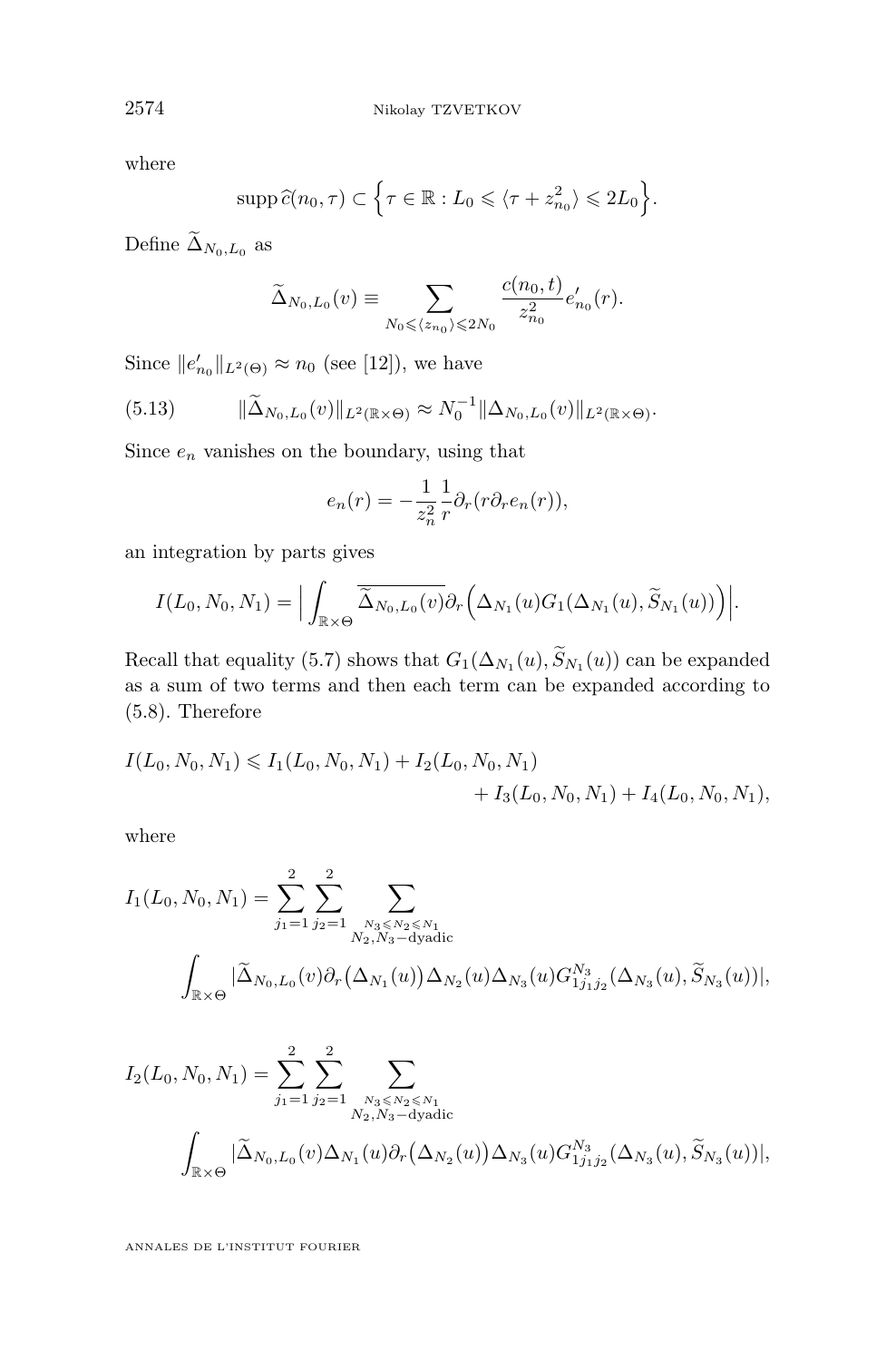$$
I_3(L_0, N_0, N_1) = \sum_{j_1=1}^2 \sum_{j_2=1}^2 \sum_{\substack{N_3 \leq N_2 \leq N_1 \\ N_2, N_3-\text{dyadic}}}
$$
  

$$
\int_{\mathbb{R} \times \Theta} |\tilde{\Delta}_{N_0, L_0}(v) \Delta_{N_1}(u) \Delta_{N_2}(u) \partial_r (\Delta_{N_3}(u)) G_{1j_1 j_2}^{N_3}(\Delta_{N_3}(u), \tilde{S}_{N_3}(u))|,
$$

$$
I_4(L_0, N_0, N_1) = \sum_{j_1=1}^2 \sum_{j_2=1}^2 \sum_{\substack{N_3 \leq N_2 \leq N_1 \\ N_2, N_3-\text{dyadic}}}\n\sum_{\substack{N_3 \leq N_2 \leq N_1 \\ N_2, N_3-\text{dyadic}}}\n\sum_{\substack{N_3 \leq N_2 \leq N_1 \\ (N_2,N_3-\text{dyadic})}}\n\sum_{\substack{N_3 \leq N_2 \leq N_1 \\ (N_1, N_2) \geq N_3}}\n\sum_{\substack{N_2 \leq N_1 \\ (N_1, N_2) \geq N_2}}\n\sum_{\substack{N_3 \leq N_2 \leq N_1 \\ (N_1, N_3) \geq N_3}}\n\sum_{\substack{N_3 \leq N_3 \leq N_1 \\ (N_1, N_2) \geq N_2}}\n\sum_{\substack{N_3 \leq N_3 \leq N_1 \\ (N_1, N_2) \geq N_2}}\n\sum_{\substack{N_3 \leq N_2 \leq N_1 \\ (N_1, N_3) \geq N_3}}\n\sum_{\substack{N_3 \leq N_3 \leq N_1 \\ (N_1, N_3) \geq N_3}}\n\sum_{\substack{N_3 \leq N_3 \leq N_3 \\ (N_1, N_3) \geq N_3}}\n\sum_{\substack{N_3 \leq N_3 \leq N_3 \\ (N_1, N_3) \geq N_3}}\n\sum_{\substack{N_3 \leq N_3 \leq N_3 \\ (N_1, N_3) \geq N_3}}\n\sum_{\substack{N_3 \leq N_3 \leq N_3 \\ (N_1, N_3) \geq N_3}}\n\sum_{\substack{N_3 \leq N_3 \leq N_3 \\ (N_1, N_3) \geq N_3}}\n\sum_{\substack{N_3 \leq N_3 \leq N_3 \\ (N_1, N_3) \geq N_3}}\n\sum_{\substack{N_3 \leq N_3 \leq N_3}}\n\sum_{\substack{N_3 \leq N_3 \leq N_3}}\n\sum_{\substack{N_3 \leq N_3 \leq N_3}}\n\sum_{\
$$

Recall that  $G_{1j_1j_2}^{N_3}(z_1, z_2)$  satisfies the bound [\(5.9\)](#page-29-0). If we define Q by [\(5.10\)](#page-30-0), expanding with respect to the  $L$  localizations, using two times Proposi-tion [4.2](#page-24-0) to the products  $\Delta_{N_0, L_0}(v) \Delta_{N_2, L_2}(u)$  and  $\partial_r (\Delta_{N_1}(u)) \Delta_{N_3, L_3}(u)$ and  $(5.9)$  (together with  $(4.1)$ ,  $(4.3)$  and  $(5.13)$ ) gives

$$
\sum_{\substack{N_1 \le \min(N_0, M/2) \\ L_0, N_0, N_1 - \text{dyadic} }} I_1(L_0, N_0, N_1) \le \sum_{L_0, L_1, L_2, L_3 - \text{dyadic}} \sum_{\substack{N_1 \ge N_2 \ge N_3, N_1 \le N_0 \\ N_0, N_1, N_2, N_3 - \text{dyadic} }} \sum_{\substack{N_1 \le N_2 \le N_3, N_1 \le N_0 \\ N_0, N_1, N_2, N_3 - \text{dyadic} }} \sum_{\substack{N_1 \le N_2 \le N_3, N_1 \le N_0 \\ (N_2, N_3) \sigma_1 - \varepsilon}} \sum_{Q, M_1, M_2 \ge N_1} \sum_{\substack{N_1 \le N_2 \le N_3 \\ (N_1 + N_2 + N_3 - \text{dyadic})}} \sum_{\substack{N_1 \le N_2 \le N_3 \\ (N_1 + N_3 - \text{dyadic})}} \sum_{\substack{N_1 \le N_3 \le N_4 \\ (N_1 + N_2 - \text{dyadic})}} \sum_{\substack{N_1 \le N_4 \le N_5 \\ (N_1 + N_3 - \text{dyadic})}} \sum_{\substack{N_1 \le N_4 \le N_5 \\ (N_1 + N_2 - \text{dyadic})}} \sum_{\substack{N_2 \le N_4 \le N_5 \\ (N_1 + N_2 - \text{dyadic})}} \sum_{\substack{N_3 \le N_4 \le N_5 \\ (N_1 + N_3 - \text{dyadic})}} \sum_{\substack{N_4 \le N_5 \le N_6 \\ (N_1 + N_2 - \text{dyadic})}} \sum_{\substack{N_5 \le N_5 \le N_6 \\ (N_2 + N_3 - \text{dyadic})}} \sum_{\substack{N_6 \le N_6 \le N_6 \\ (N_1 + N_3 - \text{dyadic})}} \sum_{\substack{N_6 \le N_6 \le N_6 \\ (N_2 + N_3 - \text{dyadic})}} \sum_{\substack{N_6 \le N_6 \le N_6 \\ (N_2 + N_3 - \text{dyadic})}} \sum_{\substack{N_6 \le N_6 \le N_6 \\ (N_2 + N_3 - \text{dyadic})}} \sum_{\substack{N_6 \le N_6 \le N
$$

The last expression may estimated exactly as we did for  $I_1$ , by exchanging the roles of  $N_0$  and  $N_1$ . Similarly

$$
\sum_{\substack{N_1 \le \min(N_0, M/2) \\ L_0, N_0, N_1 - \text{dyadic} }} I_2(L_0, N_0, N_1) \le \sum_{L_0, L_1, L_2, L_3 - \text{dyadic}} \sum_{\substack{N_1 \ge N_2 \ge N_3, N_1 \le N_0 \\ N_0, N_1, N_2, N_3 - \text{dyadic} }} \sum_{\substack{N_1 \le N_2 \le N_3, N_1 \le N_0 \\ N_0, N_1, N_2, N_3 - \text{dyadic} }} \sum_{\substack{N_1 \le N_2 \le N_3, N_1 \le N_0 \\ N_1 \ge N_1}} I_2(L_0, N_0, N_1) \le \sum_{L_0, L_1, L_2, L_3 - \text{dyadic}} \sum_{\substack{N_0 \ge N_1 \le N_2 \\ N_1 \ge N_3}} I_2(L_0, N_0, N_1) \le \sum_{\substack{N_1 \le N_2 \le N_3 \\ N_1 \ge N_1}} I_2(L_0, N_0, N_1) \le \sum_{\substack{N_2 \le N_3 \\ N_1 \ge N_2}} I_2(L_0, N_0, N_1) \le \sum_{\substack{N_1 \le N_2 \le N_3 \\ N_1 \ge N_3}} I_2(L_0, N_0, N_1) \le \sum_{\substack{N_1 \le N_3 \le N_4 \\ N_1 \ge N_4}} I_2(L_0, N_0, N_1) \le \sum_{\substack{N_1 \le N_3 \le N_4 \\ N_1 \ge N_2}} I_2(L_0, N_0, N_1) \le \sum_{\substack{N_1 \le N_3 \le N_4 \\ N_1 \ge N_4}} I_2(L_0, N_0, N_1) \le \sum_{\substack{N_1 \le N_4 \\ N_1 \ge N_4}} I_2(L_0, N_0, N_1) \le \sum_{\substack{N_1 \le N_4 \\ N_1 \ge N_4}} I_2(L_0, N_1) \le \sum_{\substack{N_1 \le N_4 \\ N_1 \ge N_4}} I_2(L_0, N_1) \le \sum_{\substack{N_1 \le N_4 \\ N_1 \ge N_4}} I_2(L_0, N_1) \le \sum_{\substack{N_
$$

On the other hand on the summation region,

$$
\left(\frac{N_0}{N_1}\right)^{\sigma} \left(\frac{N_2}{N_0}\right) \leqslant \left(\frac{N_0}{N_1}\right)^{\sigma-1}
$$

and thus, again, we may conclude as in the bound for  $I_1$ . The sum

$$
\sum_{\substack{N_1 \le \min(N_0, M/2) \\ L_0, N_0, N_1-\text{dyadic}}} I_3(L_0, N_0, N_1)
$$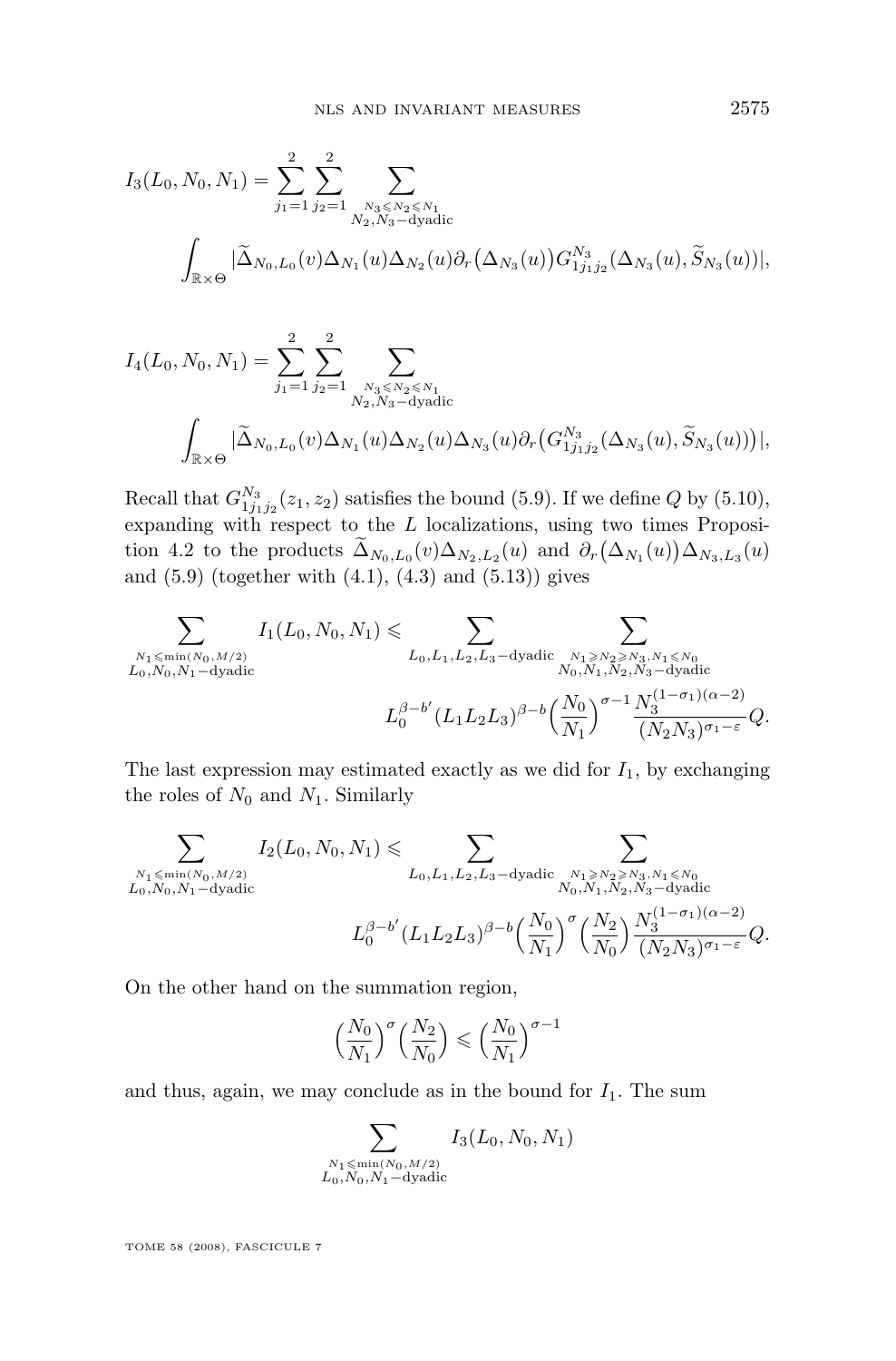can be bounded similarly. Let us finally estimate the quantity

$$
\sum_{\substack{N_1 \le \min(N_0, M/2) \\ L_0, N_0, N_1-\text{dyadic}}} I_4(L_0, N_0, N_1).
$$

Observe that we can write

$$
\left|\partial_r(G_{1j_1j_2}^{N_3}(\Delta_{N_3}(u),\widetilde{S}_{N_3}(u)))\right| \leqslant C\Big(|\partial_r(\Delta_{N_3}(u))| + |\partial_r(\widetilde{S}_{N_3}(u))|\Big) \times \Big(1+|\Delta_{N_3}(u)| + |\widetilde{S}_{N_3}(u)|\Big)^{\max(\alpha-3,0)}
$$

.

Now using [\(4.4\)](#page-25-0), we can write

$$
\|\partial_r(\Delta_{N_3}(u))\|_{L^{\infty}(\mathbb{R}\times\Theta)} + \|\partial_r(\widetilde{S}_{N_3}(u))\|_{L^{\infty}(\mathbb{R}\times\Theta)}
$$
  
\n
$$
\leqslant \sum_{\substack{N\leqslant N_3\\N-\text{dyadic}}}\|\partial_r(\Delta_N(u))\|_{L^{\infty}(\mathbb{R}\times\Theta)}
$$
  
\n
$$
\leqslant \sum_{\substack{L,N\leqslant N_3\\L,N-\text{dyadic}}}\|\partial_r(\Delta_{N,L}(u))\|_{L^{\infty}(\mathbb{R}\times\Theta)}
$$
  
\n
$$
\leqslant \sum_{\substack{L,N\leqslant N_3\\L,N-\text{dyadic}}}\nCN^2L^{\frac{1}{2}}\|\Delta_{N,L}(u)\|_{L^2(\mathbb{R}\times\Theta)}
$$
  
\n
$$
\leqslant CN_3^{2-\sigma_1}\|u\|_{X_{\text{rad}}^{\sigma_1,b}(\mathbb{R}\times\Theta)}.
$$

Similarly

$$
\left(1+|\Delta_{N_3}(u)|+|\widetilde{S}_{N_3}(u)|\right)^{\max(\alpha-3,0)} \leq C(1+N_3^{1-\sigma_1}||u||_{X_{\rm rad}^{\sigma_1,b}(\mathbb{R}\times\Theta)})^{\max(\alpha-3,0)}.
$$

Let us suppose that  $\alpha \in [3, 4]$ , the analysis for  $\alpha \in [2, 3]$  being simpler (one needs to modify slightly the next several lines by invoking the assumption  $\sigma_1$  > 1/3). If we define Q by [\(5.10\)](#page-30-0), expanding with respect to the L localizations, using Proposition [4.1](#page-23-0) to the product  $\Delta_{N_1,L_1}(u)\Delta_{N_3,L_3}(u)$  and Proposition [4.2](#page-24-0) to the product  $\Delta_{N_0, L_0}(v) \Delta_{N_2, L_2}(u)$ , we get

$$
\sum_{\substack{N_1 \leqslant \min(N_0, M/2) \\ L_0, N_0, N_1 - \text{dyadic} }} I_4(L_0, N_0, N_1) \leqslant \sum_{\substack{L_0, L_1, L_2, L_3 - \text{dyadic} \\ N_0, N_1, N_2, N_3 - \text{dyadic} }} \sum_{\substack{N_1 \geqslant N_2 \geqslant N_3, N_1 \leqslant N_0 \\ N_0, N_1, N_2, N_3 - \text{dyadic} }} \sum_{\substack{N_1 \leqslant N_2 \\ N_0 + N_1 - \text{dyadic} \\ N_0 + N_2 - \text{dyadic} }} \frac{1}{\binom{N_0 N_1 N_2 N_3 - \text{dyadic}}}{\binom{N_0 N_1 N_3 - \text{dyadic}}{N_0 N_3 - \text{dyadic}}}.
$$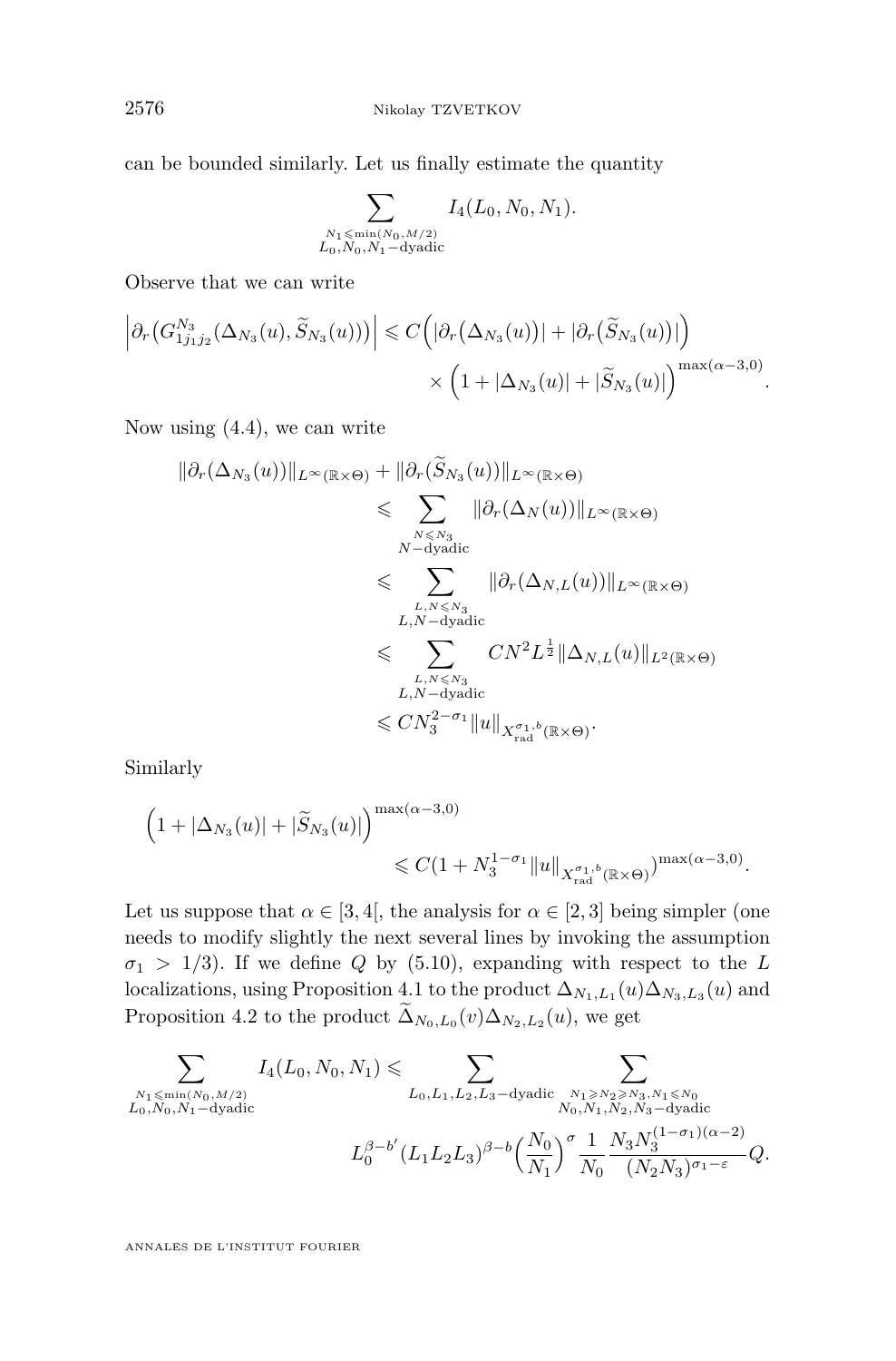Since on the region of summation

$$
\Big(\frac{N_0}{N_1}\Big)^{\sigma}\frac{1}{N_0}N_3\leqslant \Big(\frac{N_0}{N_1}\Big)^{\sigma-1}
$$

we may conclude exactly as we did for  $I_1$ . This completes the analysis for  $I_2$  and thus  $(5.2)$  is established. Thanks to the multilinear nature of our reasoning (compare with the method of Ginibre-Velo, Kato for treating the Cauchy problem for NLS which is not multilinear), the proof of [\(5.3\)](#page-27-0) is essentially the same as the proof of [\(5.2\)](#page-27-0). However one can no longer assume that the frequencies  $N_1$  and  $N_2$  satisfy  $N_1 \ge N_2$  but this fact does not affect the analysis since in contrast with [\(5.2\)](#page-27-0) all terms in the right hand-side of  $(5.3)$  have the same spatial regularity  $\sigma$  (this is a standard feature in the analysis of nonlinear PDE's and not related to the spaces  $X_{\text{rad}}^{\sigma,b}$  we work with). More precisely, we can write

$$
F(u) - F(v) = (u - v)G_1(u, v) + (\overline{u} - \overline{v})G_2(u, v)
$$

with  $G_i(z_1, z_2)$ ,  $j = 1, 2$  satisfying the growth assumption

$$
(5.14) \left| \partial_{z_1}^{k_1} \bar{\partial}_{z_1}^{k_2} \partial_{z_2}^{l_1} \bar{\partial}_{z_2}^{l_2} G_j(z_1, z_2) \right| \leq C_{k_1, k_2, l_1, l_2} (1 + |z_1| + |z_2|)^{\alpha - k_1 - k_2 - l_1 - l_2}.
$$

Since the analysis is very similar to the proof of [\(5.2\)](#page-27-0), we shall only outline the estimate for  $(u - v)G_1(u, v)$ . Again, we can suppose that  $F(u)$  is vanishing at order 3 at  $u = 0$  and  $\alpha \geq 2$ . Let us set

$$
w_1 = u - v, \quad w_2 = u, \quad w_3 = v.
$$

We thus need to prove that

$$
\left| \int_{\mathbb{R} \times \Theta} w_1 G_1(w_2, w_3) \overline{w_4} \right| \leq C \left( 1 + \|w_2\|_{X_{\text{rad}}^{\sigma, b}(\mathbb{R} \times \Theta)} + \|w_3\|_{X_{\text{rad}}^{\sigma, b}(\mathbb{R} \times \Theta)} \right)^{\alpha} \times \|w_1\|_{X_{\text{rad}}^{\sigma, b}(\mathbb{R} \times \Theta)} \|w_4\|_{X_{\text{rad}}^{-\sigma, b'}(\mathbb{R} \times \Theta)}.
$$

Next, we expand

$$
w_1 = \sum_{N_1 - dyadic} \Delta_{N_1}(w_1), \quad w_4 = \sum_{N_0 - dyadic} \Delta_{N_0}(w_4)
$$

and

$$
G_1(w_2, w_3) = \sum_{N_2-\text{dyadic}} \Big( G_1(\widetilde{S}_{2N_2}(w_2), \widetilde{S}_{2N_2}(w_3)) - G_1(\widetilde{S}_{N_2}(w_2), \widetilde{S}_{N_2}(w_3)) \Big).
$$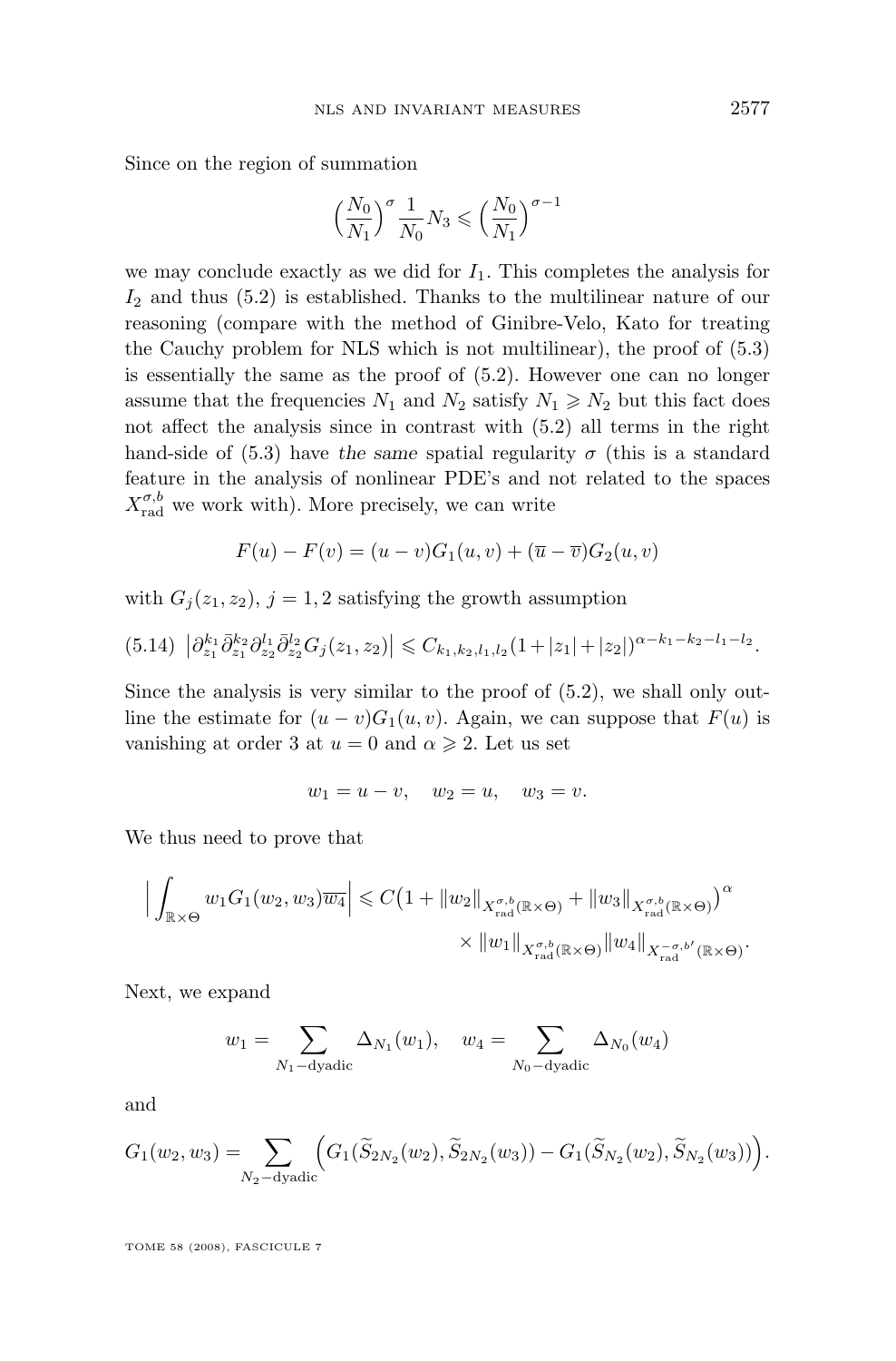<span id="page-36-0"></span>Thus, modulo complex conjugations irrelevant in this discussion, one has to evaluate quantities of type

(5.15) 
$$
\sum_{N_0, N_1, N_2 - \text{dyadic}} \Big| \int_{\mathbb{R} \times \Theta} \overline{\Delta_{N_0}(w_4)} \Delta_{N_1}(w_1) \Delta_{N_2}(w_j)
$$

$$
\times H_j^{N_2}(\Delta_{N_2}(w_2), \widetilde{S}_{N_2}(w_2), \Delta_{N_2}(w_3), \widetilde{S}_{N_2}(w_3)) \Big|, \quad j = 2, 3,
$$

where  $H_j^{N_2}(z_1, z_2, z_3, z_4)$  are smooth functions satisfying growth restrictions at infinity coming from [\(1.2\)](#page-2-0). In the analysis of (5.15), we distinguish two cases for  $N_0$ ,  $N_1$ ,  $N_2$  in the sum defining (5.15). Since  $N_1$  and  $N_2$ are not ordered, we need to compare  $N_0$  with  $\max(N_1, N_2)$  by performing arguments close in the spirit to the proof of [\(5.2\)](#page-27-0).

*Case 1.* — The first case is when  $N_0 \n\leq \max(N_1, N_2)$ . In this case, we expand once more  $H_j^{N_2}$  which introduces a sum over  $N_3$  – dyadic,  $N_3 \leqslant N_2$ of terms  $\Delta_{N_3}(w_j)$  (or complex conjugate) times a function which satisfies a decay property coming form  $(1.2)$ . As in the analysis of  $I_1$  above, we obtain the bound

$$
(5.16) \quad |(5.15)| \leqslant \sum_{L_0, L_1, L_2, L_3-\text{dyadic}} \sum_{\substack{N_1, N_2 \geqslant N_3, \max(N_1, N_2) \geqslant N_0 \\ N_0, N_1, N_2, N_3-\text{dyadic}}} \prod_{\substack{N_0, N_1, N_2, N_3-\text{dyadic} \\ \max(N_1, N_2)}} \sum_{\substack{N_0^{(1-\sigma)(\alpha-2)} \\ \min(N_1, N_2) \geqslant N_3}} \sum_{\substack{N_0^{(1-\sigma)(\alpha-2)} \\ \min(N_1, N_2) \geqslant N_3}} \sum_{\substack{N_0^{(1-\sigma)(\alpha-2)} \\ \min(N_1, N_2) \geqslant N_3}} \sum_{\substack{N_0^{(1-\sigma)(\alpha-2)} \\ \min(N_1, N_2) \geqslant N_3}} \sum_{\substack{N_0^{(1-\sigma)(\alpha-2)} \\ \min(N_1, N_2) \geqslant N_3}} \sum_{\substack{N_0^{(1-\sigma)(\alpha-2)} \\ \min(N_1, N_2) \geqslant N_3}} \sum_{\substack{N_0^{(1-\sigma)(\alpha-2)} \\ \min(N_1, N_2) \geqslant N_3}} \sum_{\substack{N_0^{(1-\sigma)(\alpha-2)} \\ \min(N_1, N_2) \geqslant N_3}} \sum_{\substack{N_0^{(1-\sigma)(\alpha-2)} \\ \min(N_1, N_2) \geqslant N_3}} \sum_{\substack{N_0^{(1-\sigma)(\alpha-2)} \\ \min(N_1, N_2) \geqslant N_3}} \sum_{\substack{N_0^{(1-\sigma)(\alpha-2)} \\ \min(N_1, N_2) \geqslant N_3}} \sum_{\substack{N_0^{(1-\sigma)(\alpha-2)} \\ \min(N_1, N_2) \geqslant N_3}} \sum_{\substack{N_0^{(1-\sigma)(\alpha-2)} \\ \min(N_1, N_2) \geqslant N_3}} \sum_{\substack{N_0^{(1-\sigma)(\alpha-2)} \\ \min(N_1, N_2) \geqslant N_3}} \sum_{\substack{N_0^{(1-\sigma)(\alpha-2)} \\ \min(N_1, N_2) \geqslant N_3
$$

where Q is defined similarly to [\(5.10\)](#page-30-0) with the important difference that  $\sigma_1$ is replaced by  $\sigma$  and the harmless difference that u is replaced by a suitable  $w_i$ ,  $j = 1, 2, 3$  and v is replaced by  $w_4$ . If  $\max(N_1, N_2) = N_1$  or  $N_1 \geq N_3$ then we conclude exactly as in the proof of [\(5.2\)](#page-27-0).

We can therefore suppose that  $\max(N_1, N_2) = N_2$  and  $N_1 \leq N_3$ . Observe that we can also suppose that  $F(u)$  is vanishing at order 5 at  $u = 0$  which allows to expand the non-linearity once more. Indeed, the cubic term in the Taylor expansion of the non-linearity can be dealt with as in (5.16) since in this term  $\alpha = 2$ . Thus in the case max $(N_1, N_2) = N_2$  and  $N_1 \leq$  $N_3$ , we expand once more the non-linearity which introduces a sum over  $N_4$  – dyadic,  $N_4 \leq N_3$  of terms  $\Delta_{N_4}(w_j)$  (or complex conjugate) times a function which satisfies an appropriate decay property coming form [\(1.2\)](#page-2-0). We next consider two cases  $N_1 \geq N_4$  and  $N_1 \leq N_4$ . Let us suppose first that  $N_1 \geq N_4$ . In this case, using the bilinear Strichartz estimates as in the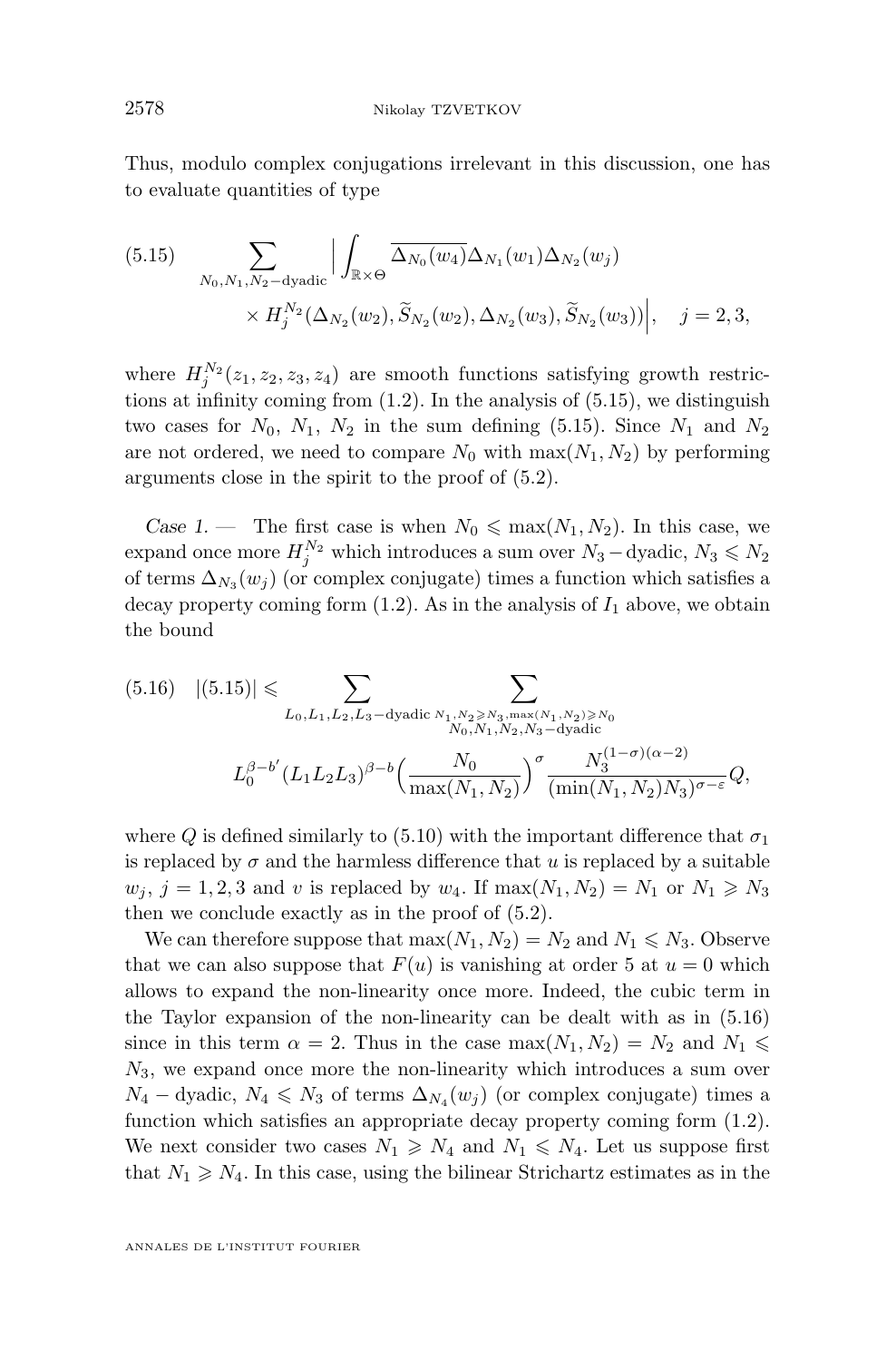analysis of  $I_1$  above, we obtain the bound

$$
(5.17) \quad |(5.15)| \leq \sum_{L_0, L_1, L_2, L_3, L_4-\text{dyadic}} \sum_{\substack{N_3 \geq N_1 \geq N_4, N_2 \geq N_3 \geq N_4, N_2 \geq N_0 \\ N_0, N_1, N_2, N_3, N_4-\text{dyadic}}} \sum_{\substack{N_0, N_1, N_2, N_3, N_4-\text{dyadic} \\ (L_1L_2L_3L_4)^{\beta-b} \left(\frac{N_0}{N_2}\right)^{\sigma} \frac{N_4^{(1-\sigma)(\alpha-2)}}{(N_1N_3)^{\sigma-\varepsilon}}} Q,
$$

where  $Q$  is defined similarly to  $(5.10)$  with one additional factor in the product, *i.e.* the product runs from 1 to 4 instead of 1 to 3. With (5.17) at our disposal, we can conclude exactly as in the proof of [\(5.2\)](#page-27-0). Let us suppose finally that  $N_1 \leq N_4$ . In this case we put the term involving  $\Delta_{N_1}$ in  $L^{\infty}$  and perform the bilinear estimates with the terms involving  $N_0$ ,  $N_2$ ,  $N_3$ ,  $N_4$  to get

$$
|(5.15)| \leq \sum_{L_0, L_1, L_2, L_3, L_4-\text{dyadic}} \sum_{\substack{N_1 \leq N_4, N_2 \geq N_3 \geq N_4, N_2 \geq N_0 \\ N_0, N_1, N_2, N_3, N_4-\text{dyadic}}} \prod_{\substack{m_1 \leq N_4, N_5 \geq N_5\\(L_1, L_2, L_3, L_4) \neq 0}} \sum_{\substack{N_1, N_2, N_3, N_4-\text{dyadic} \\ (N_2, N_4) \neq 0}} (N_1 N_2 N_3 N_4)^{\sigma} \leq \sum_{\substack{N_1, N_2 \geq N_4\\(N_2, N_4) \neq 0}} \sum_{\substack{N_1, N_2 \geq N_5\\(N_3, N_4) \neq 0}} (N_1 N_1 N_2 N_3 N_4 N_5)^{\sigma} \leq \sum_{\substack{N_1, N_2 \geq N_5\\(N_1, N_2) \neq 0}} (N_1 N_1 N_2 N_3 N_4 N_5)^{\sigma} \leq \sum_{\substack{N_1, N_2 \geq N_5\\(N_1, N_2) \neq 0}} (N_1 N_1 N_2 N_3 N_4 N_5)^{\sigma} \leq \sum_{\substack{N_1, N_2 \geq N_5\\(N_1, N_2) \neq 0}} (N_1 N_1 N_2 N_3 N_4 N_5)^{\sigma} \leq \sum_{\substack{N_1, N_2 \geq N_5\\(N_1, N_2) \neq 0}} (N_1 N_1 N_2 N_3 N_4 N_5)^{\sigma} \leq \sum_{\substack{N_1, N_2 \geq N_5\\(N_1, N_2) \neq 0}} (N_1 N_1 N_2 N_4)^{\sigma} \leq \sum_{\substack{N_1, N_2 \geq N_5\\(N_1, N_2) \neq 0}} (N_1 N_1 N_4)^{\sigma} \leq \sum_{\substack{N_1, N_2 \geq N_5\\(N_1, N_2) \neq 0}} (N_1 N_1 N_4)^{\sigma} \leq \sum_{\substack{N_1, N_2 \geq N_5\\(N_1, N_2) \ne
$$

where  $Q$  is defined similarly to  $(5.10)$ . Once again we conclude similarly to the proof of  $(5.2)$ .

*Case 2.* — If  $N_0 \ge \max(N_1, N_2)$ , then we integrate by parts by the aid of  $\Delta_{N_0}(w_4)$  and the analysis is very similar to the bound for  $I_2$  in the proof of [\(5.2\)](#page-27-0).

This completes the proof of Proposition [5.3.](#page-27-0)

*Remark 5.4.* — We refer to [\[1\]](#page-61-0), where an analysis similar to the proof of Proposition [5.3](#page-27-0) is performed. In [\[1\]](#page-61-0), one proves bilinear Strichartz estimates for the free evolution and by the transfer principal of [\[6\]](#page-62-0) these estimates are transformed to estimates involving the projector  $\Delta_{N,L}$ . This approach is slightly different from the approach used in [\[12\]](#page-62-0), based on direct bilinear estimates for functions enjoying localization properties similar to  $\Delta_{N,L}(u)$ .

## **6. Local analysis for NLS and the approximating ODE**

In this section, we state the standard consequence of Proposition [5.3](#page-27-0) to the local well-posedness of  $(1.1)$  and  $(1.9)$ . For  $T > 0$ , we define the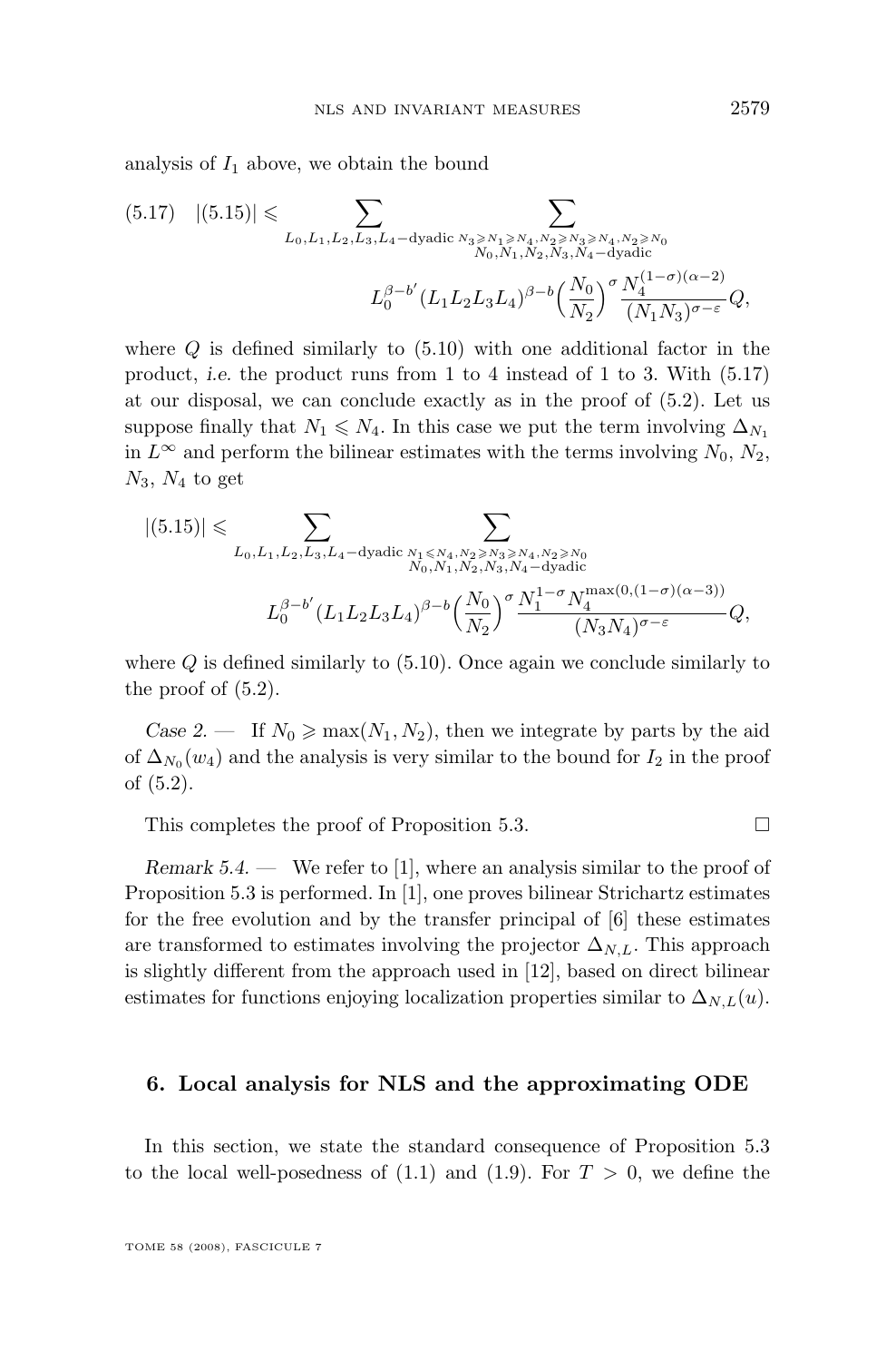<span id="page-38-0"></span>restriction spaces  $X_{\text{rad}}^{\sigma,b}([-T,T] \times \Theta)$ , equipped with the natural norm

$$
||u||_{X_{\text{rad}}^{\sigma,b}([-T,T]\times\Theta)} = \inf \left\{ ||w||_{X_{\text{rad}}^{\sigma,b}(\mathbb{R}\times\Theta)},
$$
  

$$
w \in X_{\text{rad}}^{\sigma,b}(\mathbb{R}\times\Theta) \text{ with } w|_{]-T,T[} = u \right\}.
$$

Similarly, for  $I \subset \mathbb{R}$  an interval, we can define the restriction spaces  $X_{\text{rad}}^{\sigma,b}(I \times \Theta)$ , equipped with the natural norm. A Sobolev inequality with respect to the time variable yields,

$$
||u||_{L^{\infty}([-T,T];H^{\sigma}_{\mathrm{rad}}(\Theta))} \leq C_b ||u||_{X^{\sigma,b}_{\mathrm{rad}}([-T,T]\times\Theta)}, \quad b > \frac{1}{2}
$$

.

Thus for  $b > 1/2$  the space  $X_{\text{rad}}^{\sigma,b}([-T,T] \times \Theta)$  is continuously embedded in  $C([-T, T]; H^{\sigma}_{rad}(\Theta))$ . We shall solve [\(1.1\)](#page-2-0) for short times by applying the Banach contraction mapping principle to the "Duhamel formulation" of [\(1.1\)](#page-2-0)

(6.1) 
$$
u(t) = e^{it\Delta}u_0 - i \int_0^t e^{i(t-\tau)\Delta} F(u(\tau)) d\tau,
$$

where  $e^{it\Delta}$  denotes the free propagator.

*Remark 6.1.* — In (6.1), the operator  $e^{it\Delta}$  is defined by the Dirichlet self-adjoint realization of the Laplacian via the functional calculus of selfadjoint operators. As mentioned before the uniqueness statements in the well-posedness results in this paper are understood as uniqueness results for (6.1). On the other hand, despite the low regularity situation in this paper, the solutions of (6.1), we construct here have zero traces on  $\mathbb{R} \times \partial \Theta$ (which is a general feature reflecting from the Dirichlet Laplacian, we work with) and thus the uniqueness issue can be studied in the context of the equation [\(1.1\)](#page-2-0) subject to zero boundary conditions on  $\mathbb{R} \times \partial \Theta$ . If we set  $S(t) = e^{it\Delta}$ , then  $S(t)e_n = e^{-itz_n^2}e_n$  and the norms in the Bourgain spaces may be expressed as

$$
||u||_{X^{\sigma,b}_{\mathrm{rad}}(\mathbb{R}\times\Theta)}=||S(-t)u||_{H^{\sigma,b}_{\mathrm{rad}}(\mathbb{R}\times\Theta)},
$$

where  $H_{\text{rad}}^{\sigma,b}(\mathbb{R} \times \Theta)$  is a classical anisotropic Sobolev space equipped with the norm

$$
||v||^2_{H^{ \sigma,b}_{\mathrm{rad}}(\mathbb{R}\times \Theta)} = \sum_{n\geqslant 1} z_n^{2\sigma} ||\langle \tau \rangle^b \langle \widehat{v(t),e_n}\rangle(\tau) ||^2_{L^2(\mathbb{R}_\tau)},
$$

where again  $\langle \cdot, \cdot \rangle$  stays for the  $L^2(\Theta)$  pairing and  $\hat{\cdot}$  denotes the Fourier transform on  $\mathbb{R}$ . Therefore in the context of  $(6.1)$  we are in a situation where the Bourgain approach to well-posedness of dispersive equations may be applied. Let us also observe that the solutions of (6.1) we obtain here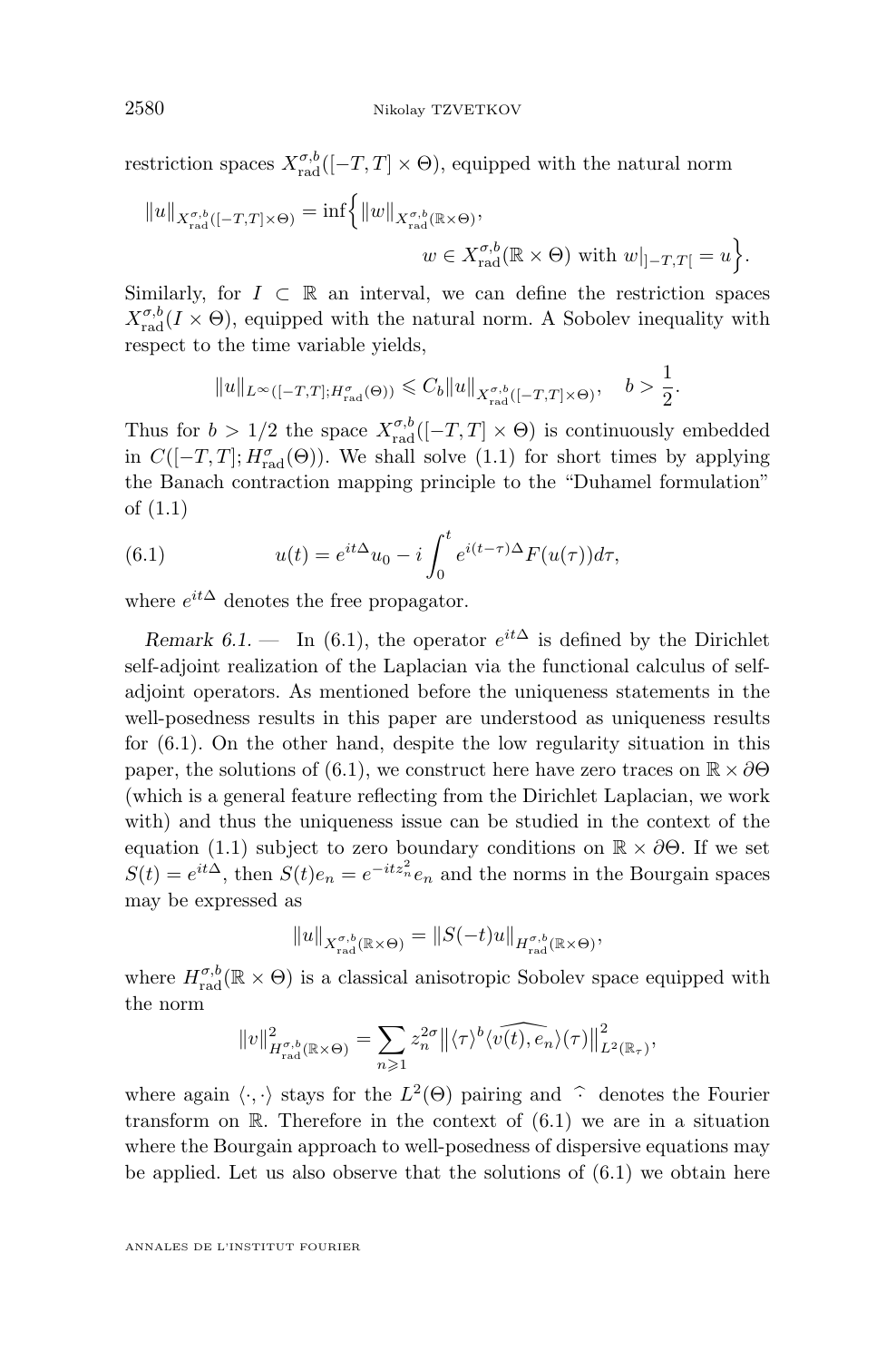<span id="page-39-0"></span>solve [\(1.1\)](#page-2-0) in distributional sense (see e.g. [\[6,](#page-62-0) Section 3.2] for details on this point). Let us finally remark that for  $\sigma < 1/2$  the spaces  $H_{\text{rad}}^{\sigma}(\Theta)$ are independent of the choice of the boundary conditions we work with. In particular, the space  $H_{\text{rad}}^s(\Theta)$ , on which the invariant measure  $d\rho$  is defined, is independent of the boundary conditions. On the other hand both the dynamics and the Gibbs measure  $d\rho$  do depend on the choice of the boundary conditions.

Now we state the following standard consequence of Proposition [5.3](#page-27-0) (see  $[8]$  or  $[12,$  Proposition 6.3]).

PROPOSITION  $6.2.$  — Let max $(1/3, 1-2/\alpha) < \sigma_1 \leq \sigma < 1/2$ . Then *there exist two positive numbers*  $b, b'$  such that  $b+b' < 1, b' < 1/2 < b$ , there exists  $C > 0$  *such that for every*  $T \in ]0,1]$ *, every*  $u, v \in X_{\text{rad}}^{\sigma,b}([-T,T] \times \Theta)$ *,*  $every u_0 \in H_{\text{rad}}^{\sigma}(\Theta),$ 

$$
\left\|e^{it\Delta}u_0\right\|_{X_{\text{rad}}^{\sigma,b}([-T,T]\times\Theta)} \leqslant C\|u_0\|_{H_{\text{rad}}^{\sigma}(\Theta)},
$$

$$
\label{eq:21} \begin{split} \Big\|\int_0^t e^{i(t-\tau)\Delta} F(u(\tau))d\tau\Big\|_{X_{\mathrm{rad}}^{\sigma,b}([-T,T]\times\Theta)}\\ \leqslant C T^{1-b-b'}\Big(1+\|u\|_{X_{\mathrm{rad}}^{\sigma,1,b}([-T,T]\times\Theta)}^{\max(2,\alpha)}\Big)\|u\|_{X_{\mathrm{rad}}^{\sigma,b}([-T,T]\times\Theta)} \end{split}
$$

*and*

$$
\label{eq:20} \begin{split} \Big\|\int_0^t e^{i(t-\tau)\Delta}(F(u(\tau))-F(v(\tau)))d\tau\Big\|_{X_{\mathrm{rad}}^{\sigma,b}([-T,T]\times \Theta)}\\ \leqslant C T^{1-b-b'}\Big(1+\|u\|_{X_{\mathrm{rad}}^{\sigma,b}([-T,T]\times \Theta)}^{\max(2,\alpha)}\\ +\|v\|_{X_{\mathrm{rad}}^{\sigma,b}([-T,T]\times \Theta)}^{\max(2,\alpha)}\Big)\|u-v\|_{X_{\mathrm{rad}}^{\sigma,b}([-T,T]\times \Theta)} . \end{split}
$$

One may also formulate statements in the spirit of Proposition 6.2, where  $[-T, T]$  is replaced by an interval  $I \subset \mathbb{R}$  of size one and 0 by a point of I. We also remark that the integral terms in Proposition 6.2 are well-defined thanks to a priori estimates in the Bourgain spaces (see e.g. [\[8\]](#page-62-0)).

Proposition 6.2 implies (see [\[12,](#page-62-0) Proposition 7.1]) a local well-posedness result for the Cauchy problem

(6.2) 
$$
(i\partial_t + \Delta)u - F(u) = 0, \quad u|_{t=0} = u_0.
$$

PROPOSITION 6.3. — Let us fix  $\sigma_1$  and  $\sigma$  such that  $\max(1/3, 1-2/\alpha)$  $\sigma_1 \leq \sigma \leq 1/2$ . Then there exist  $b > 1/2$ ,  $\beta > 0$ ,  $C > 0$ ,  $\tilde{C} > 0$ ,  $c \in ]0,1]$  such that *for every*  $A > 0$  *if we set*  $T = c(1+A)^{-\beta}$  *then for every*  $u_0 \in H_{rad}^{\sigma_1}(\Theta)$  *satisfying*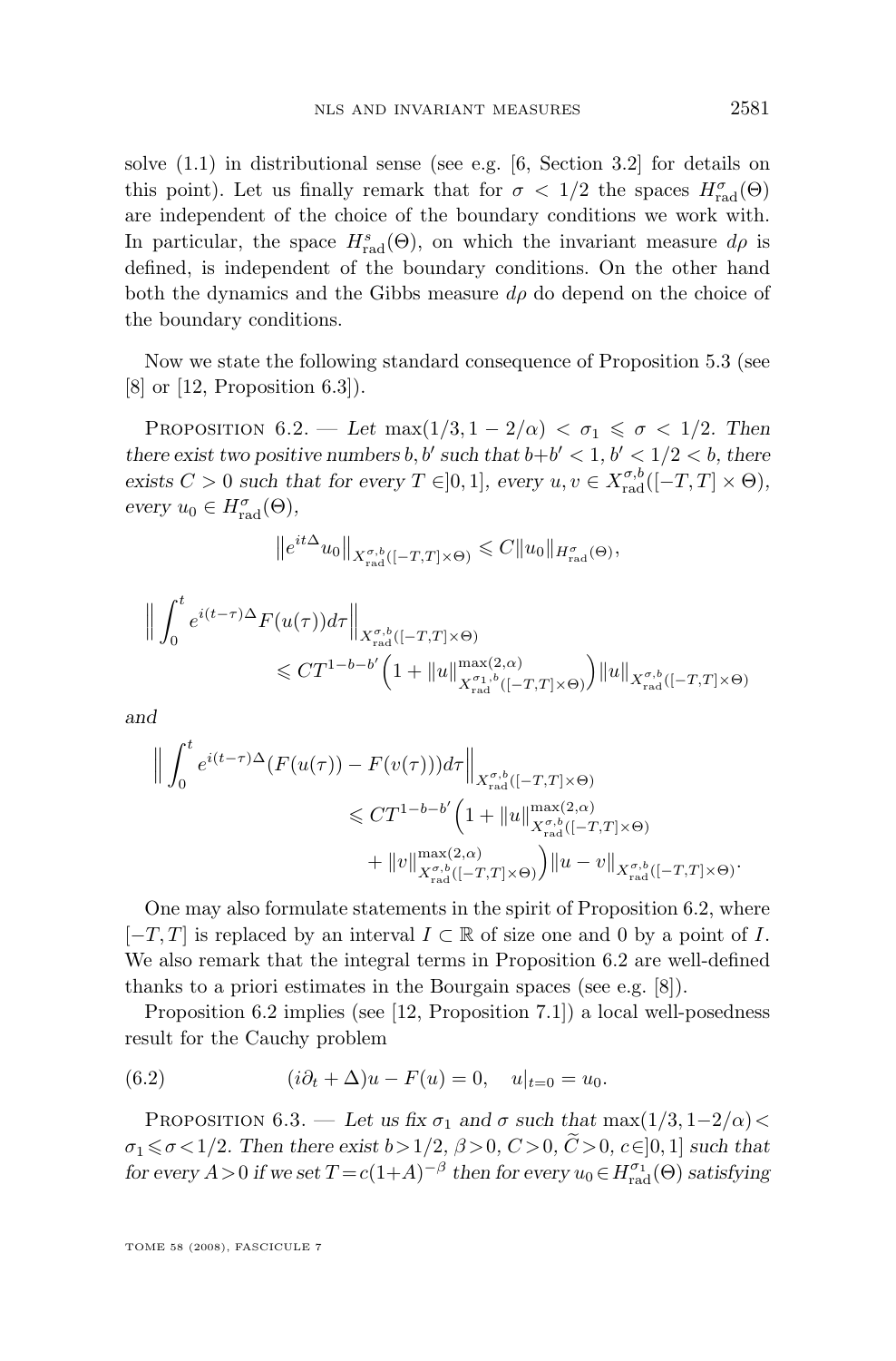$||u_0||_{H^{\sigma_1}} \leq A$  there exists a unique solution u of [\(6.1\)](#page-38-0) in  $X_{\text{rad}}^{\sigma_1, b}([-T, T] \times \Theta)$ . *Moreover* u *solves [\(6.2\)](#page-39-0) and*

$$
||u||_{L^{\infty}([-T,T];H^{\sigma_1}(\Theta))} \leq C||u||_{X_{\text{rad}}^{\sigma_1,b}([-T,T]\times\Theta)} \leq C||u_0||_{H^{\sigma_1}(\Theta)}.
$$

*If in addition*  $u_0 \in H_{\text{rad}}^{\sigma}(\Theta)$  then

$$
||u||_{L^{\infty}([-T,T];H^{\sigma}(\Theta))} \leq C||u||_{X^{\sigma,b}_{\text{rad}}([-T,T]\times\Theta)} \leq \widetilde{C}||u_0||_{H^{\sigma}(\Theta)}.
$$

*Finally if* u and v are two solutions with data  $u_0$ ,  $v_0$  respectively, satisfying

 $||u_0||_{H^{\sigma_1}} \leq A, \quad ||v_0||_{H^{\sigma_1}} \leq A$ 

*then*

$$
||u - v||_{L^{\infty}([-T,T];H^{\sigma_1}(\Theta))} \leq C||u_0 - v_0||_{H^{\sigma_1}(\Theta)}.
$$

*If in addition*  $u_0, v_0 \in H_{\text{rad}}^{\sigma}(\Theta)$  *then* 

$$
||u - v||_{L^{\infty}([-T,T];H^{\sigma}(\Theta))} \leqslant C||u_0 - v_0||_{H^{\sigma}(\Theta)}.
$$

Since the projector  $S_N$  is acting nicely on the Bourgain spaces Proposition [6.2](#page-39-0) also implies a well-posedness result (the important point is the independence of  $N$  of the constants appearing in the statement) for the ODE [\(1.9\)](#page-7-0).

PROPOSITION 6.4. — Let us fix  $\sigma_1$  and  $\sigma$  such that  $\max(1/3, 1-2/\alpha)$  $\sigma_1 \leq \sigma < 1/2$ . Then there exist  $b > 1/2$ ,  $\beta > 0$ ,  $C > 0$ ,  $\tilde{C} > 0$ ,  $c \in ]0,1]$  such *that for every*  $A > 0$  *if we set*  $T = c(1 + A)^{-\beta}$  *then for every*  $N \ge 1$ *, every*  $u_0 \in E_N$  satisfying  $||u_0||_{H^{\sigma_1}} \leq A$  there exists a unique solution  $u = S_N(u)$ *of* [\(1.9\)](#page-7-0) in  $X_{\text{rad}}^{\sigma_1, b}([-T, T] \times \Theta)$ *. Moreover* 

$$
||u||_{L^{\infty}([-T,T];H^{\sigma_1}(\Theta))} \leq C||u||_{X^{\sigma_1,b}_{\mathrm{rad}}([-T,T]\times\Theta)} \leq \widetilde{C}||u_0||_{H^{\sigma_1}(\Theta)}.
$$

*If in addition*  $u_0 \in H_{\text{rad}}^{\sigma}(\Theta)$  *then* 

$$
||u||_{L^{\infty}([-T,T];H^{\sigma}(\Theta))} \leq C||u||_{X^{\sigma,b}_{\text{rad}}([-T,T]\times\Theta)} \leq \widetilde{C}||u_0||_{H^{\sigma}(\Theta)}.
$$

*Finally if* u and v are two solutions with data  $u_0$ ,  $v_0$  respectively, satisfying

$$
||u_0||_{H^{\sigma_1}} \leqslant A, \quad ||v_0||_{H^{\sigma_1}} \leqslant A
$$

*then*

$$
||u - v||_{L^{\infty}([-T,T];H^{\sigma_1}(\Theta))} \leq C||u_0 - v_0||_{H^{\sigma_1}(\Theta)}.
$$

*If in addition*  $u_0, v_0 \in H_{\text{rad}}^{\sigma}(\Theta)$  *then* 

$$
||u - v||_{L^{\infty}([-T,T];H^{\sigma}(\Theta))} \leqslant C||u_0 - v_0||_{H^{\sigma}(\Theta)}.
$$

<span id="page-40-0"></span>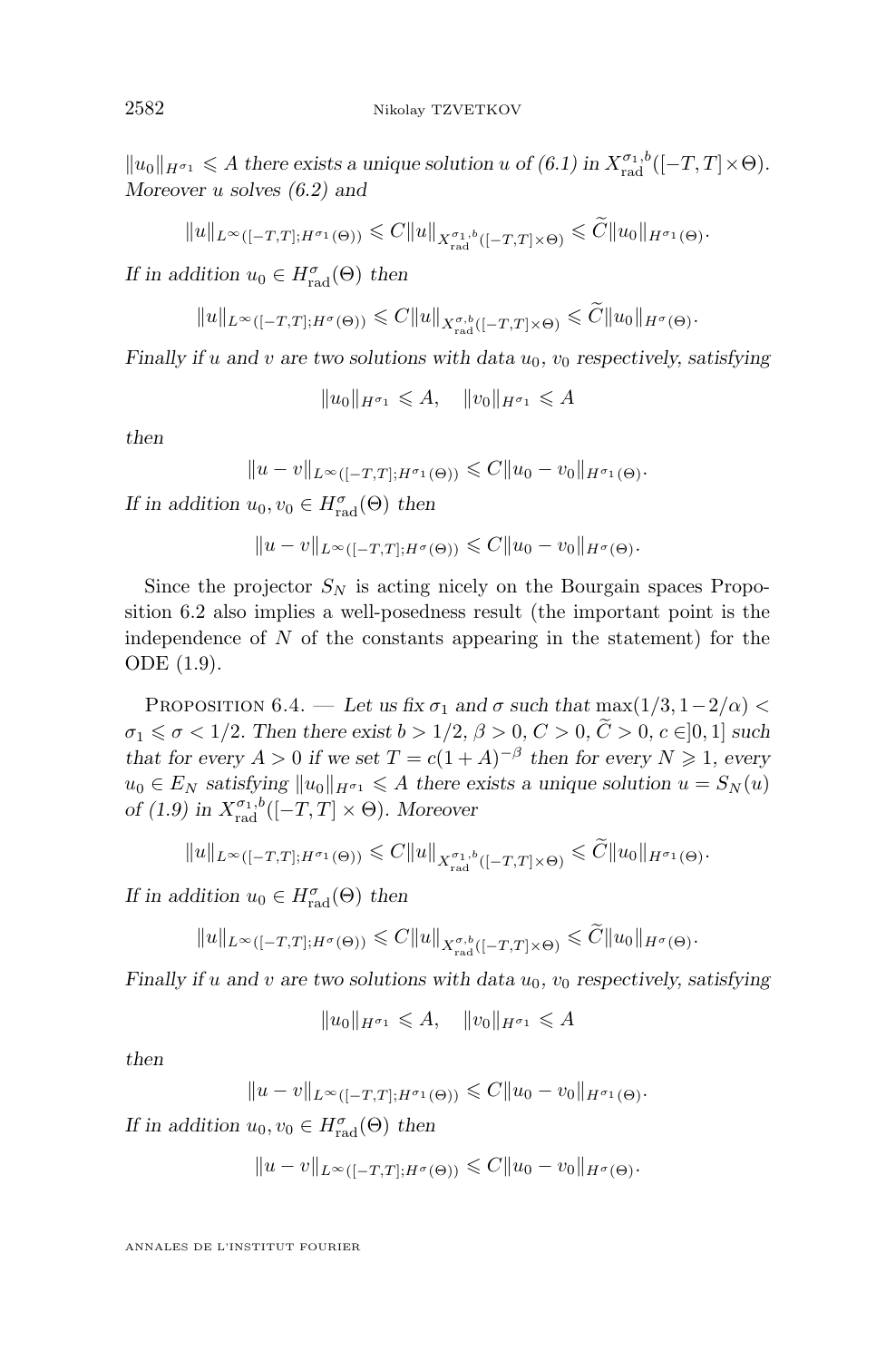## <span id="page-41-0"></span>**7. Long time analysis of the approximating ODE**

In this section we study the long time dynamics of

(7.1) 
$$
(i\partial_t + \Delta)u - S_N(F(u)) = 0, \quad u|_{t=0} \in E_N.
$$

Recall from the introduction that the measure  $d\rho_N$  is invariant under the well-defined flow of (7.1). Denote this flow by  $\Phi_N(t) : E_N \to E_N, t \in \mathbb{R}$ . We have the following statement.

PROPOSITION 7.1. — *There exists*  $\Lambda > 0$  *such that for every integer*  $i \geq 1$ , every  $\sigma \in [s, 1/2]$ , every  $N \in \mathbb{N}$ , there exists a  $\rho_N$  measurable set  $\Sigma_{N,\sigma}^i \subset E_N$  such that:

- $\rho_N(E_N \backslash \Sigma^i_{N,\sigma}) \leqslant 2^{-i}$ .
- $u \in \Sigma_{N,\sigma}^i \Rightarrow \|u\|_{L^2(\Theta)} \leq \Lambda.$
- There exists  $C_{\sigma}$ , depending on  $\sigma$ , such that for every  $i \in \mathbb{N}$ , every  $N \in \mathbb{N}$ , every  $u_0 \in \Sigma_{N,\sigma}^i$ , every  $t \in \mathbb{R}$ ,  $\|\Phi_N(t)(u_0)\|_{H^{\sigma}(\Theta)} \leqslant C_{\sigma}(i+\sigma)$  $\log(1+|t|))^{\frac{1}{2}}$ .
- *For every*  $\sigma \in ]s, 1/2[$ *, every*  $\sigma_1 \in [s, \sigma]$ *, every*  $t \in \mathbb{R}$  there exists  $i_1$ such that for every integer  $i \geqslant 1$ , every  $N \geqslant 1$ , if  $u_0 \in \Sigma_{N,\sigma}^i$  then *one has*  $\Phi_N(t)(u_0) \in \sum_{N,\sigma_1}^{i+i_1}$ .

*Remark 7.2. —* One may wish to see the invariance property of the sets  $\Sigma^i_{N,\sigma}$  displayed by the last assertion as a "weak form of a conservation law".

*Proof.* — Let  $\Lambda > 0$  be such that  $\chi(x) = 0$  for  $|x| > \Lambda$ . For  $\sigma \in [s, 1/2]$ ,  $i, j$  integers  $\geq 1$ , we set

$$
B_{N,\sigma}^{i,j}(D_{\sigma}) \equiv \left\{ u \in E_N : ||u||_{H^{\sigma}(\Theta)} \leqslant D_{\sigma}(i+j)^{\frac{1}{2}}, \quad ||u||_{L^2(\Theta)} \leqslant \Lambda \right\},\,
$$

where the number  $D_{\sigma} \gg 1$  (independent of i, j, N) will be fixed later. Thanks to Proposition [6.4,](#page-40-0) there exist  $c > 0$ ,  $C > 0$ ,  $\beta > 0$  only depending on  $\sigma$  such that if we set  $\tau \equiv cD_{\sigma}^{-\beta}(i+j)^{-\beta/2}$  then for every  $t \in [-\tau, \tau]$ , (7.2)

$$
\Phi_N(t)\big(B_{N,\sigma}^{i,j}(D_{\sigma})\big)\subset \Big\{u\in E_N\colon \|u\|_{H^{\sigma}(\Theta)}\leqslant CD_{\sigma}(i+j)^{\frac{1}{2}},\quad \|u\|_{L^2(\Theta)}\leqslant \Lambda\Big\}.
$$

Next, following Bourgain [\[3\]](#page-61-0), we set

$$
\Sigma_{N,\sigma}^{i,j}(D_{\sigma}) \equiv \bigcap_{k=-\lbrack 2^{j}/\tau\rbrack}^{\lbrack 2^{j}/\tau\rbrack} \Phi_{N}(-k\tau)(B_{N,\sigma}^{i,j}(D_{\sigma})),
$$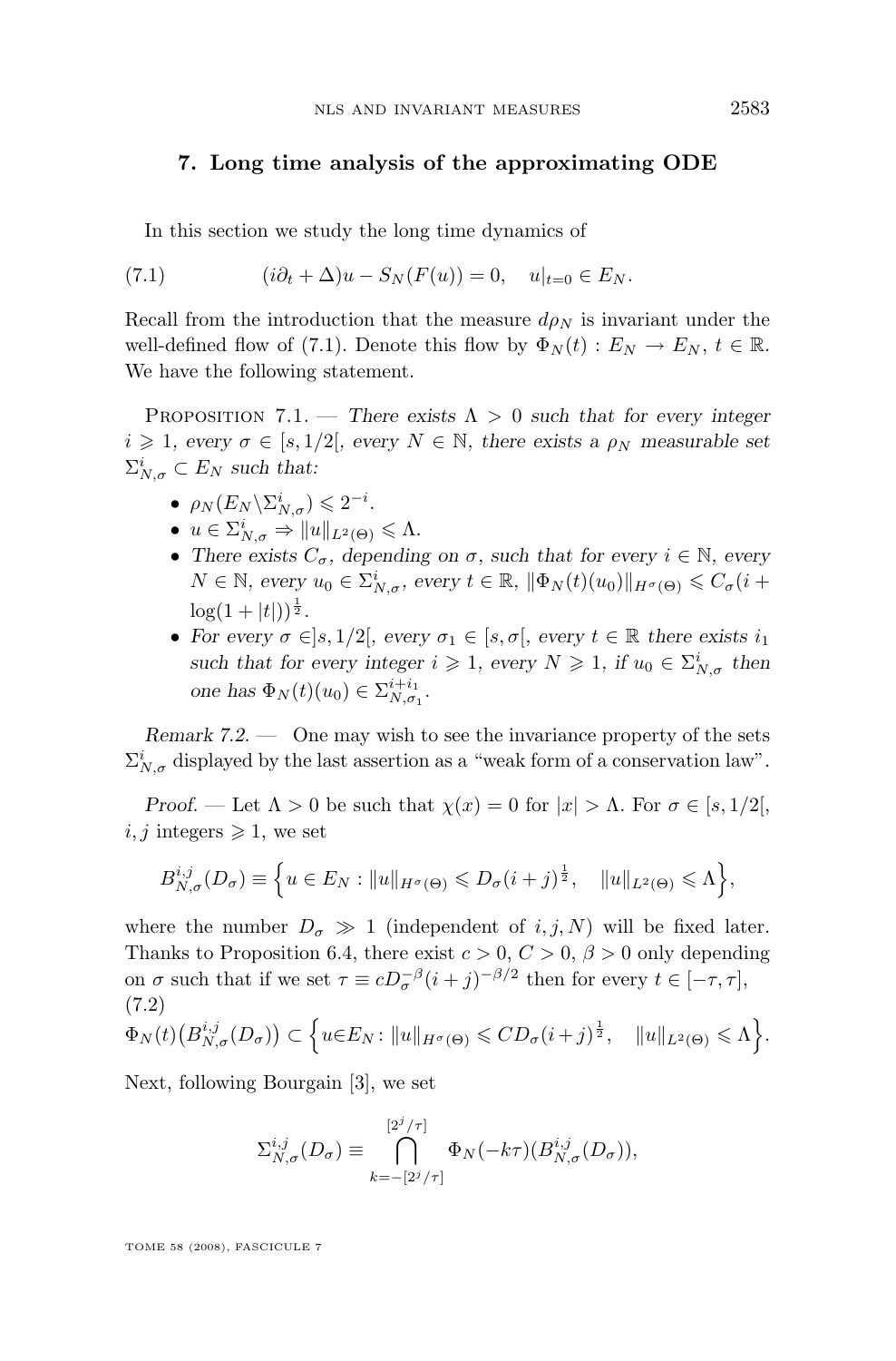where  $[2^{j}/\tau]$  stays for the integer part of  $2^{j}/\tau$ . Using the invariance of the measure  $\rho_N$  by the flow  $\Phi_N$ , we can write

$$
\rho_N(E_N \setminus \Sigma_{N,\sigma}^{i,j}(D_{\sigma})) = \rho_N\Big(\bigcup_{k=-\lfloor 2^j/\tau \rfloor}^{\lfloor 2^j/\tau \rfloor} \Big(E_N \setminus \Phi_N(-k\tau) \big(B_{N,\sigma}^{i,j}(D_{\sigma})\big)\Big)\Big) \leqslant \big(2\lfloor 2^j/\tau \rfloor + 1\big)\rho_N\big(E_N \setminus B_{N,\sigma}^{i,j}(D_{\sigma})\big) \leqslant C2^j D_{\sigma}^{\beta}(i+j)^{\beta/2} \rho_N\big(E_N \setminus B_{N,\sigma}^{i,j}(D_{\sigma})\big).
$$

Using the support property of  $\chi$ , we observe that set  $(u \in E_N : ||u||_{L^2(\Theta)} >$  $Λ$ ) is of zero  $ρ_N$  measure and therefore (7.3)

$$
\rho_N(E_N \setminus B_{N,\sigma}^{i,j}(D_{\sigma})) = \tilde{\rho}_N\Big(u \in H_{\text{rad}}^s(\Theta) : \|S_N(u)\|_{H^{\sigma}(\Theta)} > D_{\sigma}(i+j)^{\frac{1}{2}}\Big).
$$

Therefore, using Lemma [3.5,](#page-20-0) we can write

$$
(7.4) \qquad \rho_N(E_N \backslash \Sigma_{N,\sigma}^{i,j}(D_\sigma)) \leqslant C2^j D_\sigma^\beta (i+j)^{\beta/2} e^{-cD_\sigma^2 (i+j)} \leqslant 2^{-(i+j)},
$$

provided  $D_{\sigma} \gg 1$ , depending on  $\sigma$  but independent of i, j, N. Thanks to [\(7.2\)](#page-41-0), we obtain that for  $u_0 \in \sum_{N,\sigma}^{i,j} (D_{\sigma})$ , the solution of [\(7.1\)](#page-41-0) with data  $u_0$ satisfies

(7.5) 
$$
\|\Phi_N(t)(u_0)\|_{H^{\sigma}(\Theta)} \leqslant CD_{\sigma}(i+j)^{\frac{1}{2}}, \quad |t| \leqslant 2^{j}.
$$

Indeed, for  $|t| \leq 2^j$ , we may find an integer  $k \in [-[2^j/\tau], [2^j/\tau]]$  and  $\tau_1 \in$  $[-\tau, \tau]$  so that  $t = k\tau + \tau_1$  and thus  $u(t) = \Phi_N(\tau_1)(\Phi_N(k\tau)(u_0))$ . Since  $u_0 \in \sum_{N,\sigma}^{i,j}(D_{\sigma})$  implies that  $\Phi_N(k\tau)(u_0) \in B_{N,\sigma}^{i,j}(D_{\sigma})$ , we may apply [\(7.2\)](#page-41-0) and arrive at (7.5). Next, we set

$$
\Sigma_{N,\sigma}^i = \bigcap_{j=1}^{\infty} \Sigma_{N,\sigma}^{i,j}(D_{\sigma}).
$$

Thanks to (7.4),

$$
\rho_N(E_N \backslash \Sigma_{N,\sigma}^i) \leqslant 2^{-i}.
$$

In addition, using (7.5), we get that there exists  $C_{\sigma}$  such that for every i, every  $N$ , every  $u_0 \in \Sigma_{N,\sigma}^i$ , every  $t \in \mathbb{R}$ ,

$$
\|\Phi_N(t)(u_0)\|_{H^{\sigma}(\Theta)} \leq C_{\sigma}(i + \log(1+|t|))^{\frac{1}{2}}.
$$

Indeed for  $t \in \mathbb{R}$  there exists  $j \in \mathbb{N}$  such that  $2^{j-1} \leq 1 + |t| \leq 2^j$  and we apply  $(7.5)$  with this j.

Let us now turn to the proof of the last assertion. Fix  $t \in \mathbb{R}$  and  $u_0 \in$  $\Sigma_{N,\sigma}^i$ . Since  $u_0 \in \Sigma_{N,\sigma}^i$ , for every integer  $j \geqslant 1$ , we have the bound

$$
\|\Phi_N(t_1)(u_0)\|_{H^{\sigma}(\Theta)} \leq C_{\sigma}(i+j)^{\frac{1}{2}}, \quad |t_1| \leq 2^{j}.
$$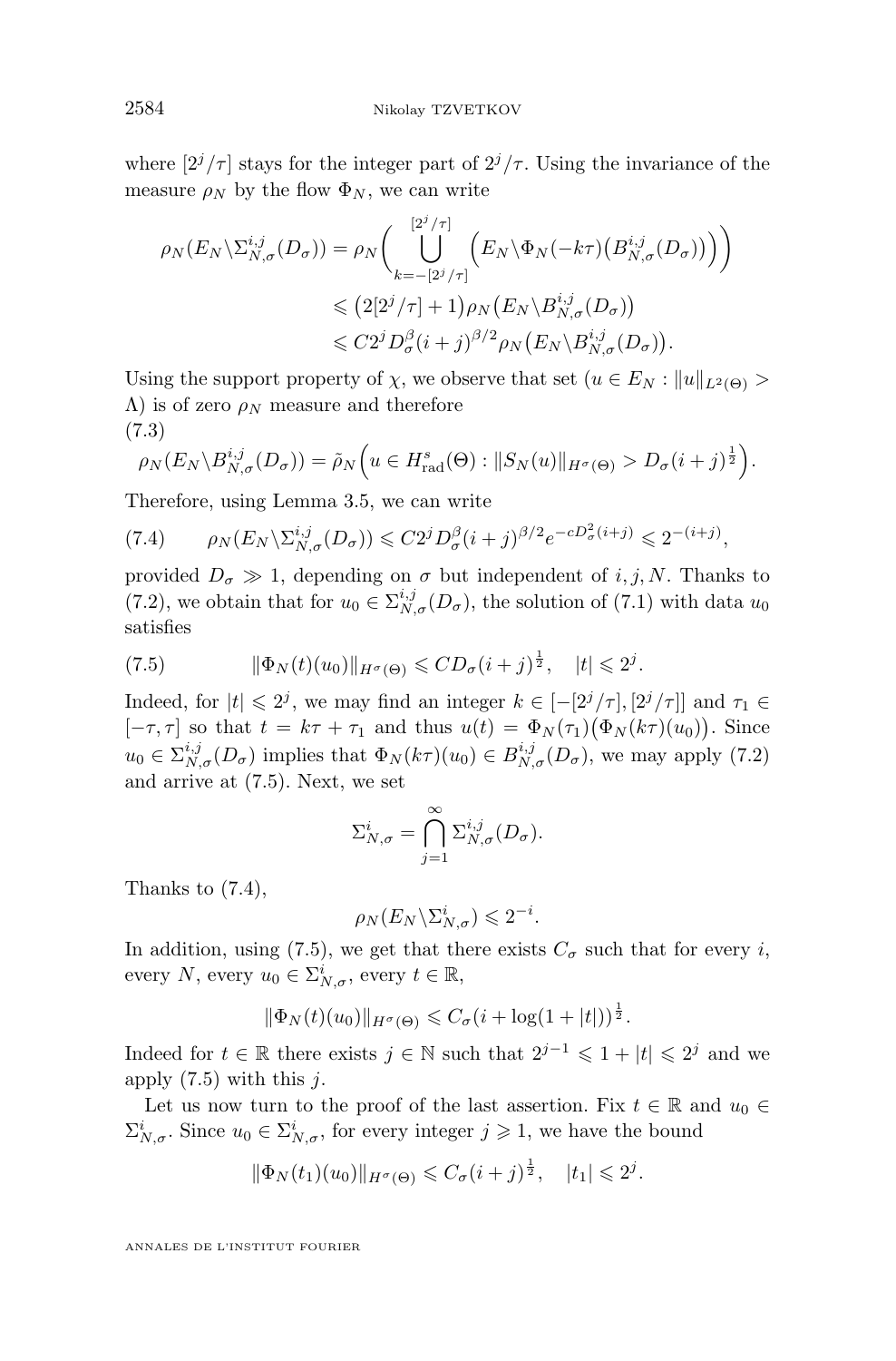<span id="page-43-0"></span>Let  $i_1 \in \mathbb{N}$  (depending on t) be such that for every  $j \geqslant 1$ ,  $2^j + |t| \leqslant 2^{j+i_1}$ . Therefore, if we set  $u(t) \equiv \Phi_N(t)(u_0)$ , we have that

$$
\|\Phi_N(t_1)(u(t))\|_{H^{\sigma}(\Theta)} = \|\Phi_N(t+t_1)(u_0)\|_{H^{\sigma}(\Theta)} \leq C_{\sigma}(i+j+i_1)^{\frac{1}{2}}, \quad |t_1| \leq 2^{j}.
$$

Thanks to the  $L^2$  conservation law, for  $u_0 \in \Sigma^i_{N,\sigma}$  one has

$$
\|\Phi_N(t_1)(u(t))\|_{L^2(\Theta)} = \|u_0\|_{L^2(\Theta)} \le \Lambda.
$$

Therefore

$$
\|\Phi_N(t_1)(u(t))\|_{H^{\sigma_1}(\Theta)} \leq \|\Phi_N(t_1)(u(t))\|_{H^{\sigma}(\Theta)}^{\frac{\sigma_1}{\sigma}}l\|\Phi_N(t_1)(u(t))\|_{L^2(\Theta)}^{\frac{\sigma-\sigma_1}{\sigma}}\n\leq [\Lambda]^{\frac{\sigma-\sigma_1}{\sigma}}\left[C_{\sigma}(i+j+i_1)\right]^{\frac{\sigma_1}{2\sigma}}.
$$

Let us fix  $i_1 \geq 1$  such that in addition to the property

$$
2^j + |t| \leq 2^{j+i_1}, \quad \forall j \geq 1,
$$

we also have that for every  $i, j \geq 1$ ,

$$
[\Lambda]^{\frac{1-\sigma_1}{\sigma}} \left[ C_{\sigma}(i+j+i_1) \right]^{\frac{\sigma_1}{2\sigma}} \leqslant D_{\sigma_1}(i+j+i_1)^{\frac{1}{2}}.
$$

Thus

$$
\|\Phi_N(t_1)(u(t))\|_{H^{\sigma_1}(\Theta)} \leq D_{\sigma_1}(i+j+i_1)^{\frac{1}{2}}, \quad |t_1| \leq 2^j,
$$

*i.e.* for every  $|t_1| \leq 2^j$  one has  $\Phi_N(t_1)(u(t)) \in B_{N,\sigma_1}^{i+i_1,j}(D_\sigma)$ . We can therefore conclude that  $u(t) \in \sum_{N,\sigma_1}^{i+i_1,j}(D_\sigma)$  for every  $j \geq 1$ . Hence  $u(t) \in \sum_{N,\sigma_1}^{i+i_1}$  and the restriction on  $i_1$  depends only on  $\sigma$ ,  $\sigma_1$  and t. This completes the proof of Proposition [7.1.](#page-41-0)  $\Box$ 

## **8. Construction of the statistical ensemble (long time analysis for NLS)**

Let us set for integers  $i \geqslant 1$ ,  $N \geqslant 1$  and  $\sigma \in [s, 1/2]$ ,

$$
\widetilde{\Sigma}_{N,\sigma}^{i} \equiv \{ u \in H_{\text{rad}}^{\sigma}(\Theta) : S_{N}(u) \in \Sigma_{N,\sigma}^{i} \}.
$$

Next, for an integer  $i \geqslant 1$  and  $\sigma \in [s, 1/2]$ , we set

$$
\Sigma_{\sigma}^{i} \equiv \{ u \in H_{\text{rad}}^{\sigma}(\Theta) : \exists N_{k} \to \infty, N_{k} \in \mathbb{N}, \exists u_{N_{k}} \in \Sigma_{N_{k},\sigma}^{i},, u_{N_{k}} \to u \text{ in } H_{\text{rad}}^{\sigma}(\Theta) \}.
$$

We have the following statement.

LEMMA 8.1. — *The set*  $\Sigma^i_\sigma$  is a closed set in  $H^{\sigma}_{rad}(\Theta)$  (in particular  $\rho$ *measurable).*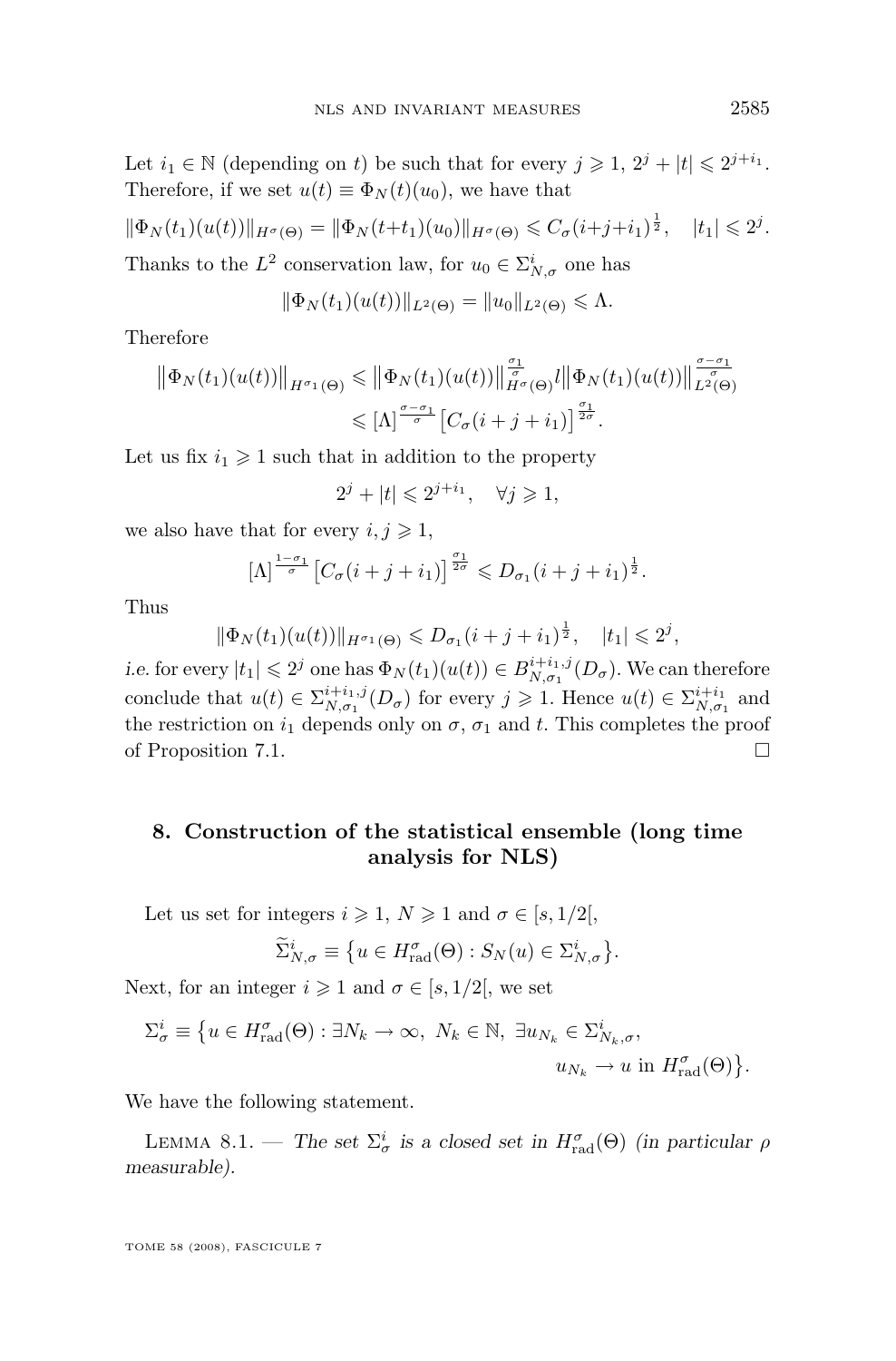<span id="page-44-0"></span>*Proof.* — Let  $(u_m)_{m \in \mathbb{N}}$  be a sequence of  $\Sigma^i_\sigma$  which converges to u in  $H_{\text{rad}}^{\sigma}(\Theta)$ . Our goal is to show that  $u \in \Sigma_{\sigma}^{i}$ . Since  $u_m \in \Sigma_{\sigma}^{i}$  there exist a sequence of integers  $N_{m,k} \to \infty$  as  $k \to \infty$  and a sequence  $(u_{N_{m,k}})_{k \in \mathbb{N}}$  of  $\Sigma_{N_{m,k},\sigma}^{i}$  such that

(8.1) 
$$
\lim_{k \to \infty} u_{N_{m,k}} = u_m \text{ in } H^{\sigma}(\Theta).
$$

For every  $j \in \mathbb{N}$ , we can find  $m_j \in \mathbb{N}$  such that

$$
||u - u_{m_j}||_{H^{\sigma}(\Theta)} < \frac{1}{2j}.
$$

Then, thanks to (8.1) (with  $m = m_j$ ), for every  $j \in \mathbb{N}$ , we can find  $N_{m_j, k_j} \in$ N and  $u_{N_{m_j,k_j}} \in \Sigma^i_{N_{m_j,k_j},\sigma}$  such that

$$
N_{m_j,k_j} > j
$$
,  $||u_{m_j} - u_{N_{m_j,k_j}}||_{H^{\sigma}(\Theta)} < \frac{1}{2j}$ .

Therefore, if we set  $v_j \equiv u_{N_{m_j,k_j}}$  and  $M_j \equiv N_{m_j,k_j}$  then  $M_j \to \infty$  as  $j \to \infty$ ,  $v_j \in \Sigma^i_{M_j, \sigma}$  and  $v_j \to u$  as  $j \to \infty$  in  $H^{\sigma}_{rad}(\Theta)$ . Consequently  $u \in \Sigma^i_{\sigma}$ . This completes the proof of Lemma [8.1.](#page-43-0)

We have the inclusion

$$
\limsup_{N \to \infty} \widetilde{\Sigma}_{N,\sigma}^i \equiv \bigcap_{N=1}^{\infty} \bigcup_{N_1=N}^{\infty} \widetilde{\Sigma}_{N_1,\sigma}^i \subset \Sigma_{\sigma}^i.
$$

Indeed, if  $u \in \limsup_{N \to \infty} \sum_{N,\sigma}^{i}$  then there exists a sequence of integers  $(N_k)$  tending to infinity as  $k \to \infty$  such that  $u \in \Sigma_{N_k, \sigma}^i$ , *i.e.*  $S_{N_k}(u) \in$  $\Sigma^i_{N_k, \sigma}$ . Thus  $u \in \Sigma^i_{\sigma}$  since  $S_{N_k}(u)$  tends to u in  $H^{\sigma}_{\text{rad}}(\Theta)$ . Therefore

(8.2) 
$$
\rho(\Sigma_{\sigma}^{i}) \geqslant \rho(\limsup_{N \to \infty} \widetilde{\Sigma}_{N,\sigma}^{i}).
$$

Let us next show that

(8.3) 
$$
\rho(\limsup_{N \to \infty} \widetilde{\Sigma}_{N,\sigma}^i) \geq \limsup_{N \to \infty} \rho(\widetilde{\Sigma}_{N,\sigma}^i).
$$

Indeed, if we set  $A_N \equiv \Sigma_{N,\sigma}^i$  and  $B_N \equiv H_{\text{rad}}^s(\Theta) \backslash A_N$  then

(8.4) 
$$
\limsup_{N \to \infty} \rho(A_N) = \limsup_{N \to \infty} \left( \rho(H_{\text{rad}}^s(\Theta)) - \rho(B_N) \right)
$$

$$
= \rho(H_{\text{rad}}^s(\Theta)) - \liminf_{N \to \infty} \rho(B_N).
$$

Using Fatou's lemma, we can obtain

$$
-\liminf_{N\to\infty}\rho(B_N)\leqslant-\rho\Big(\liminf_{N\to\infty}B_N\Big),
$$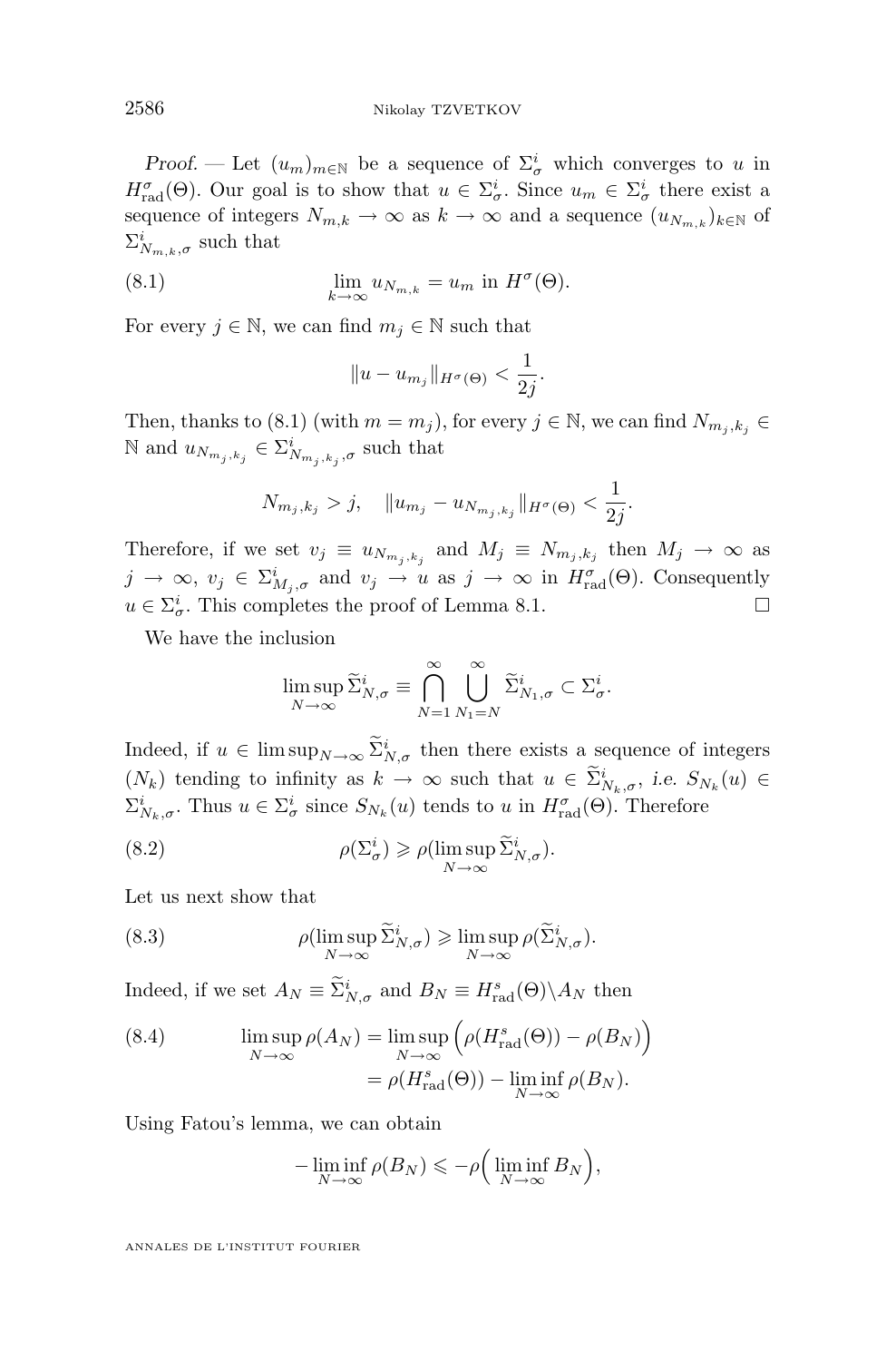<span id="page-45-0"></span>where

$$
\liminf_{N \to \infty} B_N \equiv \bigcup_{N=1}^{\infty} \bigcap_{N_1=N}^{\infty} B_{N_1}.
$$

Therefore, coming back to [\(8.4\)](#page-44-0), we get

$$
\limsup_{N \to \infty} \rho(A_N) \leqslant \rho\Big(H_{\text{rad}}^s(\Theta) \setminus \liminf_{N \to \infty} B_N\Big) = \rho\Big(\limsup_{N \to \infty} A_N\Big).
$$

Therefore [\(8.3\)](#page-44-0) holds. Since

$$
\rho(\widetilde{\Sigma}_{N,\sigma}^i) = \int_{\widetilde{\Sigma}_{N,\sigma}^i} f(u) d\mu(u)
$$

and

$$
\rho_N(\Sigma_{N,\sigma}^i) = \int_{\Sigma_{N,\sigma}^i} f_N(u) d\mu_N(u) = \int_{\widetilde{\Sigma}_{N,\sigma}^i} f_N(u) d\mu(u)
$$

thanks to Lemma [3.7,](#page-21-0) we get

$$
\lim_{N \to \infty} \left( \left( \rho(\widetilde{\Sigma}_{N,\sigma}^i) - \rho_N(\Sigma_{N,\sigma}^i) \right) = 0.
$$

Thus, using Proposition [7.1](#page-41-0) and Theorem [1.2,](#page-9-0) we obtain

(8.5) 
$$
\limsup_{N \to \infty} \rho(\widetilde{\Sigma}_{N,\sigma}^i) = \limsup_{N \to \infty} \rho_N(\Sigma_{N,\sigma}^i)
$$

$$
\geq \limsup_{N \to \infty} (\rho_N(E_N) - 2^{-i})
$$

$$
= \rho(H_{\text{rad}}^s(\Theta)) - 2^{-i}.
$$

Collecting  $(8.2)$ ,  $(8.3)$  and  $(8.5)$ , we arrive at

$$
\rho(\Sigma^i_{\sigma}) \geqslant \rho\big(H_{\text{rad}}^s(\Theta)\big) - 2^{-i}.
$$

Now, we set

$$
\Sigma_{\sigma} \equiv \bigcup_{i \geqslant 1} \Sigma_{\sigma}^i.
$$

Thus  $\Sigma_{\sigma}$  is of full  $\rho$  measure. It turns out that one has global existence for  $u_0 \in \Sigma^i_\sigma.$ 

PROPOSITION 8.2. — Let us fix  $\sigma \in [s, 1/2], \sigma_1 \in ]\max(1/3, 1-2/\alpha), \sigma[$ and  $i \in \mathbb{N}$ . Then for every  $u_0 \in \Sigma_{\sigma}^i$ , the local solution u of [\(6.2\)](#page-39-0) given by *Proposition [6.3](#page-39-0) is globally defined. In addition there exists* C > 0 *such that for every*  $u_0 \in \Sigma^i_{\sigma}$ ,

(8.6) 
$$
||u(t)||_{H^{\sigma_1}(\Theta)} \leqslant C(i + \log(1+|t|))^{\frac{1}{2}}.
$$

*Moreover, if*  $(u_{0,k})_{k \in \mathbb{N}}$ ,  $u_{0,k} \in \sum_{\sigma}^{i} N_k$ ,  $N_k \to \infty$  *converges to*  $u_0$  *as*  $k \to \infty$  $\lim H_{rad}^{\sigma}(\Theta)$  *then* 

(8.7) 
$$
\lim_{k \to \infty} ||u(t) - \Phi_{N_k}(t)(u_{0,k})||_{H^{\sigma_1}(\Theta)} = 0.
$$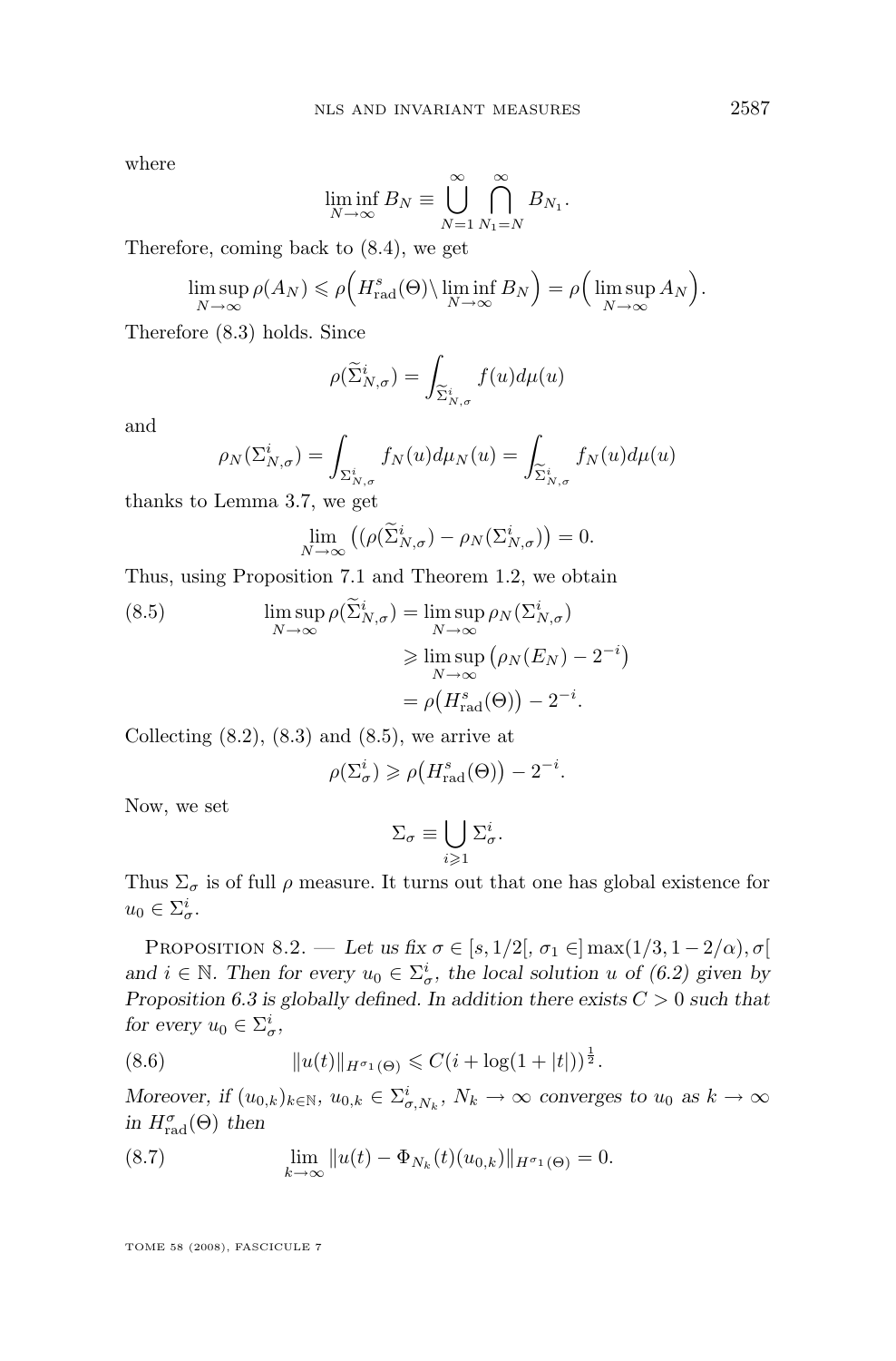<span id="page-46-0"></span>*Proof.* — Let  $u_0 \in \Sigma^i_\sigma$  and  $(u_{0,k})$   $u_{0,k} \in \Sigma^i_{\sigma, N_k}$ ,  $N_k \to \infty$  a sequence tending to  $u_0$  in  $H_{\text{rad}}^{\sigma}(\Theta)$ . Let us fix  $T > 0$ . Our aim so to extend the solution of [\(6.2\)](#page-39-0) given by Proposition [6.3](#page-39-0) to the interval  $[-T, T]$ . Using Proposition [7.1,](#page-41-0) we have that there exists a constant  $C$  such that for every  $k \in \mathbb{N}$ , every  $t \in \mathbb{R}$ ,

(8.8) 
$$
\|\Phi_{N_k}(t)(u_{0,k})\|_{H^{\sigma}(\Theta)} \leqslant C(i + \log(1+|t|))^{\frac{1}{2}}.
$$

Therefore, if we set  $u_{N_k}(t) \equiv \Phi_{N_k}(t)(u_{0,k})$  and  $\Lambda \equiv C(i + \log(1+T))^{\frac{1}{2}}$ , we have the bound

(8.9) 
$$
||u_{N_k}(t)||_{H^{\sigma}} \leq \Lambda, \quad \forall |t| \leq T, \quad \forall k \in \mathbb{N}.
$$

In particular  $||u_0||_{H^{\sigma}} \le \Lambda$  (apply (8.9) with  $t = 0$  and let  $k \to \infty$ ). Let  $\tau > 0$  be the local existence time for [\(6.2\)](#page-39-0), provided by Proposition [6.3](#page-39-0) for  $\sigma_1$ ,  $\sigma$  and  $A = \Lambda + 1$ . Recall that we can assume  $\tau = c(2 + \Lambda)^{-\beta}$  for some  $c > 0$ ,  $\beta > 0$  depending only on  $\sigma$  and  $\sigma_1$ . We can of course assume that  $T > \tau$ . Denote by  $u(t)$  the solution of [\(6.2\)](#page-39-0) with data  $u_0$  on the time interval  $[-\tau, \tau]$ . Then  $v_{N_k} \equiv u - u_{N_k}$  solves the equation

$$
(8.10) \qquad (i\partial_t + \Delta)v_{N_k} = F(u) - S_{N_k}(F(u_{N_k})), \quad v_{N_k}|_{t=0} = u_0 - u_{0,k}.
$$

Next, we write

$$
F(u) - S_{N_k}(F(u_{N_k})) = S_{N_k}(F(u) - F(u_{N_k})) + (1 - S_{N_k})F(u).
$$

Therefore

$$
v_{N_k}(t) = e^{it\Delta}(u_0 - u_{0,k}) - i \int_0^t e^{i(t-\tau)\Delta} S_{N_k}(F(u(\tau)) - F(u_{N_k}(\tau)))d\tau - i \int_0^t e^{i(t-\tau)\Delta}(1 - S_{N_k})F(u(\tau))d\tau.
$$

Let us observe that for  $\sigma_1 < \sigma$  the map  $1 - S_N$  sends  $H_{\text{rad}}^{\sigma}(\Theta)$  to  $H_{\text{rad}}^{\sigma_1}(\Theta)$ with norm  $\leq CN^{\sigma_1-\sigma}$ . Similarly, for  $I \subset \mathbb{R}$  an interval, the map  $1-S_N$ sends  $X_{\text{rad}}^{\sigma,b}(I \times \Theta)$  to  $X_{\text{rad}}^{\sigma_1,b}(I \times \Theta)$  with norm  $\leqslant CN^{\sigma_1-\sigma}$ . Moreover  $S_N$ acts as a bounded operator (with norm  $\leq 1$ ) on the Bourgain spaces  $X_{\text{rad}}^{\sigma,b}$ . Therefore, using Proposition [6.2,](#page-39-0) we obtain that there exist  $C > 0, b > 1/2$ and  $\theta > 0$  (depending only on  $\sigma$ ,  $\sigma_1$ ) such that one has the bound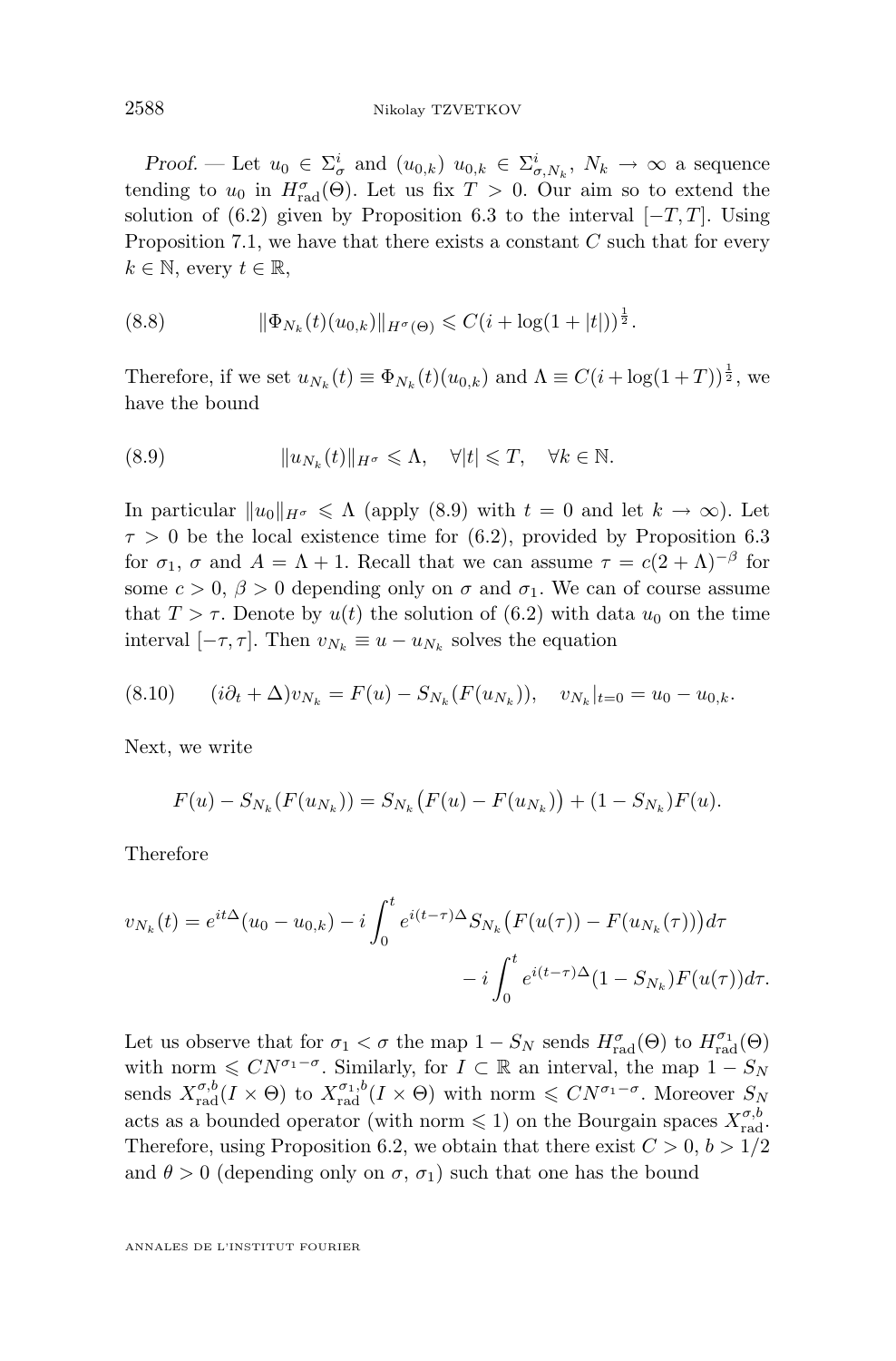<span id="page-47-0"></span>
$$
\|v_{N_k}\|_{X_{\text{rad}}^{\sigma_1,b}([-\tau,\tau]\times\Theta)} \leqslant C \Big( \|u_0 - u_{0,k}\|_{H^{\sigma_1}(\Theta)} \\qquad \qquad + \tau^\theta \|v_{N_k}\|_{X_{\text{rad}}^{\sigma_1,b}([-\tau,\tau]\times\Theta)} \big(1 + \|u\|_{X_{\text{rad}}^{\sigma_1,b}([-\tau,\tau]\times\Theta)}^{\alpha_1} \\qquad \qquad + \|u_{N_k}\|_{X_{\text{rad}}^{\sigma_1,b}([-\tau,\tau]\times\Theta)}^{\alpha_1} \big) \\qquad \qquad + \tau^\theta N_k^{\sigma_1-\sigma} \|u\|_{X_{\text{rad}}^{\sigma,b}([-\tau,\tau]\times\Theta)} \\qquad \qquad \times \big(1 + \|u\|_{X_{\text{rad}}^{\sigma_1,b}([-\tau,\tau]\times\Theta)}^{\alpha_1}\big) \Big),
$$

where  $\alpha_1 \equiv \max(2, \alpha)$ . A use of Proposition [6.3](#page-39-0) and Proposition [6.4](#page-40-0) yields

$$
||v_{N_k}||_{X_{\text{rad}}^{\sigma_1,b}([-\tau,\tau]\times\Theta)} \leq C||u_0 - u_{0,k}||_{H^{\sigma_1}(\Theta)}
$$
  
+  $C\tau^{\theta}||v_{N_k}||_{X_{\text{rad}}^{\sigma_1,b}([-\tau,\tau]\times\Theta)}(1+C||u_0||_{H^{\sigma_1}(\Theta)}^{\alpha_1})$   
+  $C||u_{0,k}||_{H^{\sigma_1}(\Theta)}^{a_1})$   
+  $C\tau^{\theta}N_k^{\sigma_1-\sigma}||u_0||_{H^{\sigma}(\Theta)}(1+C||u_0||_{H^{\sigma_1}(\Theta)}^{\alpha_1})$   
 $\leq C||u_0 - u_{0,k}||_{H^{\sigma_1}(\Theta)}$   
+  $C\tau^{\theta}(1+\Lambda)^{\alpha_1}||v_{N_k}||_{X_{\text{rad}}^{\sigma_1,b}([-\tau,\tau]\times\Theta)}$   
+  $C\tau^{\theta}(1+\Lambda)^{\alpha_1}N_k^{\sigma_1-\sigma}||u_0||_{H^{\sigma}(\Theta)}$ .

Recall that  $\tau = c(2+\Lambda)^{-\beta}$ , where  $c > 0$  and  $\beta > 0$  are depending only on  $\sigma$  and  $\sigma_1$ . In the last estimate the constants C and  $\theta$  also depend only on σ<sub>1</sub> and σ. Therefore, if we assume that  $\beta > \alpha_1/\theta$  then the restriction on  $\beta$ remains to depend only on  $\sigma_1$  and  $\sigma$ . Similarly, if we assume that c is so small that

$$
C\tau^{\theta}(1+\Lambda)^{\alpha_1} \leqslant C c^{\theta}(2+\Lambda)^{-\beta\theta}(1+\Lambda)^{\alpha_1} \leqslant C c^{\theta} < 1/2
$$

then the smallness restriction on c remains to depend only on  $\sigma_1$  and  $\sigma$ . Therefore, we have that after possibly slightly modifying the values of  $c$ and  $\beta$  (keeping c and  $\beta$  only depending on  $\sigma$  and  $\sigma_1$  and independent of  $N_k$ ) in the definition of  $\tau$  that

$$
||v_{N_k}||_{X_{\text{rad}}^{\sigma_1,b}([-{\tau},{\tau}]\times\Theta)} \leq C||u_0 - u_{0,k}||_{H^{\sigma_1}(\Theta)} + \frac{1}{2}N_k^{\sigma_1-\sigma}||u_0||_{H^{\sigma}(\Theta)}
$$
  
=  $C||v_{N_k}(0)||_{H^{\sigma_1}(\Theta)} + \frac{1}{2}N_k^{\sigma_1-\sigma}||u(0)||_{H^{\sigma}(\Theta)}$ .

Since  $b > 1/2$ , the last inequality implies

$$
(8.11) \quad ||v_{N_k}(t)||_{H^{\sigma_1}(\Theta)} \leq C||v_{N_k}(0)||_{H^{\sigma_1}(\Theta)} + CN_k^{\sigma_1-\sigma}||u(0)||_{H^{\sigma}(\Theta)},
$$
  

$$
|t| \leq \tau = c(1+\Lambda)^{-\beta},
$$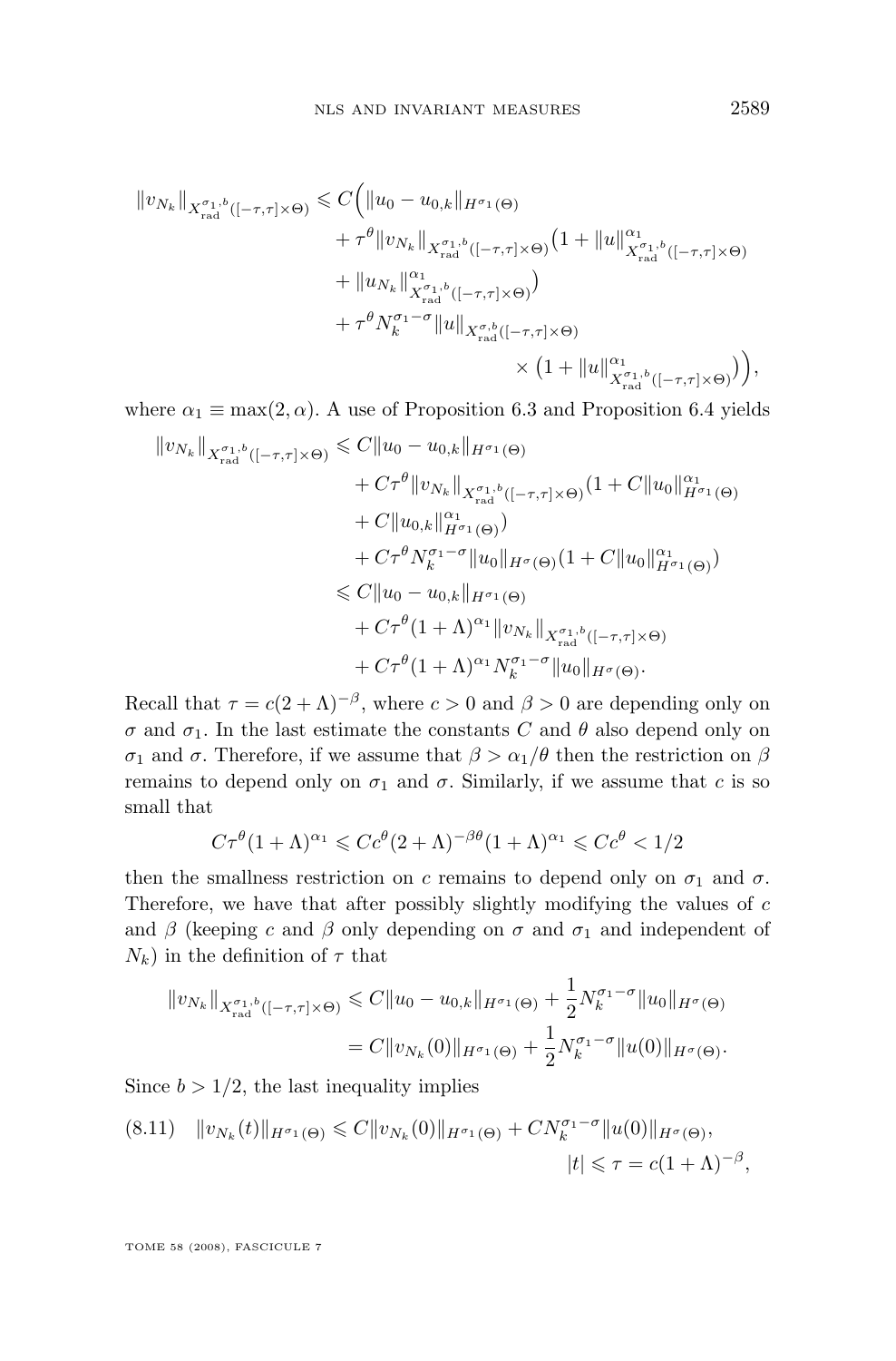where the constants c, C and  $\beta$  depend only  $\sigma_1$  and  $\sigma$ . Therefore, using that

$$
\lim_{k \to \infty} ||v_{N_k}(0)||_{H^{\sigma_1}(\Theta)} = 0,
$$

we obtain that

(8.12) 
$$
\lim_{k \to \infty} ||v_{N_k}(t)||_{H^{\sigma_1}(\Theta)} = 0, \quad |t| \leq \tau.
$$

Thus by taking  $N_k$  large enough in [\(8.11\)](#page-47-0) one has via a use of the triangle inequality,

$$
(8.13) \|u(t)\|_{H^{\sigma_1}(\Theta)} \leq \|u_{N_k}(t)\|_{H^{\sigma_1}(\Theta)} + \|v_{N_k}(t)\|_{H^{\sigma_1}(\Theta)} \leq \Lambda + 1, \quad |t| \leq \tau.
$$

Let us define the function  $q_k(t)$  by

$$
g_k(t) \equiv ||v_{N_k}(t)||_{H^{\sigma_1}(\Theta)} + N_k^{\sigma_1 - \sigma} ||u(t)||_{H^{\sigma}(\Theta)}.
$$

The function  $g_k(t)$  is a priori defined only on  $[-\tau, \tau]$ . Our goal is to extend it on  $[-T, T]$ . Using  $(8.11)$  and the bound

$$
||u(t)||_{H^{\sigma}(\Theta)} \leqslant C||u(0)||_{H^{\sigma}(\Theta)}, \quad |t| \leqslant \tau,
$$

provided from Proposition [6.3,](#page-39-0) we obtain that there exists a constant  $C(\sigma, \sigma_1)$  depending only on  $\sigma_1$  and  $\sigma$  such that

$$
g_k(t) \leqslant C(\sigma,\sigma_1)g_k(0), \quad \forall t \in [-\tau,\tau].
$$

We now repeat the argument for obtaining  $(8.11)$  on  $[\tau, 2\tau]$  and thanks to the bounds [\(8.9\)](#page-46-0) and (8.13), we obtain that  $v_{N_k}(t)$  and u exist on  $[\tau, 2\tau]$ and one has the bound

$$
||v_{N_k}(t)||_{H^{\sigma_1}(\Theta)} \leq C||v_{N_k}(\tau)||_{H^{\sigma_1}(\Theta)} + CN_k^{\sigma_1-\sigma}||u(\tau)||_{H^{\sigma}(\Theta)}, \quad t \in [\tau, 2\tau].
$$
  
Therefore, thanks to (8.12) (with  $t = \tau$ )

$$
\lim_{k \to \infty} ||v_{N_k}(t)||_{H^{\sigma_1}(\Theta)} = 0, \quad \tau \leq t \leq 2\tau.
$$

By taking  $N_k \gg 1$ , we get via a use of the triangle inequality

$$
||u(t)||_{H^{\sigma_1}(\Theta)} \leqslant ||u_{N_k}(t)||_{H^{\sigma_1}(\Theta)} + ||v_{N_k}(t)||_{H^{\sigma_1}(\Theta)} \leqslant \Lambda + 1, \quad \tau \leqslant t \leqslant 2\tau.
$$

Using [\(8.11\)](#page-47-0) and the bound

$$
||u(t)||_{H^{\sigma}(\Theta)} \leqslant C||u(\tau)||_{H^{\sigma}(\Theta)}, \quad \tau \leqslant t \leqslant 2\tau,
$$

provided from Proposition [6.3,](#page-39-0) we obtain that

$$
g_k(t) \leqslant C(\sigma, \sigma_1)g_k(\tau), \quad \forall t \in [\tau, 2\tau].
$$

Then, we can continue by covering the interval  $[-T, T]$  with intervals of size  $\tau$ , which yields the existence of  $u(t)$  on  $[-T, T]$  (the point is that at each step the  $H^{\sigma}$  norm of u remains bounded by  $\Lambda + 1$  and the limit as  $k \to \infty$  of the  $H^{\sigma}$  norm of  $v_{N_k}$  is zero). Since  $T > 0$  was chosen arbitrary,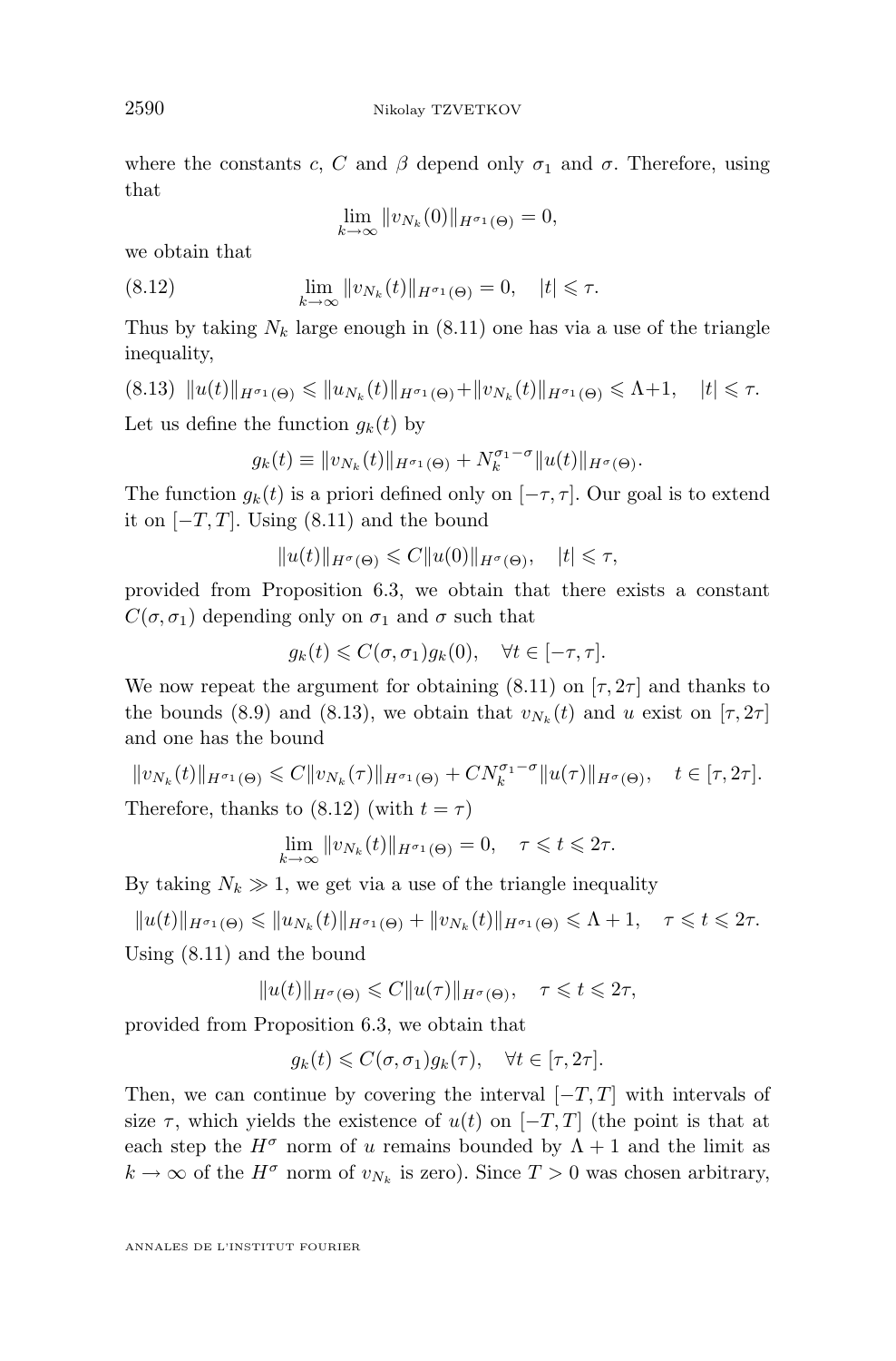<span id="page-49-0"></span>we obtain that for every  $u_0 \in \Sigma^i_\sigma$  the local solution of [\(6.2\)](#page-39-0) is globally defined. Moreover

$$
||u(t)||_{H^{\sigma_1}(\Theta)} \leq \Lambda + 1, \quad |t| \leq T
$$

which by recalling the definition of  $\Lambda$  implies the bound [\(8.6\)](#page-45-0). In addition, by iterating the bounds on  $g_k$  we get at each step, we obtain the existence of a constant C depending only on  $\sigma$  and  $\sigma_1$  such that

$$
g_k(t) \leqslant e^{C(1+|t|)}g_k(0)
$$

which implies that there exists a constant C depending only on  $\sigma_1$  and  $\sigma$ such that  $v_{N_k}$  enjoys the bound

$$
||v_{N_k}(t)||_{H^{\sigma_1}(\Theta)} \leq C^{1+T} \Big(N_k^{\sigma_1-\sigma}||u_0||_{H^{\sigma}(\Theta)} + ||u_0-u_{0,k}||_{H^{\sigma_1}(\Theta)}\Big), \quad |t| \leq T.
$$

Therefore for every  $\varepsilon > 0$  there exists  $N^*$  such that for  $N_k \geq N^*$  one has the inequality

$$
\sup_{|t|\leq T} ||u(t)-\Phi_{N_k}(t)(u_{0,k})||_{H^{\sigma_1}(\Theta)} < \varepsilon.
$$

Hence we have  $(8.7)$ . This completes the proof of Proposition [8.2.](#page-45-0)

By the Proposition [8.2,](#page-45-0) we can define a flow  $\Phi$  acting on  $\Sigma_{\sigma}$ ,  $\sigma \in [s, 1/2]$ and defining the global dynamics of [\(6.2\)](#page-39-0) for  $u_0 \in \Sigma_{\sigma}$ . Let us now turn to the construction of a set invariant under  $\Phi$ . Let  $l = (l_j)_{j \in \mathbb{N}}$  be a increasing sequence of real numbers such that  $l_0 = s$ ,  $l_i < 1/2$  and  $\lim_{i \to \infty} l_i = 1/2$ . Then, we set

$$
\Sigma = \bigcap_{\sigma \in l} \Sigma_{\sigma}.
$$

The set  $\Sigma$  is of full  $\rho$  measure. It is the one involved in the statement of Theorem [1.3.](#page-9-0) Using the invariance property of  $\Sigma^i_{N,\sigma}$ , we now obtain that the set  $\Sigma$  is invariant under  $\Phi$ .

PROPOSITION 8.3. — *For every*  $t \in \mathbb{R}$ ,  $\Phi(t)(\Sigma) = \Sigma$ . In addition for *every*  $\sigma \in l$ ,  $\Phi(t)$  *is continuous with respect to the induced by*  $H_{\text{rad}}^{\sigma}(\Theta)$  *on*  $\Sigma$  *topology. In particular, the map*  $\Phi(t): \Sigma \to \Sigma$  *is a measurable map with respect to* ρ*.*

*Proof. —* Since the flow is time reversible, it suffices to show that

(8.14) 
$$
\Phi(t)(\Sigma) \subset \Sigma, \quad \forall t \in \mathbb{R}.
$$

Indeed, if we suppose that (8.14) holds true then for  $u \in \Sigma$  and  $t \in \mathbb{R}$ , we have that thanks to (8.14)  $u_0 \equiv \Phi(-t)u \in \Sigma$  (recall that  $\Phi$  is well-defined on  $\Sigma$  by Proposition [8.2\)](#page-45-0) and thus  $u = \Phi(t)u_0$ , *i.e.*  $\Sigma \subset \Phi(t)(\Sigma)$ . Hence  $\Phi(t)(\Sigma) = \Sigma$  is a consequence of (8.14).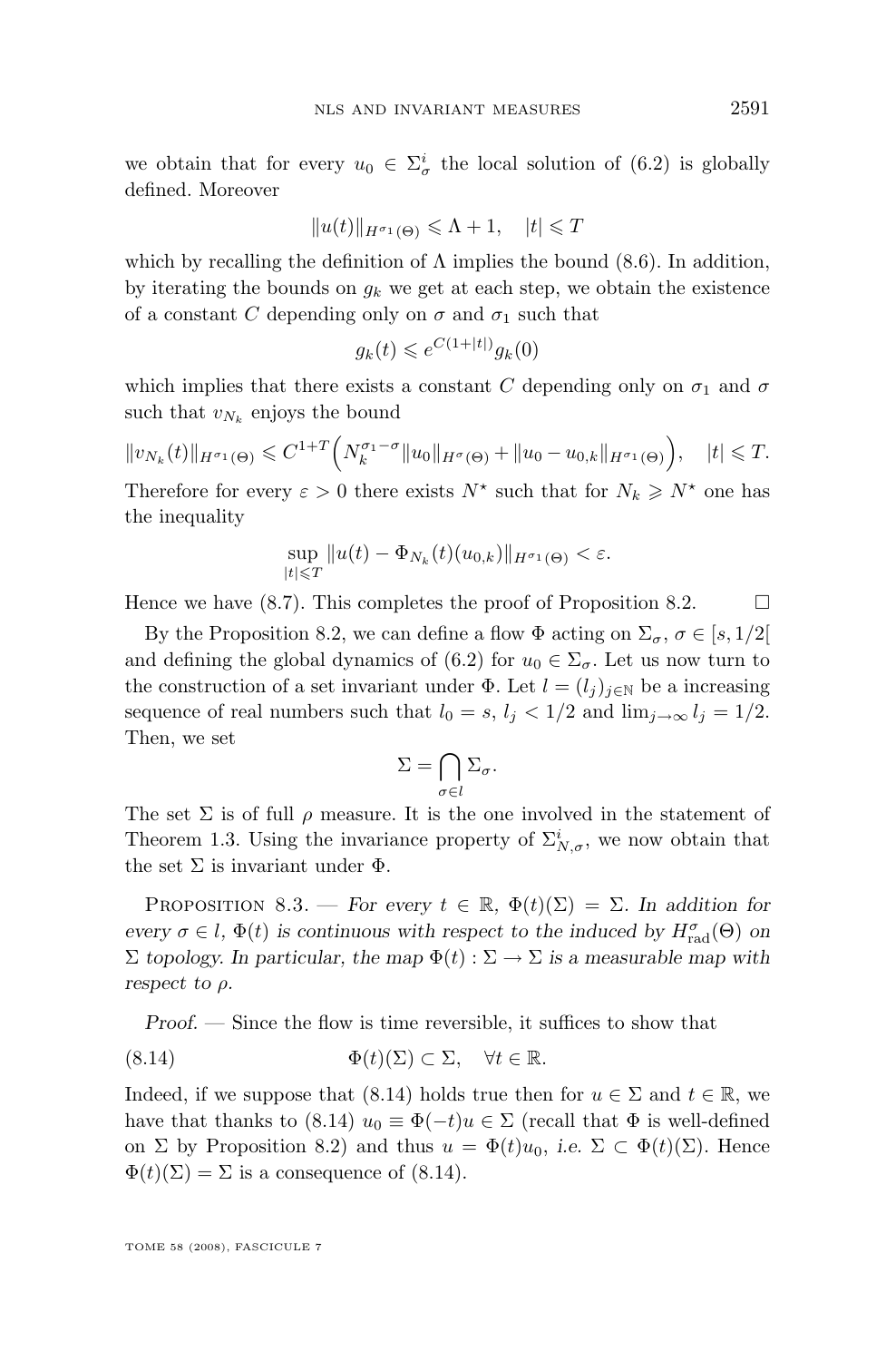Let us now prove [\(8.14\)](#page-49-0). Fix  $u_0 \in \Sigma$  and  $t \in \mathbb{R}$ . It suffices to show that for every  $\sigma_1 \in l$ , we have

$$
\Phi(t)(u_0) \in \Sigma_{\sigma_1}.
$$

Let us take  $\sigma \in ]\sigma_1, 1/2[$ ,  $\sigma \in l$ . Since  $u_0 \in \Sigma$ , we have that  $u_0 \in \Sigma_{\sigma}$ . Therefore there exists i such that  $u_0 \in \Sigma_{\sigma}^i$ . Let  $u_{0,k} \in \Sigma_{N_k,\sigma}^i$ ,  $N_k \to \infty$  be a sequence which tends to  $u_0$  in  $H^{\sigma}(\Theta)$ . Thanks to Proposition [7.1](#page-41-0) there exists  $i_1$  such that

$$
\Phi_{N_k}(t)(u_{0,k}) \in \Sigma_{N_k,\sigma_1}^{i+i_1}, \quad \forall k \in \mathbb{N}.
$$

Therefore using [\(8.7\)](#page-45-0) of Proposition [8.2,](#page-45-0) we obtain that

$$
\Phi(t)(u_0) \in \Sigma_{\sigma_1}^{i+i_1}.
$$

Thus  $\Phi(t)(u_0) \in \Sigma_{\sigma_1}$  which proves [\(8.14\)](#page-49-0).

Let us finally prove the continuity of  $\Phi(t)$  on  $\Sigma$  with respect to the  $H_{\text{rad}}^{\sigma}(\Theta)$  topology. Let  $u \in \Sigma$  and  $u_n \in \Sigma$  be a sequence such that  $u_n \to u$ in  $H_{\text{rad}}^{\sigma}(\Theta)$ . We need to prove that for every  $t \in \mathbb{R}$ ,  $\Phi(t)(u_n) \to \Phi(t)(u)$  in  $H_{\text{rad}}^{\sigma}(\Theta)$ . Let us fix  $t \in \mathbb{R}$ . Since  $u \in \Sigma$  (and thus in all  $\Sigma_{\sigma}$ ,  $\sigma \in l$ ), using Proposition [8.2,](#page-45-0) we obtain that there exists  $C > 0$  such that

(8.15) 
$$
\sup_{|\tau| \leq |t|} \|\Phi(\tau)(u)\|_{H^{\sigma}(\Theta)} \leq C(\log(2+|t|))^{\frac{1}{2}} \equiv \Lambda.
$$

Let us denote by  $\tau_0$  the local existence time in Proposition [6.3,](#page-39-0) associated to  $\sigma$  and  $A = 2\Lambda$ . Then, by the continuity of the flow given by Proposition [6.3,](#page-39-0) we have  $\Phi(\tau_0)(u_n) \to \Phi(\tau_0)(u)$  in  $H_{\text{rad}}^{\sigma}(\Theta)$ . Next, we cover the interval  $[0, t]$ by intervals of size  $\tau_0$  and we apply the continuity of the flow established in Proposition [6.3](#page-39-0) at each step. The applicability of Proposition [6.3](#page-39-0) is possible thanks to the bound (8.15). Therefore, we obtain that  $\Phi(t)(u_n) \to \Phi(t)(u)$ in  $H_{\text{rad}}^{\sigma}(\Theta)$ . This completes the proof of Proposition [8.3.](#page-49-0)

## **9. Proof of the measure invariance**

Fix  $\sigma \in ]s, 1/2[$ ,  $\sigma \in l$ . Thanks to the invariance by  $\Phi$  of the set  $\Sigma$ , using the regularity of the measure  $\mu$  (which is a finite Borel measure) and Remark [3.10,](#page-23-0) we deduce that it suffices to prove the measure invariance for subsets K of  $\Sigma$  which are compacts of  $H_{\text{rad}}^s(\Theta)$  and which are bounded in  $H_{\text{rad}}^{\sigma}(\Theta)$ . Let us fix  $t \in \mathbb{R}$  and a compact K of  $H_{\text{rad}}^{s}(\Theta)$  which is a bounded set in  $H_{\text{rad}}^{\sigma}(\Theta)$ . Our aim is to show that  $\rho(\Phi(t)(K)) = \rho(K)$ . By the time reversibility of the flow, we may suppose that  $t > 0$ . Since K is bounded in  $H_{\text{rad}}^{\sigma}(\Theta)$  and a compact in  $H_{\text{rad}}^{s}(\Theta)$ , using the continuity property displayed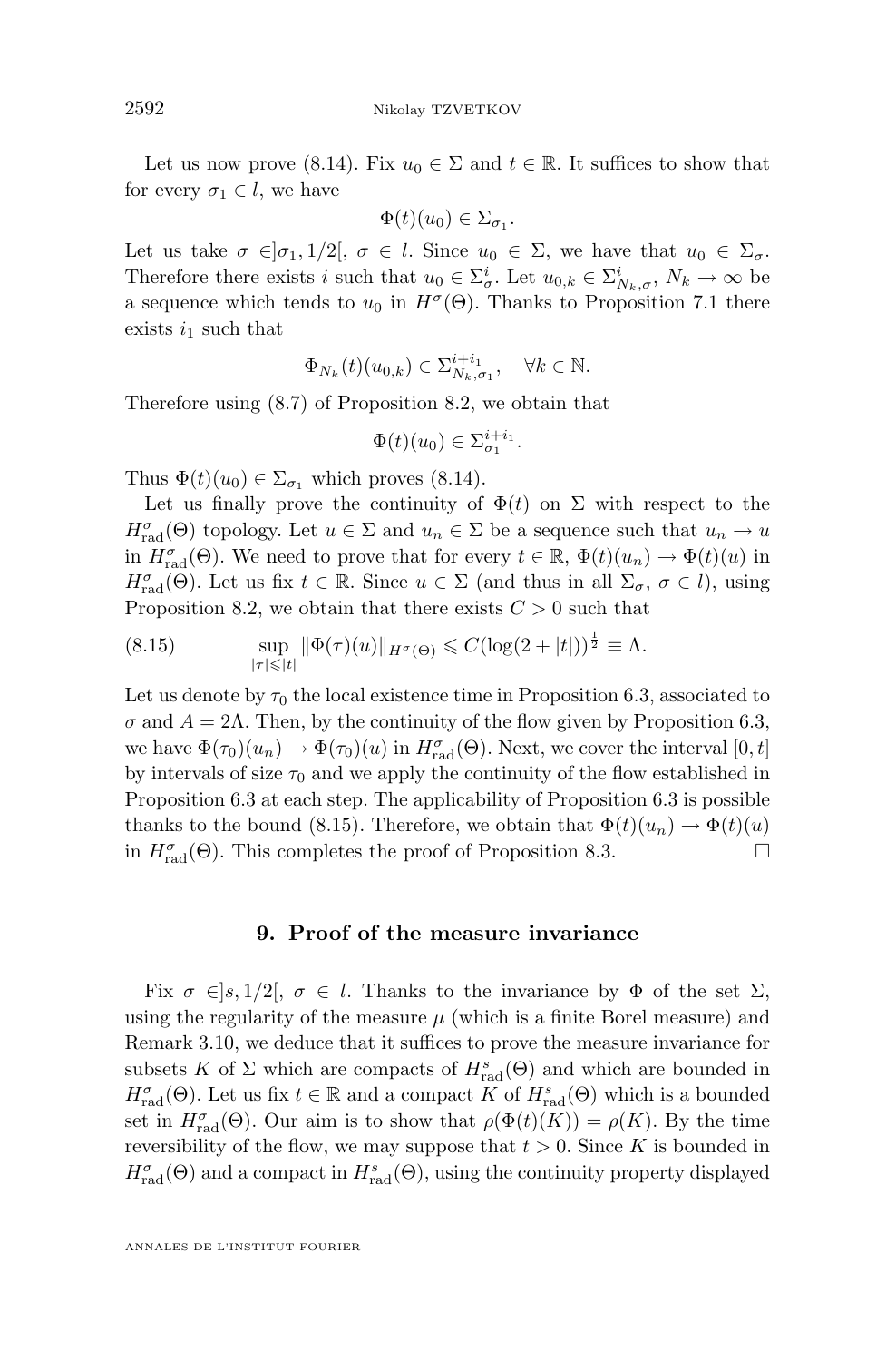<span id="page-51-0"></span>by Proposition [8.3](#page-49-0) and Proposition [6.3,](#page-39-0) we infer that there exists  $R > 0$ such that

$$
(9.1) \quad \left\{ \Phi(\tau)(K), 0 \leq \tau \leq t \right\} \subset \left\{ u \in H_{\text{rad}}^{\sigma}(\Theta) : ||u||_{H^{\sigma}(\Theta)} \leq R \right\} \equiv B_R.
$$

Indeed, the left hand-side of (9.1) is included in a sufficiently large  $H^s_{\text{rad}}(\Theta)$ ball thanks to the continuity property of the flow on  $H_{\text{rad}}^s(\Theta)$  shown in Proposition [8.3](#page-49-0) and the compactness of  $K$ . Then, by iterating the propagation of regularity statement of Proposition [6.3,](#page-39-0) applied with A such that the  $H_{\text{rad}}^s(\Theta)$  ball centered at the origin of radius A contains the left handside of (9.1), we arrive at (9.1) (observe that we only have the poor bound  $R \sim e^{Ct}$ ).

Let c and  $\beta$  (depending only on s and  $\sigma$ ) be fixed by an application of Proposition [6.3](#page-39-0) with  $s = \sigma_1$  and  $\sigma = \sigma$ . Next, we set

$$
\tau_0 \equiv c_0 (1+R)^{-\beta_0},
$$

where  $0 < c_0 \leq c, \beta_0 \geq \beta$ , depending only on s and  $\sigma$ , are to be fixed in the next lemma which allows to compare  $\Phi$  and  $\Phi_N$  for data in  $B_R$ .

LEMMA 9.1. — *There exist*  $c_0$  *and*  $\beta_0$  *depending only on* s and  $\sigma$  *such that for every*  $\varepsilon > 0$  *there exists*  $N_0 \ge 1$  *such that for every*  $N \ge N_0$ *, every*  $u_0 \in B_R$ , every  $\tau \in [0, \tau_0]$ ,

$$
\left\|\Phi(\tau)(u_0)-\Phi_N(\tau)(S_N(u_0))\right\|_{H^s(\Theta)}<\varepsilon.
$$

*Proof.* — For  $u_0 \in B_R$ , we denote by u the solution of [\(6.2\)](#page-39-0) with data  $u_0$ and by  $u_N$  the solution of [\(7.1\)](#page-41-0) with data  $S_N(u_0)$ , defined on [0,  $\tau_0$ ]. Next, we set  $v_N \equiv u - u_N$ . Then  $v_N$  solves

(9.2) 
$$
(i\partial_t + \Delta)v_N = F(u) - S_N(F(u_N)), \quad v_N(0) = (1 - S_N)u_0.
$$

By writing

$$
F(u) - S_N(F(u_N)) = S_N(F(u) - F(u_N)) + (1 - S_N)F(u)
$$

and using Proposition [6.2,](#page-39-0) we obtain that there exists  $b > 1/2$  and  $\theta > 0$ depending only on s and  $\sigma$  such that one has

$$
\|v_N\|_{X^{s,b}_{\text{rad}}([0,\tau_0]\times\Theta)} \leq C N^{s-\sigma} \|u_0\|_{H^{\sigma}(\Theta)} + C\tau_0^{\theta}\|v_N\|_{X^{s,b}_{\text{rad}}([0,\tau_0]\times\Theta)} \Big(1 + \|u\|_{X^{s,b}_{\text{rad}}([0,\tau_0]\times\Theta)}^{\max(2,\alpha)} + \|u_N\|_{X^{s,b}_{\text{rad}}([0,\tau_0]\times\Theta)}^{\max(2,\alpha)}\Big) + C\tau_0^{\theta} N^{s-\sigma} \|u\|_{X^{{\sigma,b}_{\text{rad}}([0,\tau_0]\times\Theta)}} \Big(1 + \|u\|_{X^{s,b}_{\text{rad}}([0,\tau_0]\times\Theta)}^{\max(2,\alpha)}\Big).
$$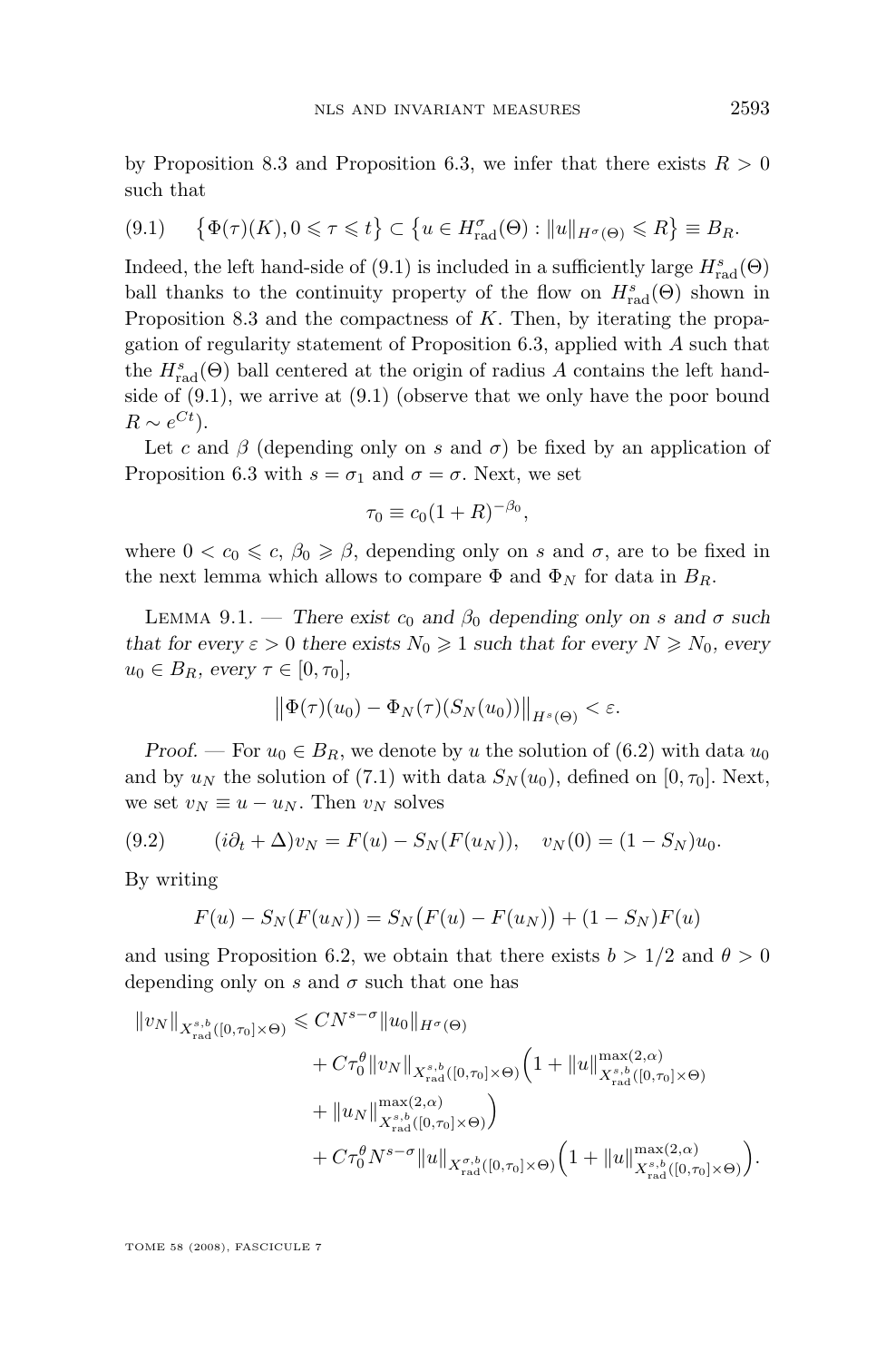Using Proposition [6.3](#page-39-0) and Proposition [6.4,](#page-40-0) we get

$$
||v_N||_{X^{s,b}_{\text{rad}}([0,\tau_0]\times\Theta)} \leq CN^{s-\sigma} ||u_0||_{H^{\sigma}(\Theta)}
$$
  
+  $C\tau_0^{\theta} ||v_N||_{X^{s,b}_{\text{rad}}([0,\tau_0]\times\Theta)} \left(1 + C ||u_0||_{H^s(\Theta)}^{\max(2,\alpha)}\right)$   
+  $C\tau_0^{\theta} N^{s-\sigma} ||u_0||_{H^{\sigma}(\Theta)} \left(1 + C ||u_0||_{H^s(\Theta)}^{\max(2,\alpha)}\right).$ 

Coming back to the definition of  $\tau_0$  we can choose  $c_0$  small enough and  $\beta_0$ large enough, but keeping their dependence only on s and  $\sigma$ , to infer that

$$
||v_N||_{X^{s,b}_{\mathrm{rad}}([0,\tau_0]\times\Theta)}\leqslant CN^{s-\sigma}||u_0||_{H^{\sigma}(\Theta)}.
$$

Since  $b > 1/2$ , by the Sobolev embedding, the space  $X_{\text{rad}}^{s,b}([0, \tau_0] \times \Theta)$  is continuously embedded in  $L^{\infty}([0, \tau_0]; H_{{\rm rad}}^s(\Theta))$  and thus there exists C depending only on s,  $\sigma$  such that

$$
||v_N(t)||_{H^s(\Theta)} \leqslant CRN^{s-\sigma}, \quad t \in [0, \tau_0].
$$

This completes the proof of Lemma [9.1.](#page-51-0)

It suffices to prove that

(9.3) 
$$
\rho(\Phi(\tau)(K)) = \rho(K), \quad \tau \in [0, \tau_0].
$$

Indeed, it suffices to cover [0, t] by intervals of size  $\tau_0$  and apply (9.3) at each step. Such an iteration is possible since by the continuity property of  $\Phi(t)$  at each step the image remains a compact of  $H_{\text{rad}}^s(\Theta)$  included in the ball  $B_R$ . Let us now prove (9.3). Let  $B_\varepsilon$  be the open ball in  $H^s_{\text{rad}}(\Theta)$ centered at the origin and of radius  $\varepsilon$ . We have that  $\Phi(\tau)(K)$  is a closed set of  $H_{\text{rad}}^{s}(\Theta)$  contained in  $\Sigma$ . Therefore, by Theorem [1.2,](#page-9-0) we can write

$$
\rho\Big(\Phi(\tau)(K)+\overline{B_{2\varepsilon}}\Big)\geqslant \limsup_{N\to\infty}\rho_N\Big(\big(\Phi(\tau)(K)+\overline{B_{2\varepsilon}}\big)\cap E_N\Big),
$$

where  $\overline{B_{2\varepsilon}}$  is the closed ball in  $H_{\text{rad}}^s(\Theta)$ , centered at the origin and of radius 2ε. Using Lemma [9.1,](#page-51-0) we obtain that for every  $\varepsilon > 0$ , if we take N large enough, we have

$$
(\Phi_N(\tau)(S_N(K)) + B_\varepsilon) \cap E_N \subset (\Phi(\tau)(K) + \overline{B_{2\varepsilon}}) \cap E_N
$$

and therefore

$$
\limsup_{N \to \infty} \rho_N \Big( \big( \Phi(\tau)(K) + \overline{B_{2\varepsilon}} \big) \cap E_N \Big) \n\geqslant \limsup_{N \to \infty} \rho_N \Big( \big( \Phi_N(\tau)(S_N(K)) + B_\varepsilon \big) \cap E_N \Big).
$$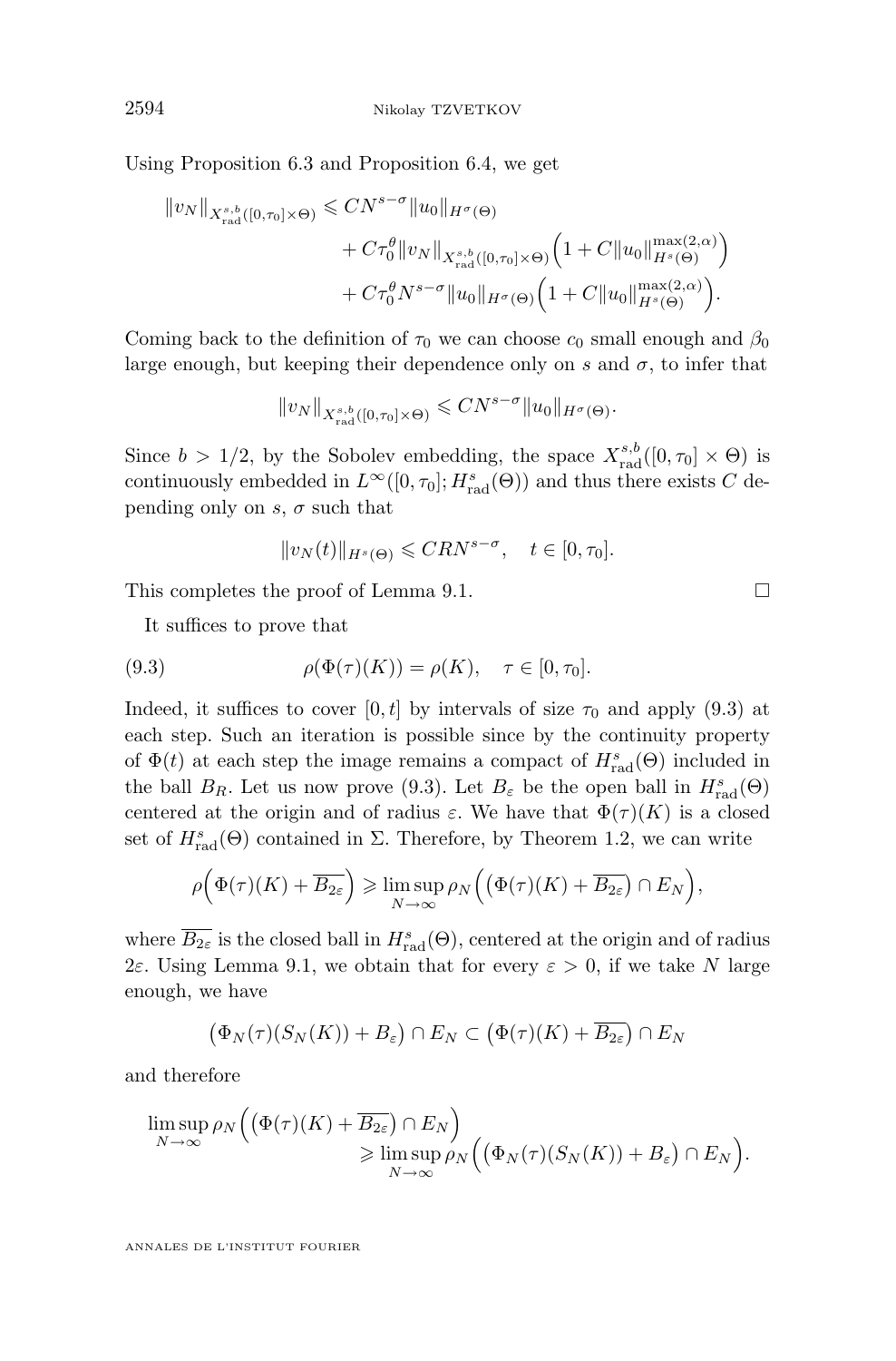Next, using the Lipschitz continuity of the flow  $\Phi_N$  (see Proposition [6.4\)](#page-40-0), we obtain that there exists  $c \in ]0,1[$ , independent of  $\varepsilon$  such that for N large enough, we have

$$
\Phi_N(\tau)\big((K+B_{c\varepsilon})\cap E_N\big)\subset \big(\Phi_N(\tau)(S_N(K))+B_{\varepsilon}\big)\cap E_N,
$$

where  $B_{c\epsilon}$  is the open ball in  $H_{\text{rad}}^s(\Theta)$  centered at the origin and of radius  $c \varepsilon$ . Therefore

$$
\limsup_{N \to \infty} \rho_N \Big( \big( \Phi_N(\tau)(S_N(K)) + B_\varepsilon \big) \cap E_N \Big) \n\geqslant \limsup_{N \to \infty} \rho_N \Big( \Phi_N(\tau) \big( (K + B_{c \varepsilon}) \cap E_N \big) \Big).
$$

Further, using the invariance of  $\rho_N$  under  $\Phi_N$ , we obtain that

$$
\rho_N\Big(\Phi_N(\tau)\big((K+B_{c\varepsilon})\cap E_N\big)\Big)=\rho_N\Big((K+B_{c\varepsilon})\cap E_N\Big)
$$

and thus

$$
\limsup_{N \to \infty} \rho_N\Big(\Phi_N(\tau)\big((K + B_{c\varepsilon}) \cap E_N\big)\Big) \geq \liminf_{N \to \infty} \rho_N\Big((K + B_{c\varepsilon}) \cap E_N\Big).
$$

Finally, invoking once again Theorem [1.2,](#page-9-0) we can write

$$
\liminf_{N \to \infty} \rho_N\Big((K + B_{c\varepsilon}) \cap E_N\Big) \ge \rho(K + B_{c\varepsilon}) \ge \rho(K).
$$

Therefore, we have the inequality

$$
\rho\Big(\Phi(\tau)(K)+\overline{B_{2\varepsilon}}\Big)\geqslant\rho(K).
$$

By letting  $\varepsilon \to 0$ , thanks to the dominated convergence, we obtain that

$$
\rho(\Phi(\tau)(K)) \geqslant \rho(K).
$$

By the time reversibility of the flow we get  $\rho(\Phi(\tau)(K)) = \rho(K)$  and thus the measure invariance.

This completes the proof of Theorem [1.3.](#page-9-0)

## **10. Concerning the three dimensional case**

## **10.1. General discussion**

The extension of the result to the 3d case is an interesting problem. In this case one can still prove the measure existence. The Cauchy problem issue is much more challenging. Despite the fact that the Cauchy problem for  $H^{\sigma}$ ,  $\sigma$  < 1/2 data is ill-posed, in the sense of failure of continuity of the flow map (see the work of Christ-Colliander-Tao [\[7\]](#page-62-0), or the appendix of [\[6\]](#page-62-0)), we may hope that estimates on Wiener chaos can help us to resolve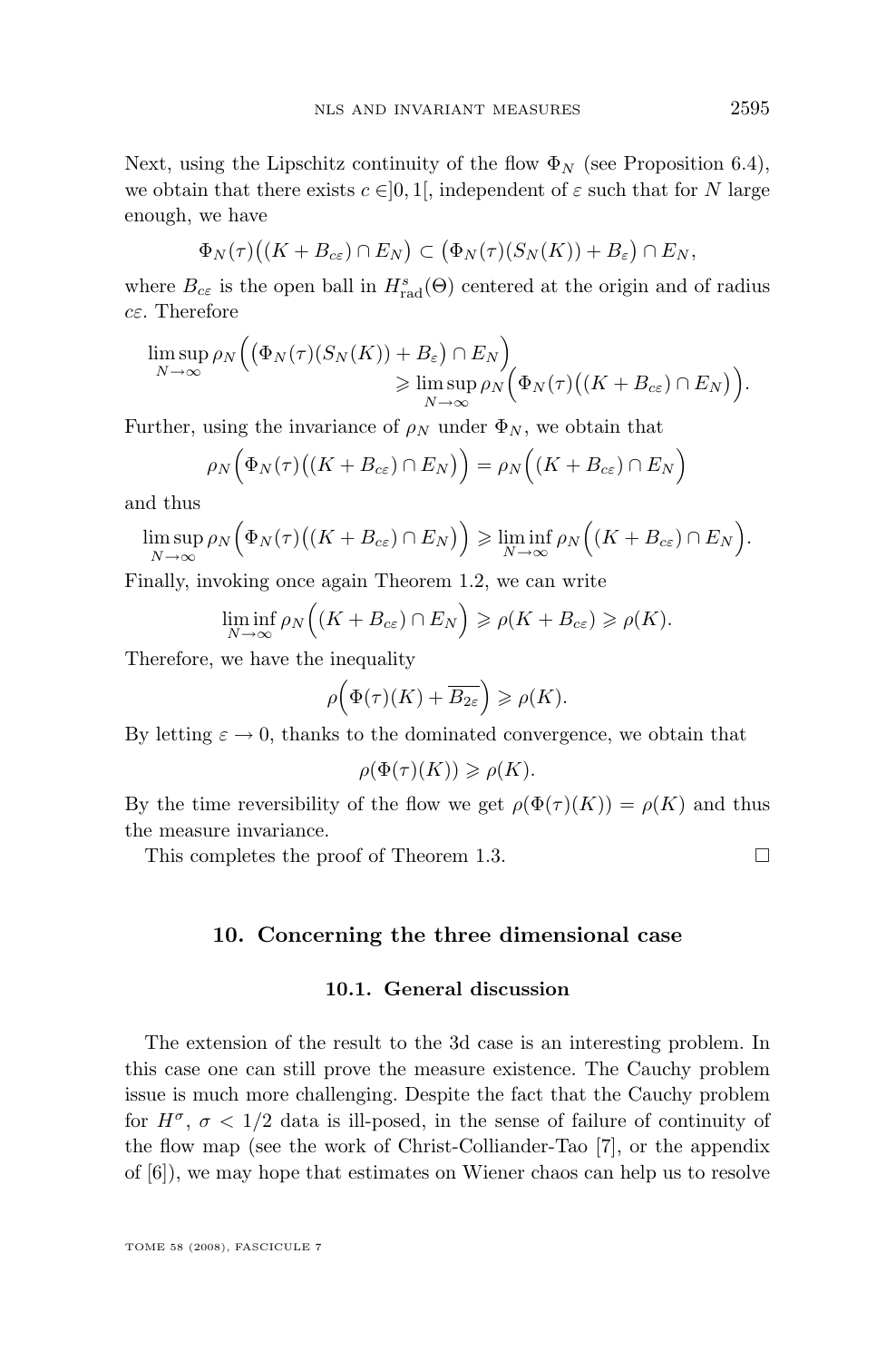globally (with uniqueness) the Cauchy problem a.s. on a suitable statistical ensemble  $\Sigma$  (which is included in the intersection of  $H^{\sigma}$ ,  $\sigma$  < 1/2 and misses  $H^{1/2}$ ). This would be an example showing the possibility to get strong solutions of a dispersive equation, a.s. with respect to a measure, beyond the Hadamard well-posedness threshold. In this section, we prove an estimate which shows that one has a control on the second Picard iteration, in all  $H^{\sigma}$ ,  $\sigma$  < 1/2, a.s. with respect to the measure. We will consider zonal solutions of the cubic defocusing NLS on the sphere  $S<sup>3</sup>$ . The analysis of this model has a lot of similarities with the analysis on the ball of  $\mathbb{R}^3$ (which is the three dimensional analogue of  $(1.1)$ ). There are however some simplifications because of the absence of boundary on  $S<sup>3</sup>$  and a nice formula for the products of zonal eigenfunctions. In this section, we will benefit from some computations of the unpublished manuscript [\[5\]](#page-61-0).

## **10.2. Zonal functions on** S 3

Let  $S^3$  be the unit sphere in  $\mathbb{R}^4$ . If we consider functions on  $S^3$  depending only on the geodesic distance to the north pole, we obtain the zonal functions on  $S<sup>3</sup>$ . The zonal functions can be expressed in terms of zonal spherical harmonics which in their turn can be expressed in terms the classical Jacobi polynomials. Let  $\theta \in [0, \pi]$  be a local parameter measuring the geodesic distance to the north pole of  $S^3$ . Define the space  $L^2_{rad}(S^3)$  to be equipped with the following norm

$$
||f||_{L_{\text{rad}}^2(S^3)} = \left(\int_0^{\pi} |f(\theta)|^2 (\sin \theta)^2 d\theta\right)^{\frac{1}{2}},
$$

where f is a zonal function on  $S^3$  and  $(\sin \theta)^2 d\theta$  is the surface measure on S 3 . One can define similarly other functional spaces of zonal functions, for example  $L_{\text{rad}}^p(S^3)$ ,  $H_{\text{rad}}^s(S^3)$  *etc.* The Laplace-Beltrami operator on  $L^2(S^3)$ can be restricted to  $L^2_{rad}(S^3)$  and in the coordinate  $\theta$  it reads

$$
\frac{\partial^2}{\partial \theta^2} + \frac{2}{\text{tg}\theta} \frac{\partial}{\partial \theta}
$$

since using the parametrization of  $S^3$  in terms of  $\theta$  and  $S^2$ , one can write,

$$
\Delta_{S^3} = \frac{\partial^2}{\partial \theta^2} + \frac{2}{\text{tg}\theta} \frac{\partial}{\partial \theta} + \frac{1}{\sin^2 \theta} \Delta_{S^2}.
$$

It follows from the Sturm-Liouville theory (see also e.g. [\[11\]](#page-62-0)) that an orthonormal basis of  $L<sub>rad</sub><sup>2</sup>(S<sup>3</sup>)$  can be build by the functions

$$
P_n(\theta) = \sqrt{\frac{2}{\pi}} \frac{\sin n\theta}{\sin \theta}, \quad \theta \in [0, \pi], \quad n \geq 1,
$$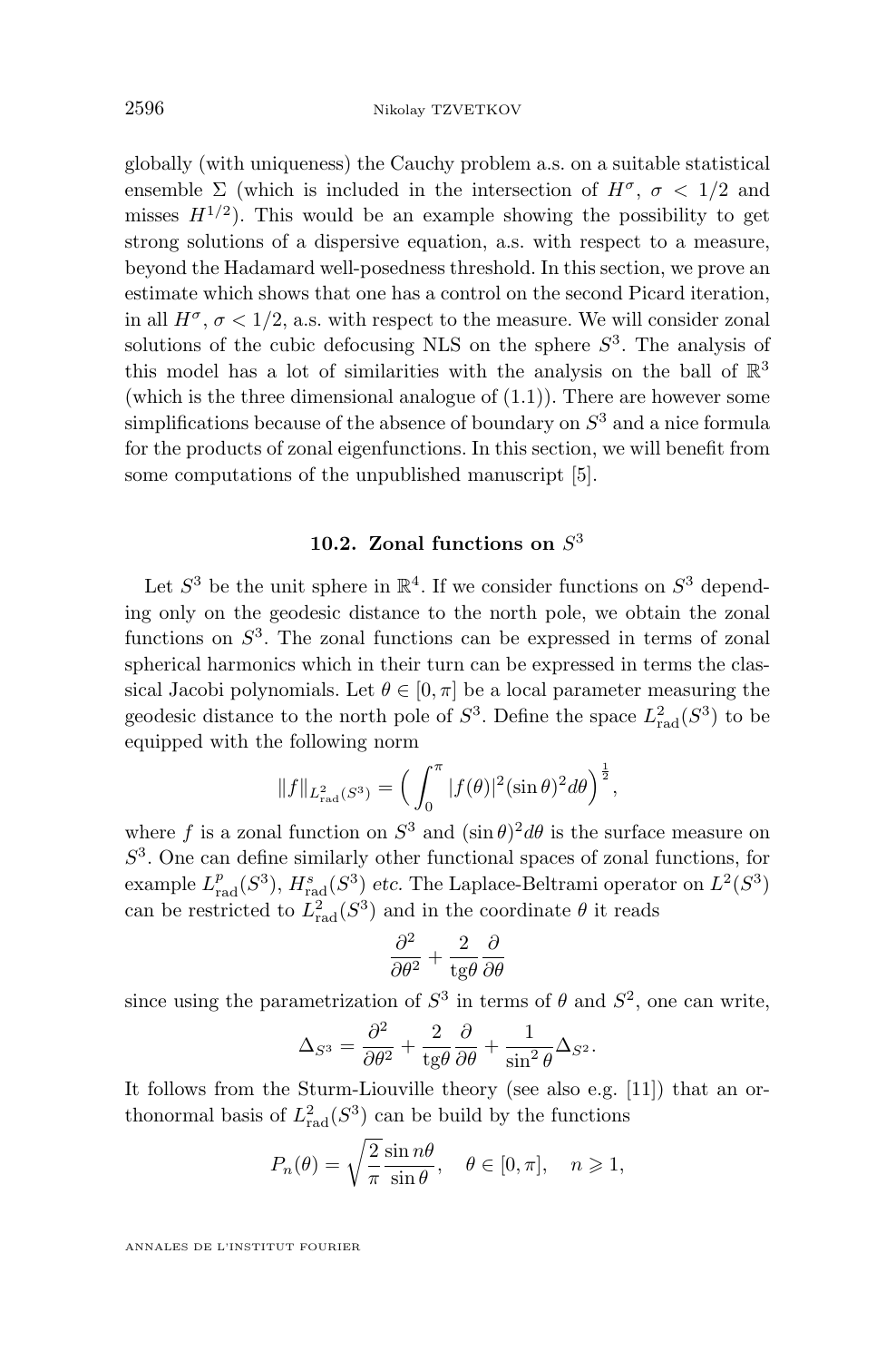<span id="page-55-0"></span>where  $\theta$  connotes the geodesic distance to the north pole of  $S^3$ . The functions  $P_n$  are eigenfunctions of  $-\Delta_{S^3}$  with corresponding eigenvalue  $\lambda_n =$  $n^2 - 1$ . We next define the function  $\gamma : \mathbb{N}^4 \longrightarrow \mathbb{R}$  by

$$
\gamma(n, n_1, n_2, n_3) \equiv \int_{S^3} P_n P_{n_1} P_{n_2} P_{n_3}.
$$

Then clearly

$$
P_{n_1}P_{n_2}P_{n_3} = \sum_{n=1}^{\infty} \gamma(n, n_1, n_2, n_3)P_n
$$

and thus the behavior of  $\gamma$  would be of importance when analyzing cubic expressions on  $S^3$ . In the next lemma we give a bound for  $\gamma(n, n_1, n_2, n_3)$ .

Lemma 10.1. — *One has the bound*

$$
0 \leq \gamma(n, n_1, n_2, n_3) \leq (2/\pi) \min(n, n_1, n_2, n_3).
$$

*Proof.* — Using the explicit formula for  $P_n$  and some trigonometric considerations, we obtain the relation

(10.1) 
$$
P_k P_l = \sqrt{\frac{2}{\pi}} \sum_{j=1}^{\min(k,l)} P_{|k-l|+2j-1}, \quad k \geq 1, l \geq 1.
$$

By symmetry we can suppose that  $n_1 \geqslant n_2 \geqslant n_3 \geqslant n$ . Then due to (10.1) we obtain that  $P_nP_{n_3}$  can be expressed as a sum of n terms while the sum corresponding to  $P_{n_1}P_{n_2}$  contains  $n_2$  terms. Since for  $k \neq l$  one has  $\int_{S^3} P_k P_l = 0$ , we obtain that the contribution to  $\gamma(n, n_1, n_2, n_3)$  of any of the term of the sum for  $P_nP_{n_3}$  is not more than  $2/\pi$  and therefore  $\gamma(n, n_1, n_2, n_3) \leqslant (2/\pi)n$ . This completes the proof of Lemma 10.1.  $\Box$ 

We shall also make use of the following property of  $\gamma(n, n_1, n_2, n_3)$ .

LEMMA 10.2. — Let 
$$
n > n_1 + n_2 + n_3
$$
. Then  $\gamma(n, n_1, n_2, n_3) = 0$ .

*Proof. —* One needs simply to observe that in the spectral decomposition of  $P_{n_1}P_{n_2}P_{n_3}$  there are only spherical harmonics of degree  $\leq n_1 + n_2 + n_3$ and therefore  $P_{n_1}P_{n_2}P_{n_3}$  is orthogonal to  $P_n$ . This completes the proof of Lemma 10.2.  $\Box$ 

*Remark 10.3.* — Let us observe that  $(\pi/2)\gamma(n, n_1, n_2, n_3) \in \mathbb{Z}$ . This fact is however not of importance for the sequel.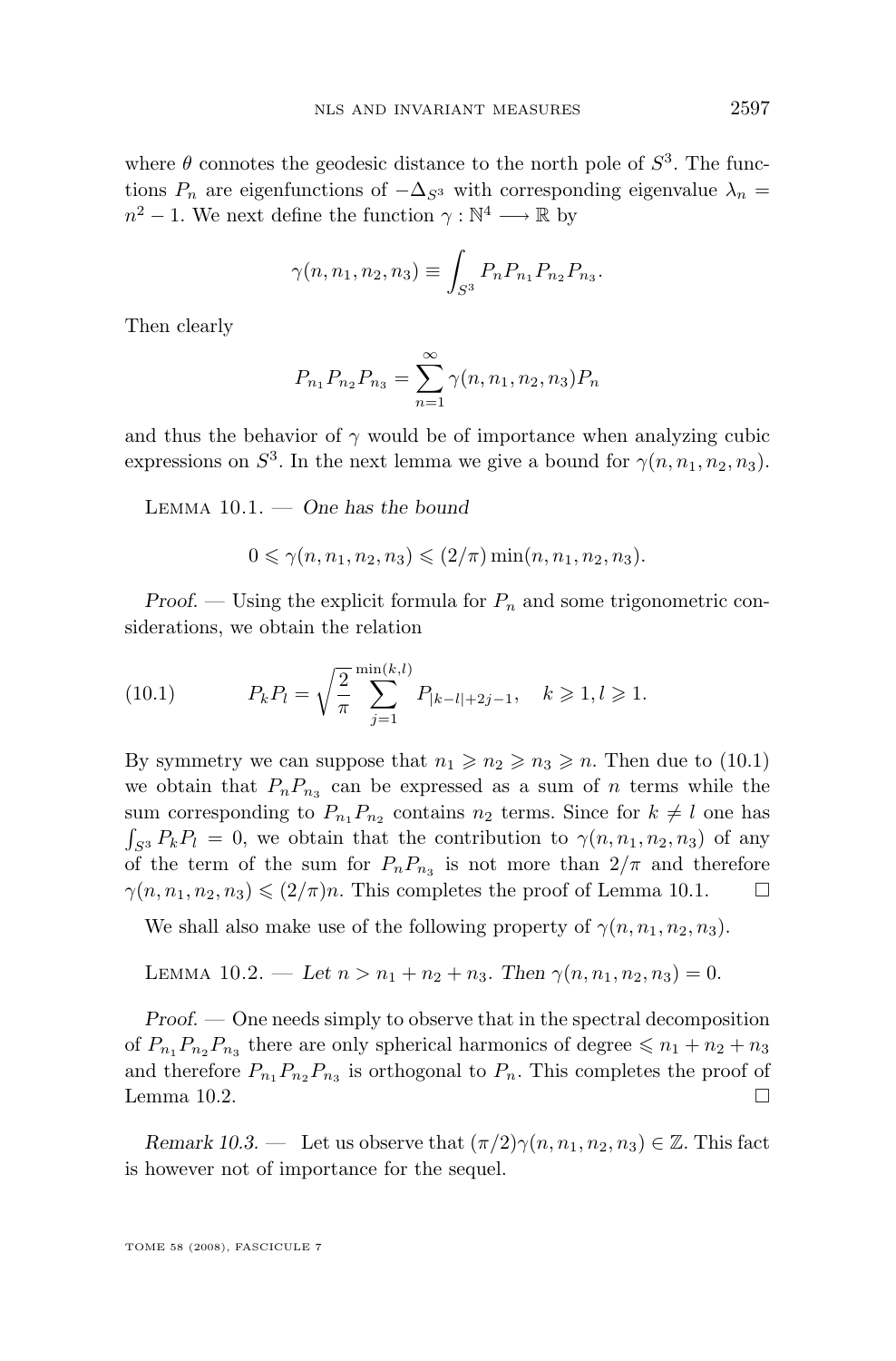## **10.3. The cubic defocusing NLS on** S 3

<span id="page-56-0"></span>Consider the cubic defocusing nonlinear Schrödinger equation, posed on  $S^3$ ,

(10.2) 
$$
(i\partial_t + \Delta_{S^3})u - |u|^2 u = 0,
$$

where  $u : \mathbb{R} \times S^3 \longrightarrow \mathbb{C}$ . By the variable change  $u \to e^{it}u$ , we can reduce (10.2) to

(10.3) 
$$
(i\partial_t + \Delta_{S^3} - 1)u - |u|^2 u = 0.
$$

We will perform our analysis to the equation  $(10.3)$ . The Hamiltonian associated to (10.3) is

$$
H(u, \bar{u}) = \int_{S^3} |\nabla u|^2 + \int_{S^3} |u|^2 + \frac{1}{2} \int_{S^3} |u|^4,
$$

where  $\nabla$  denotes the Riemannian gradient on  $S^3$ . We will study zonal solutions of (10.3), *i.e.* solutions such that  $u(t, \cdot)$  is a zonal function on  $S^3$ . Let us fix  $s < 1/2$ . The free measure, denoted by  $\mu$ , associated to (10.3) is the distribution of the  $H_{\text{rad}}^s(S^3)$  random variable

$$
\varphi(\omega,\theta) = \sum_{n=1}^{\infty} \frac{g_n(\omega)}{n} P_n(\theta),
$$

where  $g_n(\omega)$  is a sequence of centered, normalized, independent identically distributed (i.i.d.) complex Gaussian random variables, defined in a probability space  $(\Omega, \mathcal{F}, p)$ . Using Lemma [10.1,](#page-55-0) we obtain that

$$
||P_n||_{L^4(S^3)} \leqslant n^{\frac{1}{4}}.
$$

and therefore using Lemma [2.1,](#page-11-0) as in the proof of Theorem [1.1,](#page-6-0) we get

$$
\|\varphi(\omega,\theta)\|_{L^4(\Omega\times S^3)}^2 \leq \sum_{n=1}^{\infty} \frac{C}{n^2} \|P_n\|_{L^4(S^3)}^2 \leq C \sum_{n=1}^{\infty} \frac{n^{\frac{1}{2}}}{n^2} < \infty.
$$

Hence the image measure on  $H_{\text{rad}}^s(S^3)$  under the map

$$
\omega \longmapsto \sum_{n=1}^{\infty} \frac{g_n(\omega)}{n} P_n(\theta),
$$

of

$$
\exp\Bigl(-\frac{1}{2}\|\varphi(\omega,\cdot\,)\|_{L^4(S^3)}^4\Bigr)dp(\omega)
$$

is a nontrivial measure which could be expected to be invariant under a flow of (10.3). For that purpose one should define global dynamics of (10.3) on a set of full  $\mu$  measure, *i.e.* solutions of (10.3) with data  $\varphi(\omega, \theta)$  for typical  $\omega$ 's. Using for instance the Fernique integrability theorem one has that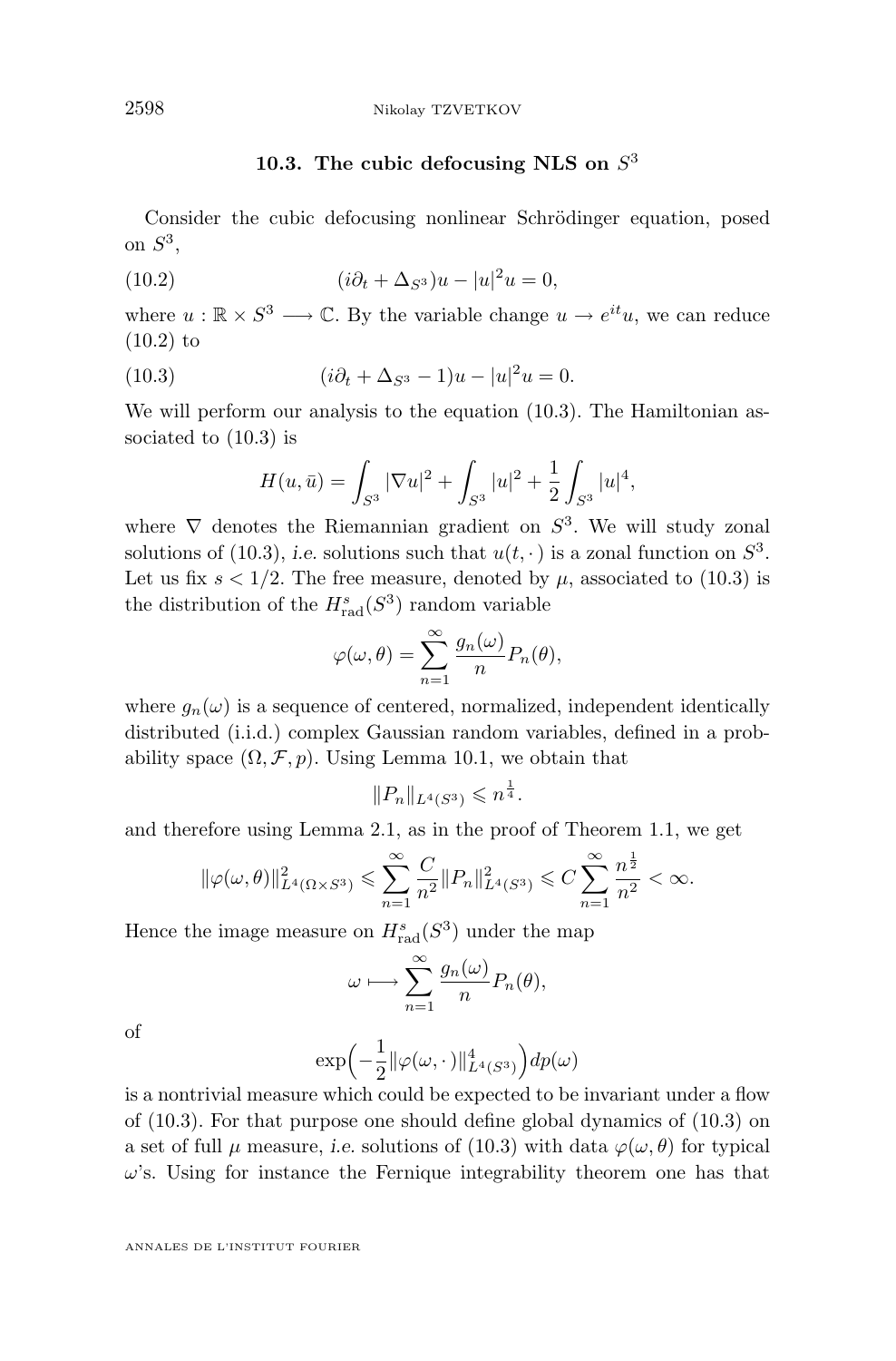<span id="page-57-0"></span> $\|\varphi(\omega, \cdot)\|_{H^{1/2}(S^3)} = \infty \mu$  a.s. Thus one needs to establish a well-define (and stable in a suitable sense) dynamics for data of Sobolev regularity  $\langle 1/2$ . There is a major problem if one tries to solve this problem for individual  $\omega$ 's since the result of [\[7\]](#page-62-0) (see also the appendix of [\[6\]](#page-62-0)) shows that [\(10.3\)](#page-56-0) is in fact ill-posed for data of Sobolev regularity  $\langle 1/2 \rangle$  and the data giving the counterexample can be chosen to be a zonal function since the analysis uses only point concentrations. Therefore, it is possible that solving [\(10.3\)](#page-56-0) with data  $\varphi(\omega, \theta)$ , for typical  $\omega$ 's, would require a probabilistic argument in the spirit of the definition of the stochastic integration. Below, we present an estimate which gives a control on the second Picard iteration with data  $\varphi(\omega,\theta).$ 

Let us consider the integral equation (Duhamel form) corresponding to [\(10.3\)](#page-56-0) with data  $\varphi(\omega, \theta)$ 

(10.4) 
$$
u(t) = S(t)(\varphi(\omega, \cdot)) - i \int_0^t S(t - \tau)(|u(\tau)|^2 u(\tau)) d\tau,
$$

where  $S(t) = \exp(it(\Delta_{S^3} - 1))$  is the unitary group generated by the free evolution. The operator  $S(t)$  acts as an isometry on  $H<sup>s</sup>(S<sup>3</sup>)$  which can be easily seen by expressing  $S(t)$  in terms of the spectral decomposition. One can show (see [\[6\]](#page-62-0)) that for  $s > 1/2$ , the Picard iteration applied in the context of (10.4) converges, if we replace  $\varphi(\omega, \cdot)$  in (10.4) by data in  $u_0 \in H^s(S^3)$ , in the Bourgain spaces  $X^{s,b}([-T,T] \times S^3)$ , where  $b > 1/2$  is close to  $1/2$ ,  $T \sim (1 + \|u_0\|_{H^s(S^3)})^{-\beta}$  (for some  $\beta > 0$  depending on b and s). For the definition the Bourgain spaces  $X^{s,b}([-T,T] \times S^3)$  associated to  $\Delta_{S^3}$ , we refer to [\[6\]](#page-62-0) (see also [\(10.5\)](#page-58-0) below). The modification for  $\Delta_{S^3}$  – 1 is then direct. Let us set (the first Picard iteration)

$$
u_1(\omega, t, \theta) \equiv S(t)(\varphi(\omega, \cdot)) = \sum_{n=1}^{\infty} \frac{g_n(\omega)}{n} P_n(\theta) e^{-itn^2}
$$

.

The random variable  $u_1$  represents the free evolution. Notice that again

$$
||u_1(\omega, t, \cdot)||_{H^{1/2}(S^3)} = \infty, \quad \text{a.s.}
$$

but for every  $\sigma < 1/2$ ,

$$
||u_1(\omega, t, \cdot)||_{H^{\sigma}(S^3)} < \infty, \quad \text{a.s.}
$$

Let us consider the second Picard iteration

$$
u_2(\omega, t, \theta) \equiv S(t)(\varphi(\omega, \cdot)) - i \int_0^t S(t - \tau) (|u_1(\omega, \tau)|^2 u_1(\omega, \tau)) d\tau.
$$

Set

$$
v_2(\omega, t, \theta) \equiv \int_0^t S(t-\tau) (|u_1(\omega, \tau)|^2 u_1(\omega, \tau)) d\tau.
$$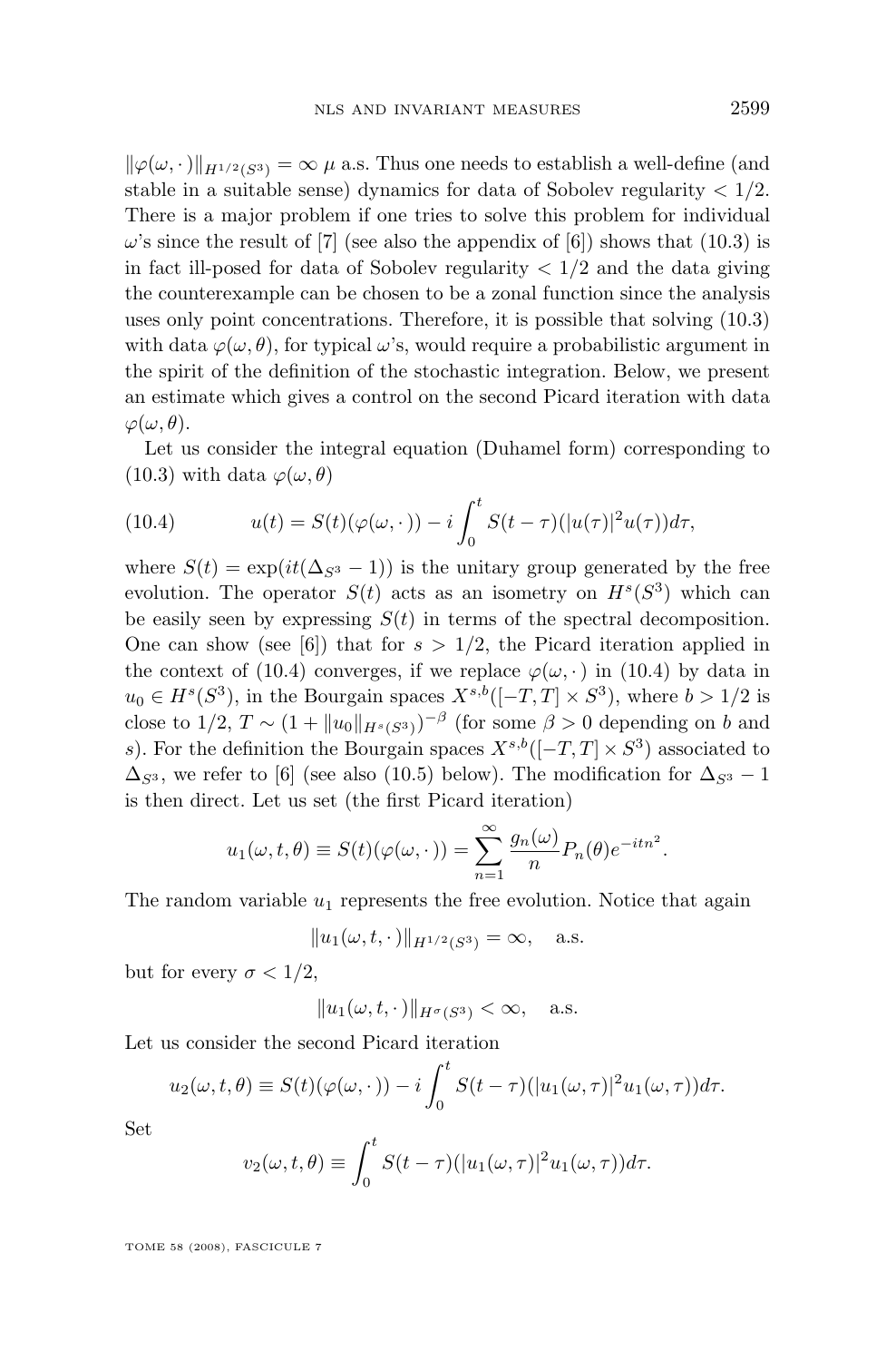Thanks to the "dispersive effect",  $v_2$  is again a.s. in all  $H^{\sigma}(S^3)$  for  $\sigma < 1/2$ .

PROPOSITION 10.4. — Let us fix  $\sigma < 1/2$ . Then for  $b > 1/2$  close to  $1/2$  *and every*  $T > 0$ ,

$$
||v_2(\omega, t, \theta)||_{L^2(\Omega; X^{\sigma, b}([-T, T] \times S^3))} < \infty.
$$

*In particular*

$$
||v_2(\omega, t, \theta)||_{L^2(\Omega; L^\infty([-T, T]; H^\sigma(S^3)))} < \infty
$$

*and thus*  $||v_2(\omega, \cdot, \cdot)||_{L^{\infty}([-T,T]; H^{\sigma}(S^3))}$  *is a.s. finite which implies that the* second Picard iteration for  $(10.4)$  is a.s. in  $H^{\sigma}$ .

*Remark 10.5. —* Using estimates on the third order Wiener chaos, we might show that higher moments and Orlitch norms with respect to  $\omega$  are finite.

*Proof of Proposition*  $10.4$  – Let  $\psi \in C_0^{\infty}(\mathbb{R}; \mathbb{R})$  be a bump function localizing in  $[-T, T]$ . Let  $\psi_1 \in C_0^{\infty}(\mathbb{R}; \mathbb{R})$  be a bump function which equals one on the support of  $\psi$ . Set

$$
w_1(t) \equiv \psi_1(t)u_1(t).
$$

Then using [\[8\]](#page-62-0), for  $b > 1/2$  (close to  $1/2$ ),

$$
||v_2(\omega,\cdot)||_{X^{\sigma,b}([-T,T]\times S^3)} \leq ||\psi v_2(\omega,\cdot)||_{X^{\sigma,b}(\mathbb{R}\times S^3)}
$$
  

$$
\leq C|||w_1(\omega,\cdot)|^2w_1(\omega,\cdot)||_{X^{\sigma,b-1}(\mathbb{R}\times S^3)}.
$$

Set

$$
w(\omega, t, \theta) \equiv |w_1(\omega, t, \theta)|^2 w_1(\omega, t, \theta).
$$

We need to show that the  $L^2(\Omega)$  of  $||w(\omega, \cdot)||_{X^{\sigma,b-1}(\mathbb{R}\times S^3)}$  is finite. If

$$
w(\omega, t, \theta) = \sum_{n=1}^{\infty} c(\omega, n, t) P_n(\theta)
$$

then we have

$$
(10.5) \quad ||w(\omega, \cdot)||_{X^{\sigma,b-1}(\mathbb{R}\times S^3)}^2 = \sum_{n=1}^{\infty} \int_{-\infty}^{\infty} \langle \tau + n^2 \rangle^{2(b-1)} n^{2\sigma} |\widehat{c}(\omega, n, \tau)|^2 d\tau,
$$

where  $\hat{c}(\omega, n, \tau)$  denotes the Fourier transform with respect to t of  $c(\omega, n, t)$ . Let us next compute  $c(\omega, n, t)$ . This will of course make appeal to the function  $\gamma$  introduced in the previous section. We have that

$$
w(\omega, t, \theta) = \psi_1^3(t) \sum_{(n_1, n_2, n_3) \in \mathbb{N}^3} \frac{g_{n_1}(\omega) \overline{g_{n_2}(\omega)} g_{n_3}(\omega)}{n_1 n_2 n_3} \times P_{n_1}(\theta) P_{n_2}(\theta) P_{n_3}(\theta) e^{-it(n_1^2 - n_2^2 + n_3^2)}
$$

<span id="page-58-0"></span>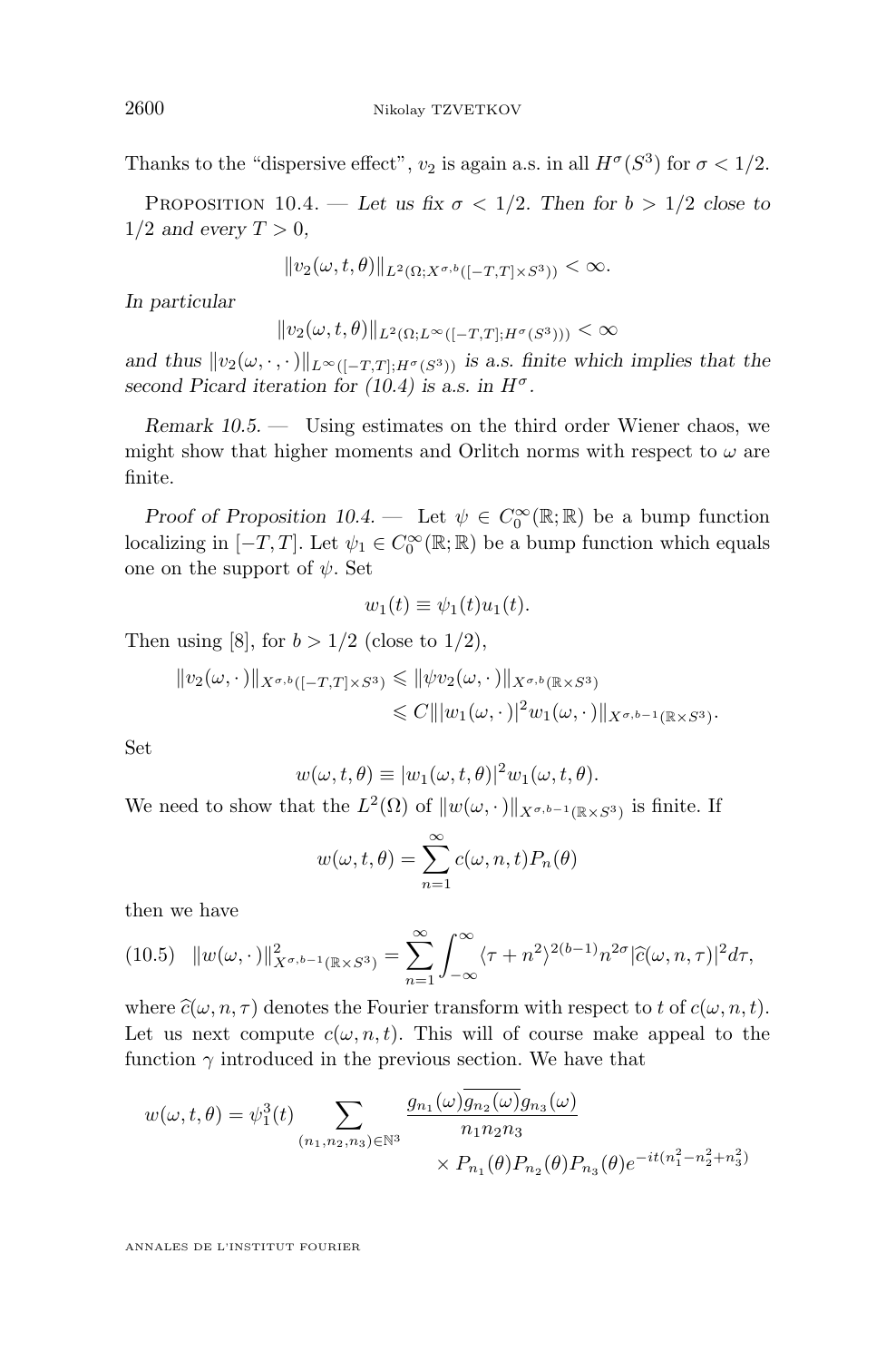<span id="page-59-0"></span>and therefore

$$
c(\omega, n, t) = \psi_1^3(t) \sum_{(n_1, n_2, n_3) \in \mathbb{N}^3} \gamma(n, n_1, n_2, n_3) \frac{g_{n_1}(\omega)g_{n_2}(\omega)g_{n_3}(\omega)}{n_1 n_2 n_3} \times e^{-it(n_1^2 - n_2^2 + n_3^2)}.
$$

If we denote  $\psi_2 = \psi_1^3$  then

$$
\widehat{c}(\omega, n, \tau) = \sum_{(n_1, n_2, n_3) \in \mathbb{N}^3} \gamma(n, n_1, n_2, n_3) \frac{g_{n_1}(\omega) \overline{g_{n_2}(\omega)} g_{n_3}(\omega)}{n_1 n_2 n_3} \times \widehat{\psi}_2(\tau + n_1^2 - n_2^2 + n_3^2).
$$

Let us observe that thanks to the independence of  $(g_n)_{n\in\mathbb{N}}$  we have that there are essentially two different situations when the expression

(10.6) 
$$
\int_{\Omega} g_{n_1}(\omega) \overline{g_{n_2}(\omega)} g_{n_3}(\omega) \overline{g_{m_1}(\omega)} g_{m_2}(\omega) \overline{g_{m_3}(\omega)} dp(\omega)
$$

is different from zero. Namely

- $n_1 = m_1, n_2 = m_2, n_3 = m_3,$
- $n_1 = n_2, n_3 = m_1, m_2 = m_3.$

Indeed, the complex Gaussians  $g_n$  satisfy

$$
\int_{\Omega} g_n(\omega) dp(\omega) = \int_{\Omega} g_n^2(\omega) dp(\omega) = \int_{\Omega} g_n^3(\omega) dp(\omega)
$$

$$
= \int_{\Omega} |g_n(\omega)|^2 g_n(\omega) dp(\omega) = 0
$$

and thus in order to have a nonzero contribution of (10.6) each Gaussian without a bar in the integral (10.6) should be coupled with another Gaussian having a bar and the same index.

Therefore coming back to [\(10.5\)](#page-58-0), we get

$$
\int_{\Omega} ||w(\omega, \cdot)||_{X^{\sigma,b-1}(\mathbb{R}\times S^3)}^2 dp(\omega) \leqslant C(I_1 + I_2),
$$

where

$$
(10.7) \quad I_1 = \sum_{(n,n_1,n_2,n_3)\in\mathbb{N}^4} \int_{-\infty}^{\infty} \frac{n^{2\sigma}}{\langle \tau + n^2 \rangle^{\beta}} \frac{\gamma^2(n,n_1,n_2,n_3)}{(n_1 n_2 n_3)^2} \times |\widehat{\psi}_2|^2 (\tau + n_1^2 - n_2^2 + n_3^2) d\tau,
$$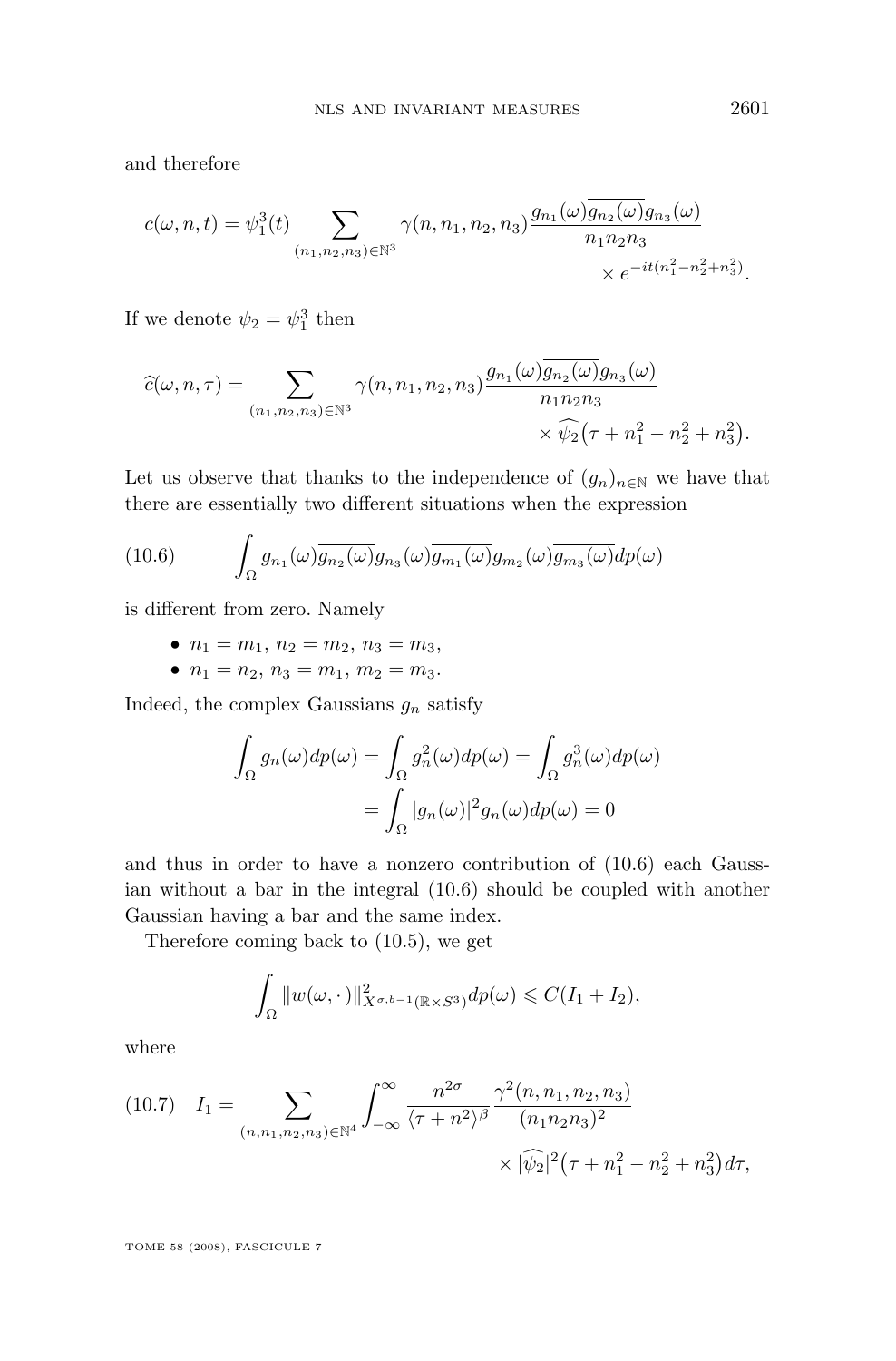<span id="page-60-0"></span>with  $\beta \equiv 2(1-b)$  and

$$
(10.8) \quad I_2 = \sum_{(n,n_1,n_2,n_3)\in\mathbb{N}^4} \int_{-\infty}^{\infty} \frac{n^{2\sigma}}{\langle \tau + n^2 \rangle^{\beta}} \frac{\gamma(n,n_1,n_1,n_2)\gamma(n,n_2,n_3,n_3)}{(n_1n_1n_2)(n_2n_3n_3)} \times |\widehat{\psi}_2|^2(\tau + n_2^2)d\tau.
$$

Notice that  $\beta < 1$  is close to 1 when  $b > 1/2$  is close to 1/2. Thus our goal is to show the convergence of [\(10.7\)](#page-59-0) and (10.8). For that purpose we make appeal to the following lemma.

LEMMA 10.6. — *For every*  $\sigma \in ]0, 1/2[$  *there exist*  $\beta < 1$  *and*  $C > 0$  *such that for every*  $\alpha \in \mathbb{R}$ *,* 

(10.9) 
$$
\sum_{n=1}^{\infty} \frac{n^{2\sigma}}{(1+|n^2-\alpha|)^{\beta}} \leq C(1+|\alpha|)^{\sigma}.
$$

*Proof.* — Let  $\beta < 1$  be such that  $2\beta - 2\sigma > 1$ , *i.e.*  $1/2 + \sigma < \beta < 1$ . We prove (10.9) for such values of  $\beta$ . The contribution of the region  $\frac{1}{4}n^2 \geqslant |\alpha|$ to the left hand-side of (10.9) can be bounded by

$$
\sum_{n=1}^{\infty} \frac{n^{2\sigma}}{(1 + \frac{3}{4}n^2)^{\beta}} \leq C_{\sigma} \leq C_{\sigma} (1 + |\alpha|)^{\sigma}
$$

thanks to the assumption  $2\beta - 2\sigma > 1$  and since for  $\frac{1}{4}n^2 \geq |\alpha|$  one has  $|n^2 - \alpha| \geq \frac{3}{4}n^2$ . We next estimate the contribution of the region  $\frac{1}{4}n^2 \leq \vert \alpha \vert$ (if it is not empty) by

$$
(4|\alpha|)^{\sigma} \sum_{n=1}^{\infty} \frac{1}{(1+|n^2-\alpha|)^{\beta}} \leq C_{\sigma} |\alpha|^{\sigma}.
$$

This completes the proof of Lemma 10.6.

Let us now show the convergence of [\(10.7\)](#page-59-0). Using the rapid decay of  $|\psi_2|^2$ , we can eliminate the  $\tau$  integration and arrive at

$$
(10.10) \quad (10.7) \leq C \sum_{(n,n_1,n_2,n_3)\in\mathbb{N}^4} \frac{n^{2\sigma} \gamma^2(n,n_1,n_2,n_3)}{(1+|n^2-n_1^2+n_2^2-n_3^2|)^{\beta}(n_1n_2n_3)^2}.
$$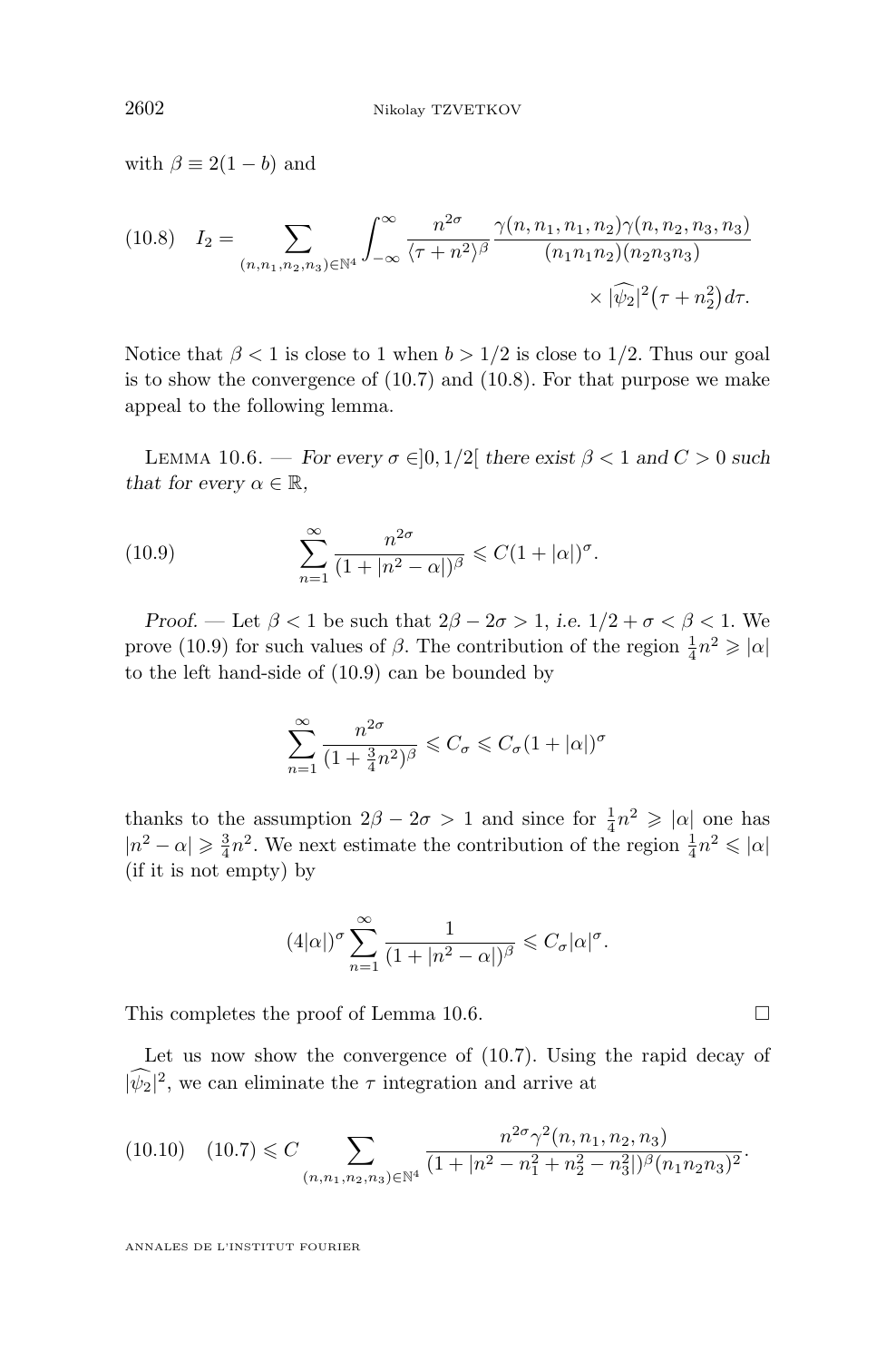<span id="page-61-0"></span>Using Lemma [10.1](#page-55-0) and Lemma [10.6,](#page-60-0) we obtain that with a suitable choice of  $\beta$  < 1 one has

$$
(10.7) \leq C \sum_{(n_1, n_2, n_3) \in \mathbb{N}^3} \frac{(1 + |n_1^2 - n_2^2 + n_3^2|)^{\sigma} (\min(n_1, n_2, n_3))^2}{(n_1 n_2 n_3)^2}
$$
  

$$
\leq C \sum_{(n_1, n_2, n_3) \in \mathbb{N}^3} \frac{(\max(n_1, n_2, n_3))^{2\sigma} (\min(n_1, n_2, n_3))^2}{(n_1 n_2 n_3)^2}
$$
  

$$
\leq C \sum_{n_3 \leq n_2 \leq n_1} \frac{n_1^{2\sigma} n_2 n_3}{(n_1 n_2 n_3)^2} \leq C \sum_{n_1=1}^{\infty} \frac{n_1^{2\sigma} (\log(1 + n_1))^2}{n_1^2} < \infty.
$$

Let us next analyze [\(10.8\)](#page-60-0). Using the rapid decay of  $|\psi_2|^2$ , we can eliminate the  $\tau$  integration and arrive at

$$
(10.8) \leq C \sum_{(n,n_1,n_2,n_3)\in \mathbb{N}^4} \frac{n^{2\sigma}}{(1+|n_2^2-n^2|)^{\beta}} \frac{\gamma(n,n_1,n_1,n_2)\gamma(n,n_2,n_3,n_3)}{(n_1n_1n_2)(n_2n_3n_3)}.
$$

Using Lemma [10.1](#page-55-0) and Lemma [10.6,](#page-60-0) we obtain that with a suitable choice of  $\beta$  < 1 one has

$$
(10.8) \leq C \sum_{(n_1, n_2, n_3) \in \mathbb{N}^3} \frac{n_2^{2\sigma} \min(n_1, n_2) \min(n_3, n_2)}{(n_1 n_2 n_3)^2}.
$$

Let us fix  $\varepsilon > 0$  such that  $\sigma + \varepsilon < 1/2$ . Therefore, we can write

$$
(10.8) \leq C \sum_{(n_1, n_2, n_3) \in \mathbb{N}^3} \frac{n_2^{2\sigma + 2\varepsilon} (n_1 n_3)^{1-\varepsilon}}{(n_1 n_2 n_3)^2} < \infty.
$$

This completes the proof of Proposition [10.4.](#page-58-0)  $\Box$ 

*Note addeded in proof. —* In a recent joint work by Nicolas Burq and the author, it is shown that the phenomenon discussed in Section 10.1 is indeed possible in the context of the nonlinear wave equation.

## BIBLIOGRAPHY

- [1] R. Anton, "Cubic nonlinear Schrödinger equation on three dimensional balls with radial data", Preprint, 2006.
- [2] A. AYACHE & N. TZVETKOV, "L<sup>p</sup> properties of Gaussian random series", to appear in Trans. AMS.
- [3] J. BOURGAIN, "Periodic nonlinear Schrödinger equation and invariant measures", *Comm. Math. Phys.* **166** (1994), p. 1-26.
- [4] ——— , "Invariant measures for the 2D-defocusing nonlinear Schrödinger equation", *Comm. Math. Phys.* **176** (1996), p. 421-445.
- [5] N. BURQ, P. GÉRARD & N. TZVETKOV, "Zonal low regularity solutions of the nonlinear Schrödinger equation on  $S^{d}$ , Unpublished manuscript, Summer 2002.